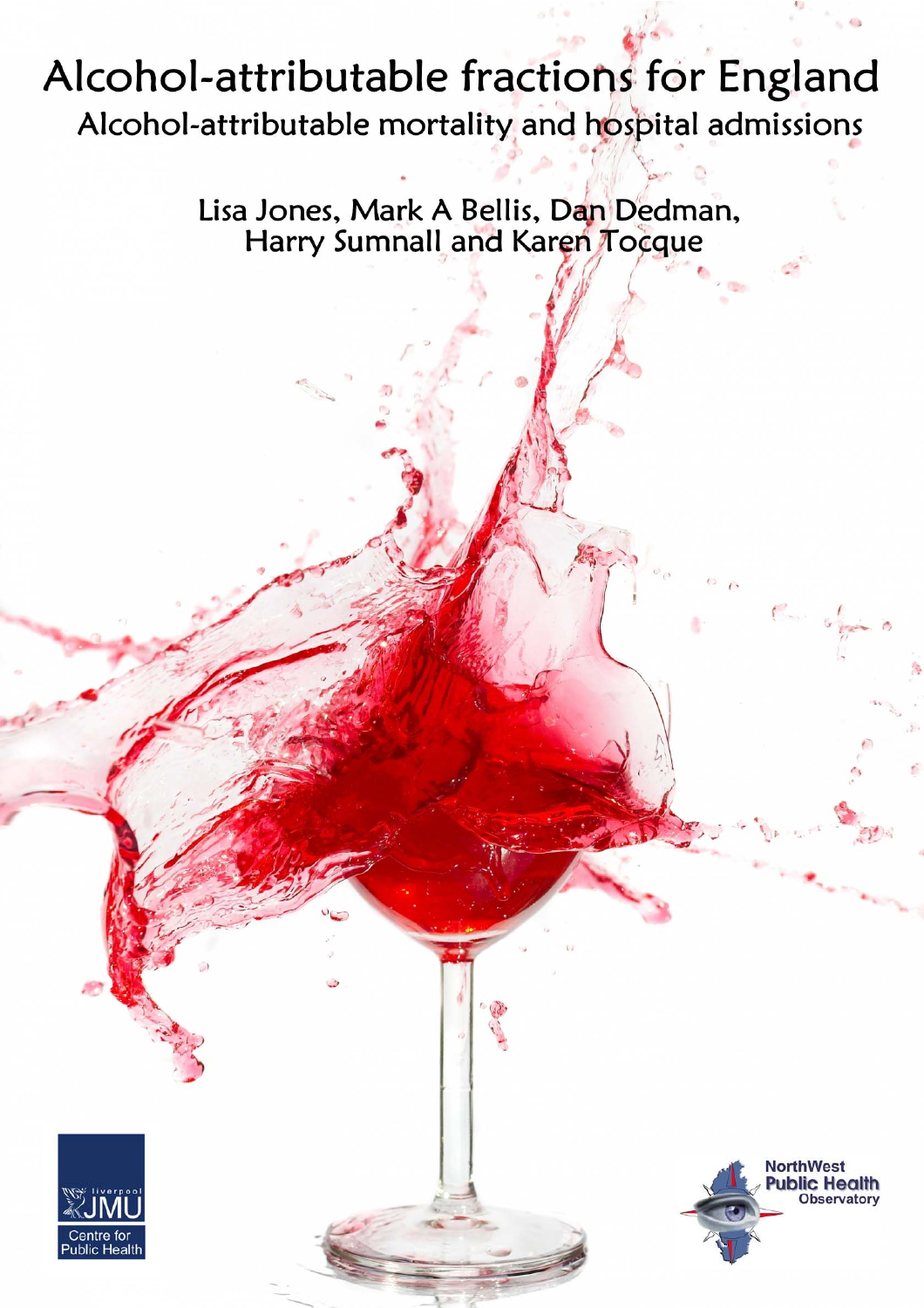## **Acknowledgements**

In addition to the authors of the report we would like to acknowledge the contribution of Lynn Deacon and Sacha Wyke of the North West Public Health Observatory. We also wish to thank the following for their helpful and constructive comments on earlier versions of this report: Ian Grant (Scottish Public Health Observatory), Annie Britton (Department of Epidemiology and Public Health, University College London) and one anonymous reviewer.

This report was commissioned by the Department of Health and we would like to thank the following members of their alcohol and analytical staff for extensive comments on previous versions of this manuscript; Mark Prunty, Crispin Acton, Clive Henn, Jean Nichol, Chris Gibbins and Robert Anderson.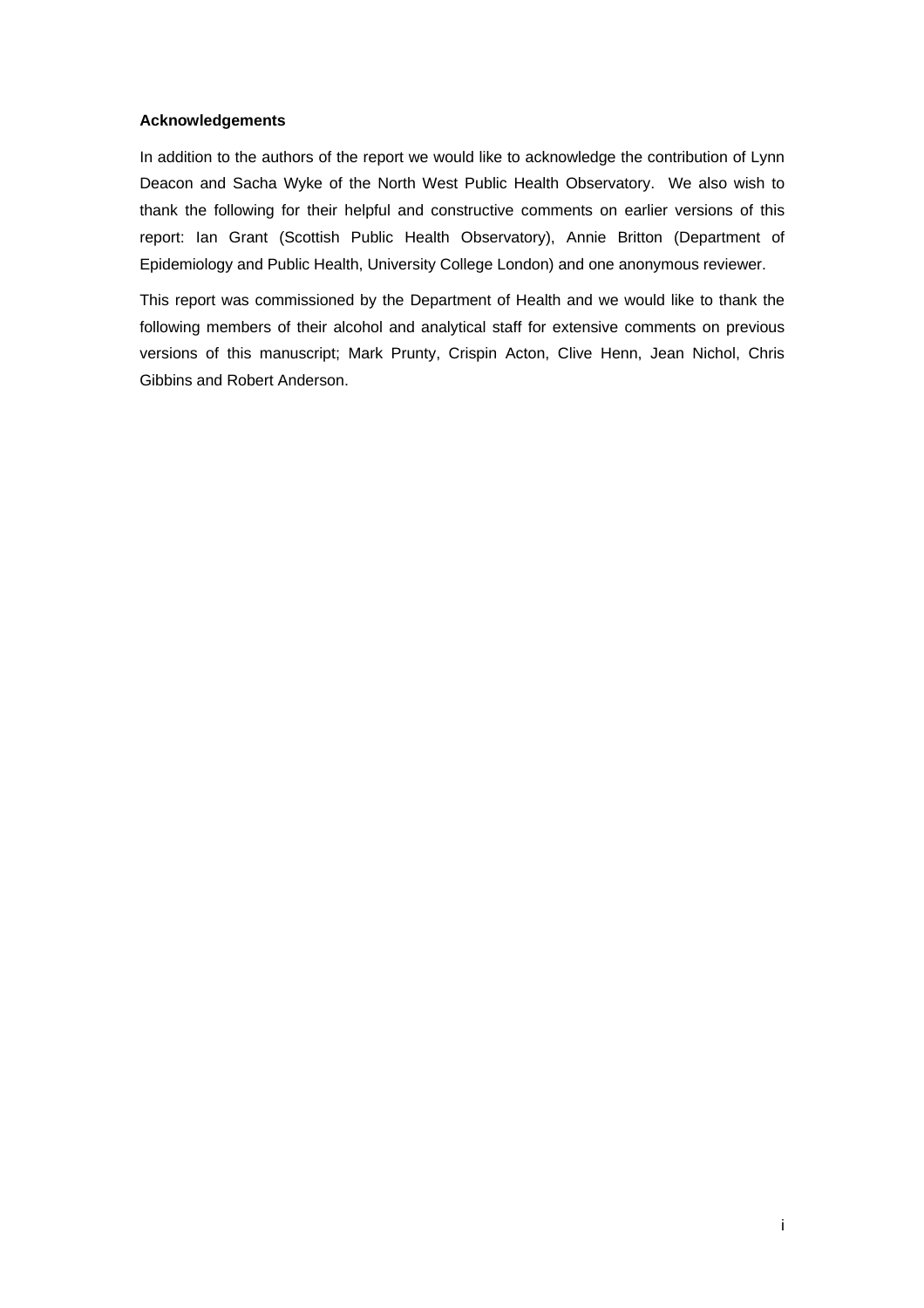## **Table of contents**

| 1   |     |       |  |                                                                                |  |  |  |  |  |  |
|-----|-----|-------|--|--------------------------------------------------------------------------------|--|--|--|--|--|--|
| 2   |     |       |  |                                                                                |  |  |  |  |  |  |
|     | 2.1 |       |  |                                                                                |  |  |  |  |  |  |
| 2.2 |     |       |  |                                                                                |  |  |  |  |  |  |
|     | 2.3 |       |  |                                                                                |  |  |  |  |  |  |
| 3   |     |       |  |                                                                                |  |  |  |  |  |  |
|     | 3.1 |       |  |                                                                                |  |  |  |  |  |  |
|     | 3.2 |       |  |                                                                                |  |  |  |  |  |  |
|     |     | 3.2.1 |  |                                                                                |  |  |  |  |  |  |
|     |     | 3.2.2 |  |                                                                                |  |  |  |  |  |  |
|     |     | 3.2.3 |  |                                                                                |  |  |  |  |  |  |
|     |     | 3.2.4 |  |                                                                                |  |  |  |  |  |  |
|     |     | 3.2.5 |  |                                                                                |  |  |  |  |  |  |
|     | 3.3 |       |  |                                                                                |  |  |  |  |  |  |
|     |     | 3.3.1 |  |                                                                                |  |  |  |  |  |  |
|     |     | 3.3.2 |  |                                                                                |  |  |  |  |  |  |
|     |     | 3.3.3 |  |                                                                                |  |  |  |  |  |  |
|     | 3.4 |       |  |                                                                                |  |  |  |  |  |  |
|     |     |       |  |                                                                                |  |  |  |  |  |  |
|     |     | 3.4.2 |  | Mortality attributable to different levels of alcohol consumption  15          |  |  |  |  |  |  |
|     | 3.5 |       |  |                                                                                |  |  |  |  |  |  |
|     |     | 3.5.1 |  |                                                                                |  |  |  |  |  |  |
|     |     | 3.5.2 |  | Hospital admissions attributable to different levels of alcohol consumption 21 |  |  |  |  |  |  |
| 4   |     |       |  |                                                                                |  |  |  |  |  |  |
|     | 4.1 |       |  |                                                                                |  |  |  |  |  |  |
|     | 4.2 |       |  |                                                                                |  |  |  |  |  |  |
|     | 4.3 |       |  |                                                                                |  |  |  |  |  |  |
|     | 4.4 |       |  | Reductions in hospital admissions associated with alcohol consumption  27      |  |  |  |  |  |  |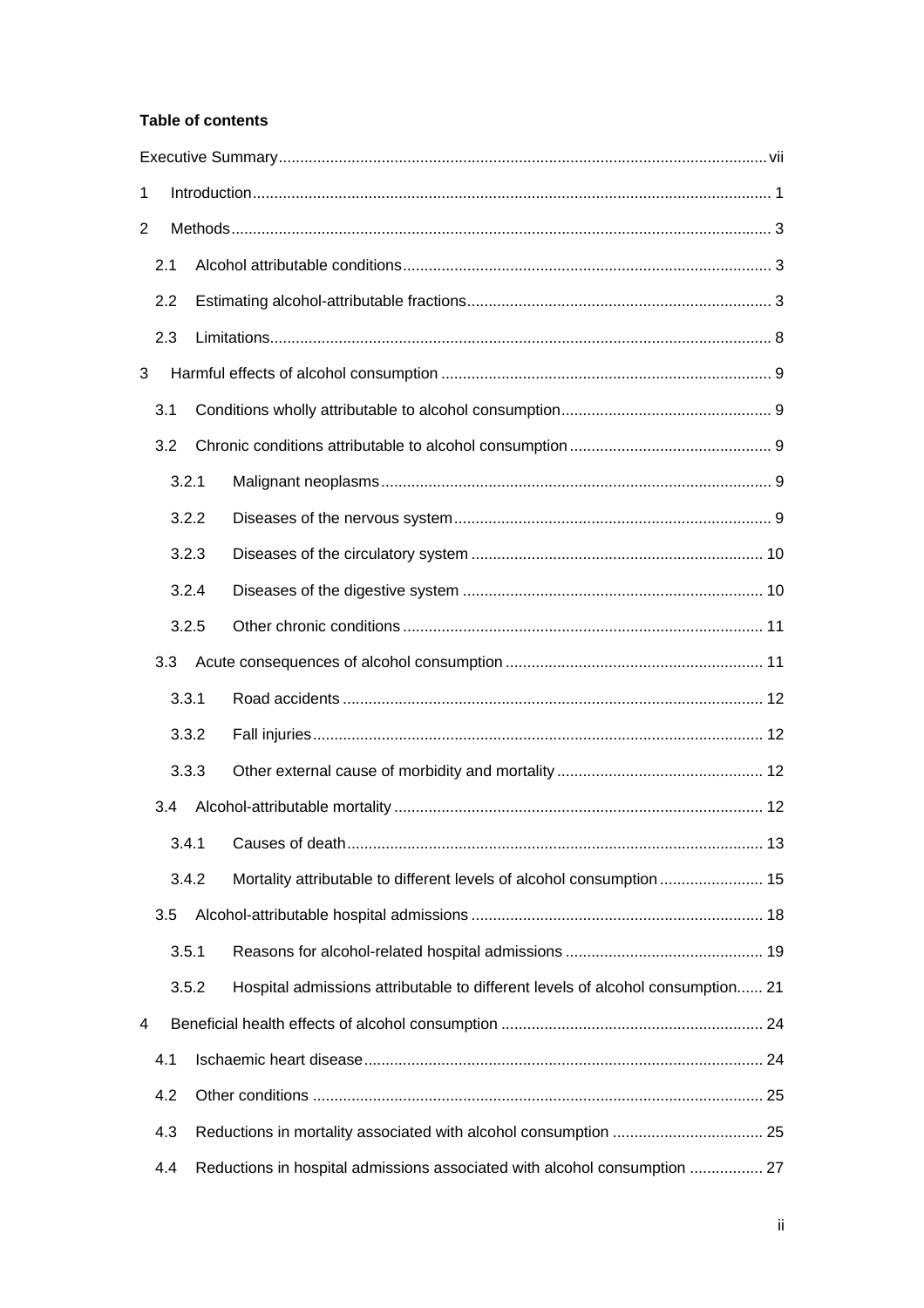|   |                   | 4.5 Beneficial effects of alcohol consumption across to different levels of consumption. 29 |  |
|---|-------------------|---------------------------------------------------------------------------------------------|--|
| 5 |                   |                                                                                             |  |
|   |                   |                                                                                             |  |
|   | <b>Appendices</b> |                                                                                             |  |
|   |                   |                                                                                             |  |
|   |                   |                                                                                             |  |
|   |                   |                                                                                             |  |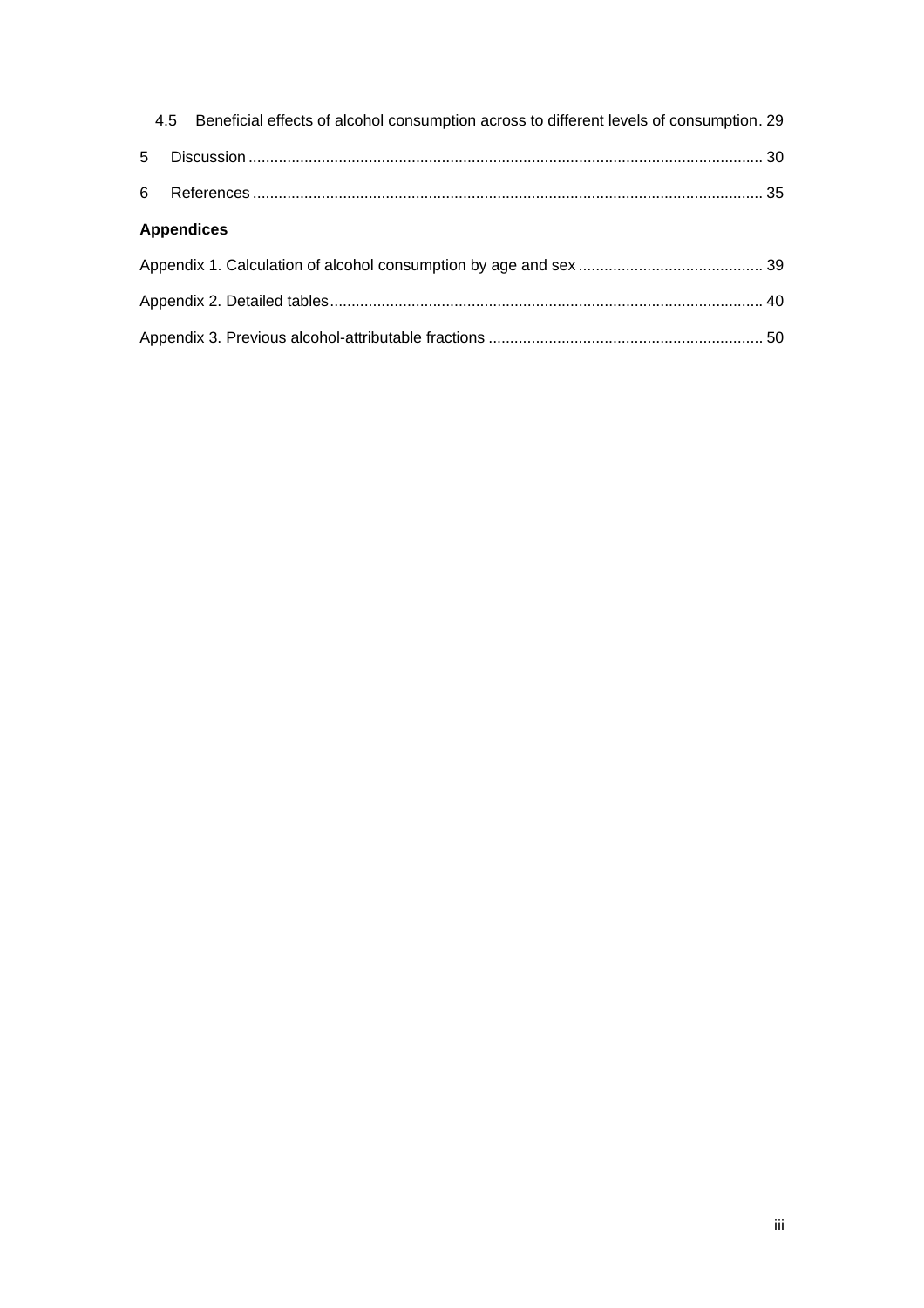## **List of tables**

| Table 2. Relative risk estimates for partly attributable chronic conditions 5                   |
|-------------------------------------------------------------------------------------------------|
|                                                                                                 |
| Table 4. Number (% of all deaths in each age group) of alcohol-attributable deaths  13          |
| Table 5. Top three causes of alcohol-attributable deaths by age and sex 15                      |
| Table 6. Number of male deaths (%) attributable to different levels of alcohol consumption. 16  |
| Table 7. Number of female deaths (%) attributable to different levels of alcohol consumption    |
| Table 8. Number of people admitted to hospital for alcohol-related conditions by age and sex    |
|                                                                                                 |
| Table 10. Number of person-specific hospital admissions attributable to different levels of     |
|                                                                                                 |
| Table 12. Number (% of all deaths in each age group) of deaths prevented 26                     |
| Table 13. Number of people prevented from requiring hospital admissions by age and sex. 27      |
| Table 14. Number of adults consuming alcohol by age and sex in England  39                      |
|                                                                                                 |
|                                                                                                 |
|                                                                                                 |
|                                                                                                 |
|                                                                                                 |
|                                                                                                 |
| Table 21. AAFs used to calculate the national indicator for alcohol, NI 39 (provisional figures |

## **List of figures**

| Figure 1. Number (% of all deaths in each age group) of male deaths attributable to alcohol   |
|-----------------------------------------------------------------------------------------------|
|                                                                                               |
| Figure 2. Number (% of all deaths in each age group) of female deaths attributable to alcohol |
|                                                                                               |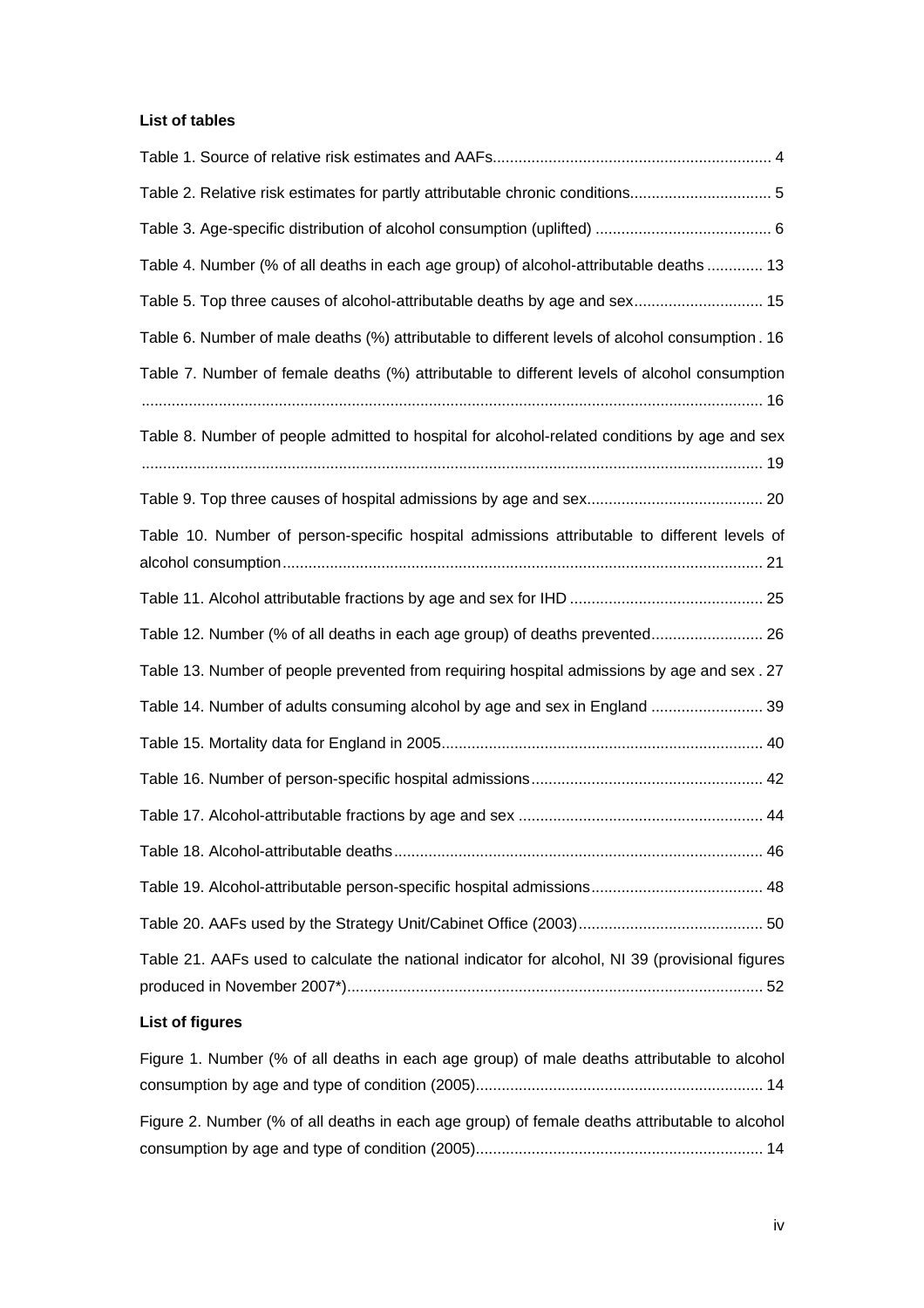| Figure 3. Number of male deaths from malignant neoplasm attributable to different levels of     |
|-------------------------------------------------------------------------------------------------|
| Figure 4. Number of males deaths from selected conditions attributable to different levels of   |
| Figure 5. Number of female deaths from malignant neoplasm attributable to different levels of   |
| Figure 6. Number of female deaths from selected conditions attributable to different levels of  |
| Figure 7. Number of male hospital admissions by type of condition (April 2005 to March 2006)    |
| Figure 8. Number of female hospital admissions by type of condition (April 2005 to March        |
| Figure 9. Number of male hospital admissions for malignant neoplasm attributable to different   |
| Figure 10. Number of male hospital admissions for selected conditions attributable to different |
| Figure 11. Number of female hospital admissions for malignant neoplasm attributable to          |
| Figure 12. Number of female hospital admissions for selected conditions attributable to         |
| Figure 13. Percentage of male deaths attributable to alcohol consumption by age (2005) 26       |
| Figure 14. Percentage of female deaths attributable to alcohol consumption by age (2005). 27    |
| Figure 15. Number of male hospital admissions attributable to alcohol consumption (April        |
| Figure 16. Number of female hospital admissions attributable to alcohol consumption (April      |
| Figure 17. Number of male deaths caused and prevented across different levels of alcohol        |
| Figure 18. Number of female deaths caused and prevented across different levels of alcohol      |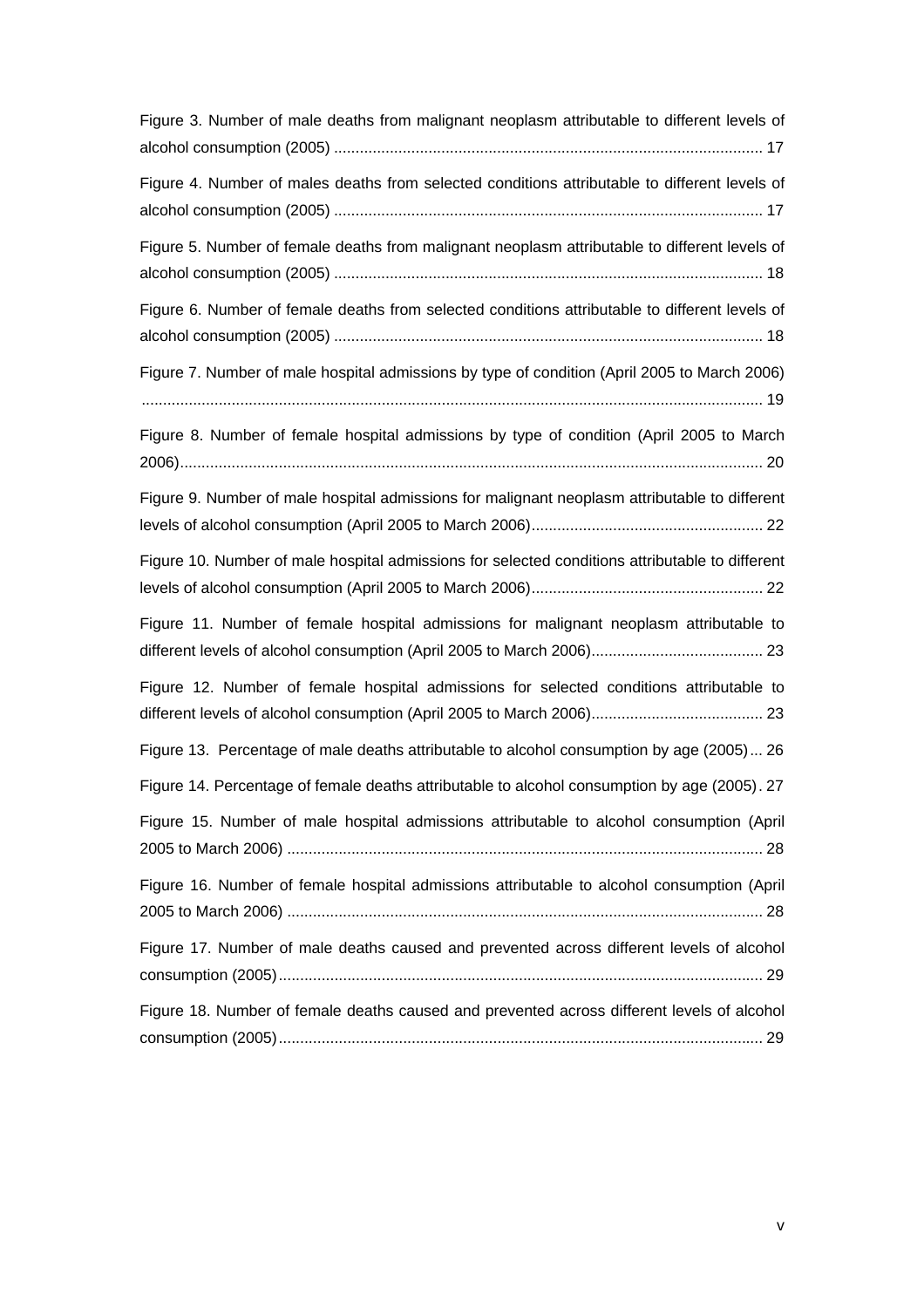## **Abbreviations**

| AAF          | Alcohol-attributable fraction         |
|--------------|---------------------------------------|
| <b>BAC</b>   | Blood alcohol concentration           |
| <b>GHS</b>   | <b>General Household Survey</b>       |
| <b>HES</b>   | <b>Hospital Episode Statistics</b>    |
| <b>HMRC</b>  | <b>HM Revenue and Customs</b>         |
| <b>IHD</b>   | Ischaemic heart disease               |
| <b>NWPHO</b> | North West Public Health Observatory  |
| <b>ONS</b>   | <b>Office for National Statistics</b> |
| RR.          | Relative risk                         |
| <b>WHO</b>   | World Health Organisation             |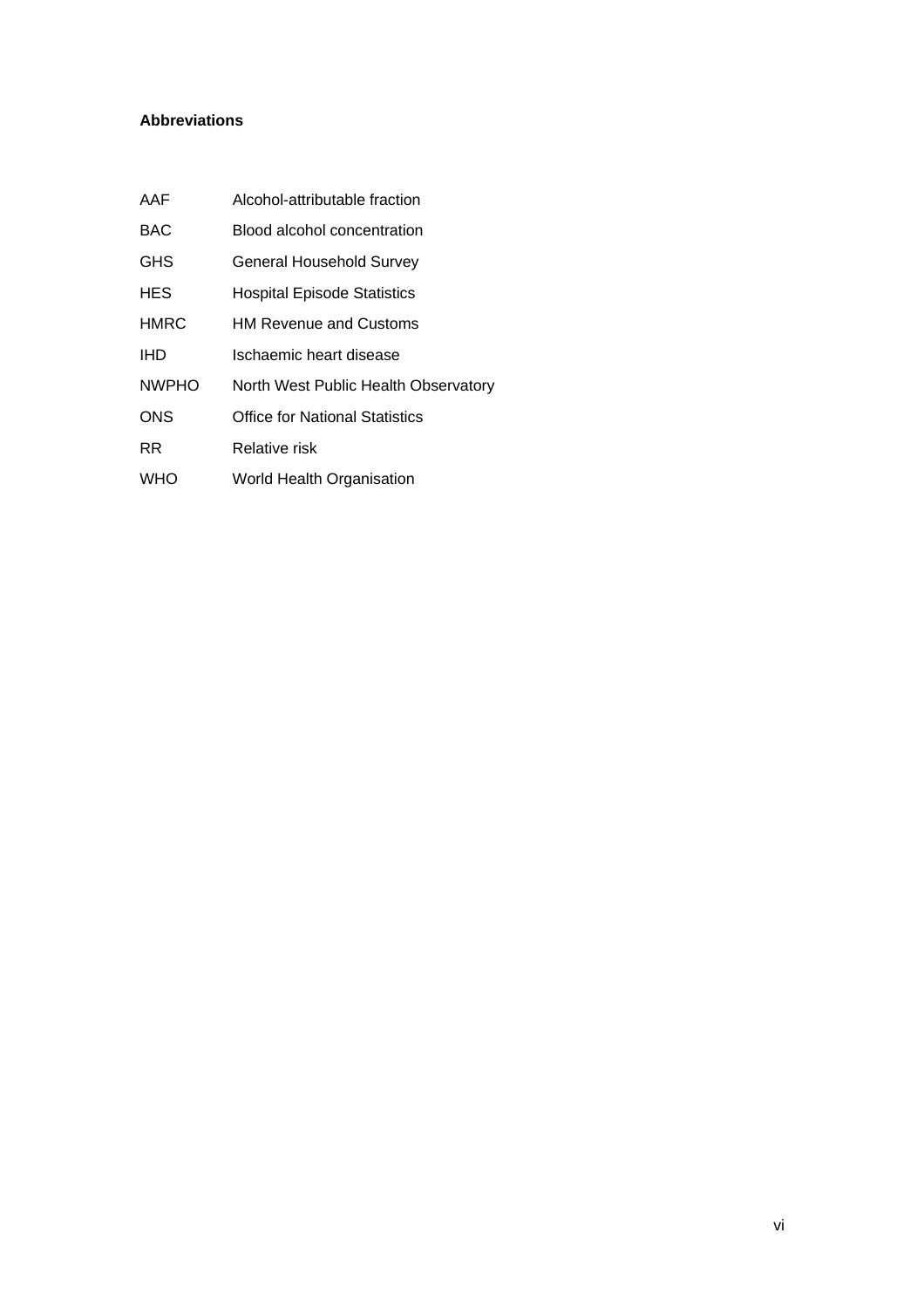#### **Executive Summary**

Studies have been undertaken in many countries, including the USA, Australia and Canada to determine the costs of alcohol to society and the World Health Organisation has estimated that alcohol consumption accounts for 4.0% of all disease burden worldwide, although this excludes many of the indirect effects of alcohol. In England, alcohol-attributable fractions (AAFs) are annually applied to Hospital Episode Statistics (HES) and mortality data by the North West Public Health Observatory (NWPHO) to provide an indication of the public health effects of alcohol. However, the existing AAFs do not take into account levels of alcohol consumption in England and since their calculation, further studies that examine the risks of alcohol consumption have been published. The purpose of this report was to calculate and present new AAFs specific to England. The calculation of AAFs was based on the most recent population estimates of alcohol consumption data in England and the best risk estimates extracted from the published literature.

In this study, AAFs were calculated for 48 conditions, of which 13 conditions were by definition wholly attributable to alcohol consumption and 35 conditions were partially attributable to alcohol consumption. Based on the AAFs calculated, 14,982 deaths were estimated to be attributable to alcohol consumption, representing 3.1% of all deaths in England in 2005. Men were more at risk of harm from their alcohol consumption than women; 4.4% of male deaths were alcohol attributable compared to 2.0% of female deaths. Alcoholattributable deaths also varied by age, and although the highest number of deaths were seen in older age groups, young people were disproportionably affected by their alcohol use, for example, among 16-24 year old males, 26.6% of all deaths were estimated to be attributable to alcohol consumption compared to 1.4% among those aged 75 and over. In those aged less than 35 years, deaths were most likely to occur from the acute consequences of alcohol consumption, in particular, intentional self-harm and road traffic accidents. Beyond the age of 35, liver cirrhosis, malignant neoplasm of the oesophagus and breast, and hypertensive diseases were the most common causes of death attributable to alcohol. For the conditions where risk estimates were reported for different categories of alcohol consumption, it was possible to determine the number of deaths attributable to specific levels of alcohol consumption. For malignant neoplasm, hypertensive diseases, and acute and chronic pancreatitis, male deaths were evenly distributed across all four categories of alcohol consumption examined, whereas female deaths were found to be more attributable to lower levels of alcohol consumption (1-19 g/day). For ischaemic and haemorrhagic stroke, and unspecified liver cirrhosis the majority of deaths were attributable to alcohol consumption exceeding 40 g/day. These patterns largely occurred because of differences in the distribution of males and females across the different categories of alcohol consumption.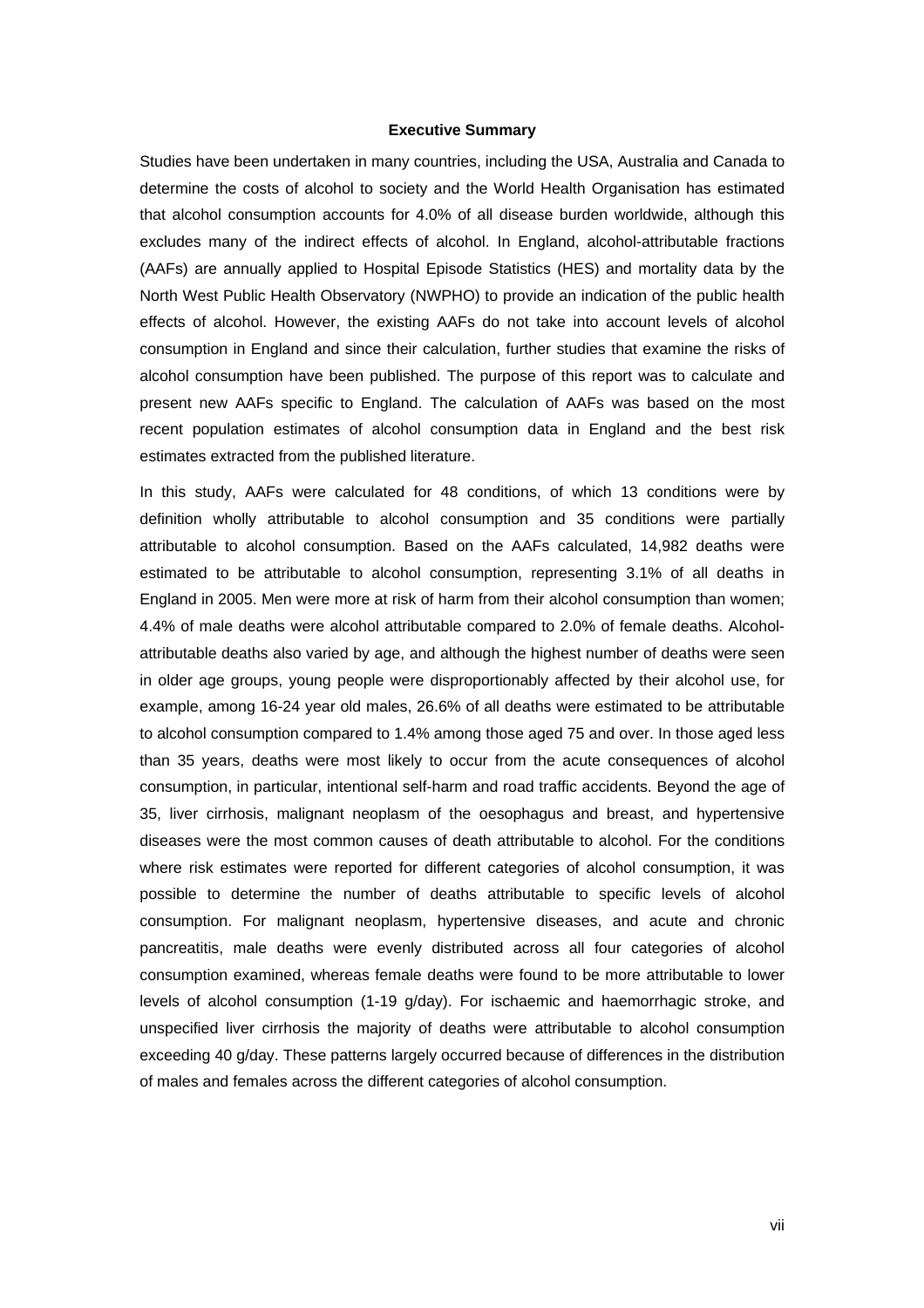Applying the AAFs calculated to hospital admissions revealed that an estimated  $459,836<sup>1</sup>$ people were admitted to hospital as a consequence of their alcohol consumption in 2005. The most common reasons for hospital admission in males and females were hypertensive diseases, mental and behavioural disorders due to use of alcohol, and cardiac arrhythmias. Mental and behavioural disorders due to use of alcohol, which included admissions for a wide variety of disorders relating to alcohol use, were the leading cause of alcohol-related admissions in males under the age of 55.

Currently, some epidemiological evidence supports a protective effect of low levels of alcohol consumption on the risk of ischaemic heart disease (IHD), but there has been much debate regarding the true extent of the protective effects of alcohol. Based on data from recent metaanalyses, alcohol consumption was found to have protective effects on the risk of four conditions: IHD; ischaemic stroke, type II diabetes; and cholelithiasis. Directly applying the AAFs, would suggest that 8,838 deaths may be prevented by alcohol consumption (based on data from 2005). However, the vast majority are from the prevention of IHD deaths among individuals aged over 75 years and studies that have examined how the risks of heart disease change with increasing age have found that, at least in men, there is no evidence for a protective effect of alcohol in those aged 75 and older. Therefore, excluding data on deaths from IHD in males and females aged over 75 years, the number of deaths prevented is estimated at 3,814 (0.8% of all deaths). Using the same methodology, the number of people requiring hospital admissions related to their alcohol consumption (n=459,836) far outweighed the number of people prevented from requiring hospital admission (n=34,528).

There are limitations to the methods used to calculate AAFs as these rely on the accuracy of population estimates of alcohol consumption and the quality of the relative risk estimates reported in the epidemiological literature. It is acknowledged that estimates based on selfreport may underestimate true consumption in the general population and it was not possible to consistently apply age- or gender-specific relative risks across the conditions examined. In addition, although most studies have not examined the impact of drinking patterns, there is evidence that patterns of drinking, such as irregular heavy drinking, may increase the risk of some types of disease and injury. Current methodologies for AAFs do not reflect such limitations through the calculation of confidence intervals and we have not developed such methodologies here. However, such techniques are required to provide a quantitative measure of the uncertainty surrounding AAF. Despite these limitations, we have used the best risk estimates and most recent alcohol consumption data available to calculate AAFs specific to England. These calculations reveal that there are a significant proportion of avoidable deaths and hospital admissions attributable to alcohol consumption each year, particularly in young people. Given the limitations of the data (e.g. some conditions are not

l

<sup>&</sup>lt;sup>1</sup> In this report we calculate the number of individuals admitted to hospital in England for alcohol related conditions. The national indicator for alcohol, NI 39, relates to the total number of alcohol related admissions for selected conditions.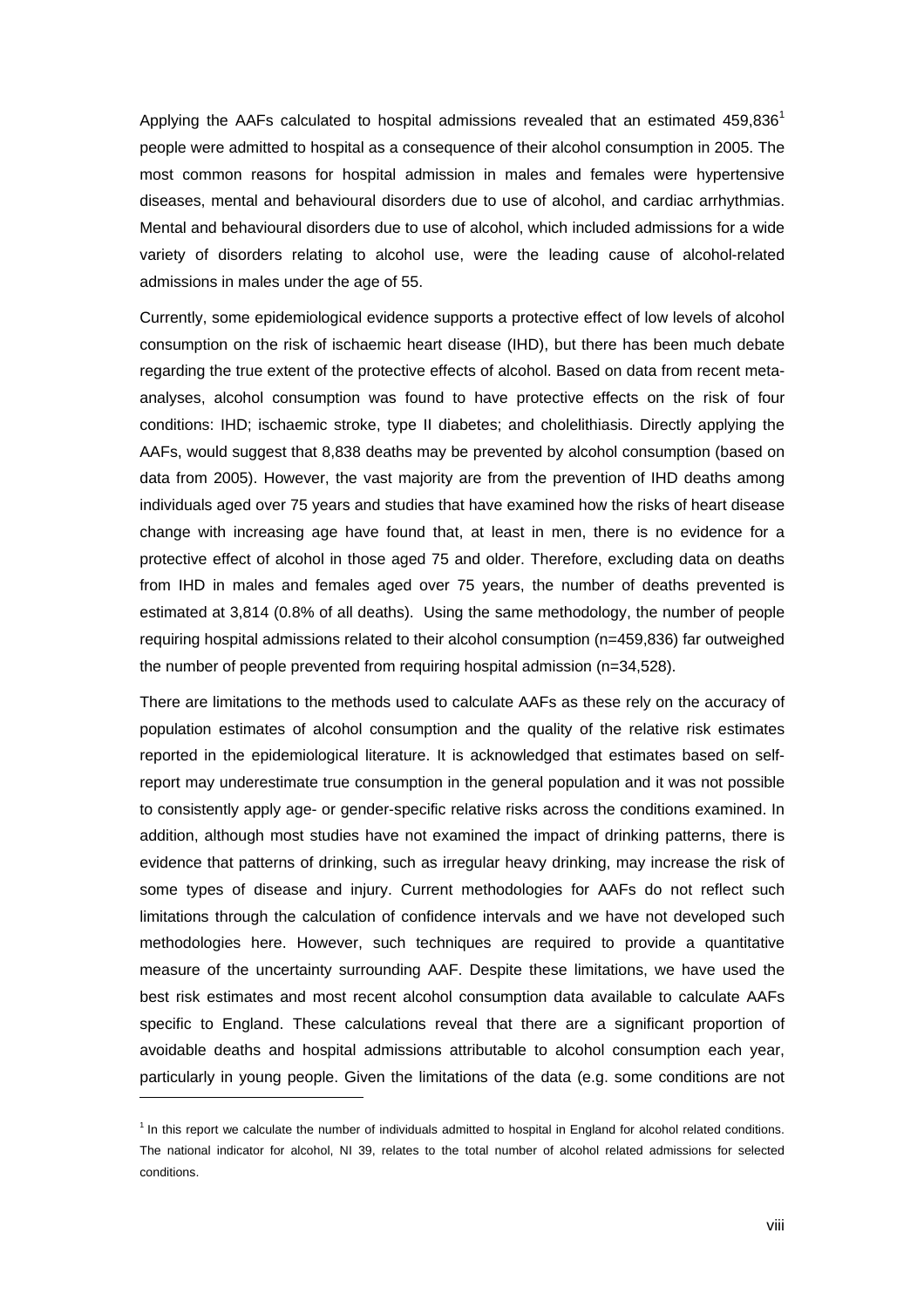covered by reliable studies and are therefore omitted), the figures presented are likely to be an underestimation of the harm attributable to alcohol consumption in England.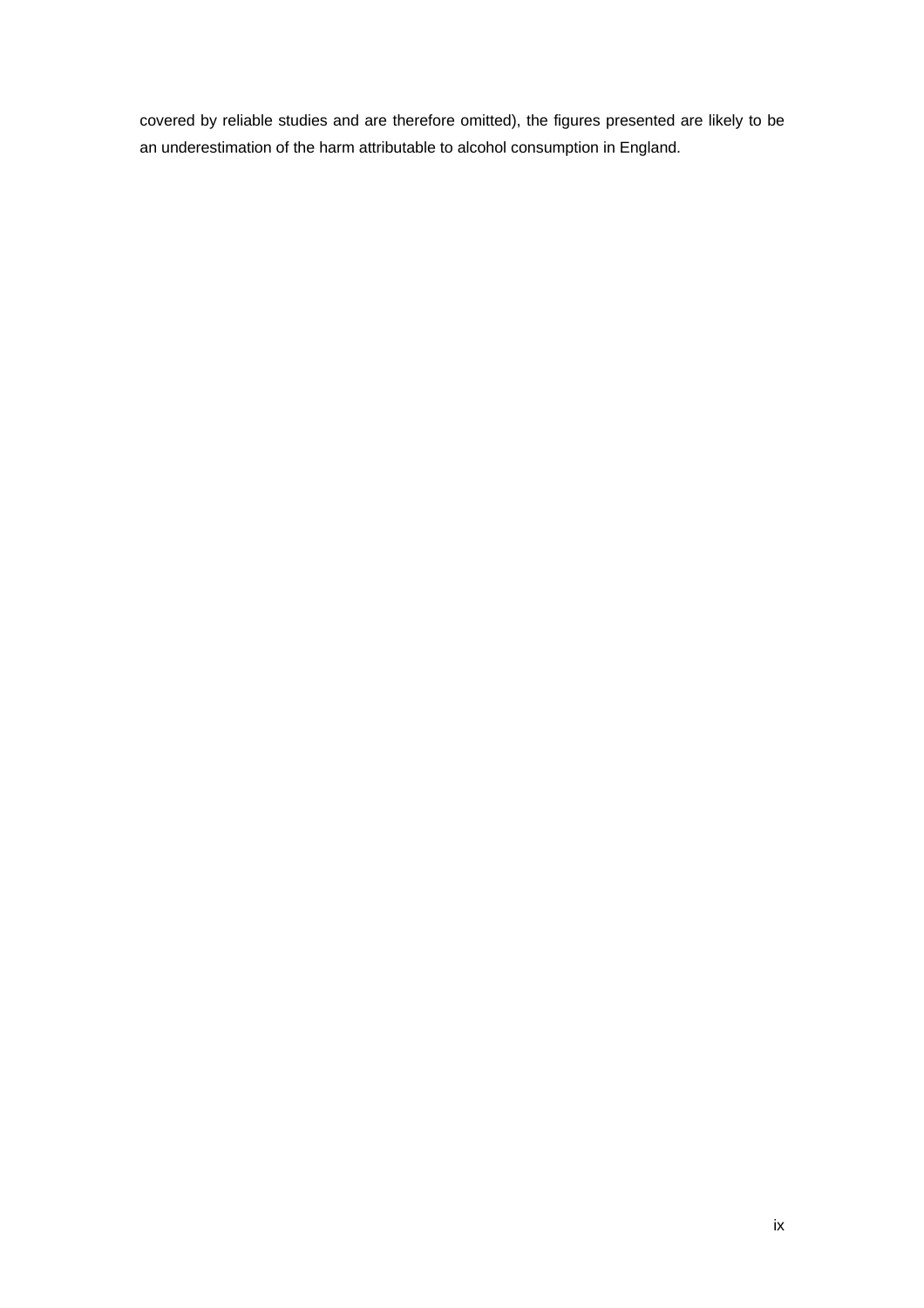#### **1 Introduction**

l

Alcohol plays an important role in society, being consumed by the majority of adults and making an important contribution to the economy. However, the consumption of alcohol has both health and social consequences, and there is a direct dose-response relationship between alcohol consumption and risk of death (White et al., 2002). It is also well established that alcohol consumption contributes to traumatic outcomes through violence and injury.

The updated National Alcohol Strategy (Safe. Sensible. Social) aims to reduce the harms caused by alcohol by emphasising the promotion of sensible drinking. The government recommends that men should not regularly drink more than 3-4 units of alcohol per day and women should not regularly drink more than 2-3 units of alcohol per day (1 unit = 8g or 10ml alcohol). However, per capita alcohol consumption has increased over the last decade and recent estimates show that over 70% of adults in Britain drink alcohol, with 31% of men and 20% of women consuming in excess of 21 and 14 units on a weekly basis, respectively (Goddard, 2006). Around 25% of males and 15% of females may be classified as hazardous or harmful<sup>2</sup> alcohol users (Deacon et al., 2007). A key aim of government policy is to reduce the harm caused by drinking among three key groups; young people under 18 who drink alcohol, 18-24 year old binge drinkers and harmful drinkers<sup>3</sup>.

Studies have been undertaken in many countries, including the USA, Australia and Canada to determine the costs of alcohol to society (e.g. Schultz et al., 1990; English et al., 1995; Single et al., 1996). In 2003, the World Health Organisation (WHO) undertook a study to estimate the global burden of disease attributable to alcohol (Rehm et al., 2003), finding that alcohol accounted for 4.0% of all disease burden worldwide (excluding many indirect health consequences). These studies have estimated the disease burden and acute consequences of alcohol consumption through the calculation of attributable (or aetiological) fractions. The attributable fraction may be defined as the proportion of disease risk in a population that would not have occurred if exposure to a risk factor or set of factors had not occurred. The alcohol-attributable fraction (AAF) is therefore calculated as a positive function of the prevalence of drinking (the exposure) and the relative risk function of each alcohol-related condition (the disease risk) to enable the estimation of the proportion of cases of a disease or type of injury that may be attributed to the consumption of alcohol.

Estimating alcohol attributable mortality and morbidity can be a useful indicator for developing national and local alcohol strategies (Britton and McPherson, 2001). Current AAFs for England are adapted from the International Guide for monitoring alcohol consumption and

<sup>&</sup>lt;sup>2</sup> Hazardous drinkers are defined as those drinking above recognised sensible limits, but not yet experiencing harm. Harmful drinkers are defined as those drinking above recognised sensible levels and experiencing harm, such as an alcohol-related accident, acute alcohol poisoning, hypertension, or cirrhosis.

<sup>&</sup>lt;sup>3</sup> Percentage of adults consuming hazardous and harmful levels of alcohol (22 or more units [males] or 15 or more units [women]).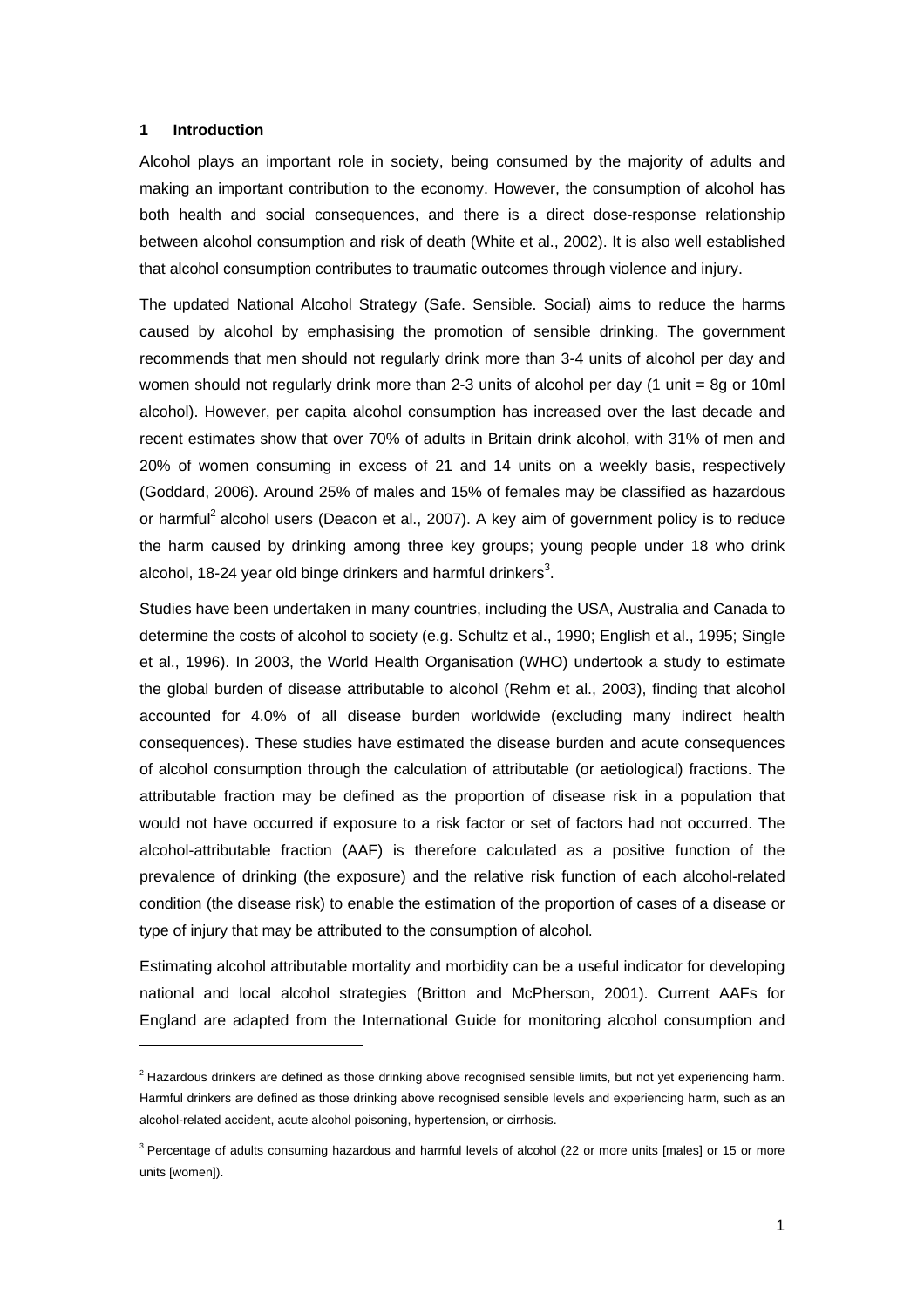related harm (2000) published by WHO. Previously, these AAFs have been applied to Hospital Episode Statistics (HES) and mortality data for England by the Cabinet Office/Strategy Unit (2003). Following this work they are currently used on an annual basis by the North West Public Health Observatory (NWPHO) to produce regional and local profiles of the public health effects of alcohol (Deacon et al., 2007) and are now included in three key indicator sets and performance management frameworks (NWPHO 2008). However, the existing AAFs do not take into account levels of alcohol consumption in England and since their calculation further studies that examine the risks of alcohol consumption have been published. The purpose of this report was to calculate and present new AAFs for England based on alcohol consumption data for England and the best risk estimates from recent metaanalyses and the epidemiological literature. The calculation of new AAFs allowed for the calculation of age- and sex-specific attributable fractions, and hence a more accurate means of estimating alcohol-attributable mortality and morbidity in England.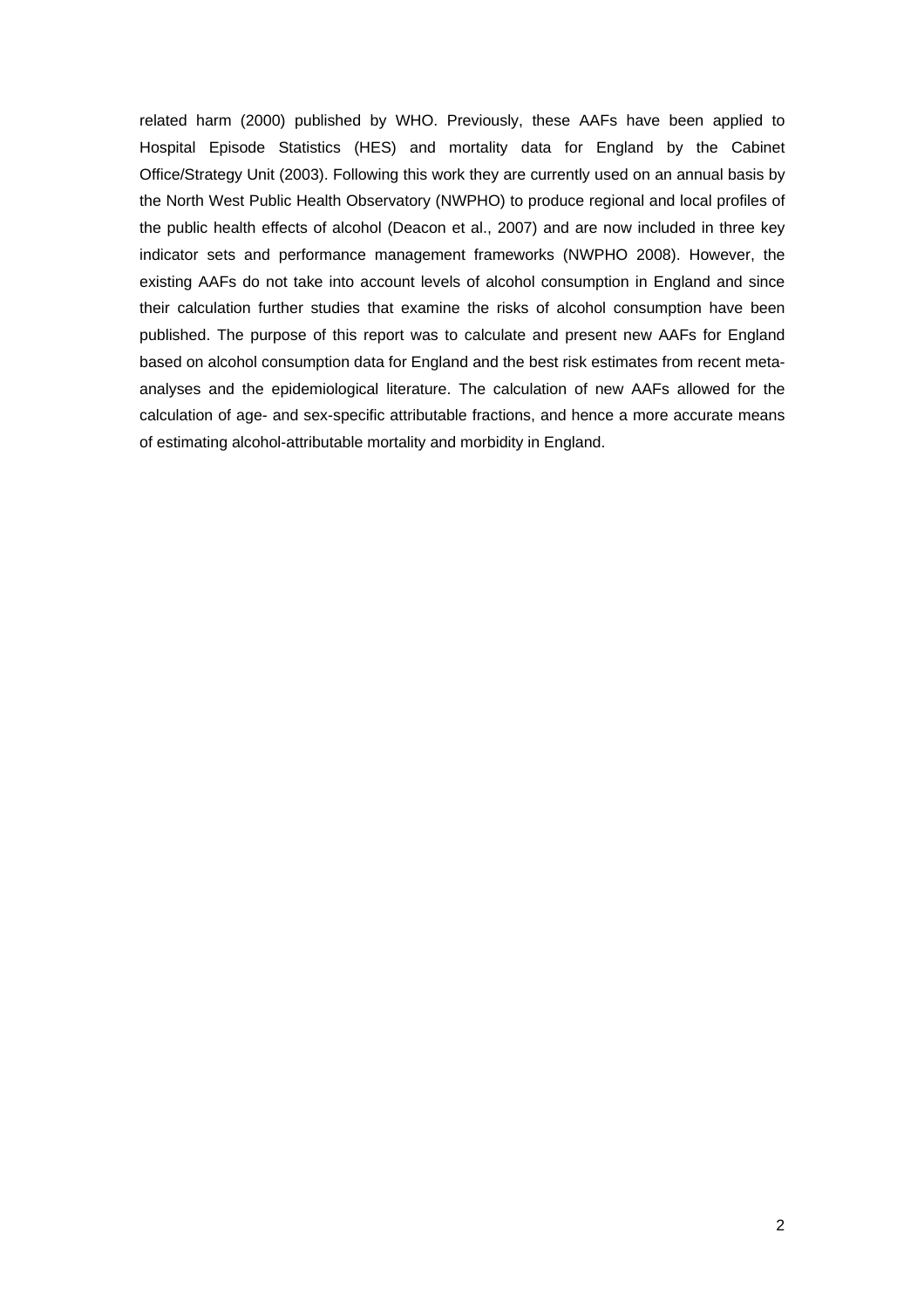### **2 Methods**

#### **2.1 Alcohol attributable conditions**

The Strategy Unit report (Cabinet Office/Strategy Unit, 2003) presented AAFs for 53 conditions, of which 11 were fully attributed to alcohol use and 42 where alcohol was believed to be a contributory factor (see Table 20 in Appendix 3). AAFs were adapted from the *International Guide for monitoring alcohol consumption and related harm* (2000) published by the World Health Organisation (WHO).

For this report, AAFs were calculated for conditions where there was sufficient evidence in the recent epidemiological literature of a causal relationship between alcohol consumption and the disease or injury. Some conditions included in the previous list were redefined for inclusion in this report or excluded altogether. Stroke, which was previously reported as a single AAF, was separated into whether the stroke was haemorrhagic or ischaemic in origin. Malignant neoplasm of the lip was included in the calculation of the AAF for other oral cancers and individual estimates for malignant neoplasm of the colon and rectum were calculated rather than a single AAF for "malignant neoplasm of other digestive organs". Finally, a single AAF was calculated for acute and chronic pancreatitis. Four conditions were excluded. Malignant neoplasm of the stomach, tuberculosis, and pneumonia and influenza were excluded because of a lack of epidemiological evidence on their association with alcohol consumption. Gastric and duodenal ulcer was also excluded based on evidence from Corrao et al. (2004) who found no clear relationship between alcohol consumption and this condition.

#### **2.2 Estimating alcohol-attributable fractions**

The AAF is a positive function of the prevalence of drinking and the relative risk function of each alcohol-related condition, and its calculation enables the estimation of the proportion of cases of a disease or type of injury that may be attributed to the consumption of alcohol. AAFs were calculated with abstention as the reference category in order to determine both the risks and the benefits of alcohol consumption at all levels of consumption. AAFs for chronic disease were calculated using pooled estimates of the effect of alcohol consumption extracted from the published literature (Corrao et al., 2004; Gutjahr et al., 2001; Rehm et al., 2004; Ridolfo & Stevenson, 2001). Risk estimates were primarily extracted from the work undertaken by Corrao et al. (1999; 2002; 2004) as these estimates were based on a comprehensive and systematic review of the epidemiological literature. Using these methods allowed for the calculation of AAFs using the most recent data on alcohol consumption in England and the most up-to-date and reliable risk estimates available. For external causes of morbidity and mortality, relative risk estimates were not available and AAFs were directly extracted from the literature (Ridolfo & Stevenson, 2001; Single et al., 1996; English et al., 1995). Table 1 shows the conditions for which AAFs were calculated, with their accompanying ICD 10 code, and the source of the relative risk estimates or AAFs used. Table 2 shows the relative risk estimates extracted from the literature.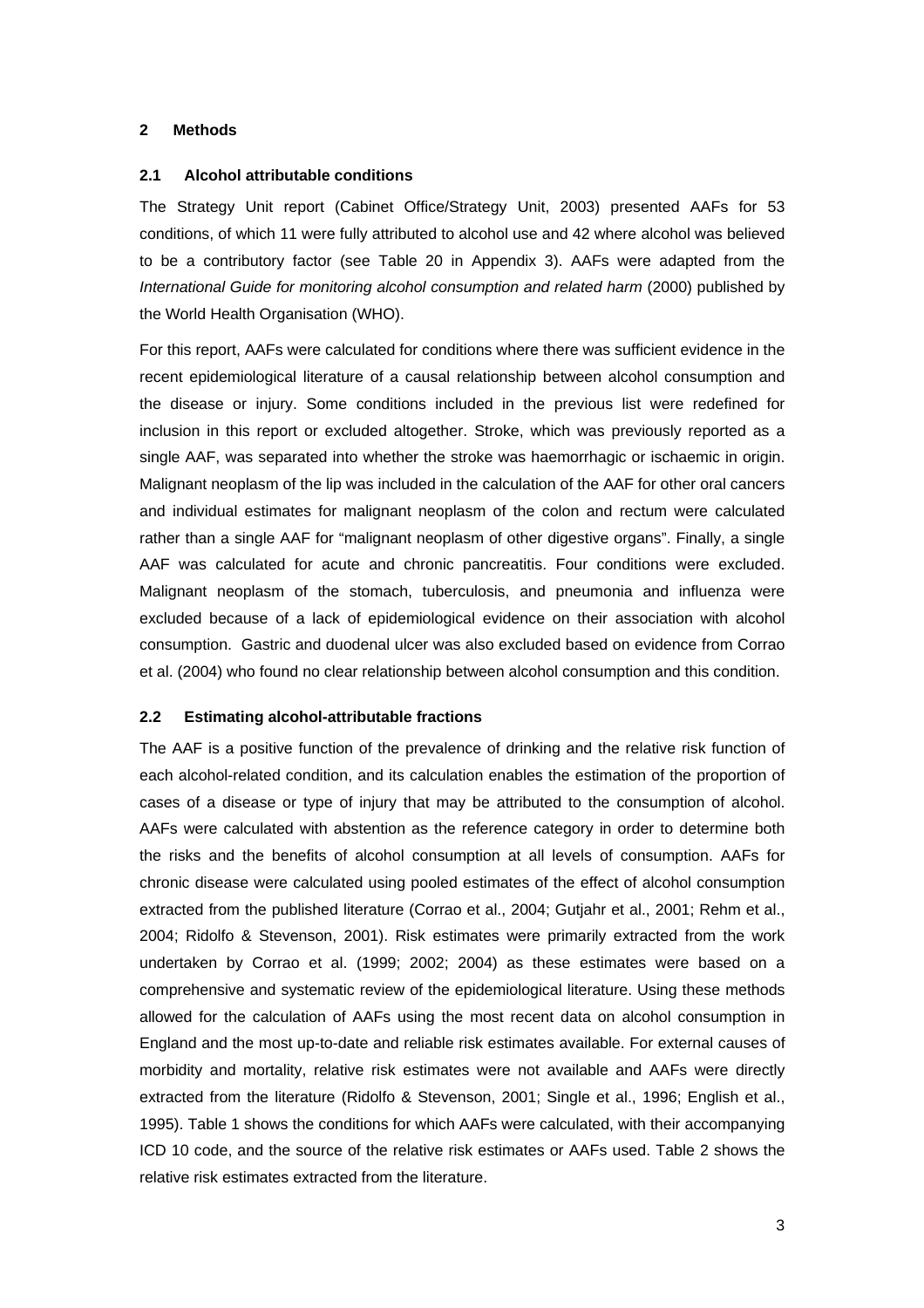|                                          | <b>Condition</b>                                                                                                | ICD10 code(s)        | Source(s)                                    |
|------------------------------------------|-----------------------------------------------------------------------------------------------------------------|----------------------|----------------------------------------------|
|                                          | Alcohol-induced pseudo-Cushing's syndrome                                                                       | E24.4                |                                              |
|                                          | Mental and behavioural disorders due to use of alcohol                                                          | F <sub>10</sub>      |                                              |
|                                          | Degeneration of nervous system due to alcohol                                                                   | G31.2                |                                              |
|                                          | Alcoholic polyneuropathy                                                                                        | G62.1                |                                              |
|                                          | Alcoholic myopathy                                                                                              | G72.1                |                                              |
|                                          | Alcoholic cardiomyopathy                                                                                        | 142.6                | By definition these<br>conditions are wholly |
|                                          | Alcoholic gastritis                                                                                             | K <sub>29.2</sub>    | attributable to alcohol                      |
|                                          | Alcoholic liver disease                                                                                         | K70                  | consumption                                  |
| Wholly attributable conditions           | Chronic pancreatitis (alcohol induced)                                                                          | K86.0                |                                              |
|                                          | Ethanol poisoning                                                                                               | T51.0                |                                              |
|                                          | Methanol poisoning                                                                                              | T51.1                |                                              |
|                                          | Toxic effect of alcohol, unspecified                                                                            | T51.9                |                                              |
|                                          | Accidental poisoning by and exposure to alcohol                                                                 | X45                  |                                              |
|                                          | Malignant neoplasm of lip, oral cavity and pharynx                                                              | C00-C14              | Corrao et al., 2004                          |
|                                          | Malignant neoplasm of oesophagus                                                                                | C <sub>15</sub>      | Corrao et al., 2004                          |
|                                          | Malignant neoplasm of colon                                                                                     | C18                  | Corrao et al., 2004                          |
|                                          | Malignant neoplasm of rectum                                                                                    | C <sub>20</sub>      | Corrao et al., 2004                          |
|                                          | Malignant neoplasm of liver and intrahepatic bile ducts                                                         | C22                  | Corrao et al., 2004                          |
|                                          | Malignant neoplasm of larynx                                                                                    | C32                  | Corrao et al., 2004                          |
|                                          | Malignant neoplasm of breast                                                                                    | C <sub>50</sub>      | Hamajima et al., 2002                        |
|                                          | Diabetes mellitus (type II)                                                                                     | E <sub>11</sub>      | Gutjahr et al., 2001                         |
|                                          | Epilepsy and Status epilepticus                                                                                 | G40-G41              | Rehm et al., 2004                            |
|                                          | Hypertensive diseases                                                                                           | $110 - 115$          | Corrao et al., 2004                          |
|                                          | Ischaemic heart disease                                                                                         | <b>I20-I25</b>       | Corrao et al., 2004                          |
|                                          | Cardiac arrhythmias                                                                                             | 147-149              | Gutjahr et al., 2001                         |
|                                          | Haemorrhagic stroke                                                                                             | 160-162, 169.0-169.2 | Corrao et al., 2004                          |
|                                          | Ischaemic stroke                                                                                                | 163-166, 169.3-169.4 | Corrao et al., 2004                          |
| Partly attributable - chronic conditions | Oesophageal varices                                                                                             | 185                  | Corrao et al., 2004                          |
|                                          | Gastro-oesophageal laceration-haemorrhage syndrome                                                              | K22.6                | English et al., 1995                         |
|                                          | Unspecified liver disease                                                                                       | K73, K74             | Corrao et al., 2004                          |
|                                          | Cholelithiasis                                                                                                  | K80                  | Gutjahr et al., 2001                         |
|                                          | Acute and chronic pancreatitis                                                                                  | K85, K86.1           | Corrao et al., 2004                          |
|                                          | Psoriasis                                                                                                       | L40 excluding L40.5  | Gutjahr et al., 2001                         |
|                                          | Spontaneous abortion                                                                                            | O03                  | Gutjahr et al., 2001                         |
|                                          | Road traffic accidents - non-pedestrian                                                                         | §                    | Ridolfo & Stevenson                          |
| es                                       |                                                                                                                 |                      | 2001<br>Ridolfo & Stevenson                  |
|                                          | Pedestrian traffic accidents                                                                                    | §δ                   | 2001                                         |
|                                          | Water transport accidents                                                                                       | V90-V94              | Single et al., 1996                          |
|                                          | Air/space transport accidents                                                                                   | V95-V97              | Single et al., 1996                          |
| Partly Attributable-acute consequenc     | <b>Fall injuries</b>                                                                                            | W00-W19              | Ridolfo & Stevenson<br>2001                  |
|                                          | Work/machine injuries                                                                                           | W24-W31              | English et al., 1995                         |
|                                          | Firearm injuries                                                                                                | W32-W34              | Single et al., 1996                          |
|                                          | Drowning                                                                                                        | W65-W74              | English et al., 1995                         |
|                                          | Inhalation of gastric contents/Inhalation and ingestion of                                                      | W78, W79             | Single et al., 1996                          |
|                                          | food causing obstruction of the respiratory tract                                                               |                      |                                              |
|                                          | Fire injuries                                                                                                   | X00-X09              | Single et al., 1996                          |
|                                          | Accidental excessive cold                                                                                       | X31                  | Single et al., 1996                          |
|                                          | Intentional self-harm                                                                                           | X60-X84, Y10-Y33     | English et al., 1995                         |
|                                          | Assault                                                                                                         | X85-Y09              | Single et al., 1996                          |
|                                          | NB: English et al's (1995) AAFs are estimated based on the risk of medium/high risk consumption versus low risk |                      |                                              |

consumption. § V12-V14 (.3 -.9), V19.4-V19.6, V19.9, V20-V28 (.3 -.9), V29-V79 (.4 -.9), V80.3-V80.5, V81.1, V82.1, V82.9, V83.0-V86 (.0 -.3), V87.0-V87.9, V89.2, V89.3, V89.9

§§ V02-V04 (.1, .9), V06.1, V09.2, V09.3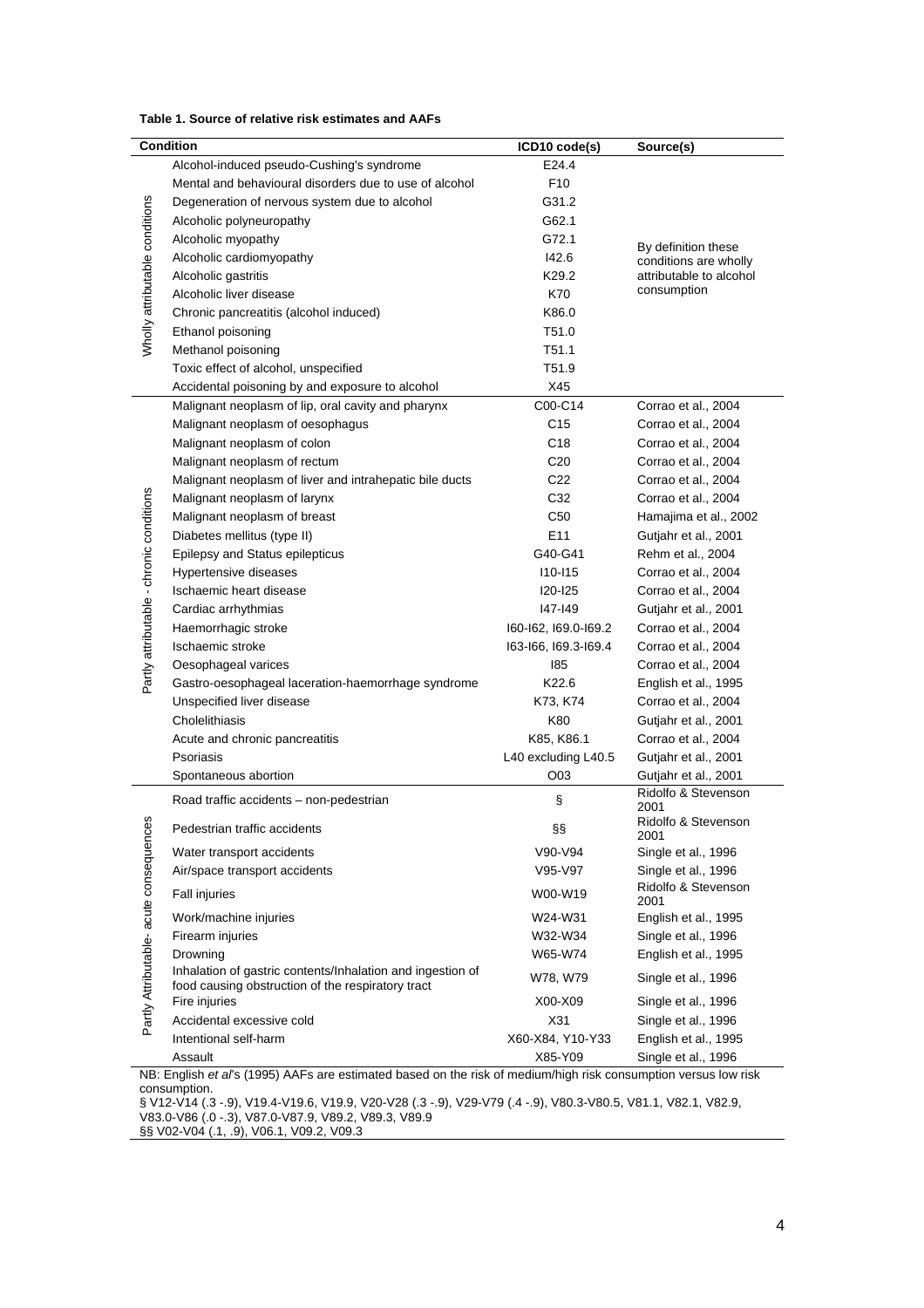#### **Table 2. Relative risk estimates for partly attributable chronic conditions**

|                                                            | Relative risk estimate (g/day) |                          |                          |                |                |          |       |       |                |                       |
|------------------------------------------------------------|--------------------------------|--------------------------|--------------------------|----------------|----------------|----------|-------|-------|----------------|-----------------------|
| <b>Condition</b>                                           | ICD10<br>code(s)               | <b>Males</b>             |                          |                | <b>Females</b> |          |       |       | <b>Source</b>  |                       |
|                                                            |                                | $1 - 19$                 | 20-39                    | 40-74          | $75+$          | $1 - 19$ | 20-39 | 40-74 | $75+$          |                       |
| Malignant neoplasm of lip, oral cavity and pharynx         | C00-C14                        | 1.43                     | 1.86                     | 3.11           | 6.45           | 1.43     | 1.86  | 3.11  | 6.45           | Corrao et al., 2004   |
| Malignant neoplasm of oesophagus                           | C <sub>15</sub>                | 1.20                     | 1.39                     | 1.93           | 3.59           | 1.20     | 1.39  | 1.93  | 3.59           | Corrao et al., 2004   |
| Malignant neoplasm of colon                                | C18                            | 1.03                     | 1.05                     | 1.10           | 1.21           | 1.03     | 1.05  | 1.10  | 1.21           | Corrao et al., 2004   |
| Malignant neoplasm of rectum                               | C <sub>20</sub>                | 1.05                     | 1.09                     | 1.19           | 1.42           | 1.05     | 1.09  | 1.19  | 1.42           | Corrao et al., 2004   |
| Malignant neoplasm of liver and intrahepatic bile<br>ducts | C <sub>22</sub>                | 1.10                     | 1.19                     | 1.4            | 1.81           | 1.10     | 1.19  | 1.4   | 1.81           | Corrao et al., 2004   |
| Malignant neoplasm of larynx                               | C32                            | 1.22                     | 1.43                     | 2.02           | 3.86           | 1.22     | 1.43  | 2.02  | 3.86           | Corrao et al., 2004   |
| Malignant neoplasm of breast                               | C <sub>50</sub>                | $\overline{\phantom{a}}$ | $\overline{\phantom{a}}$ | $\blacksquare$ | $\blacksquare$ | 1.07     | 1.21  | 1.35  | 1.46           | Hamajima et al., 2002 |
| Diabetes mellitus (type II)                                | E11                            | $\overline{\phantom{a}}$ | 0.99                     | 0.57           | 0.73           | 0.92     | 0.87  | 1.13  | $\blacksquare$ | Gutjahr et al., 2001  |
| Epilepsy and Status epilepticus                            | G40-G41                        | $\sim$                   | 1.23                     | 7.52           | 6.83           | 1.34     | 7.22  | 7.52  | $\sim$         | Rehm et al., 2004     |
| Hypertensive diseases                                      | $110 - 115$                    | 1.15                     | 1.43                     | 2.04           | 4.15           | 1.15     | 1.43  | 2.04  | 4.15           | Corrao et al., 2004   |
| Ischaemic heart disease                                    | $120 - 125$                    | 0.82                     | 0.85                     | 0.98           | 1.53           | 0.85     | 0.90  | 1.10  | 1.87           | Corrao et al., 2004   |
| Cardiac arrhythmias                                        | 147-149                        |                          | 1.51                     | 2.23           | 2.23           | 1.51     | 2.23  | 2.23  | $\blacksquare$ | Gutjahr et al., 2001  |
| Haemorrhagic stroke                                        | 160-162.<br>169.0-169.2        | 1.10                     | 1.19                     | 1.82           | 4.7            | 1.10     | 1.19  | 1.82  | 4.7            | Corrao et al., 2004   |
| Ischaemic stroke                                           | 163-166,<br>169.3-169.4        | 0.85                     | 0.9                      | 1.17           | 4.37           | 0.85     | 0.9   | 1.17  | 4.37           | Corrao et al., 2004   |
| Oesophageal varices                                        | 185                            | 1.95                     | 2.9                      | 7.13           | 26.53          | 1.95     | 2.9   | 7.13  | 26.53          | Corrao et al., 2004   |
| Unspecified liver disease                                  | K73, K74                       | 1.95                     | 2.9                      | 7.13           | 26.53          | 1.95     | 2.9   | 7.13  | 26.53          | Corrao et al., 2004   |
| Cholelithiasis                                             | K80                            | $\overline{\phantom{a}}$ | 0.82                     | 0.68           | 0.5            | 0.82     | 0.68  | 0.5   | $\blacksquare$ | Gutjahr et al., 2001  |
| Acute and chronic pancreatitis                             | K85, K86.1                     | 1.12                     | 1.34                     | 1.78           | 3.19           | 1.12     | 1.34  | 1.78  | 3.19           | Corrao et al., 2004   |
| Psoriasis                                                  | L40<br>excluding<br>L40.5      | $\overline{\phantom{a}}$ | 1.58                     | 1.6            | 2.2            | 1.58     | 1.6   | 2.2   | $\blacksquare$ | Gutjahr et al., 2001  |
| Spontaneous abortion                                       | O03                            |                          |                          |                |                | $1.2$    | 1.76  | 1.79  |                | Gutjahr et al., 2001  |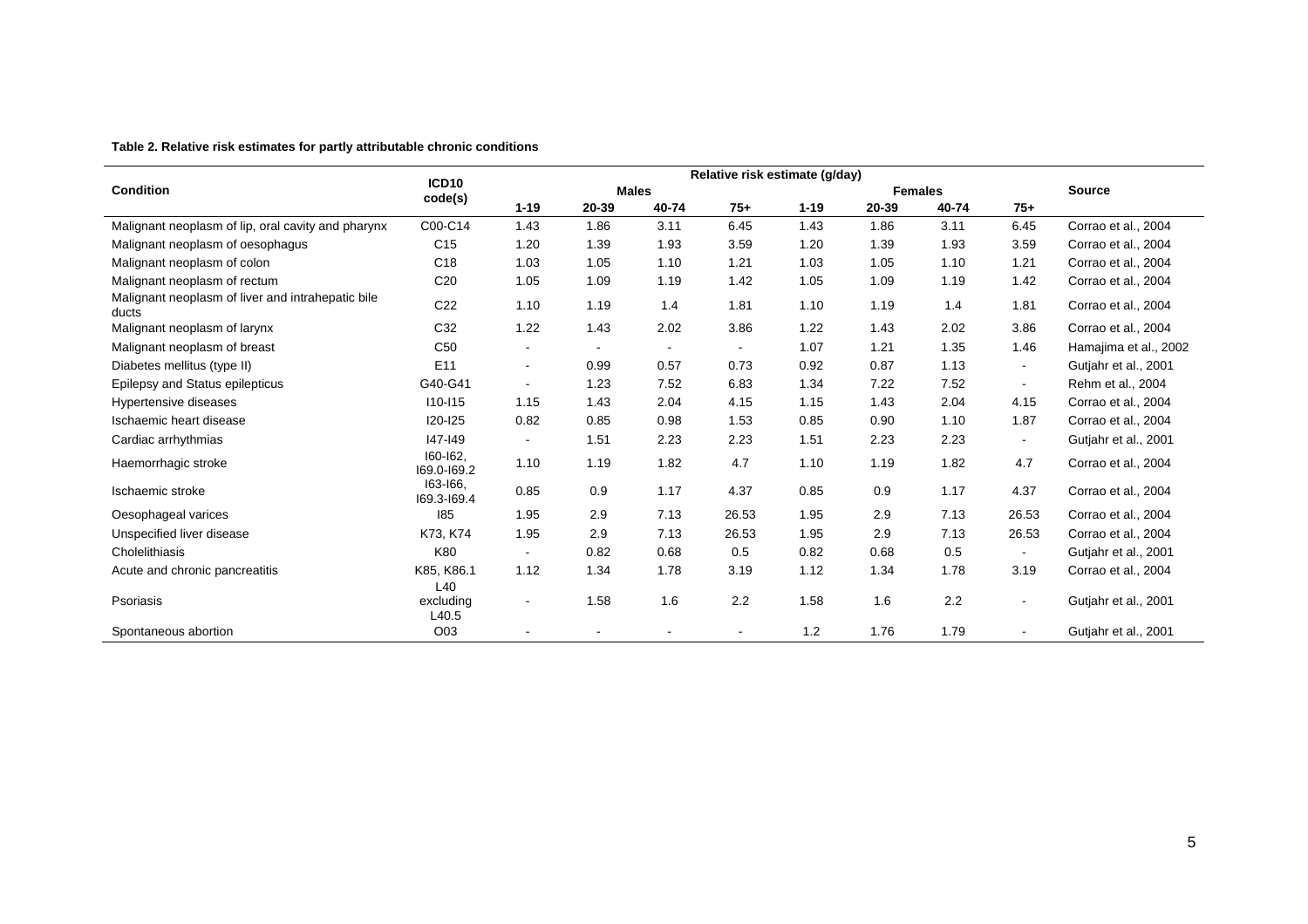AAFs were calculated across five categories of alcohol consumption: abstention, 1 to 19 g/day, 20 to 39 g/day, 40 to 74 g/day and 75 or more g/day. These categories of alcohol consumption were chosen as they corresponded with the risk estimates in the existing literature (e.g. 25, 50 and 100 g/day presented by Corrao et al. 2004). For estimating effects in the 1 to 19 g/day category we used one of two methods. For conditions where there was evidence of a J-shaped relationship (e.g. IHD, ischaemic stroke), we used risk functions reported by Corrao and colleagues in earlier meta-analyses (Corrao et al., 1999, Corrao et al., 2002). For all other conditions we followed the methods of Boffetta et al. (2006), who estimated the excess risk in the 1 to 19 g/day category to be half of that reported for 25 g/day. For the other categories we used the original RR estimates presented; 25 g/day was used for the 20 to 39 g/day category, 50 g/day for the 40 to 74 g/day (40 or more g/day for females). and 100 g/day for 75 or more g/day. For risk estimates extracted from other sources (e.g. Rehm et al., 2004; Gutjahr et al., 2001) the first and last two categories were combined for males and females, respectively, as risk estimates were presented for three different drinking categories only<sup>4</sup>.

The age-specific distribution of alcohol consumption for adults aged 16-74 years old in England was determined from the General Household Survey (GHS) 2005 and is shown in Table 3. The GHS was selected because it is the only current source of population estimates of drinking that allowed for the calculation of units consumed per week. One unit of alcohol was assumed to be equal to 8 g of alcohol. The figures from the 2005 survey were uplifted to correct for the increase in alcohol content by updating estimates of average alcoholic strength for wine and beer (see www.statistics.gov.uk/statbase/product.asp?vlnk=15067). The methods used to calculate the age-specific distribution of alcohol consumption are shown in Appendix 1.

|          | Males (g/day) |          |       |           |       |             | Females (g/day) |           |       |      |  |  |
|----------|---------------|----------|-------|-----------|-------|-------------|-----------------|-----------|-------|------|--|--|
| Age      | <b>None</b>   | $1 - 19$ | 20-39 | $40 - 74$ | $75+$ | <b>None</b> | $1 - 19$        | $20 - 39$ | 40-74 | 75+  |  |  |
| 16 to 24 | 18.1%         | 43.5%    | 20.5% | 9.9%      | 7.9%  | 23.8%       | 51.3%           | 16.2%     | 5.2%  | 3.5% |  |  |
| 25 to 34 | 17.8%         | 42.0%    | 20.7% | 13.2%     | 6.3%  | 23.9%       | 56.2%           | 13.7%     | 4.8%  | 1.4% |  |  |
| 35 to 44 | 12.4%         | 45.6%    | 22.9% | 14.7%     | 4.5%  | 23.1%       | 55.3%           | 15.1%     | 4.9%  | 1.5% |  |  |
| 45 to 54 | 12.4%         | 42.7%    | 22.0% | 14.5%     | 8.4%  | 25.5%       | 52.9%           | 14.3%     | 6.1%  | 1.2% |  |  |
| 55 to 64 | 13.9%         | 44.8%    | 19.4% | 16.0%     | 5.9%  | 30.3%       | 51.3%           | 12.2%     | 5.2%  | 1.1% |  |  |
| 65 to 74 | 20.0%         | 49.2%    | 16.7% | 9.9%      | 4.1%  | 43.5%       | 46.2%           | 7.8%      | 1.7%  | 0.9% |  |  |
| $75+$    | 28.5%         | 49.6%    | 12.9% | 7.5%      | 1.5%  | 52.3%       | 41.4%           | 4.8%      | 1.2%  | 0.2% |  |  |
| 16-75    | 16.5%         | 45.0%    | 19.9% | 12.9%     | 5.7%  | 30.2%       | 51.5%           | 12.5%     | 4.4%  | 1.4% |  |  |

**Table 3. Age-specific distribution of alcohol consumption (uplifted)** 

l

*Source: NWPHO from the General Household Survey 2005* 

<sup>4</sup> Average volume drinking category I (for females 0–19 g/day; for males 0–39 g/day); average volume drinking category II (for females 20–39 g/day; for males 40–59 g/day); and average volume drinking category III (for females 40 g or more g/day; for males 60 g or more g/day).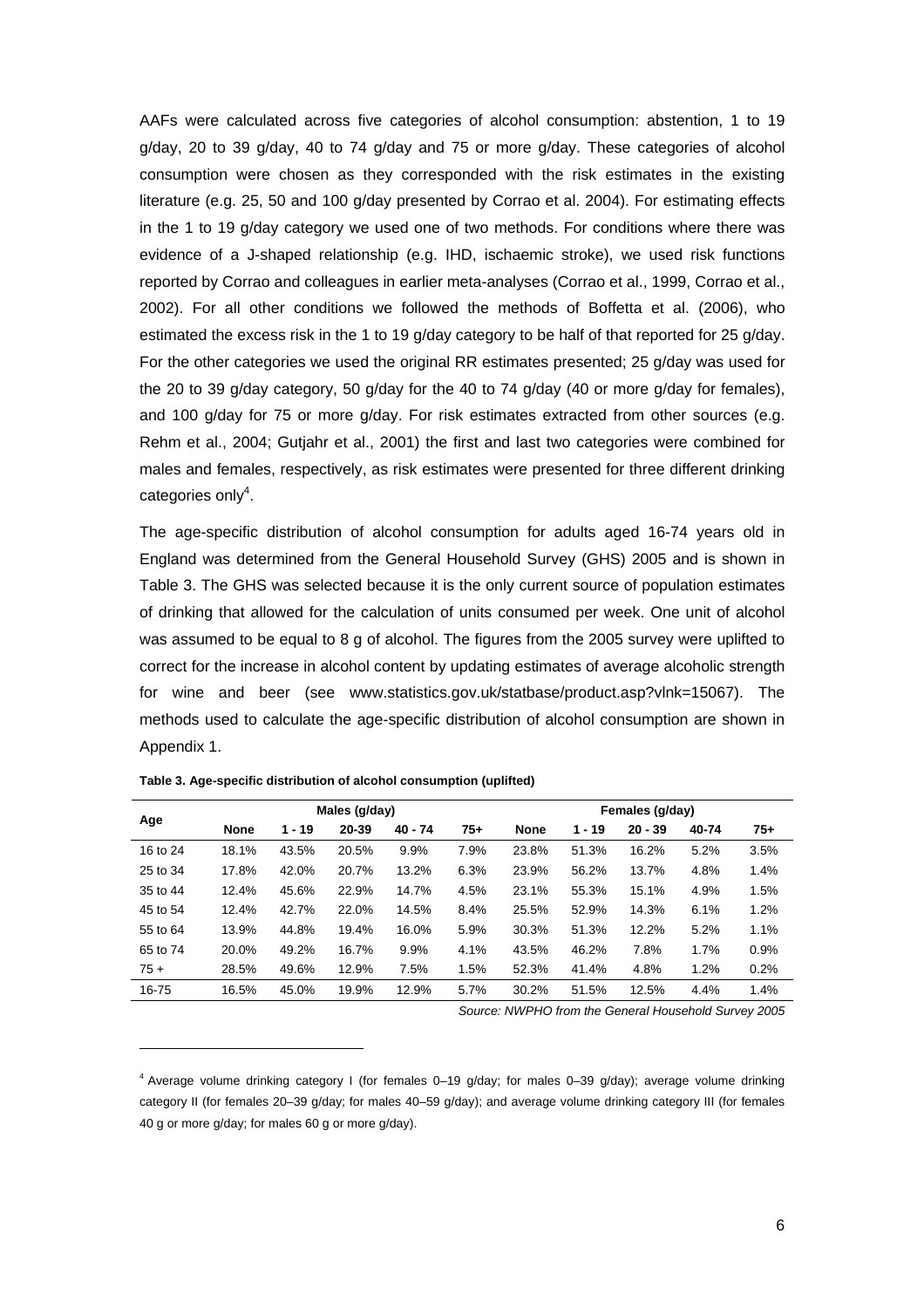AAFs were calculated for multiple levels of alcohol consumption using the following formula (a worked example is given in Box 1):

$$
AAF = \frac{\sum_{i=1}^{k} p_i (RR_i - 1)}{\sum_{i=0}^{k} p_i (RR_i - 1) + 1}
$$

where  $RR_1$  = relative risk of mortality in exposed groups compared with unexposed groups

 $p_i$  = proportion of the population exposed in each group

 $i = 0$  to  $k$ , where  $i=0$  represent nondrinkers.

### **Box 1. A worked example**

The worked example below shows the calculation of the AAF for malignant neoplasm of the lip, oral cavity and pharynx in males aged 16 to 24 where (as shown in Table 2) 18.1% are abstainers, 43.5% drink between 1 and 19 g/day, 20.5% drink between 20 and 39 g/day, 9.9% drink between 40 and 74 g/day and 7.9% drink more than 75 g/day. Using abstainers as the reference groups (RR=1.00), the RR estimates for malignant neoplasm of the lip, oral cavity and pharynx are: 1.43 for drinking 1-19 g/day; 1.86 for drinking 20-39 g/day; 3.11 for drinking 40-74 g/day and 6.45 for drinking more than 75 g/day.

Applying the formula above gives the following estimates of the AAF for malignant neoplasm of the lip, oral cavity and pharynx in males aged 16 to 24.

Malignant neoplasm of the lip, oral cavity and pharynx AAF for males aged 16-24 drinking between 1 and 19 g/day:

 $=(0.435(1.43-1))1+(0.181(1.00-1))+(0.435(1.43-1))+(0.205(1.86-1))+(0.099(3.11-1))+(0.079(6.45-1))$  $= 9.3%$ 

Malignant neoplasm of the lip, oral cavity and pharynx AAF for males aged 16-24 drinking between 20 and 39 g/day:

 $=( 0.205(1.86-1))/1+(0.181(1.00-1))+(0.435(1.43-1))+(0.205(1.86-1))+(0.099(3.11-1))+(0.079(6.45-1))$ = 8.8%

Malignant neoplasm of the lip, oral cavity and pharynx AAF for males aged 16-24 drinking between 40 and 74 g/day:

 $=( 0.099(3.11-1))/1+( 0.181(1.00-1))+( 0.435(1.43-1))+( 0.205(1.86-1)) ++( 0.099(3.11-1))+( 0.079(6.45-1))$  $= 10.4%$ 

Malignant neoplasm of the lip, oral cavity and pharynx AAF for males aged 16-24 drinking more than 75 g/day:

 $= (0.079(6.45-1))/1+(0.181(1.00-1))+(0.435(1.43-1))+(0.205(1.86-1))+(0.099(3.11-1))+(0.079(6.45-1))$  $= 21.5%$ 

The overall AAF for malignant neoplasm of the lip, oral cavity and pharynx in males aged 16 to  $24 = (9.3 + 8.8 + 10.4 + 21.5) = 50.1\%$ 

The number of deaths and hospital admissions attributable to alcohol consumption were determined by multiplying the AAF for each age group by the total number of deaths and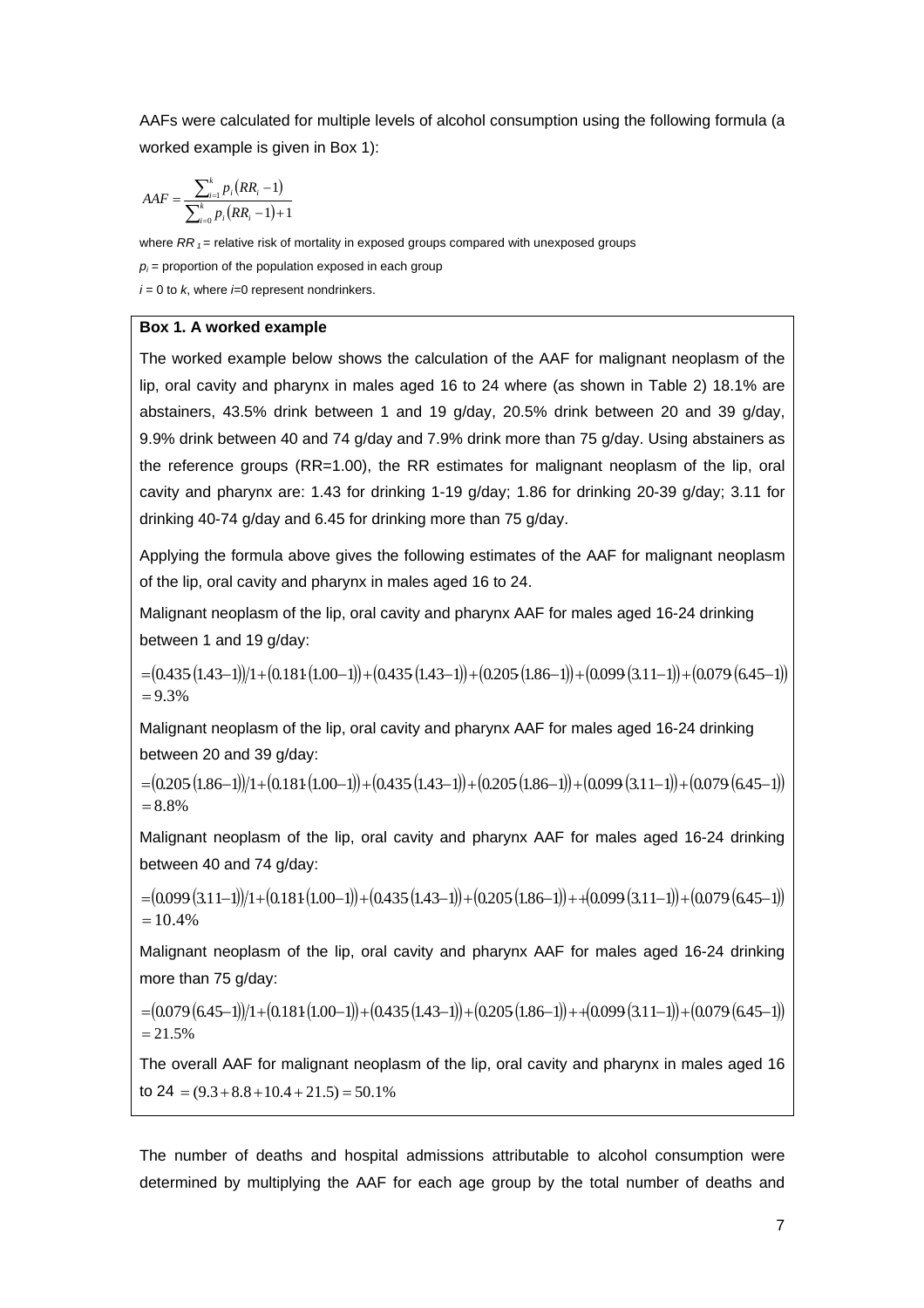hospital admissions for each condition and age group. Mortality data for England in 2005 was obtained from NWPHO from the Office for National Statistics (ONS) mortality extracts. Further, here we have used AAFs to calculate person-specific hospital admissions<sup>5</sup> rather than the total number of hospital admissions (as utilised in national indicator for alcohol, NI 39). Person-specific admissions were originally adopted by the NWPHO LAPE tool as one measure of the number of individuals' being adversely affected by alcohol. However, the national indicator was subsequently developed as a measure of pressures from alcohol on health systems. Consequently, for the national indicator, the AAFs calculated here have been applied to number of admissions rather than number of persons. To calculate the number of person-specific hospital admissions attributable to alcohol consumption, person-specific data on relevant conditions were obtained from NWPHO from Hospital Episode Statistics (HES) for 2005/06. These data are presented in Tables 15 and 16 in Appendix 2.

#### **2.3 Limitations**

l

There are limitations to the methods used to calculate AAFs. The calculation is a function of relative risk estimates and population drinking estimates, and therefore relies on the accuracy of population estimates of alcohol consumption and the availability and quality of the relative risk estimates reported in the epidemiological literature. There is, therefore, a degree of uncertainty surrounding the estimated presented, but as with other calculations of AAFs (e.g. Rehm et al., 2006; Ridolfo & Stevenson, 2001) we have not developed methodologies for calculating confidence intervals for each AAF. However, we acknowledge that there is a need to develop such methodologies, which provide a quantitative measure of the uncertainty surrounding the AAF estimates presented.

A further limitation of the methods used concerns the application of AAFs to hospital admissions, as this requires the assumption that the admission profile for an alcohol-related admission for a partially attributable condition is the same as the admission profile for a nonalcohol-related admission.

<sup>&</sup>lt;sup>5</sup> The person based analysis provides an estimate of period prevalence, i.e. the population risk of being admitted to hospital at least once during the course of a (financial) year. Episodes relating to the same individual were were linked using HESID. An individual may have more than one alcohol related episode, and within an episode, more than one alcohol related diagnosis. To avoid double counting, an individual was assigned only one alcohol related diagnosis as follows: (1) for each individual, identify all alcohol related diagnosis codes from their HES records; (2) select the code(s) with the largest attributable fraction; (3) in the event of there being two or more episodes with the same high attributable fraction, select the one from the earliest episode (using episode start date); and (4) in the event of there being two or more diagnosis with the same high attributable fraction, within the same episode, select the one from the lowest diagnostic position.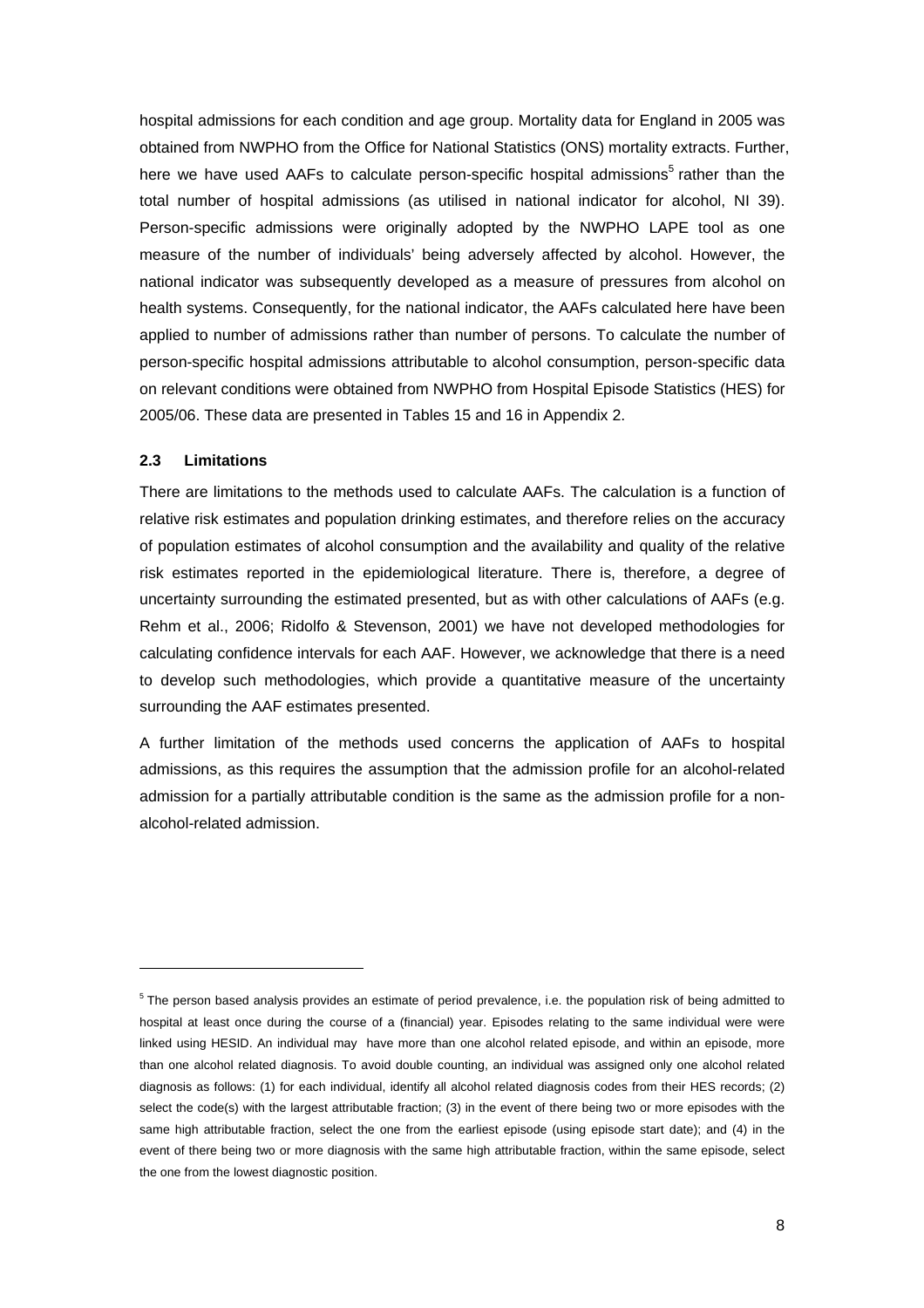## **3 Harmful effects of alcohol consumption**

## **3.1 Conditions wholly attributable to alcohol consumption**

A number of diseases, by definition are wholly attributable to alcohol consumption. These conditions and their ICD-10 codes are listed below:

- Alcohol-induced pseudo-Cushing's syndrome (E24.4)
- Mental and behavioural disorders due to use of alcohol (F10; combines ICD 9 codes for alcoholic psychosis, alcohol dependence and alcohol abuse)
- Degeneration of nervous system due to alcohol (G31.2)
- Alcoholic polyneuropathy (G62.1)
- Alcoholic myopathy (G72.1)
- Alcoholic cardiomyopathy (I42.6)
- Alcoholic gastritis (K29.2)
- Alcoholic liver disease (K70)
- Chronic pancreatitis (alcohol induced) (K86.0)
- Ethanol/methanol poisoning (T51.0, T51.1)
- Toxic effect of alcohol, unspecified (T51.9)
- Accidental poisoning by and exposure to alcohol (X45)

## **3.2 Chronic conditions attributable to alcohol consumption**

## **3.2.1 Malignant neoplasms**

Corrao et al. (2004) found consistent and significant effects of alcohol consumption on cancers of the oral cavity and pharynx, oesophagus, larynx, colon, liver and breast. Risk estimates for breast cancer were drawn from a meta-analysis by Hamajima et al. (2002), which was based on individual patient data (i.e. raw data rather than summary estimates were pooled). Rehm et al. (2004) reported that the evidence for a causal relationship between alcohol and cancers of the stomach, pancreas, rectum, and prostate is weak and inconclusive. However, Corrao et al. (2004) have reported a direct relationship between alcohol consumption and malignant neoplasm of the rectum so an AAF is presented for this condition. There is limited or conflicting evidence for cancers of the salivary glands, ovary, endometrium and bladder (Rehm et al., 2004) so AAFs are not presented for these conditions.

## **3.2.2 Diseases of the nervous system**

Alcohol use has been found to be a powerful risk factor for a first seizure in adults of both sexes (Leone et al., 2002) with a dose-response effect evident for idiopathic/cryptogenic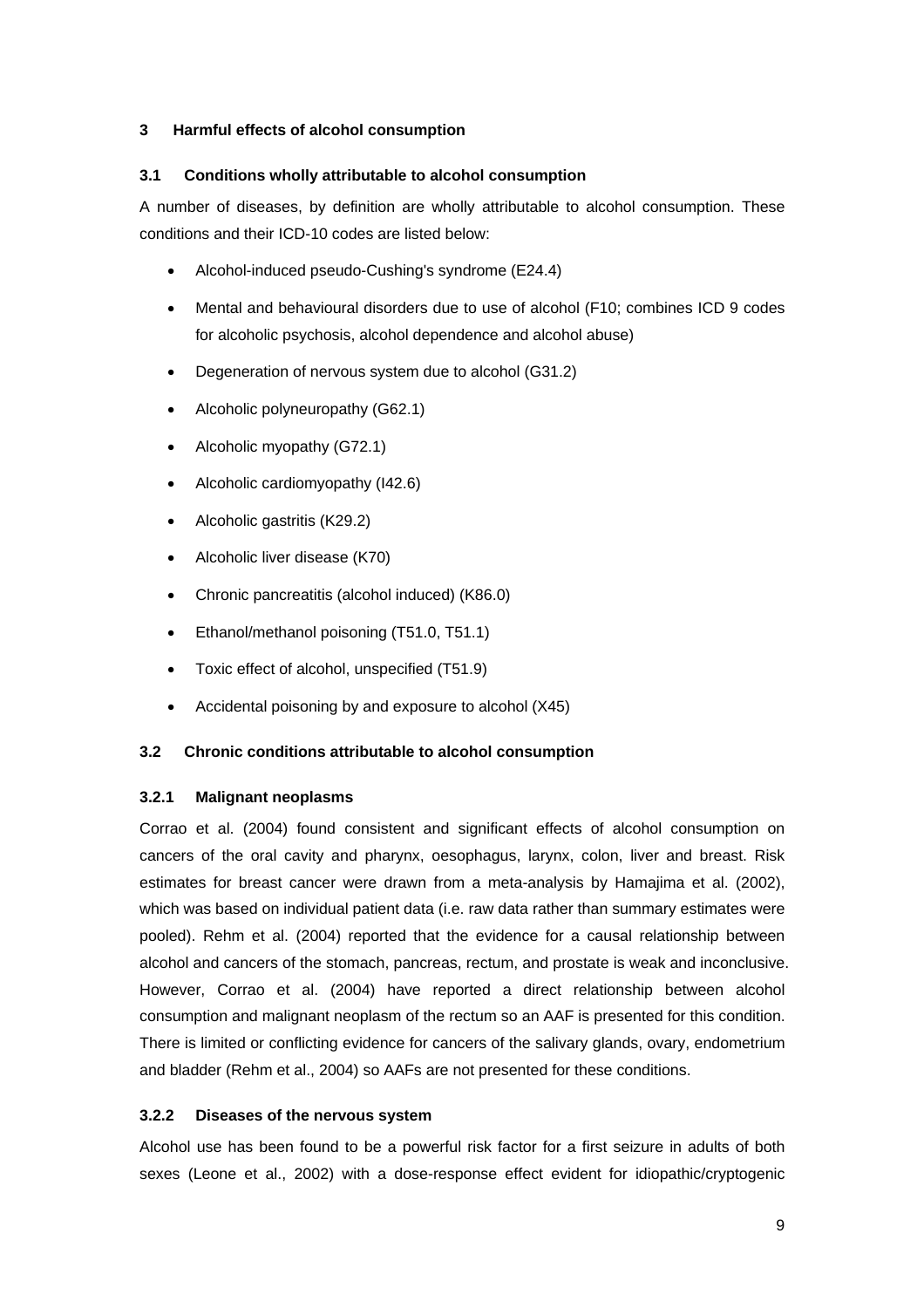seizures. However, Leone et al. (2002) found no evidence of an association between alcohol use and the risk of symptomatic seizures $^{6}$ . Corrao et al. (2004) did not calculate a risk estimate for epilepsy and so RR estimates were extracted from the meta-analysis by Gutjahr et al. (2001).

#### **3.2.3 Diseases of the circulatory system**

The effects of alcohol on cardiovascular disease have been extensively studied. In particular, studies have focused on the protective effects of alcohol on ischaemic heart disease (IHD). However, there is also evidence that alcohol can have detrimental effects on diseases of the circulatory system. Alcohol consumption increases the risk of cardiac arrhythmias (Gutjahr et al., 2001) and essential hypertension (Corrao et al., 2004), with significant effects observed at levels corresponding to daily consumption of 25 g/day.

**Stroke:** There is consistent evidence of an increased risk of haemorrhagic stroke associated with alcohol consumption, however, the effects of alcohol consumption on ischaemic stroke are less clear (Corrao et al., 1999; 2002). Corrao et al. (2004) reported significant increased risks of ischaemic stroke at consumption above 100 g/day, but that a non-significant protective effect of alcohol against ischaemic stroke was apparent at low levels of consumption. The protective effects of alcohol consumption on ischaemic stroke are covered in Section 4.

Routine classification of deaths from stroke is unreliable, and more than half of the death certificates for deaths from cerebrovascular diseases in England and Wales do not specify whether the stroke was ischaemic or haemorrhagic (personal communication, ONS). As the majority of strokes are ischaemic in origin (approximately 85%; Bamford et al., 1990), unspecified strokes (ICD 10 code: I64) were included as ischaemic.

**Heart failure:** Rehm et al. (2004) reported that heart failure and ill-defined complications of heart disease is an unspecific category with no identification of underlying pathology, and that therefore the relationship between average volume of consumption cannot be determined by meta-analysis. We extracted the AAF for this condition from Single et al. (1999).

**Oesophageal varices:** The most common underlying cause of oesophageal varices is liver cirrhosis (English et al., 1995) and so the overall unspecified liver cirrhosis RR estimates extracted from Corrao et al. (2004) were applied for this condition.

#### **3.2.4 Diseases of the digestive system**

l

**Liver disease**: Alcohol consumption is the leading cause of liver cirrhosis and we included cases of alcoholic liver disease (ICD 10 code: K70) under conditions wholly attributable to alcohol. However, bias exists in ascribing deaths to alcoholic liver disease, largely due to

 $6$  Seizures considered the consequence of a known or suspected cerebral dysfunction such as head injury, cerebrovascular accident, brain tumour, and others.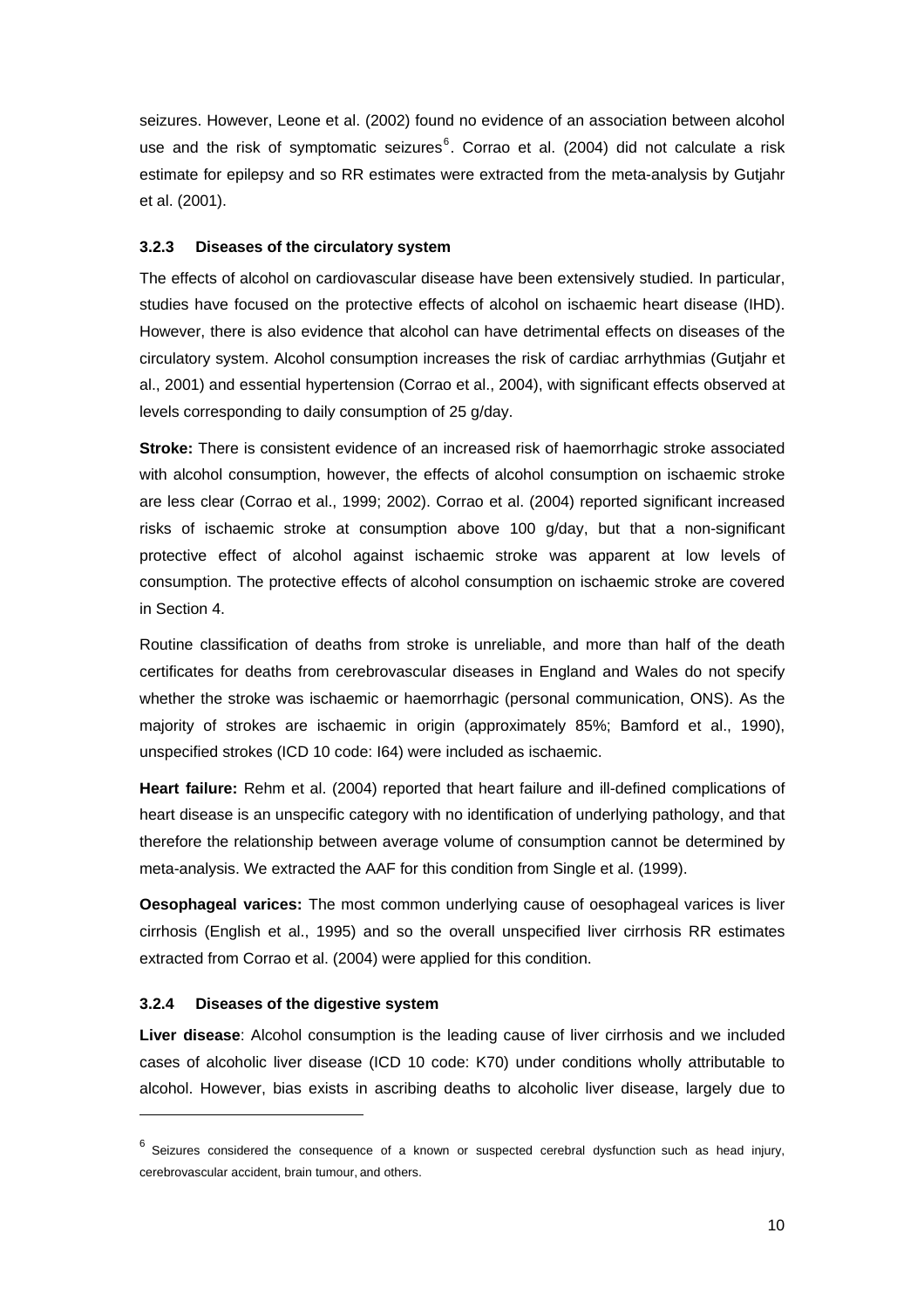under recording on death certificates (e.g. Bell & Cremona, 1987; Blake et al., 1988). For example, a study that examined mortality from liver disease in the West Midlands found that alcohol misuse was the presumed cause in 67% of cases recorded as "unspecified" liver disease (Fisher et al., 2002). Corrao et al. (2004) reported a single risk estimate for liver cirrhosis (including cases of alcoholic liver disease, and fibrosis and cirrhosis of the liver) and we applied this risk estimate to "unspecified" cases of liver disease (ICD 10 code: K73 and K74).

**Acute and chronic pancreatitis**: Corrao et al. (2004) also found strong direct trends in risk for chronic pancreatitis and alcohol consumption. Risk estimates were not presented for acute pancreatitis but some researchers have argued that discrimination between cases of chronic and acute pancreatitis is not justified (e.g. Amman et al., 1996) and we have followed these methods by presenting a single AAF for acute and chronic pancreatitis.

### **3.2.5 Other chronic conditions**

**Psoriasis:** Alcohol intake has been found to be a risk factor for psoriasis in young and middle aged men (Poikolainen et al., 1990) and there is some evidence that alcohol intake worsens the symptoms of psoriasis in women (Poikolainen et al., 1994). The AAF for psoriasis was based on RR estimates extracted from the meta-analysis by Gutjahr et al. (2001). They reported estimates based on the meta-analysis by English et al. (1995), concluding that the pooled estimates showed a consistently strong and statistically significant relationship between alcohol consumption and psoriasis.

#### **3.3 Acute consequences of alcohol consumption**

A number of acute consequences of alcohol consumption have been identified in the literature. However, there is no general consensus regarding AAFs for these outcomes and the risks of injury are likely to be linked to the average volume of alcohol consumption and to patterns of drinking, especially heavy drinking occasions with intoxication (Rehm et al., 2003).

Estimates of AAFs for acute consequences related to alcohol consumption have been made using a simple 'direct method'. English et al. (1995) and Single et al. (1999) have estimated AAFs for injuries such as road crash and drowning by pooling data from case series studies which have systematically investigated the proportions of such cases known to involve alcohol. Corrao et al. (2004), however, used a different approach due to the difficulty in estimating the dose-response relationship for each condition. They estimated a single risk estimate for injuries and other acute consequences of alcohol consumption. In order to calculate separate AAFs for the acute consequences of alcohol consumption we have extracted AAFs directly from the work of English et al. (1995) and Single et al. (1999), with the exception of road accidents and fall injuries. AAFs for these two conditions were extracted from the work of Ridolfo and Stevenson (2001).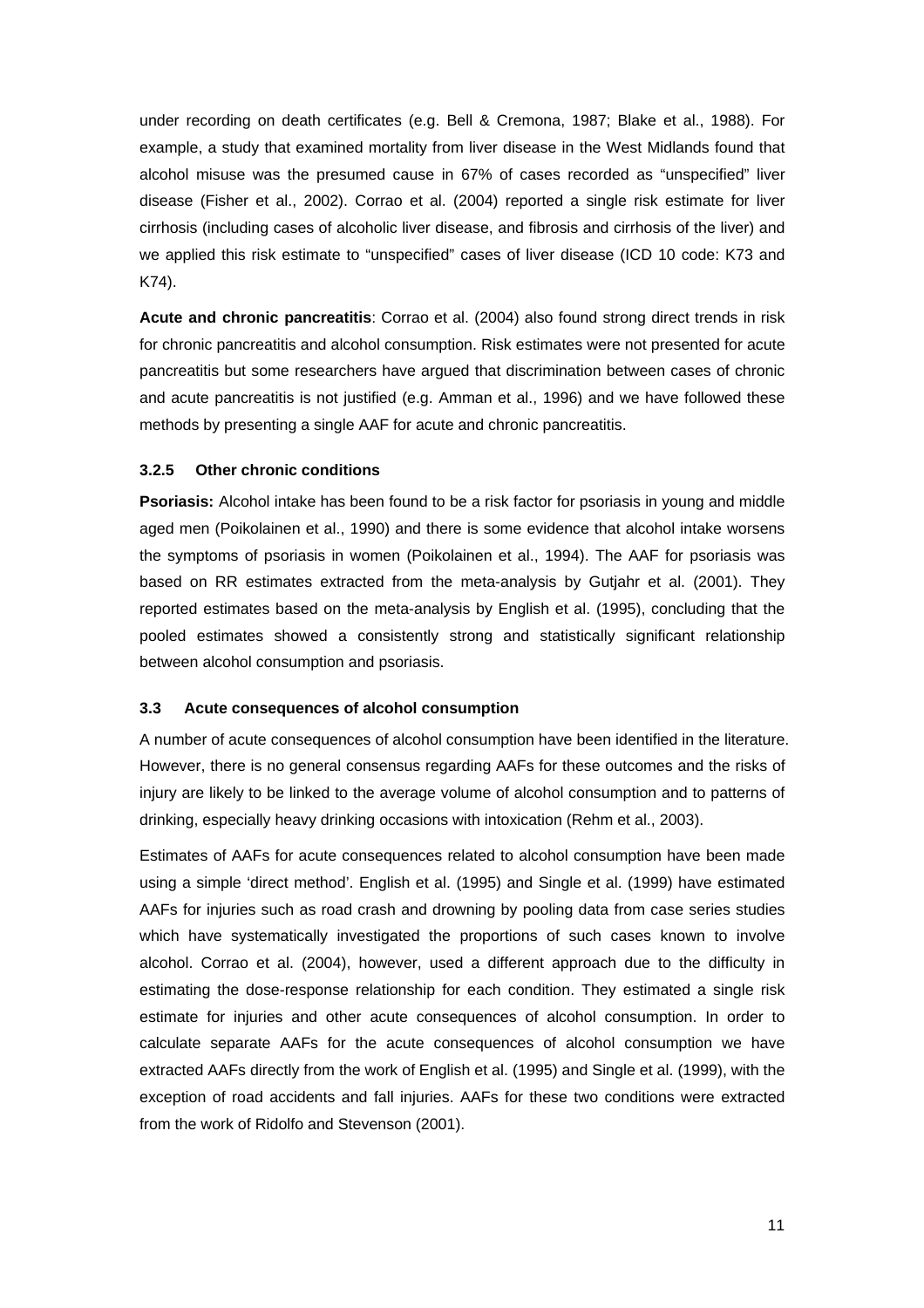## **3.3.1 Road accidents**

AAFs for road accidents were extracted from Ridolfo and Stevenson (2001) as these were the most up-to-date estimates available. They derived an overall AAF for motor vehicle driver and motorcycle rider road accident deaths caused by driving or riding with a blood alcohol concentration (BAC) >50mg/100ml of 0.33 for males and 0.11 for females. For pedestrian deaths caused by driving with a BAC >100mg/100ml, AAFs were estimated at 0.40 for males and 0.17 for females.

## **3.3.2 Fall injuries**

AAFs for fall injuries were extracted from the work of Ridolfo and Stevenson (2001). Based on hazardous/harmful alcohol consumption compared to low alcohol consumption, Ridolfo and Stevenson (2001) determined separate AAFs for fall injuries for males and females aged less than 65 years and 65 years or more They found that among people aged less than 65 years, 22% of male falls and 14% of female falls were attributable to alcohol, compared to 12% and 4% of falls among male and females aged over 65 years, respectively.

## **3.3.3 Other external cause of morbidity and mortality**

No recent studies had examined the association between alcohol consumption and the following external causes of morbidity and mortality, and therefore estimates of the AAF were extracted directly from the work of Single et al. (1996) and English et al. (1995):

- Water transport accidents
- Air/space transport accidents
- Work/machine injuries
- Firearm injuries
- Drowning
- Inhalation and ingestion of gastric contents
- **Fire injuries**
- Accidental excessive cold
- **Assault**

## **3.4 Alcohol-attributable mortality**

Detailed tables showing the calculated AAFs for each condition, number of deaths in 2005 and person-specific hospital admissions in 2005 are presented in Appendix 2.

Overall, in 2005, an estimated 14,982 deaths were attributable to alcohol consumption (3.1% of all deaths); 4,699 deaths occurred from conditions wholly attributable to alcohol consumption, and of the deaths partially attributable to alcohol consumption, 6,023 were from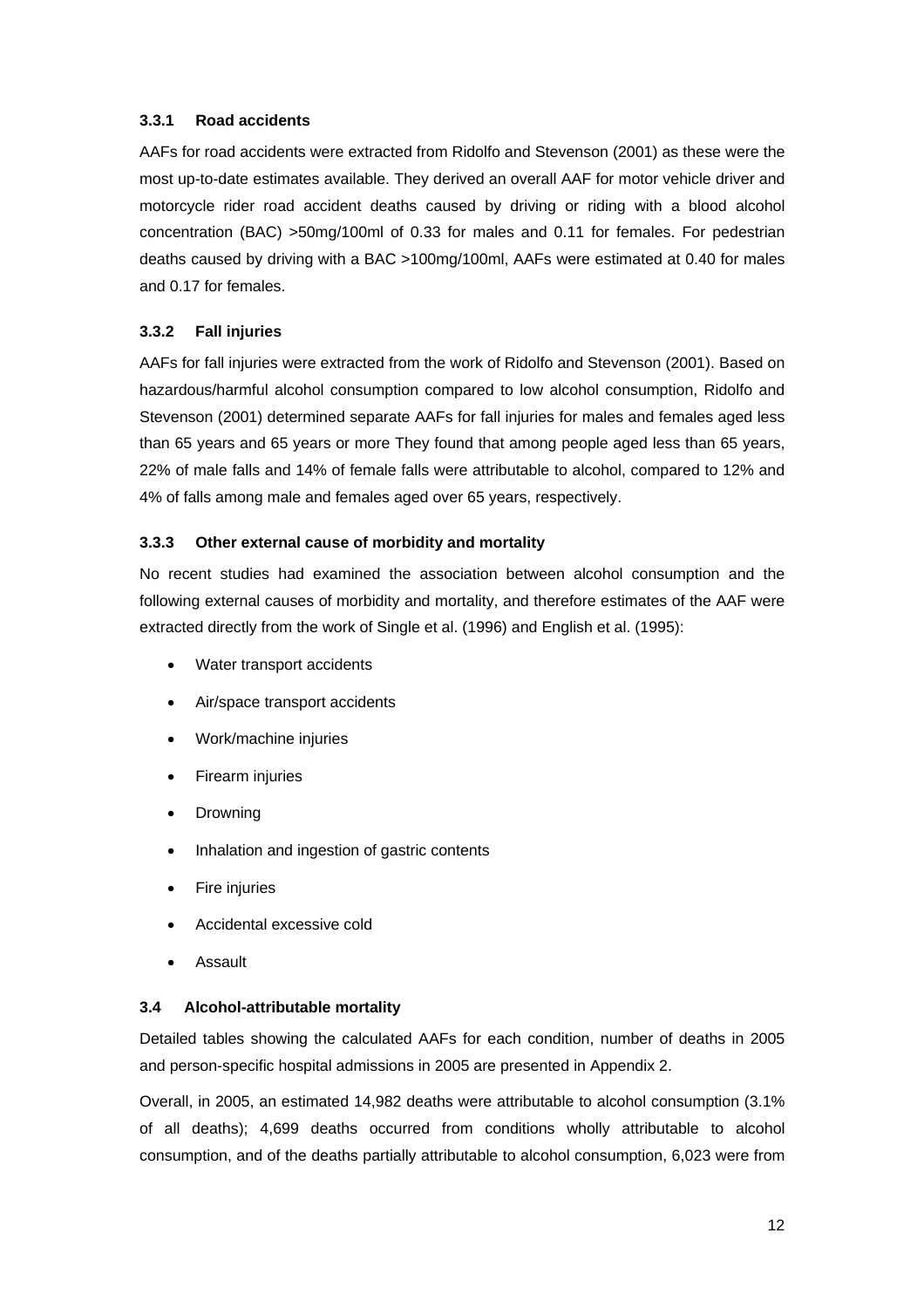chronic conditions and 2,922 were from the acute consequences. Table 4 provides an estimate of the number of alcohol-attributable deaths by alcohol consumption by age and sex.

|          |        | <b>Males</b> |       | <b>Females</b> | Total  |       |  |
|----------|--------|--------------|-------|----------------|--------|-------|--|
| Age      | n      | %            | n     | %              | n      | %     |  |
| 16-24    | 438    | 26.6%        | 107   | 14.7%          | 546    | 22.9% |  |
| 25-34    | 607    | 22.5%        | 200   | 15.0%          | 808    | 20.0% |  |
| 35-44    | 1.241  | 21.6%        | 514   | 14.7%          | 1,756  | 19.0% |  |
| 45-54    | 1.972  | 17.4%        | 896   | 11.7%          | 2,869  | 15.1% |  |
| 55-64    | 2,254  | 8.9%         | 947   | 5.7%           | 3,202  | 7.6%  |  |
| 65-74    | 1.727  | 3.6%         | 719   | 2.1%           | 2,446  | 3.0%  |  |
| $75+$    | 1,790  | 1.4%         | 1,566 | 0.8%           | 3,357  | 1.1%  |  |
| All ages | 10.031 | 4.4%         | 4,951 | 2.0%           | 14,982 | 3.1%  |  |

**Table 4. Number (% of all deaths in each age group) of alcohol-attributable deaths** 

*Data from 2005* 

Men were more affected by their alcohol consumption than women; 4.4% of male deaths were alcohol attributable compared to 2.0% of female deaths. This difference arises because males have higher levels of alcohol consumption, and does not reflect differences in relative risks between genders as for the vast majority of conditions, gender-specific RR estimates were not available for the calculation of AAFs. Alcohol-attributable deaths also varied by age, and although the highest number of deaths were seen in older age groups, as shown in Table 4, young people were disproportionably affected by their alcohol use. For example, among 16-24 year old males, 26.6% of all deaths were estimated to be attributable to alcohol consumption compared to 1.4% among those aged 75 and over.

#### **3.4.1 Causes of death**

Overall, the largest number of alcohol-related deaths were from alcoholic liver disease (n=3,874), intentional self harm/event of undetermined intent (n=1,694) and malignant neoplasm of the oesophagus (n=1,280). As shown in Figures 1 and 2, among younger age groups (<34 years) the majority of deaths occurred from the acute consequences of alcohol consumption, in particular, intentional self-harm and road traffic accidents. Beyond the age of 35, the highest number of deaths occurred from chronic conditions partially attributable to alcohol consumption. In these age groups, alcoholic liver disease, malignant neoplasm of the oesophagus and breast, and hypertensive disease were the most common causes of death attributable to alcohol. The top three causes of death by age and sex are shown in Table 5.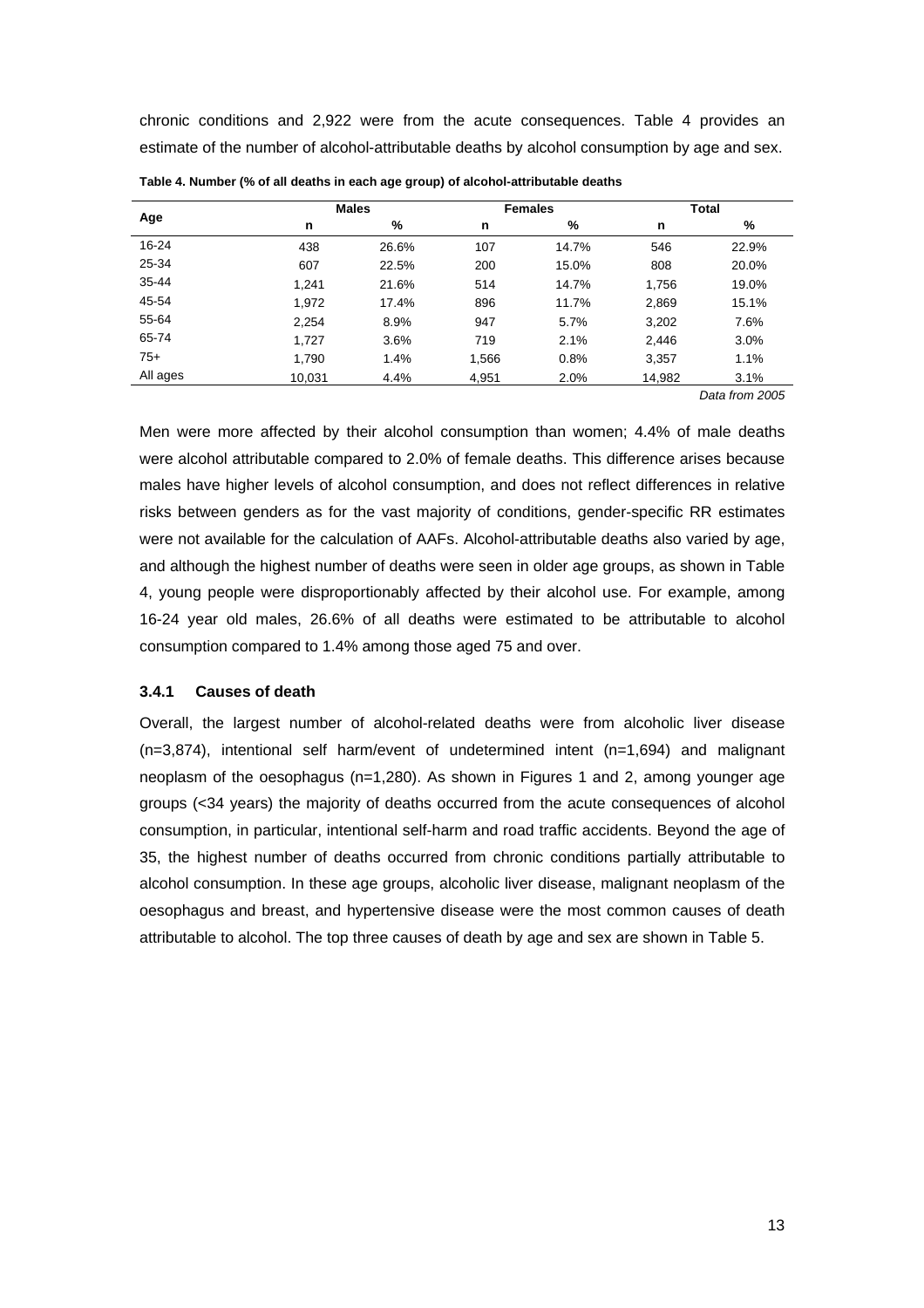

**Figure 1. Number (% of all deaths in each age group) of male deaths attributable to alcohol consumption by age and type of condition (2005)** 



**Figure 2. Number (% of all deaths in each age group) of female deaths attributable to alcohol consumption by age and type of condition (2005)**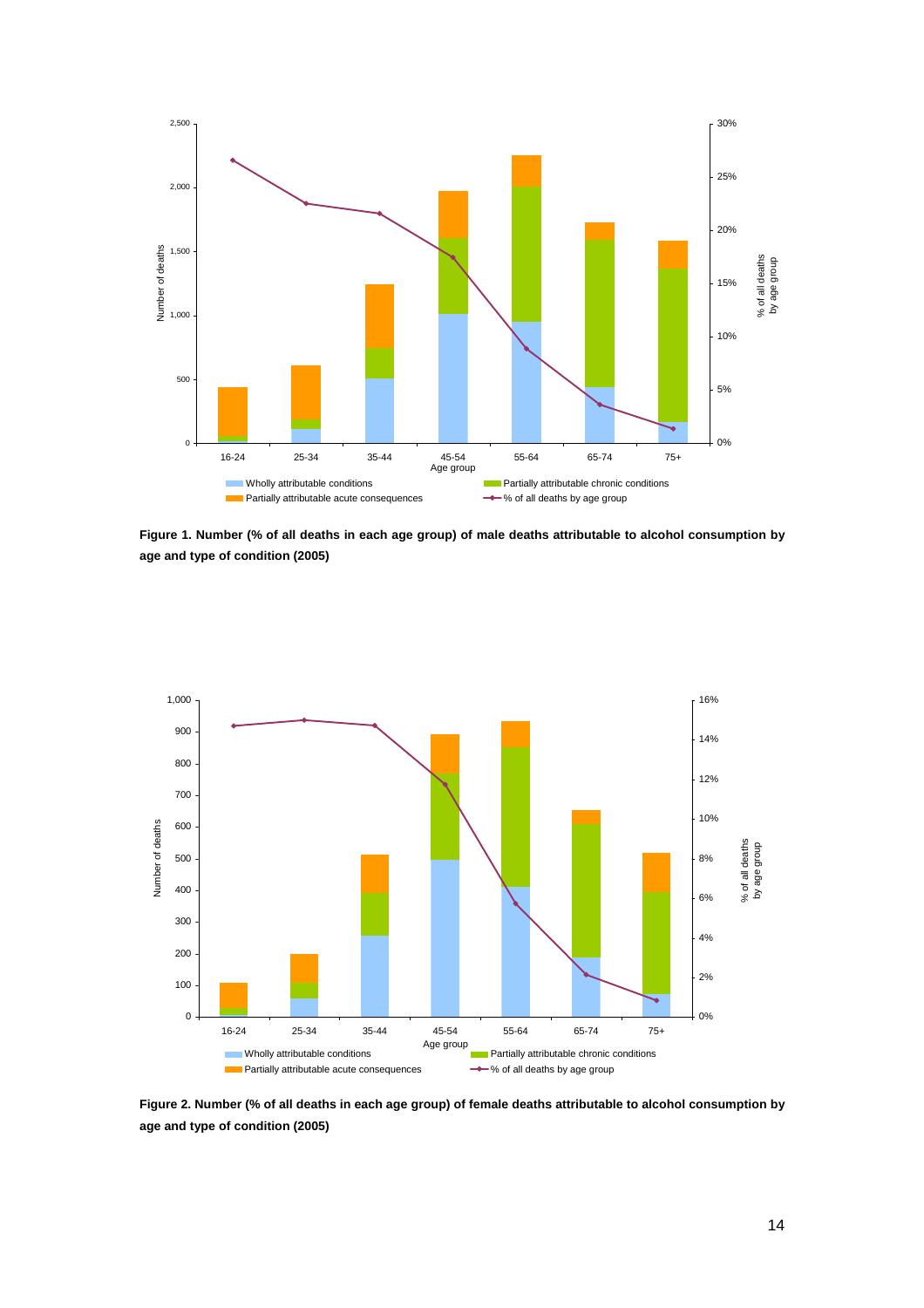| Age   | <b>Males</b>                            | <b>Females</b> |                                         |     |  |
|-------|-----------------------------------------|----------------|-----------------------------------------|-----|--|
|       | <b>Condition</b>                        | n              | <b>Condition</b>                        | n   |  |
|       | Road traffic accidents - non pedestrian | 185            | Intentional self-harm                   | 48  |  |
| 16-24 | Intentional self-harm                   | 142            | Road traffic accidents - non pedestrian | 19  |  |
|       | Pedestrian traffic accidents            | 34             | Epilepsy and Status epilepticus         | 18  |  |
|       | Intentional self-harm                   | 249            | Intentional self-harm                   | 71  |  |
| 25-34 | Road traffic accidents - non pedestrian | 126            | Alcoholic liver disease                 | 41  |  |
|       | Alcoholic liver disease                 | 61             | Epilepsy and Status epilepticus         | 33  |  |
|       | Alcoholic liver disease                 | 382            | Alcoholic liver disease                 | 208 |  |
| 35-44 | Intentional self-harm                   | 323            | Intentional self-harm                   | 95  |  |
|       | Road traffic accidents - non pedestrian | 113            | Malignant neoplasm of breast            | 48  |  |
|       | Alcoholic liver disease                 | 827            | Alcoholic liver disease                 | 427 |  |
| 45-54 | Intentional self-harm                   | 251            | Malignant neoplasm of breast            | 99  |  |
|       | Unspecified liver cirrhosis             | 131            | Intentional self-harm                   | 89  |  |
|       | Alcoholic liver disease                 | 802            | Alcoholic liver disease                 | 362 |  |
| 55-64 | Malignant neoplasm of oesophagus        | 278            | Malignant neoplasm of breast            | 154 |  |
|       | Unspecified liver cirrhosis             | 178            | Unspecified liver cirrhosis             | 69  |  |
|       | Alcoholic liver disease                 | 388            | Alcoholic liver disease                 | 167 |  |
| 65-74 | Malignant neoplasm of oesophagus        | 295            | Malignant neoplasm of breast            | 109 |  |
|       | Haemorrhagic stroke                     | 158            | Unspecified liver cirrhosis             | 90  |  |
|       | Malignant neoplasm of oesophagus        | 339            | Cardiac arrhythmias                     | 396 |  |
| $75+$ | Cardiac arrhythmias                     | 212            | Malignant neoplasm of breast            | 194 |  |
|       | Haemorrhagic stroke                     | 207            | Hypertensive diseases                   | 153 |  |

**Table 5. Top three causes of alcohol-attributable deaths by age and sex** 

*Data from 2005* 

### **3.4.2 Mortality attributable to different levels of alcohol consumption**

For conditions where risk estimates were extracted from Corrao et al. (2004), as described in Box 1, the overall AAF is the sum of AAFs calculated across four different levels of alcohol consumption: 1-19 g/day; 20-39 g/day; 40-74 g/day; and 75+ g/day. For these conditions it was therefore possible to determine the number of deaths attributable to specific levels of alcohol consumption as shown in Table 6 for male deaths and Table 7 for female deaths.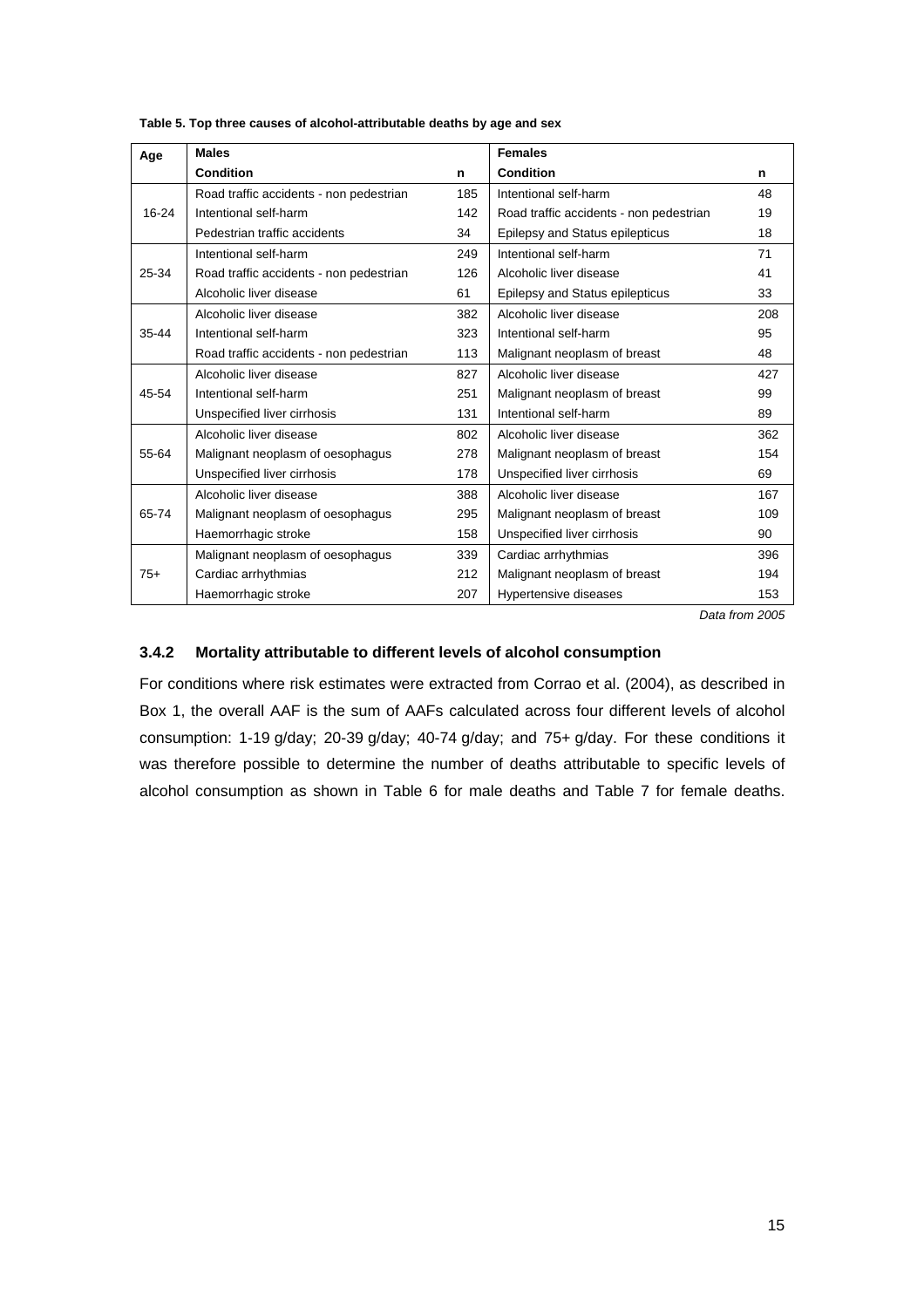| Table 6. Number of male deaths (%) attributable to different levels of alcohol consumption |  |  |
|--------------------------------------------------------------------------------------------|--|--|
|--------------------------------------------------------------------------------------------|--|--|

|                                | Alcohol consumption (g/day) |         |        |         |       |       |     |                |  |  |  |
|--------------------------------|-----------------------------|---------|--------|---------|-------|-------|-----|----------------|--|--|--|
| <b>Condition</b>               | $1 - 19$                    |         | 20-39  |         | 40-74 |       |     | $75+$          |  |  |  |
| <b>Malignant neoplasm</b>      |                             |         |        |         |       |       |     |                |  |  |  |
| Lip, oral cavity and pharynx   | 109                         | 11.0%   | 80     | 8.1%    | 132   | 13.3% | 129 | 13.0%          |  |  |  |
| Oesophagus                     | 278                         | 7.0%    | 184    | 4.6%    | 286   | 7.2%  | 273 | 6.9%           |  |  |  |
| Colon                          | 50                          | 1.2%    | 32     | 0.8%    | 40    | 0.9%  | 27  | 0.6%           |  |  |  |
| Rectum                         | $12 \overline{ }$           | 2.0%    | 8      | 1.3%    | 11    | 1.8%  | 9   | 1.5%           |  |  |  |
| Liver                          | 54                          | 4.0%    |        | 2.6%    | 49    | 3.6%  | 35  | 2.6%           |  |  |  |
| Larynx                         | 36                          | 7.5%    | 24     | 5.0%    | 37    | 7.7%  | 37  | 7.7%           |  |  |  |
| <b>Other conditions</b>        |                             |         |        |         |       |       |     |                |  |  |  |
| Hypertensive diseases          | 81                          | 5.6%    | 71     | 4.9%    | 107   | 7.4%  | 101 | 7.0%           |  |  |  |
| Ischaemic stroke               | -811                        | $-7.4%$ | $-153$ | $-1.4%$ | 156   | 1.4%  | 805 | 7.3%           |  |  |  |
| Haemorrhagic stroke            | 105                         | 3.5%    | 71     | 2.4%    | 196   | 6.6%  | 306 | 10.2%          |  |  |  |
| Unspecified liver cirrhosis    | 112                         | 12.5%   | 83     | 9.2%    | 177   | 19.7% | 277 | 30.8%          |  |  |  |
| Acute and chronic pancreatitis | 20                          | 4.5%    | 19     | 4.3%    | 28    | 6.4%  | 28  | 6.4%           |  |  |  |
|                                |                             |         |        |         |       |       |     | Data from 2005 |  |  |  |

**Table 7. Number of female deaths (%) attributable to different levels of alcohol consumption** 

| <b>Condition</b>               | Alcohol consumption (g/day) |         |        |         |    |       |     |                |  |  |  |
|--------------------------------|-----------------------------|---------|--------|---------|----|-------|-----|----------------|--|--|--|
|                                | $1 - 19$                    |         |        | 20-39   |    | 40-74 |     | $75+$          |  |  |  |
| <b>Malignant neoplasm</b>      |                             |         |        |         |    |       |     |                |  |  |  |
| Lip, oral cavity and pharynx   | 75                          | 14.5%   | 25     | 4.8%    | 20 | 3.9%  | 13  | 2.5%           |  |  |  |
| Oesophagus                     | 156                         | 7.5%    | 47     | 2.3%    | 33 | 1.6%  | 23  | 1.1%           |  |  |  |
| Colon                          | 45                          | 1.1%    | 14     | 0.3%    | 8  | 0.2%  | 4   | 0.1%           |  |  |  |
| Rectum                         | 27                          | 1.9%    | 8      | 0.6%    | 5  | 0.4%  | 3   | 0.2%           |  |  |  |
| Liver                          | 37                          | 4.0%    | 12     | 1.3%    | 7  | 0.8%  | 4   | 0.4%           |  |  |  |
| Larynx                         | 11                          | 8.7%    | 3      | 2.4%    | 3  | 2.4%  | 2   | $1.6\%$        |  |  |  |
| <b>Breast</b>                  | 314                         | 3.0%    | 171    | 1.7%    | 95 | 0.9%  | 31  | 0.3%           |  |  |  |
| <b>Other conditions</b>        |                             |         |        |         |    |       |     |                |  |  |  |
| Hypertensive diseases          | 118                         | 5.9%    | 44     | 2.2%    | 29 | 1.4%  | 19  | 0.9%           |  |  |  |
| Ischaemic stroke               | $-1,255$                    | $-6.7%$ | $-104$ | $-0.6%$ | 45 | 0.2%  | 183 | 1.0%           |  |  |  |
| Haemorrhagic stroke            | 156                         | 3.9%    | 51     | 1.3%    | 68 | 1.7%  | 76  | 1.9%           |  |  |  |
| Unspecified liver cirrhosis    | 163                         | 22.8%   | 56     | 7.8%    | 56 | 7.8%  | 62  | 8.7%           |  |  |  |
| Acute and chronic pancreatitis | 25                          | 4.9%    | 10     | 2.0%    | 7  | 1.4%  | 5   | 1.0%           |  |  |  |
|                                |                             |         |        |         |    |       |     | Data from 2005 |  |  |  |

In males, for the majority of conditions (malignant neoplasm, hypertensive diseases, and acute and chronic pancreatitis), deaths attributable to alcohol consumption were spread evenly across the four categories. For haemorrhagic and ischaemic stroke, and unspecified liver cirrhosis, however, the majority of deaths were attributable to alcohol consumption greater than 40 g/day. In females, for many of the conditions examined (malignant neoplasm, hypertensive diseases, unspecified liver cirrhosis, haemorrhagic stroke) the majority of deaths attributable to alcohol consumption occurred at an intake of 1-19 g/day. These patterns largely occurred because of differences in the distribution of males and females across the different categories of alcohol consumption, as shown in Table 3. Among females, the majority drink less than 19 g/day and therefore this category of alcohol consumption contributes disproportionately to the total number of female deaths. However, among males, although more than half drink less than 19 g/day, a greater proportion drink above 40 g/day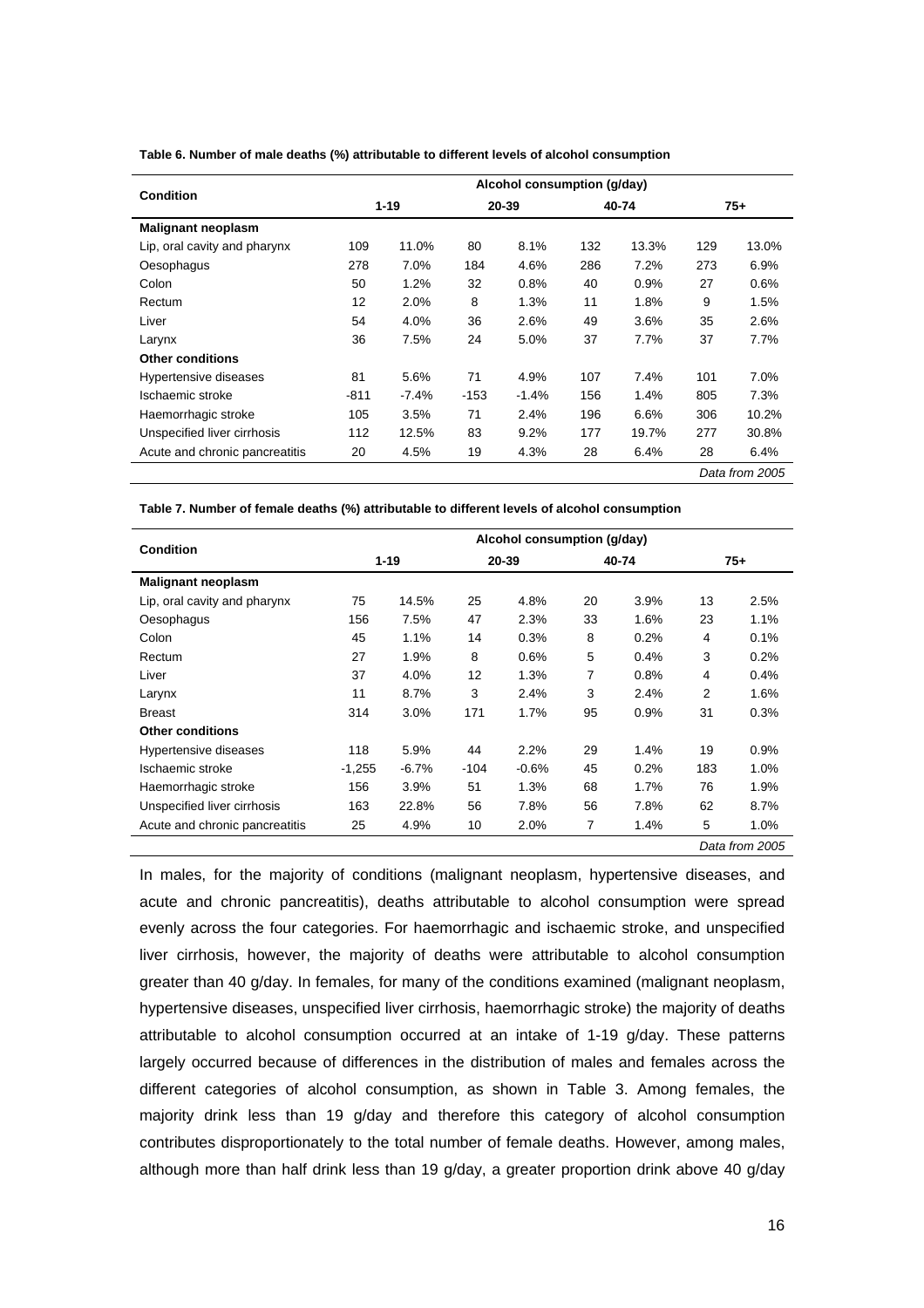compared to females. For the conditions presented drinking at these levels is associated with significantly increased risks and therefore consumption in the lowest and two highest categories contributed most to the total number of male deaths. These results are presented in Figures 3 to 6.



**Figure 3. Number of male deaths from malignant neoplasm attributable to different levels of alcohol consumption (2005)** 



**Figure 4. Number of males deaths from selected conditions attributable to different levels of alcohol consumption (2005)**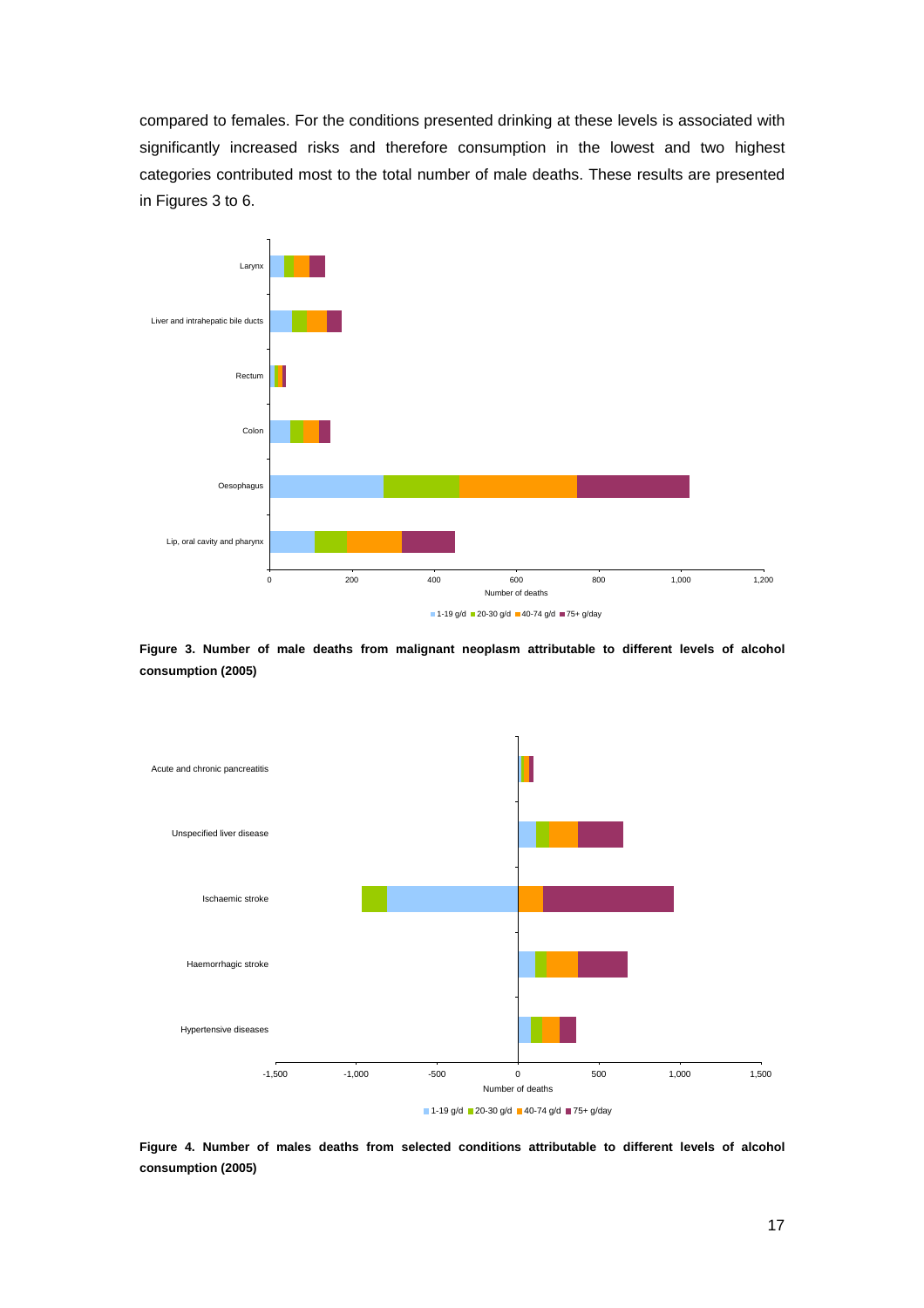

**Figure 5. Number of female deaths from malignant neoplasm attributable to different levels of alcohol consumption (2005)** 





#### **3.5 Alcohol-attributable hospital admissions**

There were a total of 459,842 people admitted to hospital in 2005/06 for alcohol-attributable conditions. Of these admissions, 125,391 people were admitted for conditions wholly attributable to alcohol consumption, and of conditions partially attributable to alcohol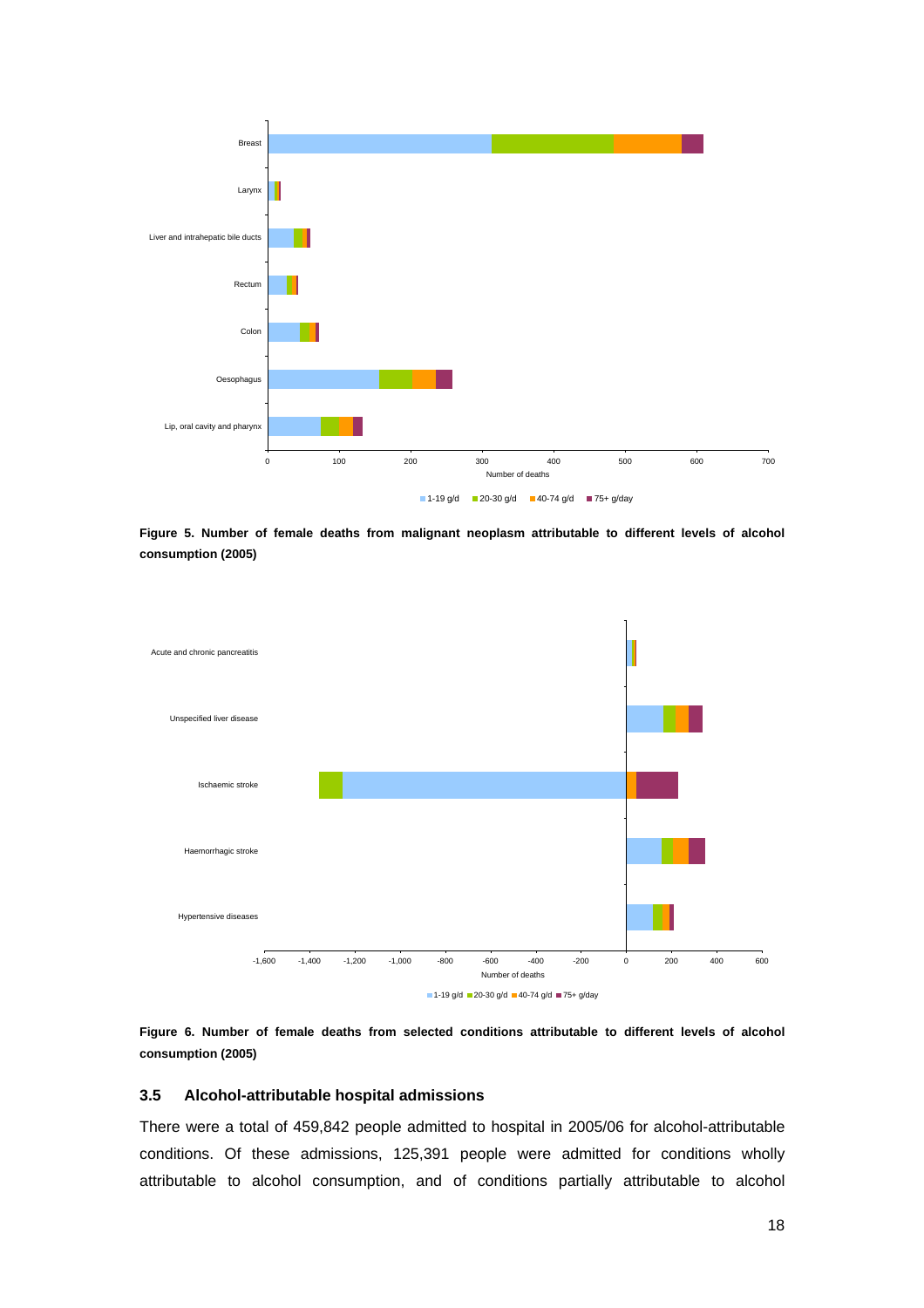consumption, 279,427 people were admitted for chronic conditions and 55,024 people were admitted for acute consequences. The number of people admitted to hospital in 2005 for alcohol-related conditions is shown in Table 8.

| Age group   | <b>Males</b> | <b>Females</b> | <b>Total</b> |
|-------------|--------------|----------------|--------------|
| 16-24       | 19,533       | 15,939         | 35,472       |
| 25-34       | 22,647       | 17,180         | 39,827       |
| $35 - 44$   | 33,971       | 22,446         | 56,417       |
| 45-54       | 42,472       | 23,039         | 65,511       |
| 55-64       | 55,197       | 27,764         | 82,961       |
| 65-74       | 54,069       | 27,088         | 81,157       |
| $75+$       | 54,103       | 44.394         | 98.497       |
| $16 - 75 +$ | 281,993      | 177,849        | 459,842      |

**Table 8. Number of people admitted to hospital for alcohol-related conditions by age and sex** 

*Data from 2005* 

#### **3.5.1 Reasons for alcohol-related hospital admissions**

As shown in Figure 7, among males below the age of 44, hospital admissions were most commonly for conditions wholly attributable to alcohol consumption, in particular for mental and behavioural disorders due to alcohol (n=94,382). This condition was also the leading cause of all admissions in males under 55 year olds. As shown in Figure 8, for women over the age of 25, hospital admissions were most commonly for chronic conditions partially attributable to alcohol consumption. For males and females, the most common reasons for hospital admission were hypertensive diseases (n=133,307), mental and behavioural disorders due to use of alcohol (n=94,382) and cardiac arrhythmias (n=76,540). The top three reasons for hospital admissions by and age and sex are shown in Table 9.



Nholly attributable conditions **Partially attributable chronic conditions** Partially attributable acute consequences

**Figure 7. Number of male hospital admissions by type of condition (April 2005 to March 2006)**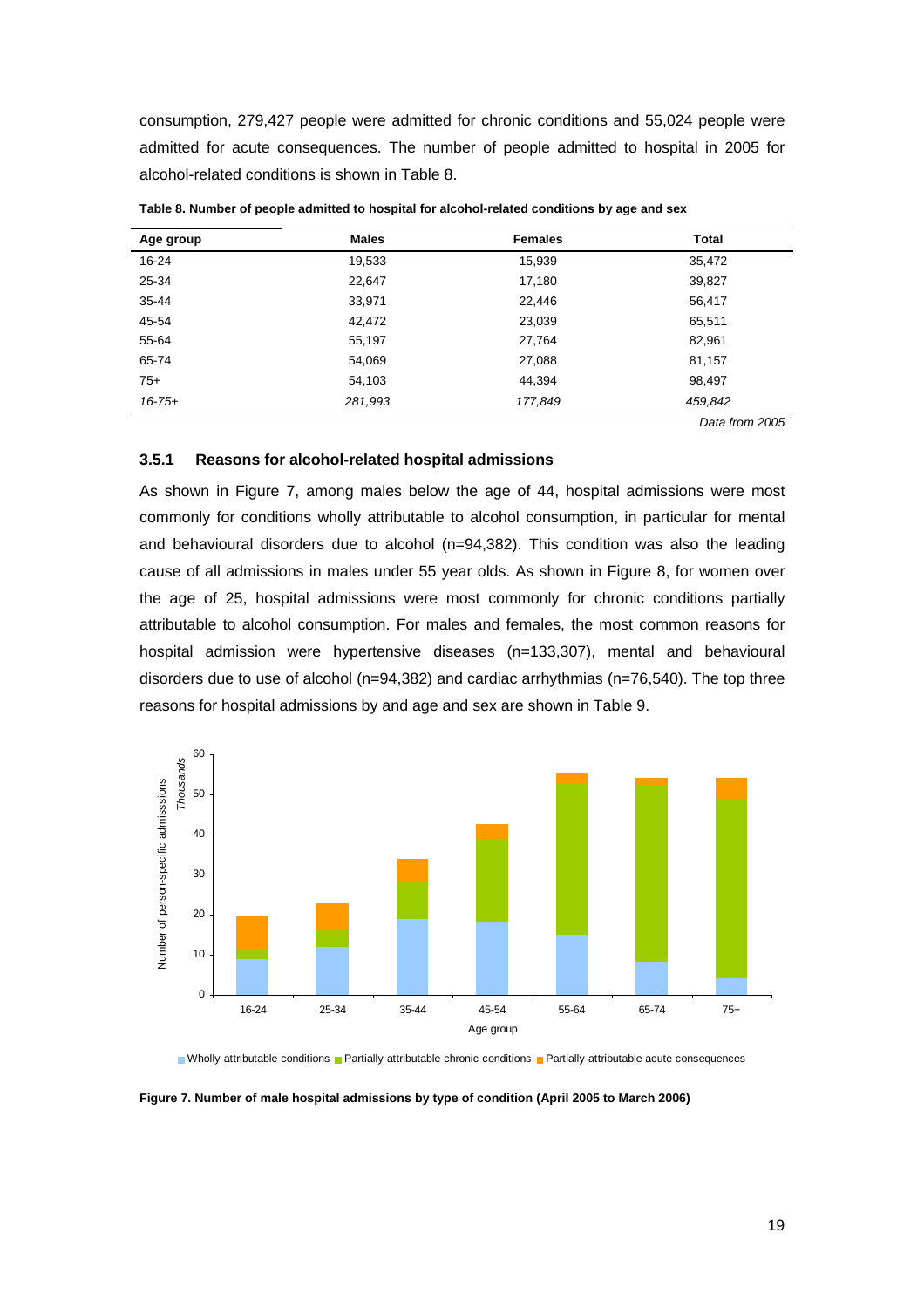

Nholly attributable conditions Partially attributable chronic conditions Partially attributable acute consequences

### **Figure 8. Number of female hospital admissions by type of condition (April 2005 to March 2006)**

| Age       | <b>Males</b>                                              |        | <b>Females</b>                                            |        |
|-----------|-----------------------------------------------------------|--------|-----------------------------------------------------------|--------|
|           | <b>Condition</b>                                          | n      | <b>Condition</b>                                          | n      |
| $16 - 24$ | Mental and behavioural disorders due to<br>use of alcohol | 7,164  | Intentional self-harm                                     | 3,310  |
|           | Assault                                                   | 3,016  | Mental and behavioural disorders due to<br>use of alcohol | 3,242  |
|           | Falls                                                     | 1,925  | Ethanol                                                   | 2,452  |
| 25-34     | Mental and behavioural disorders due to<br>use of alcohol | 9,554  | Spontaneous abortion                                      | 3,603  |
|           | Epilepsy                                                  | 1,966  | Mental and behavioural disorders due to<br>use of alcohol | 3,595  |
|           | Assault                                                   | 1,907  | Epilepsy                                                  | 2,757  |
| 35-44     | Mental and behavioural disorders due to<br>use of alcohol | 15,396 | Mental and behavioural disorders due to<br>use of alcohol | 6,075  |
|           | Hypertensive diseases                                     | 4,119  | Epilepsy                                                  | 3,062  |
|           | Epilepsy                                                  | 2,558  | Hypertensive diseases                                     | 2,476  |
| 45-54     | Mental and behavioural disorders due to<br>use of alcohol | 14,527 | Mental and behavioural disorders due to<br>use of alcohol | 14,527 |
|           | Hypertensive diseases                                     | 12,368 | Hypertensive diseases                                     | 12,368 |
|           | Cardiac arrhythmias                                       | 2,649  | Cardiac arrhythmias                                       | 2,649  |
|           | Hypertensive diseases                                     | 23,317 | Hypertensive diseases                                     | 23,317 |
| 55-64     | Mental and behavioural disorders due to<br>use of alcohol | 11,606 | Mental and behavioural disorders due to<br>use of alcohol | 11,606 |
|           | Cardiac arrhythmias                                       | 7,058  | Cardiac arrhythmias                                       | 7,058  |
|           | Hypertensive diseases                                     | 25,438 | Hypertensive diseases                                     | 12,593 |
| 65-74     | Cardiac arrhythmias                                       | 12,337 | Cardiac arrhythmias                                       | 6,686  |
|           | Mental and behavioural disorders due to<br>use of alcohol | 6,527  | Mental and behavioural disorders due to<br>use of alcohol | 1,972  |
| $75+$     | Cardiac arrhythmias                                       | 20,431 | Cardiac arrhythmias                                       | 19,495 |
|           | Hypertensive diseases                                     | 19,292 | Hypertensive diseases                                     | 13,699 |
|           | Falls                                                     | 4,623  | Falls                                                     | 4,428  |
|           | $n =$ number of person-specific hospital admissions       |        |                                                           |        |

| Table 9. Top three causes of hospital admissions by age and sex |
|-----------------------------------------------------------------|
|-----------------------------------------------------------------|

*Data from April 2005 to March 2006*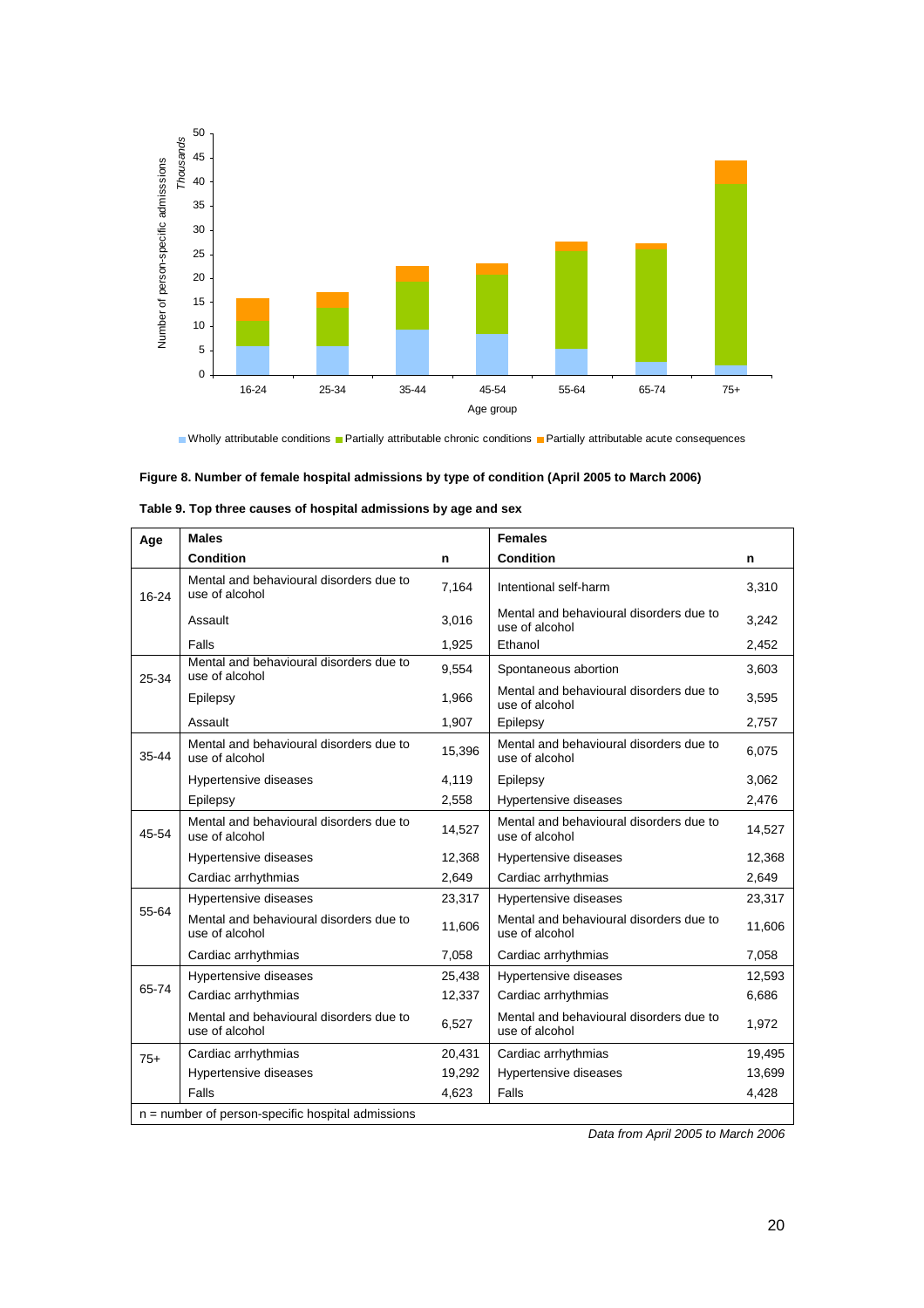#### **3.5.2 Hospital admissions attributable to different levels of alcohol consumption**

For conditions where risk estimates were extracted from Corrao et al. (2004) it was possible to determine the number of person-specific hospital admissions attributable to specific levels of alcohol consumption, as shown in Table 10, and Figures 9 to 12. In males, for malignant neoplasm, hypertensive diseases, and acute and chronic pancreatitis, alcohol-related personspecific hospital admissions were spread evenly across the four categories of alcohol consumption. For ischaemic and haemorrhagic stroke, and unspecified liver cirrhosis the majority of hospital admissions were attributable to medium and high levels of consumption. In females, for the majority of the conditions examined, the majority of hospital admissions were attributable to alcohol consumption at 1-19 g/day. As discussed in Section 3.4.2, these gender based patterns largely occurred because of differences in the distribution of males and females across the different categories of alcohol consumption.

**Table 10. Number of person-specific hospital admissions attributable to different levels of alcohol consumption** 

|                                | Alcohol consumption (g/day) |        |              |        |                |          |       |       |  |  |  |  |
|--------------------------------|-----------------------------|--------|--------------|--------|----------------|----------|-------|-------|--|--|--|--|
| <b>Condition</b>               |                             |        | <b>Males</b> |        | <b>Females</b> |          |       |       |  |  |  |  |
|                                | $1 - 19$                    | 20-39  | 40-74        | $75+$  | $1 - 19$       | 20-39    | 40-74 | $75+$ |  |  |  |  |
| <b>Malignant neoplasm</b>      |                             |        |              |        |                |          |       |       |  |  |  |  |
| Lip, oral cavity and pharynx   | 400                         | 308    | 512          | 526    | 311            | 122      | 103   | 69    |  |  |  |  |
| Oesophagus                     | 527                         | 362    | 568          | 566    | 284            | 93       | 68    | 49    |  |  |  |  |
| Colon                          | 151                         | 102    | 132          | 97     | 130            | 44<br>28 |       | 15    |  |  |  |  |
| Rectum                         | 158                         | 110    | 154          | 124    | 93             | 33       | 23    | 13    |  |  |  |  |
| Liver                          | 60                          | 41     | 56           | 41     | 45             | 16       | 10    | 6     |  |  |  |  |
| Larynx                         | 163                         | 116    | 186          | 192    | 41             | 16       | 13    | 9     |  |  |  |  |
| <b>Breast</b>                  | 0                           | 0      | 0            | 0      | 1,213          | 816      | 499   | 162   |  |  |  |  |
| <b>Other conditions</b>        |                             |        |              |        |                |          |       |       |  |  |  |  |
| Hypertensive diseases          | 16,107                      | 15,966 | 25,381       | 28,252 | 21,770         | 10.795   | 8,344 | 6,691 |  |  |  |  |
| Ischaemic stroke               | 223                         | 160    | 448          | 751    | 279            | 104      | 147   | 173   |  |  |  |  |
| Haemorrhagic stroke            | $-1,877$                    | $-407$ | 441          | 2,933  | $-1,887$       | $-191$   | 94    | 477   |  |  |  |  |
| Unspecified liver cirrhosis    | 453                         | 356    | 760          | 1,225  | 1,003          | 383      | 406   | 468   |  |  |  |  |
| Acute and chronic pancreatitis | 345                         | 380    | 574          | 643    | 463            | 272      | 213   | 175   |  |  |  |  |

*Data from April 2005 to March 2006*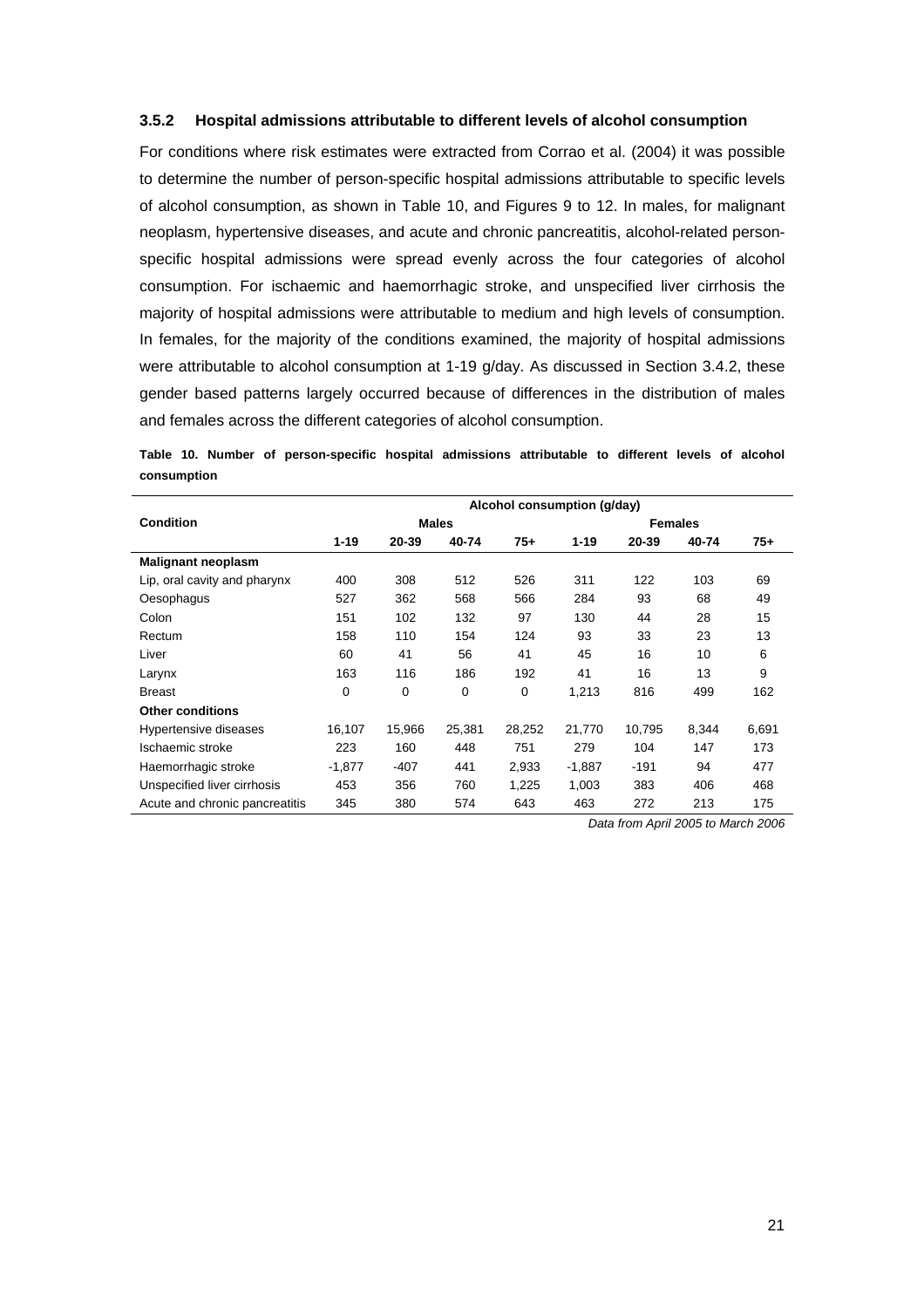

**Figure 9. Number of male hospital admissions for malignant neoplasm attributable to different levels of alcohol consumption (April 2005 to March 2006)** 



**Figure 10. Number of male hospital admissions for selected conditions attributable to different levels of alcohol consumption (April 2005 to March 2006)**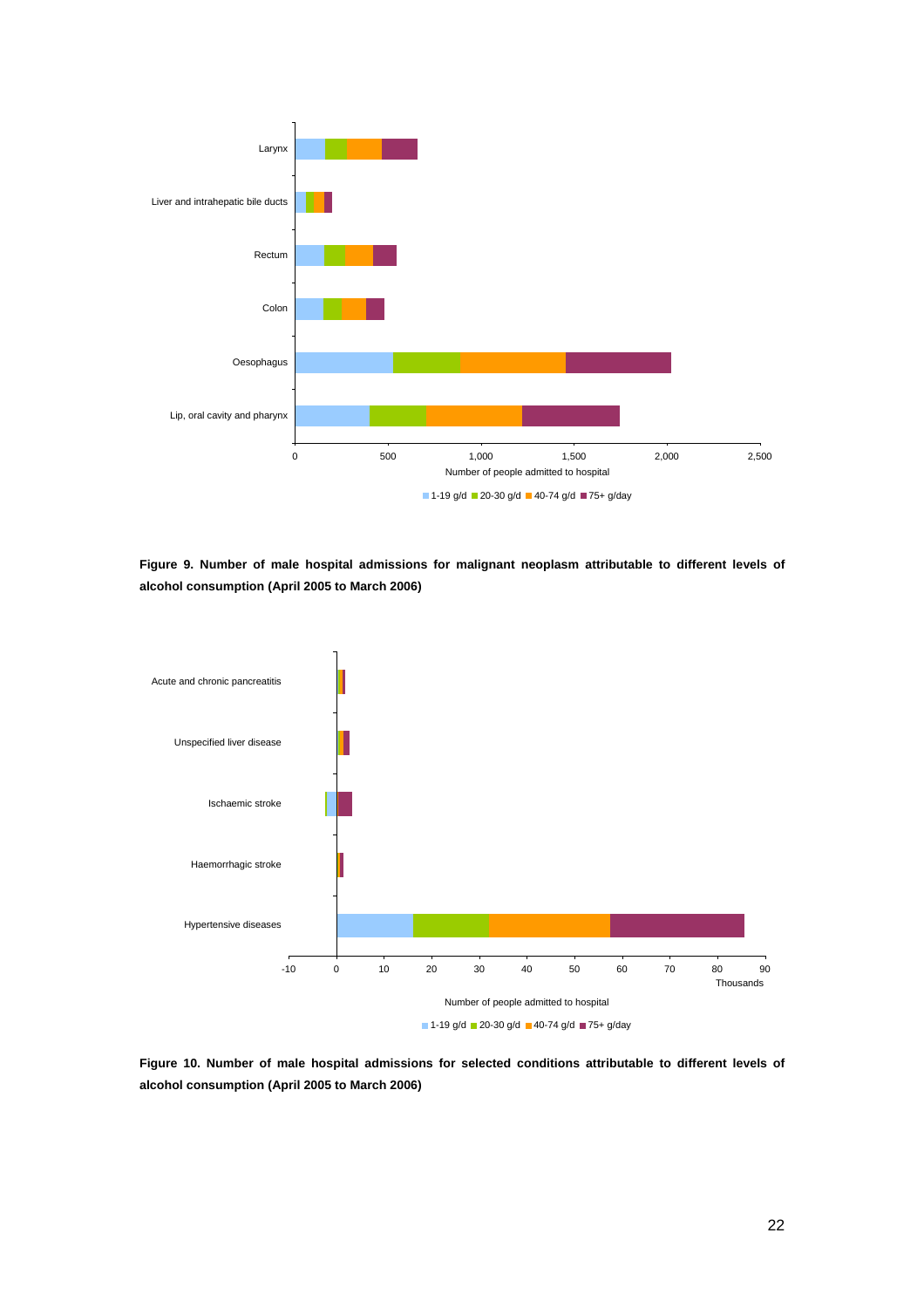

**Figure 11. Number of female hospital admissions for malignant neoplasm attributable to different levels of alcohol consumption (April 2005 to March 2006)** 



**Figure 12. Number of female hospital admissions for selected conditions attributable to different levels of alcohol consumption (April 2005 to March 2006)**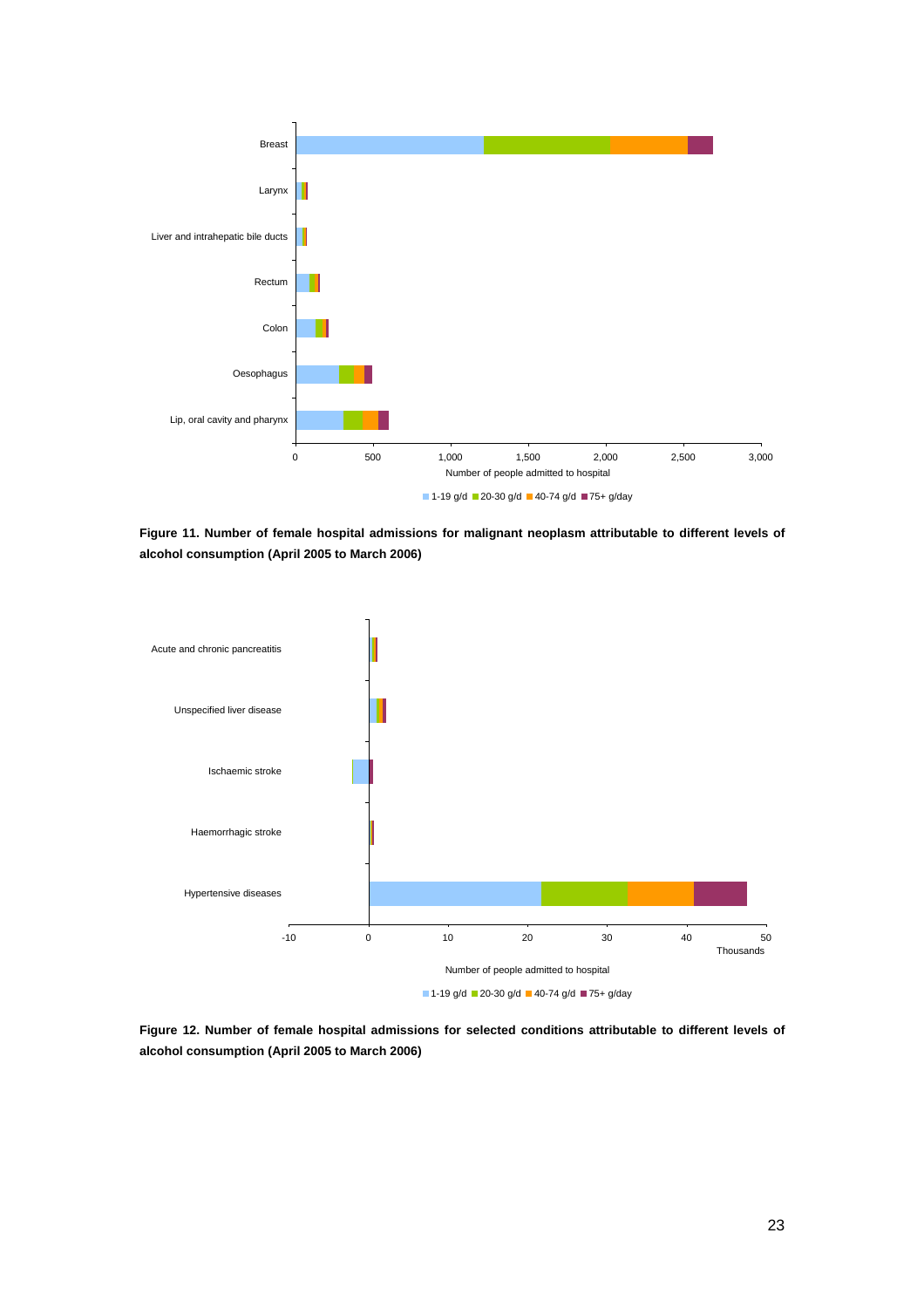#### **4 Beneficial health effects of alcohol consumption**

#### **4.1 Ischaemic heart disease**

l

Currently the epidemiological evidence supports a protective effect of low levels of alcohol consumption on the risk of IHD, but there has been much debate regarding the true extent of the protective effects of alcohol. Shaper et al. (1998) originally hypothesised that a strong bias towards less healthy individuals being more likely to reduce or quit drinking may have created the appearance of a protective role of alcohol consumption against heart disease (the 'abstainer misclassification error'). Although this hypothesis was challenged (Jackson et al., 2005), Fillmore and colleagues have recently reopened the debate. Their analysis of the recent evidence demonstrates that in the few studies that have accounted appropriately for the abstainer misclassification error, abstainers and "light" or "moderate" drinkers were at equal risk for IHD mortality (Fillmore et al., 2006; 2007). It therefore remains probable that some or all of the apparent protective effects of alcohol are due to unmeasured or residual confounding. For example, a recent population-based study (Naimi et al., 2005) found that 90% of risk factors for cardiovascular disease<sup>7</sup> were more common among nondrinkers than moderate drinkers. There is also evidence to suggest that drinking patterns may impact on the relationship between alcohol and IHD risk with heavy patterns of drinking likely to diminish the protective effects. A large Australian study (McElduff and Dobson, 1997) found that men who had nine or more alcoholic drinks a day on one or two days a week approximately doubled their risk of a major coronary event compared to those who drank similar amounts but over five or six days of the week.

Corrao et al. (2000) undertook a comprehensive meta-analysis of 51 cohort and case-control studies that have examined the effects of alcohol consumption on IHD. They demonstrated evidence of a J-shaped relationship between alcohol consumption and IHD. In a metaanalysis of 28 high quality studies, the greatest protective effect was observed at 20 g/day and a significant increased harmful effect was reached at 89 g/day. However, both gender and the area in which the study was performed (Mediterranean vs. other countries) modified the effect. In women, the major protective effect occurred at 10 g/day (compared to 25 g/day in men) and significant evidence of harmful effects was found at  $52$  g/day (compared to  $114$ ) g/day in men). Corrao et al. (2000) also found that studies performed in Mediterranean countries tended to report a higher protective effect than studies performed in countries outside of the Mediterranean region.

Table 11 shows how the different RR estimates presented by Corrao et al. (2000) affect the size of the AAF calculated. Using risk estimates adjusted for area and gender resulted in smaller AAFs. Due to the ongoing debate regarding the protective effects of alcohol

<sup>&</sup>lt;sup>7</sup> The authors examined 30 risk factors for CVD across five domains: demographic factors; social factors; behavioural factors; healthcare access; and health conditions.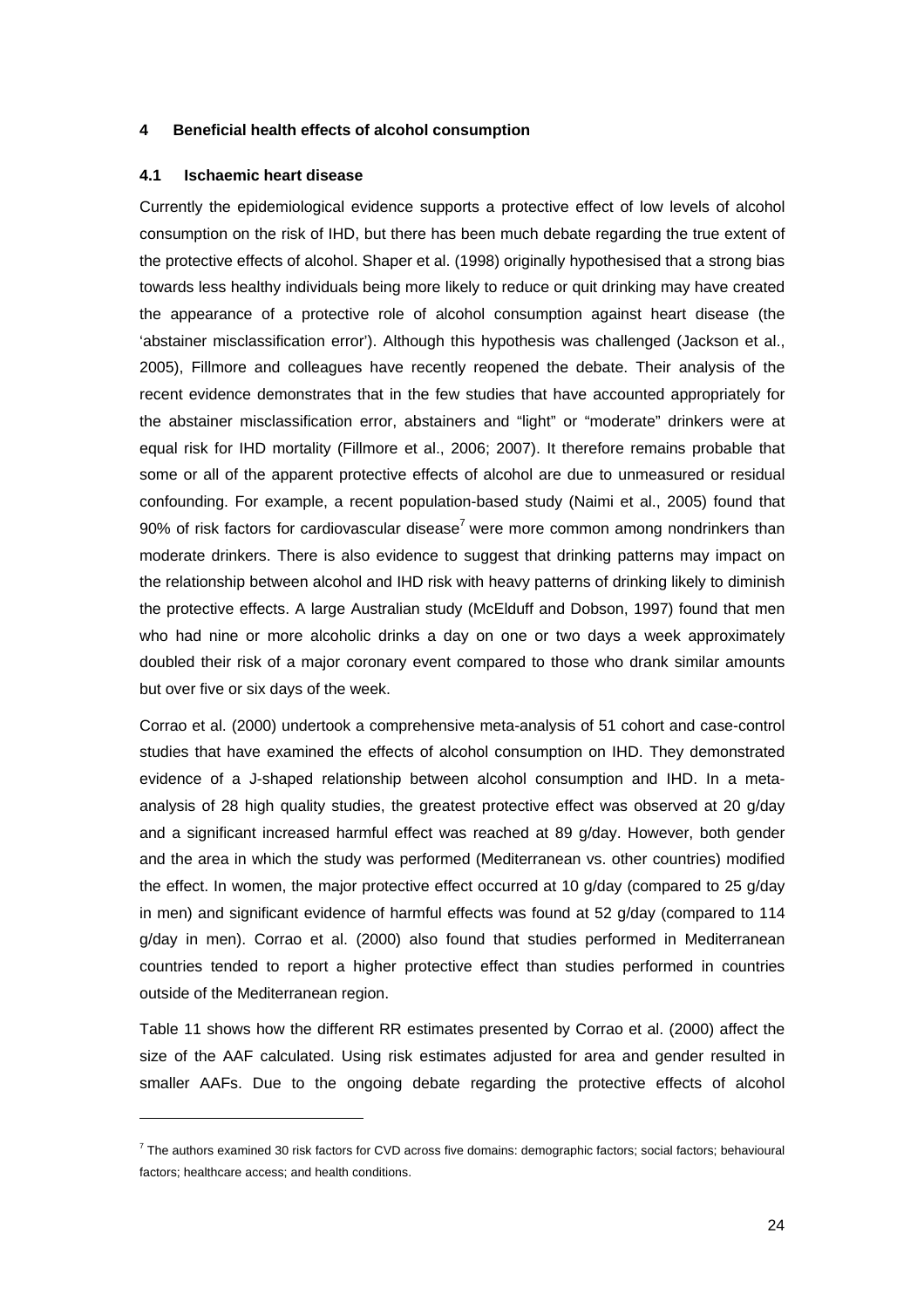consumption of IHD, we chose to use the more conservative figures adjusted for area and gender to determine the AAF for IHD. However, it was not possible to account for the effects of patterns of drinking on IHD risk and there remains the possibility that the apparent protective effects of alcohol demonstrated in the Corrao et al. (2000) meta-analysis may be due to residual or unmeasured confounding.

|                                                  | Alcohol-attributable fractions for IHD by age |         |         |           |         |         |         |         |  |  |  |  |  |
|--------------------------------------------------|-----------------------------------------------|---------|---------|-----------|---------|---------|---------|---------|--|--|--|--|--|
|                                                  | $16 - 75 +$                                   | 16-24   | 25-34   | $35 - 44$ | 45-54   | 55-64   | 65-74   | $75+$   |  |  |  |  |  |
| <b>All studies</b>                               |                                               |         |         |           |         |         |         |         |  |  |  |  |  |
| Males                                            | $-0.15$                                       | $-0.14$ | $-0.14$ | $-0.16$   | $-0.15$ | $-0.15$ | $-0.15$ | $-0.14$ |  |  |  |  |  |
| Females                                          | $-0.14$                                       | $-0.15$ | $-0.15$ | $-0.16$   | $-0.15$ | $-0.14$ | $-0.11$ | $-0.09$ |  |  |  |  |  |
| Adjusted for area (non-Mediterranean) and gender |                                               |         |         |           |         |         |         |         |  |  |  |  |  |
| Males                                            | $-0.09$                                       | $-0.07$ | $-0.08$ | $-0.10$   | $-0.07$ | $-0.09$ | $-0.10$ | $-0.11$ |  |  |  |  |  |
| Females                                          | $-0.08$                                       | $-0.06$ | $-0.09$ | $-0.09$   | $-0.09$ | $-0.08$ | $-0.08$ | $-0.07$ |  |  |  |  |  |

**Table 11. Alcohol attributable fractions by age and sex for IHD** 

### **4.2 Other conditions**

**Ischaemic stroke:** Corrao et al., (2002) found a non-significant protective effect of alcohol consumption on ischaemic stroke at levels below 15 g/day. Other reviews of the risk of ischaemic stroke have concluded that moderate drinking (defined as two drinks a day for men and one drink a day for women) did not increase the risk of ischaemic stroke, but that there was no clear evidence of a protective effect (Ashley et al., 2000).

**Diabetes:** Corrao et al. (2002) commented that contradictory results had been reported in the literature regarding alcohol consumption and diabetes and did not calculate a risk estimate. However, Ashley et al. (2000) reported that there is growing evidence from cohort studies that moderate alcohol consumption reduces the risk of type II diabetes, and a meta-analysis of 15 cohort studies (Koppes et al., 2005) reported an approximate 30% reduction in the risk of type 2 diabetes in moderate alcohol drinkers, compared to non-drinkers and those consuming 48 g/day or more. However, risk estimates in this paper were not presented in a way that could be used in our calculations and risk estimates for type II diabetes were extracted from the meta-analysis by Gutjahr et al. (2001).

**Cholelithiasis (gallstones)**: There is a small body of evidence to suggest that frequent and moderate alcohol consumption may be protective against gallstones and RR estimates were extracted from Gutjahr et al. (2001). There is evidence that the relationship between alcohol consumption and cholelithiasis may be mediated by patterns of drinking, with infrequent and/or episodic intake reducing the protective effect (Ashley et al., 2000).

#### **4.3 Reductions in mortality associated with alcohol consumption**

As described above alcohol has been shown to potentially reduce the risk of ischaemic heart, ischaemic stroke, type II diabetes and cholelithiasis. Our original analyses showed that overall an estimated 8,838 deaths may have been prevented (5,030 in males and 3,808 in females; 2005). However, the vast majority of deaths prevented were from IHD and occurred among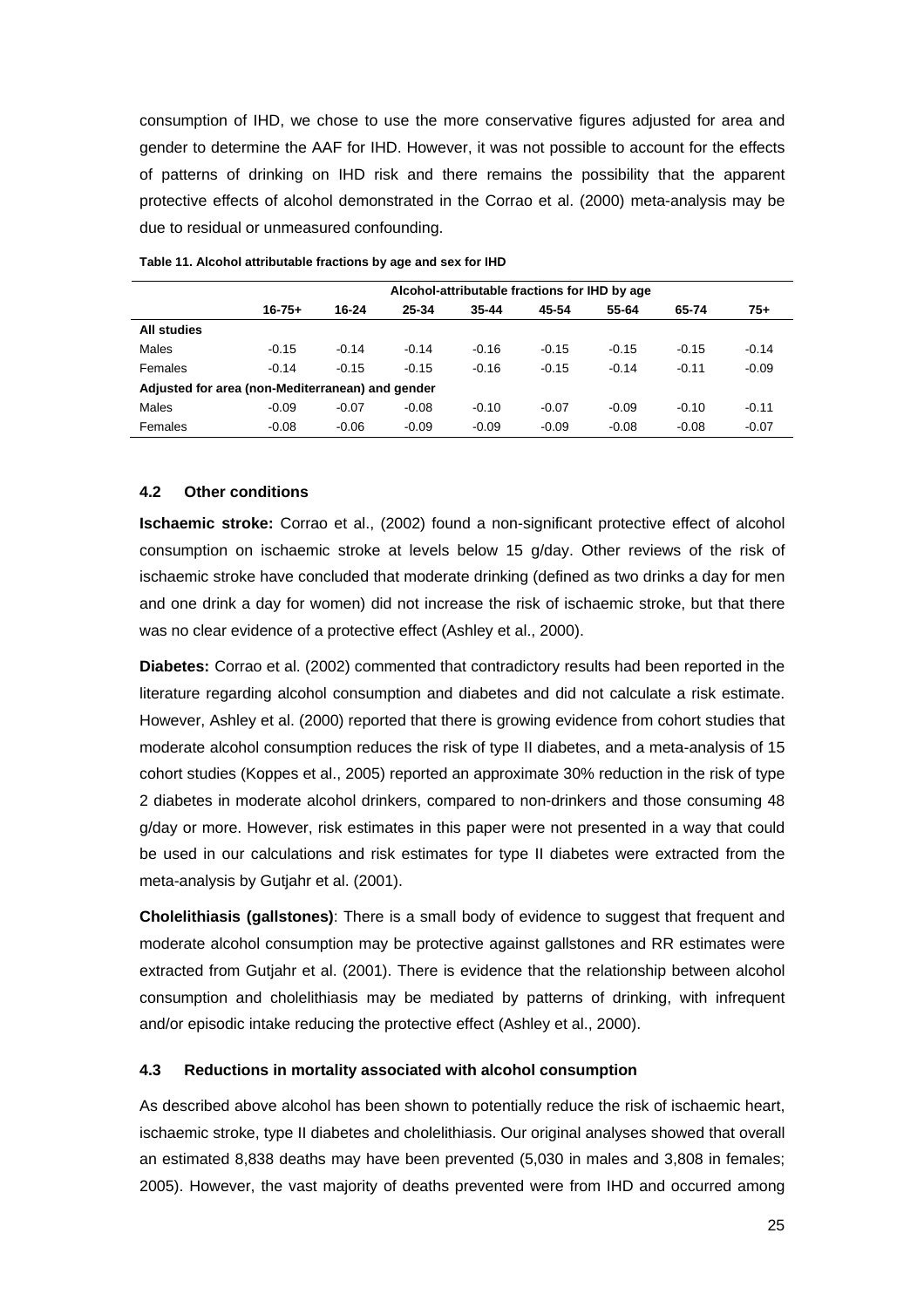individuals aged over 75 years. Studies that have examined how the risks of heart disease change with increasing age have noted that in general, relative risks for risk factors for IHD converge towards 1, and Abbot et al. (2002) found that there was no evidence for a protective effect of alcohol in men aged 75 years or older. In addition, studies have found that IHD may be overrepresented as a cause of death on death certificates, particularly in older patients (Lloyd-Jones et al., 1998). Consequently, we excluded data on IHD deaths in males and females over 75 years old from our subsequent analyses. As shown in Table 12, this resulted in the number of deaths prevented being 3,813 (0.8% of all deaths), comprising 2,084 deaths in men and 1,729 deaths in women. Figures 13 and 14 show the percentage of deaths caused and prevented by alcohol consumption.

|          |        | <b>Males</b> |       | Females* | Total |      |  |
|----------|--------|--------------|-------|----------|-------|------|--|
| Age      | n      | %            | n     | %        | n     | %    |  |
| 16-24    |        | 0.04%        | 0     | 0.0%     | 4     | 0.0% |  |
| 25-34    | 6      | 0.2%         | 3     | 0.2%     | 9     | 0.2% |  |
| 35-44    | 74     | 1.3%         | 14    | 0.4%     | 88    | 1.0% |  |
| 45-54    | 164    | 1.5%         | 47    | 0.6%     | 211   | 1.1% |  |
| 55-64    | 498    | 2.0%         | 145   | 0.9%     | 643   | 1.5% |  |
| 65-74    | 1,097  | 2.3%         | 424   | 1.3%     | 1,521 | 1.9% |  |
| $75+$    | $244*$ | 0.2%         | 1,096 | 0.6%     | 1,340 | 0.4% |  |
| All ages | 2,084  | 0.9%         | 1,729 | 0.7%     | 3,813 | 0.8% |  |

**Table 12. Number (% of all deaths in each age group) of deaths prevented** 

\*Includes deaths from ischaemic stroke prevented

*Data from 2005* 



**Figure 13. Percentage of male deaths attributable to alcohol consumption by age (2005)**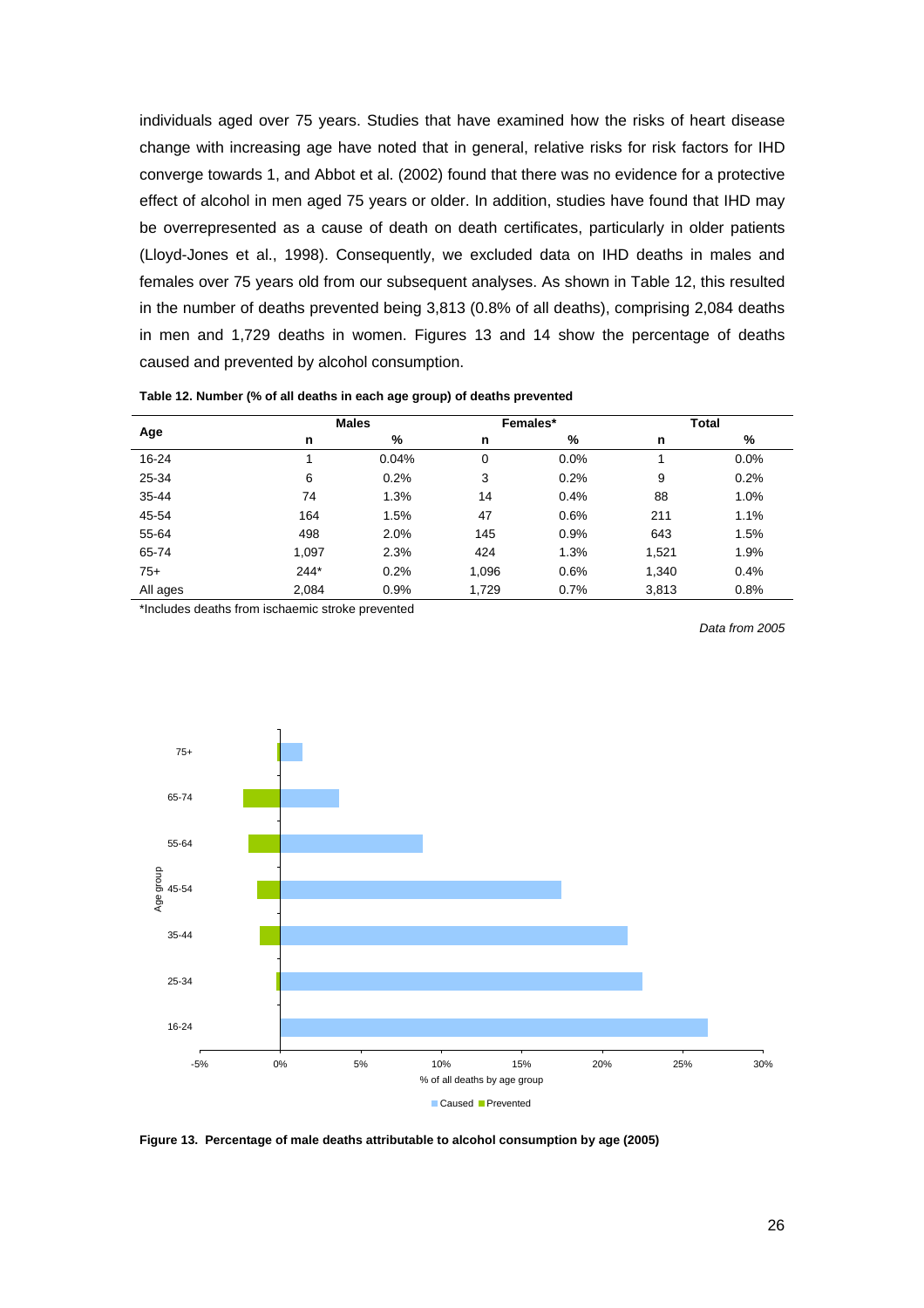

**Figure 14. Percentage of female deaths attributable to alcohol consumption by age (2005)** 

#### **4.4 Reductions in hospital admissions associated with alcohol consumption**

As was found in the calculation of mortality rates, according to current evidence, some morbidity arising from IHD, diabetes and cholelithiasis was prevented by alcohol consumption. Analysing the hospital admissions data indicated that an estimated 40,287 people would be prevented from requiring a hospital admission, mainly arising from admissions prevented for cholelithiasis (n=16,560) and IHD (n=15,314). As with the mortality data, we excluded data on hospital admissions prevented from IHD in males and females aged over 75 years from our subsequent analyses. As shown in Table 13, this resulted in the number of people prevented from requiring a hospital admission to be 34,528 (16,929 males and 17,599 females). This is compared to the 459,842 people requiring admission for an alcohol-related condition, and as shown in Figures 15 and 16, the number of people requiring hospital admissions related to their alcohol consumption far outweighed the number of people prevented from requiring hospital admissions.

| Age group   | <b>Males</b> | Females* | <b>Total</b> |
|-------------|--------------|----------|--------------|
| 16-24       | 78           | 687      | 765          |
| 25-34       | 348          | 1,544    | 1,892        |
| $35 - 44$   | 1,337        | 2,403    | 3,740        |
| 45-54       | 2,531        | 2,801    | 5,332        |
| 55-64       | 4,660        | 3,568    | 8,229        |
| 65-74       | 5,494        | 3,366    | 8,860        |
| $75+$       | $2,481*$     | 3,229    | 5,710        |
| $16 - 75 +$ | 16,929       | 17,599   | 34,528       |

**Table 13. Number of people prevented from requiring hospital admissions by age and sex** 

\*Includes hospital admissions from ischaemic stroke prevented

*Data from April 2005 March 2006*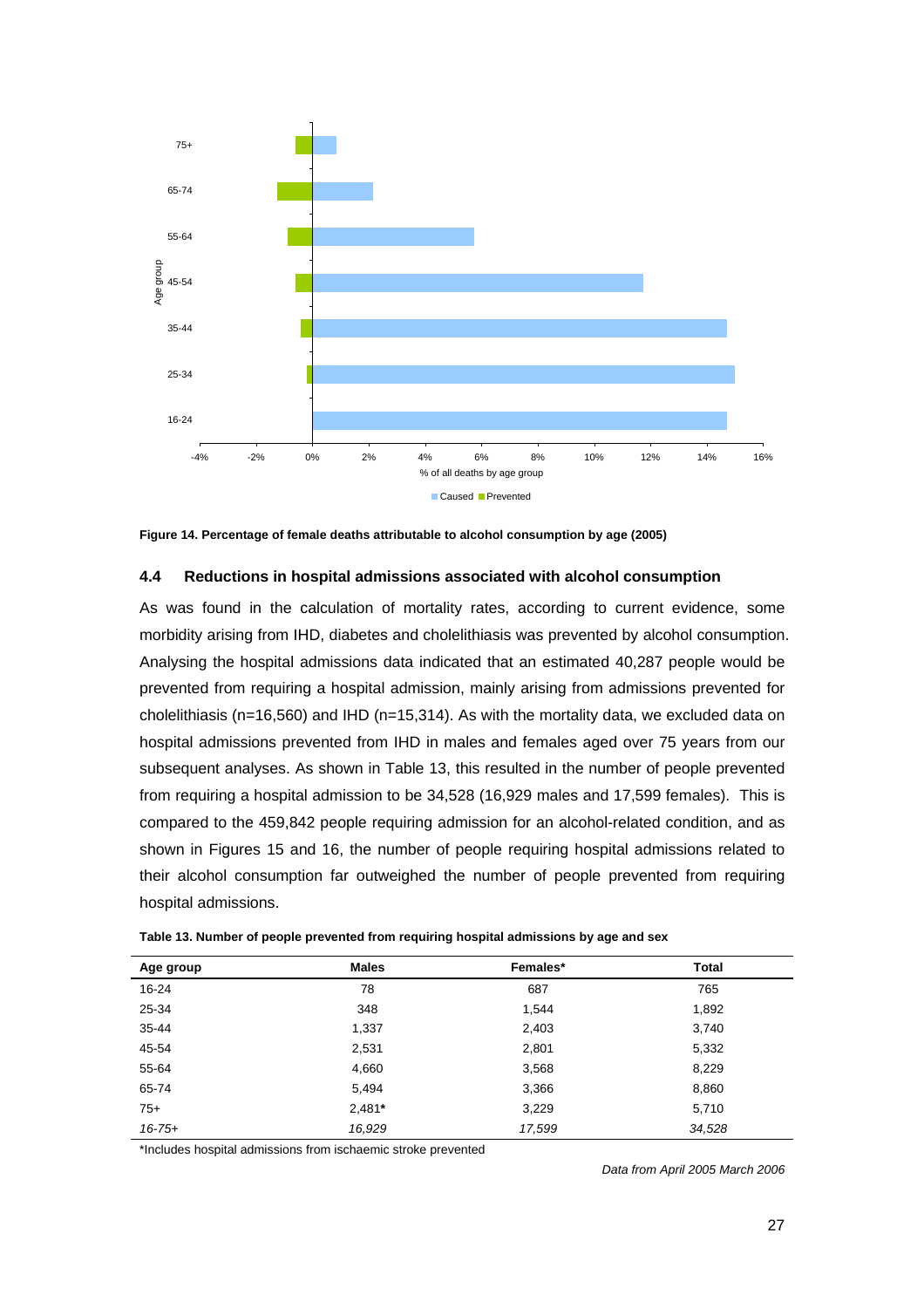

**Figure 15. Number of male hospital admissions attributable to alcohol consumption (April 2005 to March 2006)** 



**Figure 16. Number of female hospital admissions attributable to alcohol consumption (April 2005 to March 2006)**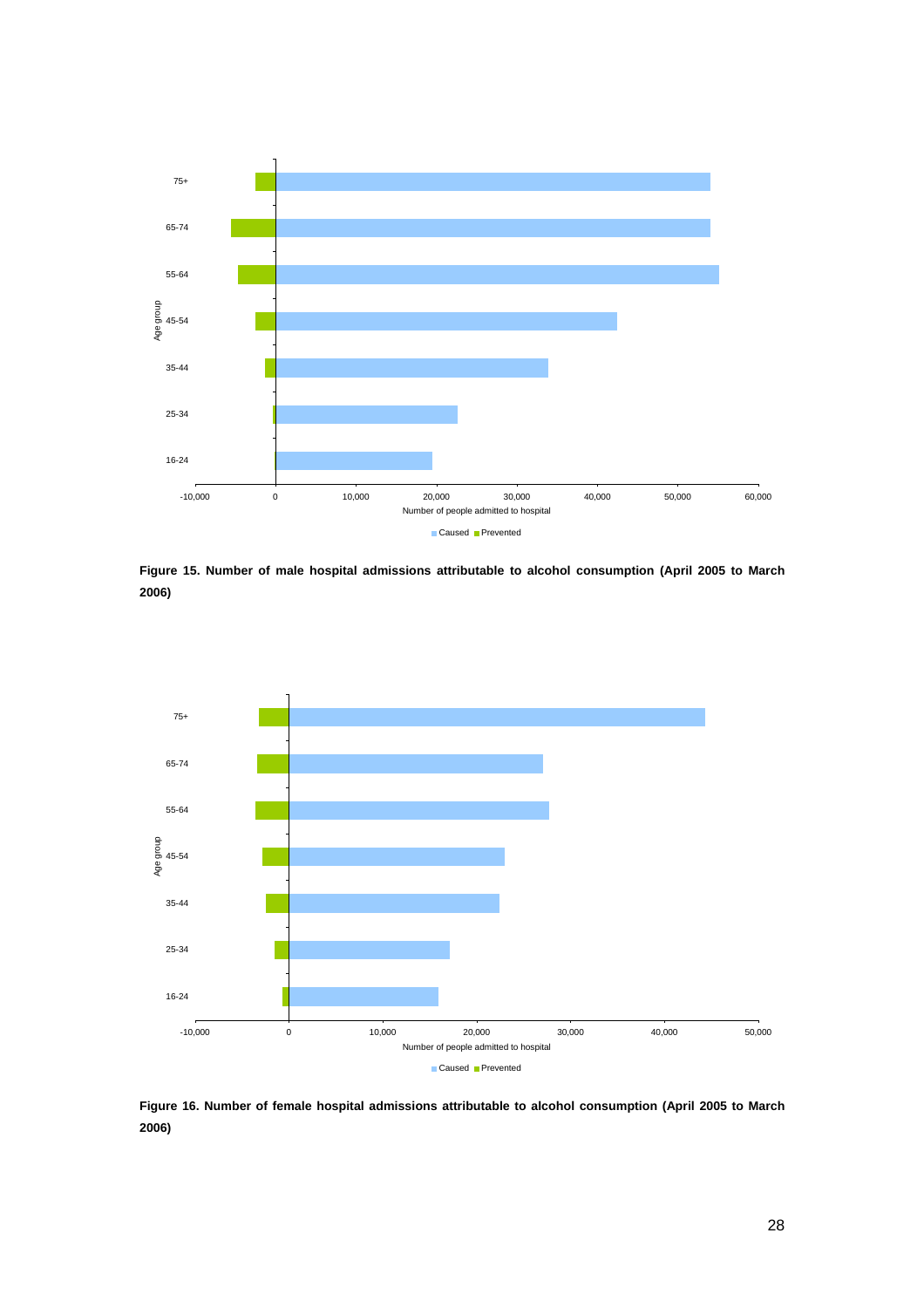## **4.5 Beneficial effects of alcohol consumption across to different levels of consumption**

As discussed in Sections 4.1 and 4.2, Corrao et al., (2000, 2004) found protective effects of low to medium levels of alcohol consumption on IHD and ischaemic stroke, but increased risk at high levels of consumption. Therefore, estimates of mortality and morbidity for these conditions, as shown in Figures 17 and 18, represent a net estimate of cases of disease caused and prevented. As discussed in Section 3.4.2, these gender based patterns largely occurred because of differences in the distribution of males and females across the different categories of alcohol consumption.



 $1-19$  g/day 20-39 g/day 40-74 g/day 75+ g/day

**Figure 17. Number of male deaths caused and prevented across different levels of alcohol consumption (2005)** 



**Figure 18. Number of female deaths caused and prevented across different levels of alcohol consumption (2005)**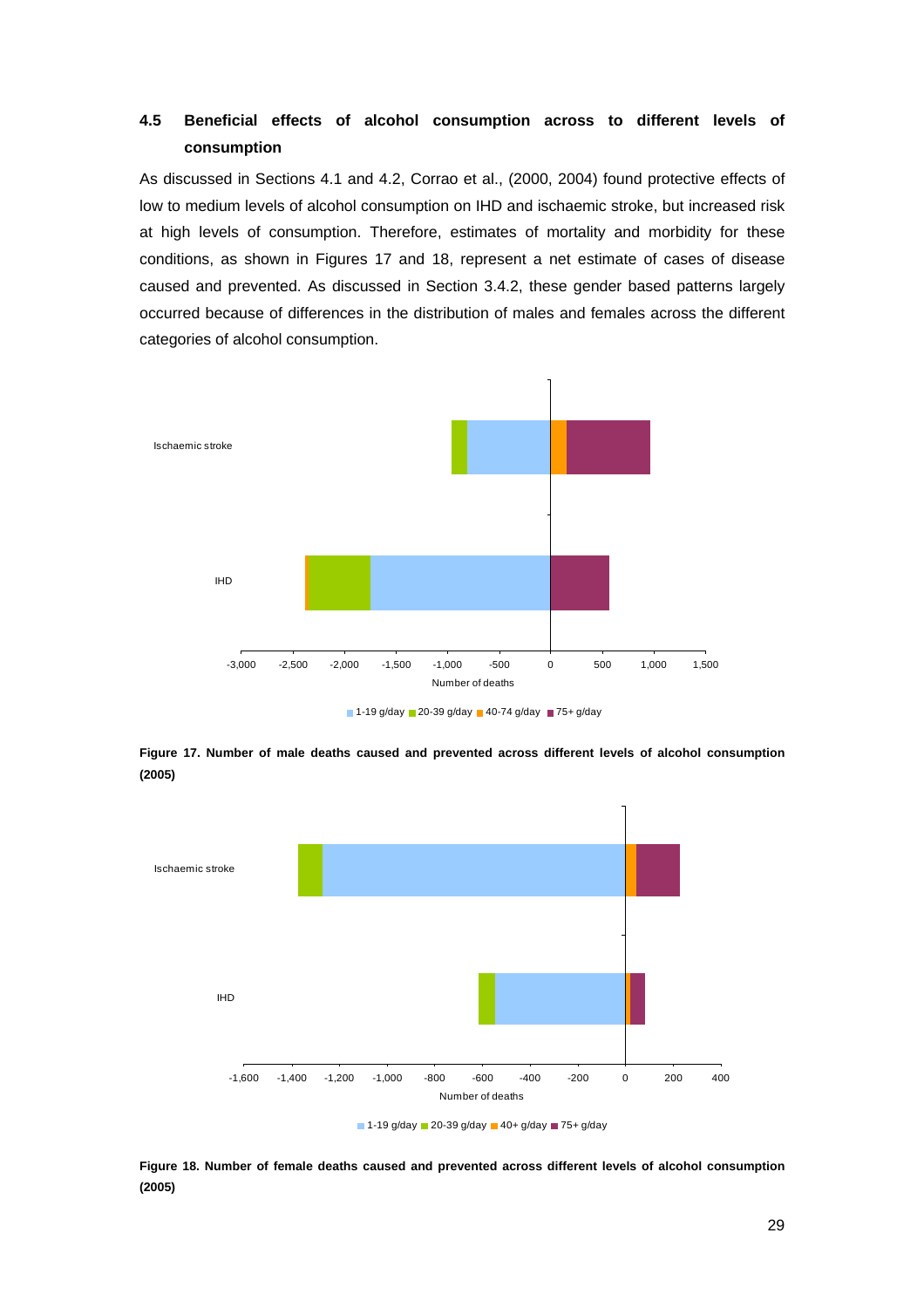#### **5 Discussion**

Alcohol consumption has been linked to the development of a number of chronic conditions and acute consequences, ranging from malignant neoplasm to road traffic accidents. The calculation of attributable-fractions for conditions related to alcohol consumption can help to estimate the impact that alcohol has upon the health of the population. In England, AAFs were first applied to Hospital Episode Statistics (HES) and mortality data by the Cabinet Office/Strategy Unit to inform the first alcohol harm reduction strategy for England (2003). Currently, they are routinely applied to provide an indication of the public health effects of alcohol by the NWPHO (Deacon et al., 2007). This data has subsequently been used to develop alcohol profiles for each Local Authority in England, and the Local Alcohol Profiles for England (LAPE) online tool can help Local Authorities and communities better understand the total impact that alcohol is having on their health and social well-being (www.nwph.net/alcohol/lape). The aim of this report was to calculate updated AAFs for England, based on the current evidence available in the epidemiological literature, in order to provide best estimates of the health impacts of alcohol consumption in England.

AAFs were calculated for 47 conditions, of which 13 conditions were by definition wholly attributable to alcohol consumption and 34 conditions were partially attributable to alcohol consumption. The contribution of alcohol consumption varied across conditions. AAFs over 50% were calculated for three conditions, unspecified liver cirrhosis, oesophageal varices and epilepsy. Overall using the AAFs calculated in this study, 14,982 deaths were estimated to have been attributable to alcohol consumption, representing 3.1% of all deaths in England in 2005. Men were at greater risk of harm from their alcohol consumption than women; 4.4% of male deaths were alcohol-related compared to 2.0% of female deaths. This difference arises because males have higher levels of alcohol consumption, and does not reflect differences in relative risks between genders as for the vast majority of conditions, gender-specific RR estimates were not available for the calculation of AAFs. Alcohol-related deaths also varied by age, and young people were disproportionately affected by their alcohol use. For example, among males, 26.6% of all deaths in 16-24 year old were estimated to be attributable to alcohol consumption compared to 1.4% among those aged 75 and over. Below the age of 35, alcohol-related deaths were most likely to occur from the acute consequences of alcohol consumption, in particular, intentional self-harm and road traffic accidents. Beyond the age of 35 chronic diseases including alcoholic liver disease, malignant neoplasm of the oesophagus and breast, and hypertensive diseases were the most common causes of alcohol-related deaths. An estimated 459,842 people were admitted to hospital as a consequence of their alcohol consumption in England in 2005 based on the AAFs calculated in this study. The most common reasons for hospital admission in males and females were hypertensive diseases, mental and behavioural disorders due to use of alcohol, and cardiac arrhythmias. Mental and behavioural disorders due to use of alcohol, which included admissions for a wide variety of disorders relating to alcohol use, was the leading cause of admissions in males and females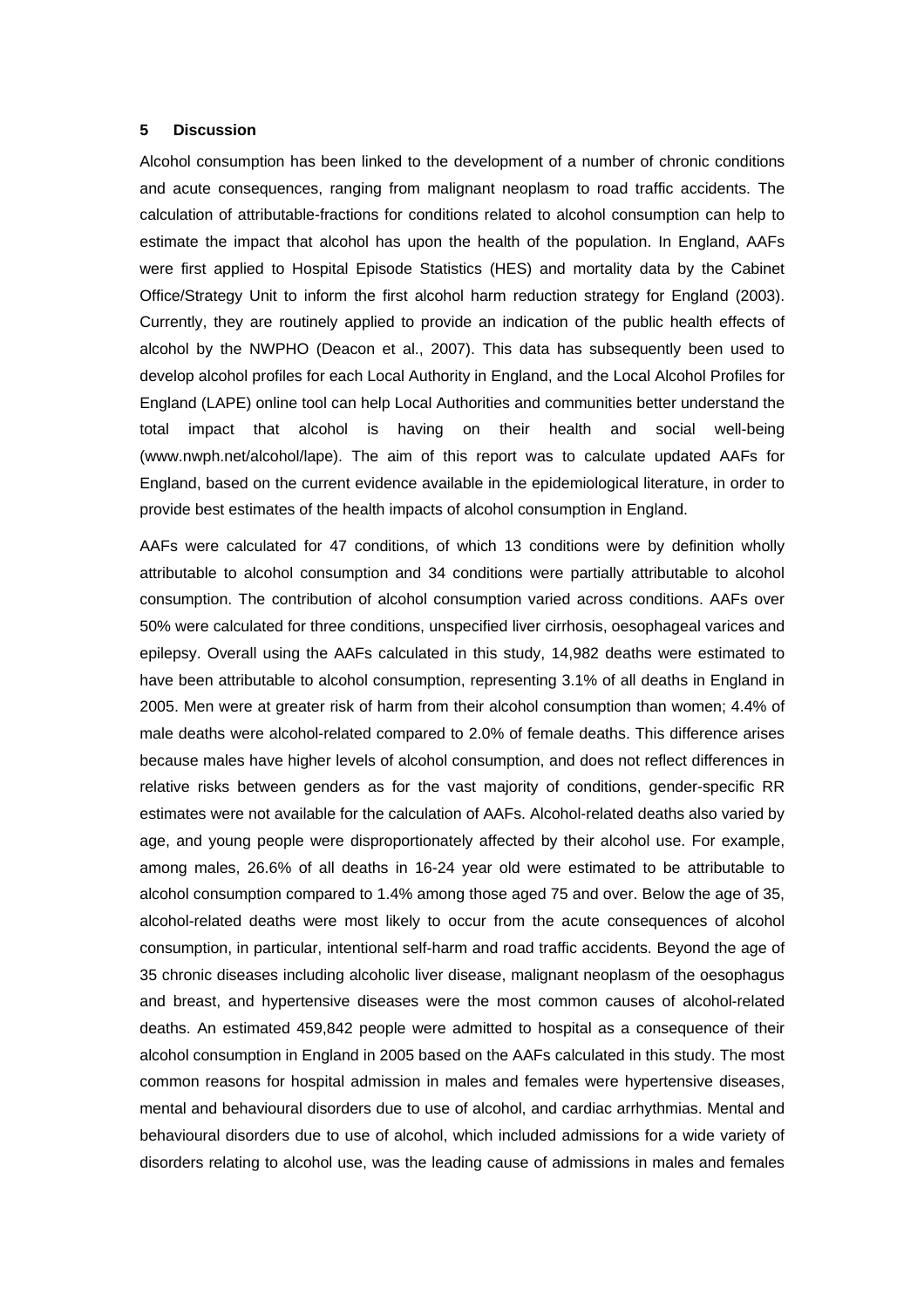under the age of 45. Although potentially up to 8,838 deaths were calculated to have been prevented by alcohol consumption, the majority were from the prevention of IHD deaths in individuals aged over 75 years where there is evidence that protective effects are diminished or absent. Consequently, we have excluded data on the number of deaths prevented from IHD in males and females aged over 75 years and estimate the number of deaths prevented at 3,814 (0.8% of all deaths). The number of people requiring hospital admissions related to their alcohol consumption (n=459,842) far outweighed the number of people prevented from requiring hospital admission (n=34,528).

AAFs were calculated with abstinence as the reference group. Although national policy is not targeted towards promoting total abstinence from alcohol, it is important to consider the effects of alcohol across all levels of consumption. For the conditions where risk estimates were reported for different categories of alcohol consumption, it was possible to determine the number of deaths attributable to specific levels of alcohol consumption. For malignant neoplasm, hypertensive diseases, and acute and chronic pancreatitis, male deaths were evenly distributed across all four categories of alcohol consumption (1-19 g/day, 20-39 g/day, 40-74 g/day, 75+ g/day), whereas female deaths were found to be attributable more to lower levels of alcohol consumption (1-19 g/day). For ischaemic and haemorrhagic stroke, and unspecified liver cirrhosis the majority of alcohol-related deaths were attributable to consumption exceeding 40 g/day. These findings suggest that there is a requirement for harm reduction strategies to target the general population, and not just high-risk drinkers. Consistent with findings for England in this study, a recent Finnish study (Poikolainen et al., 2007) found that among men, 70% of alcohol-related hospital admissions and 64% of alcoholrelated deaths occurred in the 90% of light to moderate drinkers compared with the 10% of heavy drinkers.

There are limitations to the methods used to calculate AAFs. The calculation is a function of relative risk estimates and population drinking estimates and relies on the accuracy of population estimates of alcohol consumption and the availability and quality of the relative risk estimates reported in the epidemiological literature. There is, therefore, a degree of uncertainty surrounding the estimates presented, but as with other calculations of AAFs (e.g. Rehm et al., 2006; Ridolfo & Stevenson, 2001) we have not developed methodologies for calculating confidence intervals for each AAF. In order to integrate data from the most up to date epidemiological literature and survey data on alcohol consumption we calculated AAFs across four categories of alcohol consumption, where possible, with for each condition, an individual relative risk estimate applied to each drinking category. Within each category such methods are likely to underestimate alcohol-related risk for some conditions yet may overestimate them for others. However, existing research on risk estimates and estimates of population alcohol consumption were not considered sufficient to support multiple smaller categories. In addition, estimates of population consumption levels based on self-report may underestimate true consumption in the general population and estimates derived from population-based surveys such as the GHS have been shown to be consistently lower than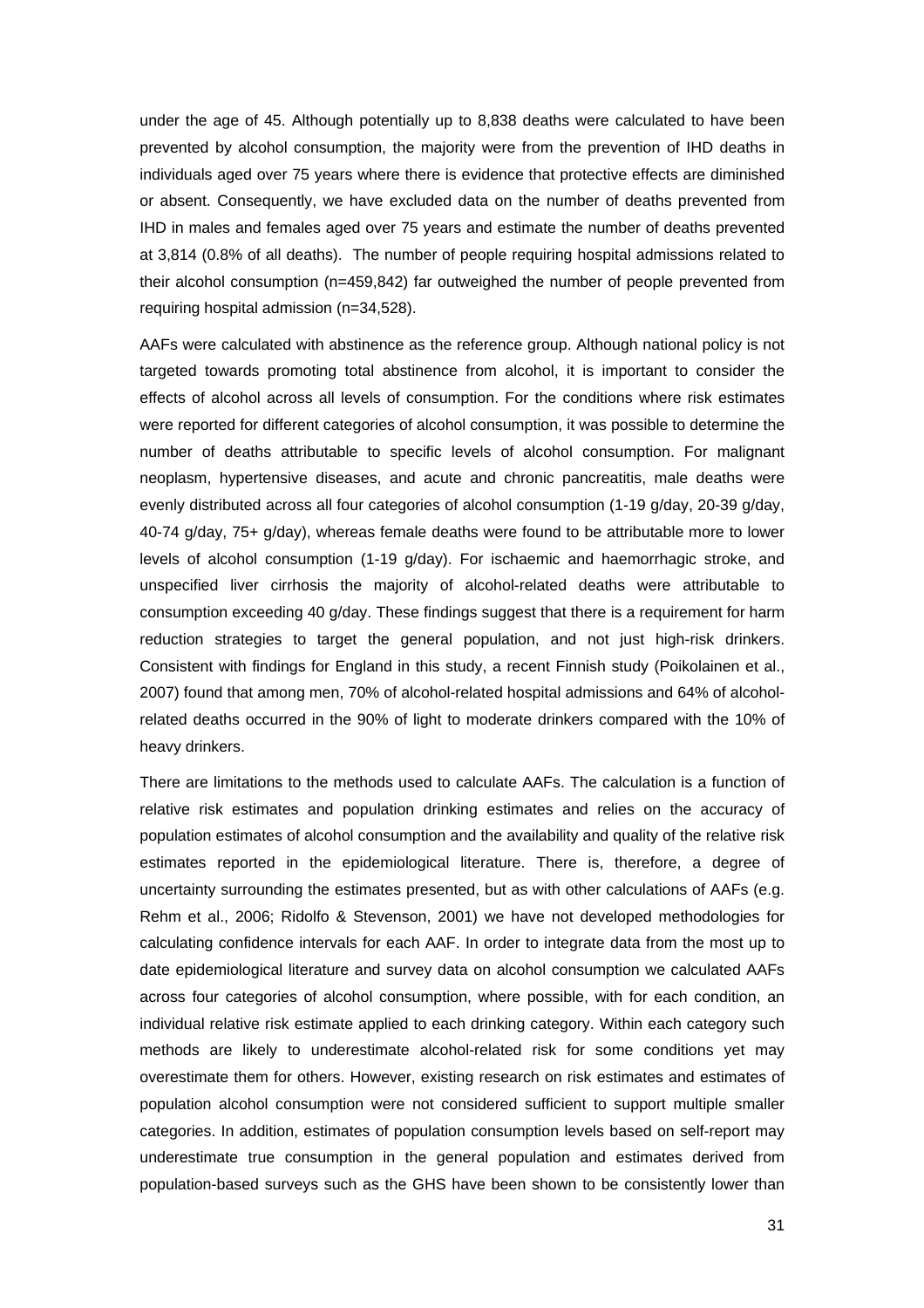population consumption levels based on clearance data produced by HM Revenue and Customs (HMRC). For example, in 2005 data drawn from the GHS found that men and women reported an average weekly alcohol consumption of 15.8 units and 6.5 units, respectively (Goddard 2006). For the same year, estimates based on clearance data from the HMRC estimated that weekly alcohol consumption among adults was 21.9 units (HMRC 2007). We corrected data recorded by GHS to better reflect increases in the number of units in glasses of wine and stronger beers; such changes now having been adopted nationally (Goddard 2007). Our corrected data derived from the GHS suggests that an average adult consumes around 15 units per week and consequently may still underestimate population levels of consumption. The exact effects of any underestimation would depend upon whether heavier or more moderate drinkers are largely underestimating consumption. However, any underestimation in units consumed would mean that the number of deaths and people admitted to hospital for conditions related to their alcohol consumption will be higher than we have estimated here.

Good quality meta-analyses exploring the association between alcohol consumption and the risk of injury and disease were available but it was not possible to apply age- and genderspecific relative risk estimates consistently across the conditions examined because this information has largely not been reported in the literature. There is some evidence that relative risks may decline with age, for example, Rehm et al. (2006) have reported that the beneficial effects of alcohol on IHD would disappear if age-specific relative risk estimates were taken into account and studies that have examined how the risks of heart disease change with increasing age have noted that in general, relative risks for risk factors for IHD converge towards 1. For example, the Honolulu Heart Program (Abbot et al., 2002), which followed men over a 26 year period, found that there was no evidence of a protective effect of alcohol on IHD in men aged 75 years or older. There is also evidence that the risks of similar levels of alcohol use may not be equivalent for men and women (Graham et al., 1998). However, it was not possible to consistently account for gender differences across the conditions examined as relative risks estimates were not reported separately in the most recent meta-analysis by Corrao et al. (2004). In an earlier meta-analysis, Corrao et al. (1999) examined the effects of gender for a range of conditions, reporting that only a portion of the studies included had reported gender-specific estimates. Gender effects reached statistical significance for cancers of the oral cavity and rectum, and for liver cirrhosis. Evidence is also lacking on the latency periods between alcohol exposure and mortality and morbidity. It was therefore not possible to determine how volume and frequency of alcohol consumption at a younger age impacts on disease development and progression at a later stage in life. AAFs were therefore estimated based on the level of consumption in a single year and mortality determined according to the deaths in that same year. A further limitation concerns the use of risk estimates drawn from the international literature, as different drinking patterns between populations may modify the effects of alcohol consumption on injury and risk of disease. For example, Corrao et al. (1999) found that epidemiological studies performed in Mediterranean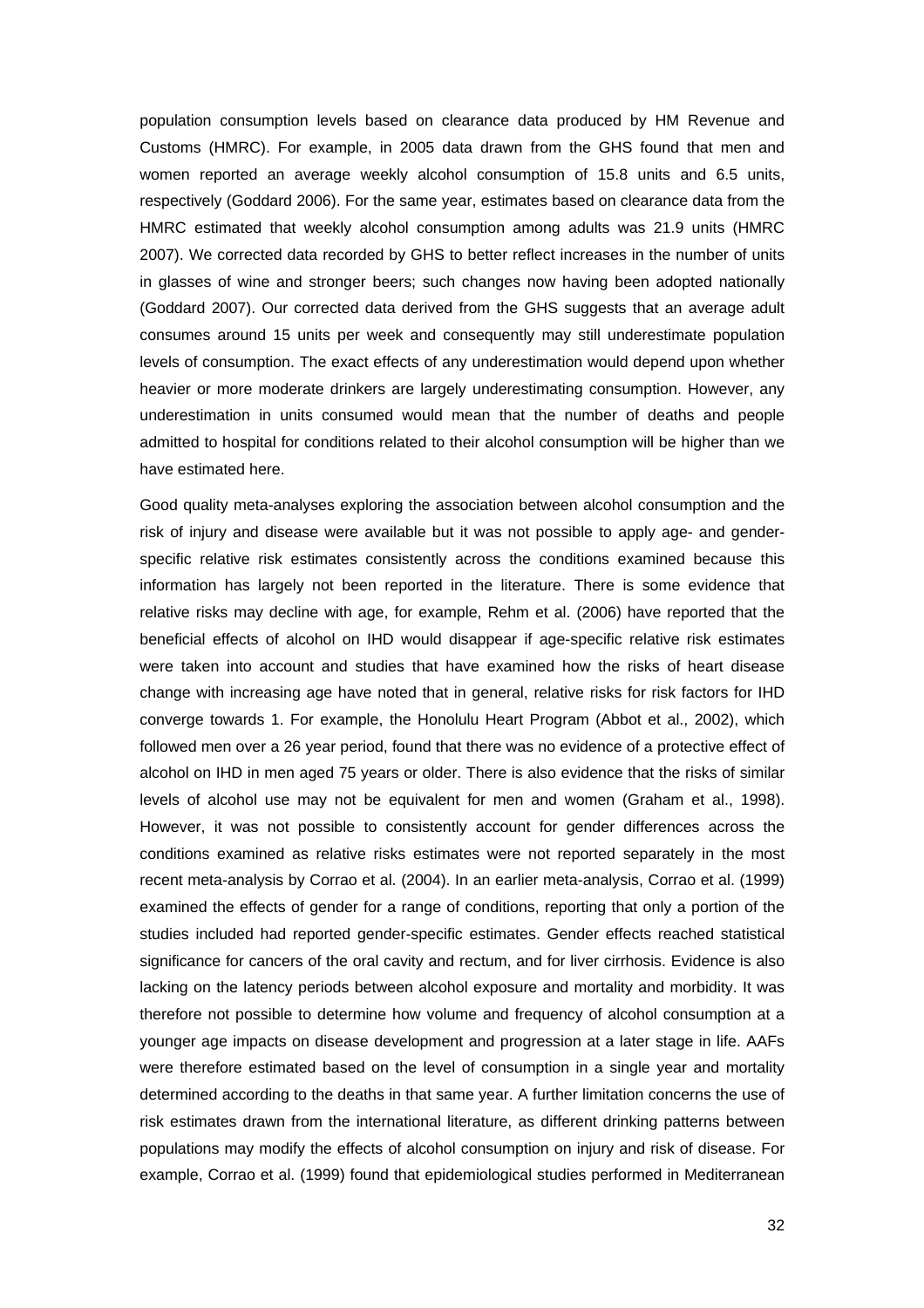countries tended to report higher risk of cancers of the upper digestive tract and breast, and liver cirrhosis compared to non-Mediterranean countries. The majority of epidemiological studies have not examined the impact of different drinking patterns on injury and risk of disease; although there is evidence that some patterns of drinking, such as irregular heavy drinking may increase risk. For example, a large Australian study (McElduff and Dobson, 1997) found that men who had nine or more alcoholic drinks a day on one or two days a week approximately doubled their risk of a major coronary event compared to those who drank similar amounts but over five or six days of the week. Further, the RR estimates used in the calculation of AAFs were based on pooled data from studies of incidence and mortality. The risks of the incidence of a condition may be differentially affected by alcohol consumption compared to mortality. For example, Corrao et al. (1999) found that outcome modified the effect of alcohol intake for injuries and adverse effects, with a higher slope for incident cases than for deaths. However, our analyses did not use the RR estimate for injuries and adverse effects reported by Corrao et al. (1999; 2004), in order to calculate separate AAFs for the acute consequences of alcohol consumption. Significant effects of outcome were not reported for the other conditions examined.

There is some evidence to suggest that alcohol consumption has protective effects in four conditions, IHD, ischaemic stroke, type II diabetes and cholelithiasis. The effects of alcohol consumption on heart disease have been extensively studied and low levels of consumption have been shown to be protective compared to medium to high levels of consumption and abstinence. However, there has been much debate regarding the true protective effects of alcohol and it has been suggested that a failure to separate former drinkers and occasional drinkers from complete abstainers may create a strong bias towards less healthy individuals being more likely to reduce or quit drinking (see Shaper et al., 1998; Fillmore et al., 2006). Fillmore et al. (2006) hypothesised that such a bias may have exaggerated or even created the appearance of a protective role of alcohol consumption against heart disease in light drinkers. In their meta-analysis examining alcohol and IHD, Corrao et al. (2002) found that high quality studies (including studies that had considered life-time abstainers only as the reference group), showed a lower protective effect of alcohol compared to all studies. As previously discussed, there is also some evidence to suggest that drinking patterns, particularly medium to high alcohol consumption over a short period (i.e. binge drinking), may also modify the dose-response relationship and diminish the protective effect seen at low levels of consumption.

In summary, alcohol plays a causal role in the development of a number of acute and chronic conditions. Despite the limitations of the evidence, we have used the best risk estimates and most recent alcohol consumption data available to calculate AAFs for England. These calculations reveal that there are a significant proportion of avoidable deaths and hospital admissions attributable to alcohol consumption each year, particularly in young people. The calculation of AAFs reveals that there were an estimated 14,982 deaths related to alcohol in 2005, and that 459,842 people were admitted to hospital as a result of their alcohol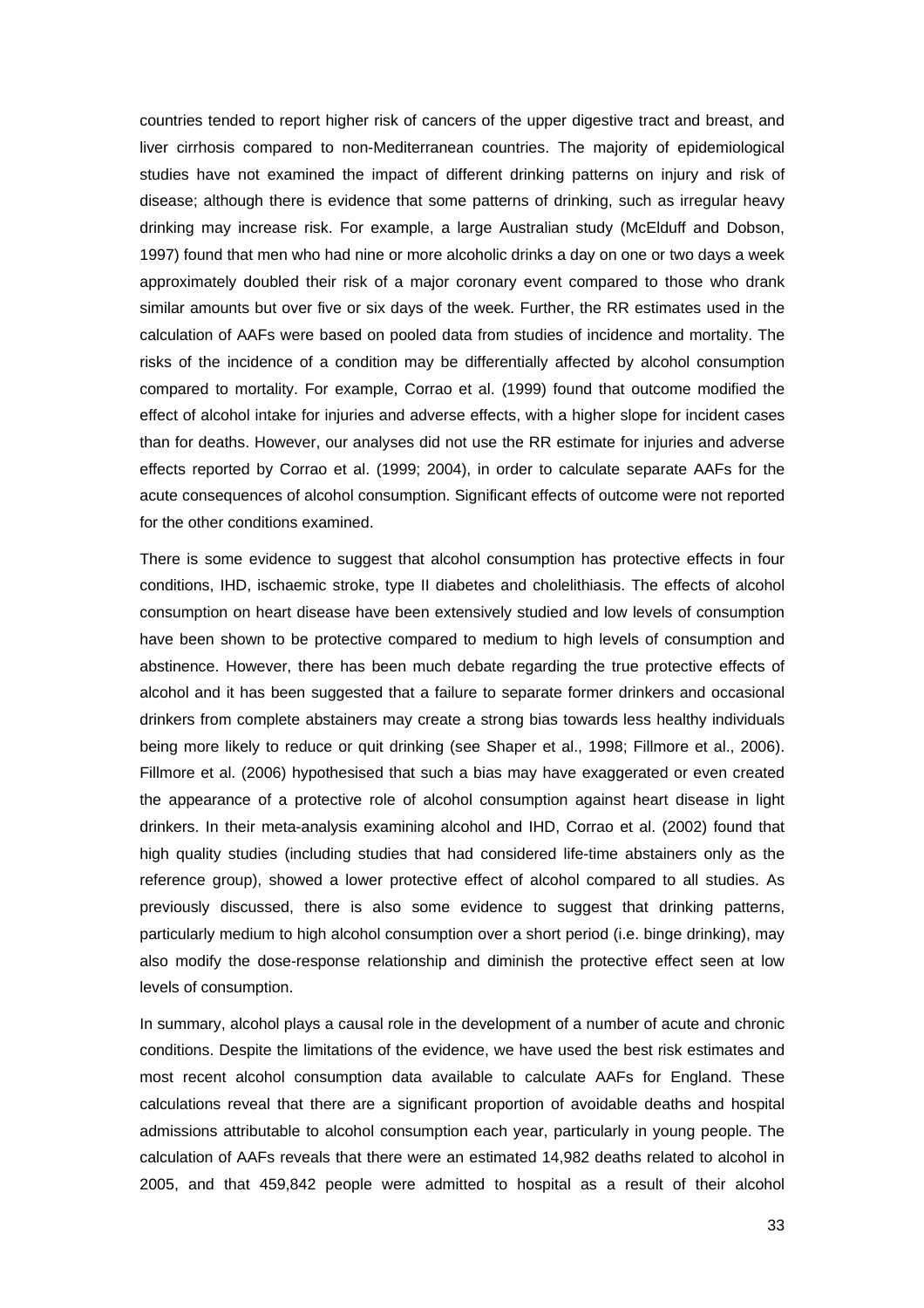consumption. The figures presented here are a conservative estimate of the harm attributable to alcohol consumption given the limitations of the current evidence and likely underestimation of population levels of alcohol consumption.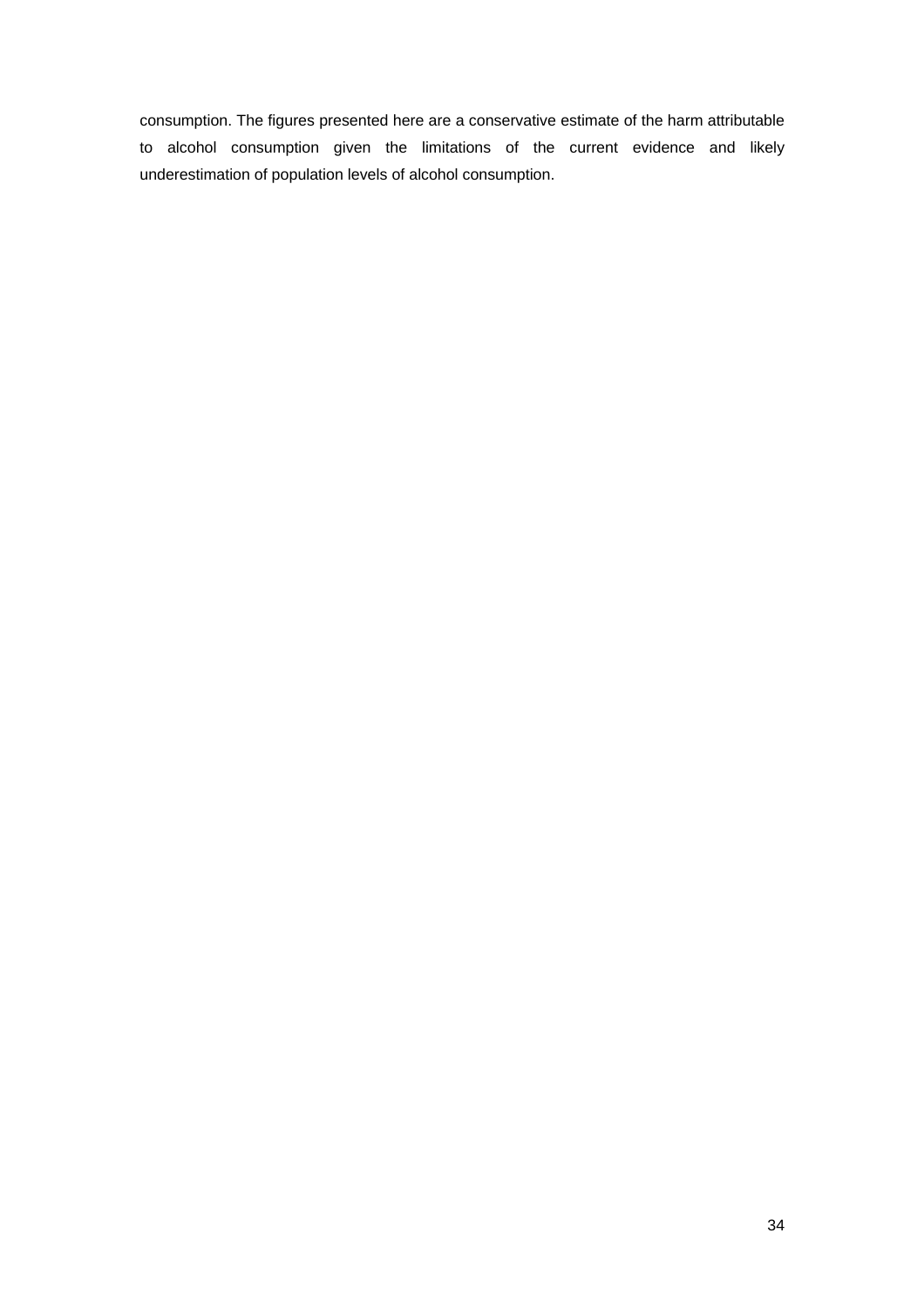#### **6 References**

Abbott RD, Curb JD, Rodriguez BL, Masaki KH, Yano K et al. (2002). Age-related changes in risk factor effects on the incidence of coronary heart disease. Annals of Epidemiology, 12(3), 173-181.

Ammann RW, Heitz, PU, Klöppel G. (1996). Course of alcoholic chronic pancreatitis: a prospective clinicomorphological long-term study. Gastroenterology, 111, 224–231.

Ashley MJ, Rehm J, Bondy S, Single E, Rankin J. (2000). Beyond ischaemic heart disease: are there other health benefits from drinking alcohol? Contemporary Drug Problems, 27, 735- 777

Bagnardi V, Blangiardo M, La Vecchia C, Corrao G. (2001). Alcohol consumption and risk of cancer: A meta-analysis. Alcohol Research and Health, 25 (4), 263-270.

Bamford J, Sandercock P, Dennis M, Burn J, Warlow C. (1990). A prospective study of acute cerebrovascular disease in the community: the Oxfordshire Community Stroke Project – 1981-1986. 2. Incidence, case fatality rates, and overall outcome at one year of cerebral infarction, primary intracerebral and subarachnoid haemorrhage. Journal of Neurology, Neurosurgery, and Psychiatry, 53, 16-22.

Bell G, Cremona A. (1987). Alcohol and death certification: a survey of current practice and attitudes. British Medical Journal, 11, 295.

Blake JE, Compton KV, Schmidt W, Orrego H. (1988). Accuracy of death certificates in the diagnosis of alcoholic liver cirrhosis. Alcoholism: Clinical and Experimental Research, 12, 168-172.

Boffetta P, Hashibe M, La Vecchia C, Zatonski W, Rehm J. (2006). The burden of cancer attributable to alcohol drinking. International Journal of Cancer, 119, 884-887.

Britton A, McPherson K. (2001). Mortality in England and Wales attributable to current alcohol consumption. Journal of Epidemiology and Community Health, 55, 383-388.

Cabinet Office/Strategy Unit. (2003). Alcohol misuse: How much does it cost? London, The Stationary Office.

Corrao G, Bagnardi V, Zambon A, Aricò S. (1999). Exploring the dose-response relationship between alcohol consumption and the risk of several alcohol-related conditions: a metaanalysis. Addiction, 94 (10), 1551-1573.

Corrao G, Rubbiati L, Bagnardi V, Zambon A, Poikolainen K. (2000). Alcohol and coronary heart disease: a meta-analysis. Addiction, 95 (10), 1505-1523.

Corrao G, Rubbiati L, Zambon A, Aricò S. (2002). Alcohol-attributable and alcoholpreventable mortality in Italy. A balance in 1983 and 1996. European Journal of Public Health, 12, 214-223.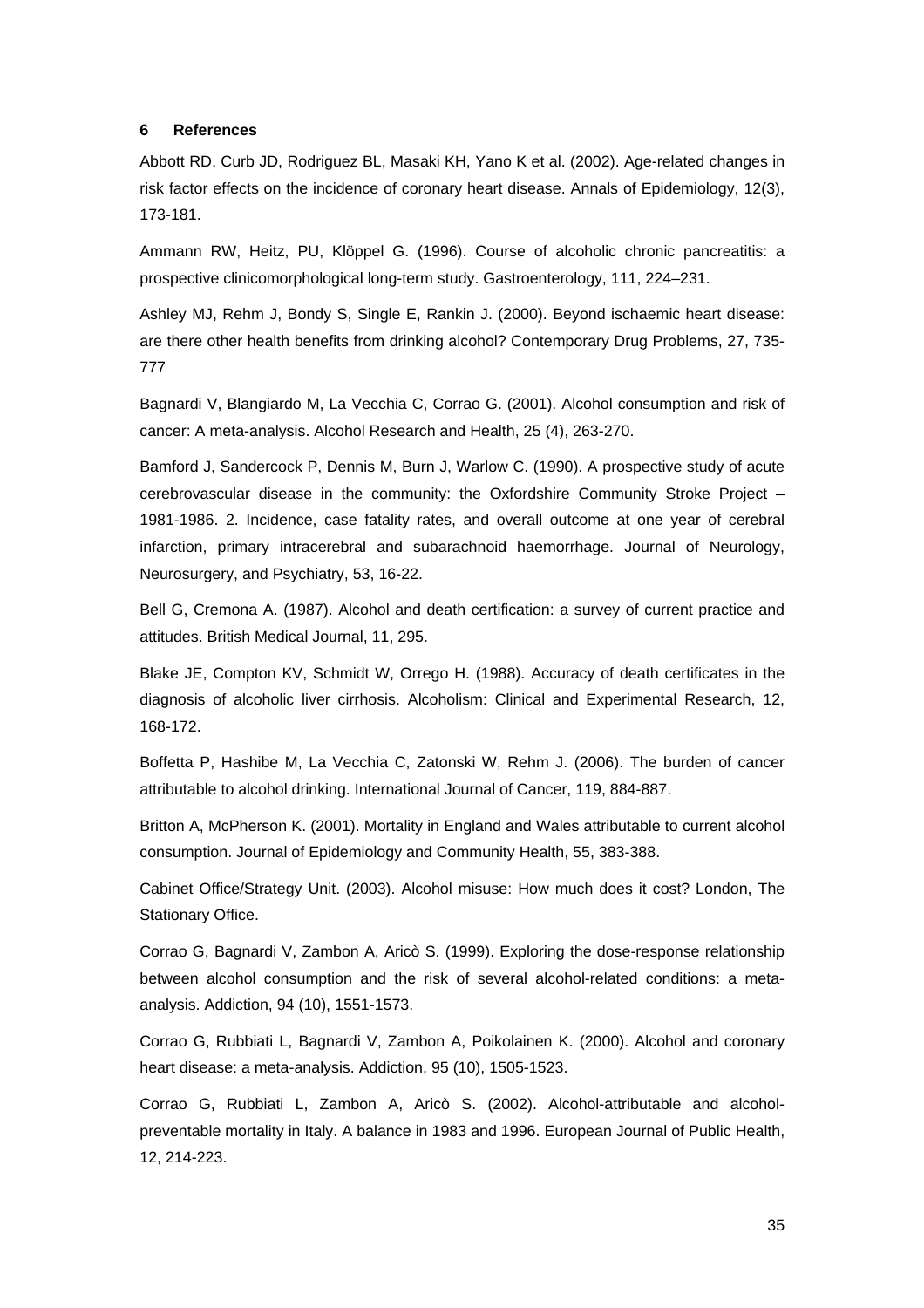Corrao G, Bagnardi V, Zambon A, La Vecchia C. (2004). A meta-analysis of alcohol consumption and the risk of 15 diseases. Preventive Medicine, 38, 613-619.

Deacon L, Hughes S, Tocque K, Bellis MA. (2007). Indications of Public Health in the English Regions. 8: Alcohol. York, Association of Public Health Observatories.

Di Castelnuovo A, Costanzo S, Bagnardi V, Donati MB, Iacoviello L, di Gaetano G. (2006). Alcohol dosing and total mortality in men and women. Archives of Internal Medicine, 166, 2437-2445.

Dufour MC. (1995). Chronic liver disease and cirrhosis. In: *Digestive diseases in the United States: epidemiology and impact*. Everhart J, ed. Washington DC, US Government Printing Office.

English DR, Holman CDJ, Milne E, Winter MJ, Hulse GK et al. (1995). The quantification of drug-caused morbidity and mortality in Australia 1995. Canberra, Commonwealth Department of Human Services and Health.

Fillmore KM, Kerr WC, Stockwell T, Chikritzhs T, Bostrom A. (2006). Moderate alcohol use and reduced morality risk: systematic error in prospective studies. Addiction Research and Theory, 14 (2), 101-132.

Fillmore KM, Stockwell T, Chikritzhs T, Bostrom A, Kerr W. (2007) Moderate alcohol use and reduced mortality risk: systematic error in prospective studies and new hypotheses. Annals of Epidemiology, 17, S16-S23.

Fisher N, Hanson J, Phillips A, Rao J, Swarbrick E. (2002). Mortality from liver disease in the West Midlands, 1993-2000: observational study. BMJ 325, 312-313.

Goddard E. (2006). General Household Survey 2005: Smoking and drinking among adults, 2005. London, Office for National Statistics.

Goddard E. (2007). Estimating national alcohol consumption from survey data: updated method of converting volumes to units. National Statistics Methodology Series (NSM 37). London, Office for National Statistics.

Graham K, Wilsnack R, Dawson D, Vogeltanz N. (1998). Should alcohol consumption measures be adjusted for gender differences? Addiction, 93 (8), 1137-1147.

Gutjahr E, Gmel G, Rehm J. (2001). Relation between average alcohol consumption and disease. An overview. European Addiction Research, 7, 117-127.

Hamajima N, Hirose K, Tajima K, Rohan T, Calle EE, et al. (2002). Alcohol, tobacco and breast cancer – collaborative reanalysis of individual data from 53 epidemiological studies, including 58,515 women with breast cancer and 95,067 women without the disease. British Journal of Cancer, 87, 1234-1245.

HM Revenues and Customs. (2007). Alcohol factsheet: February 2007. Available from: www.uktradeinfo.com/index.cfm?task=factAlcohol (accessed 3 June 2008).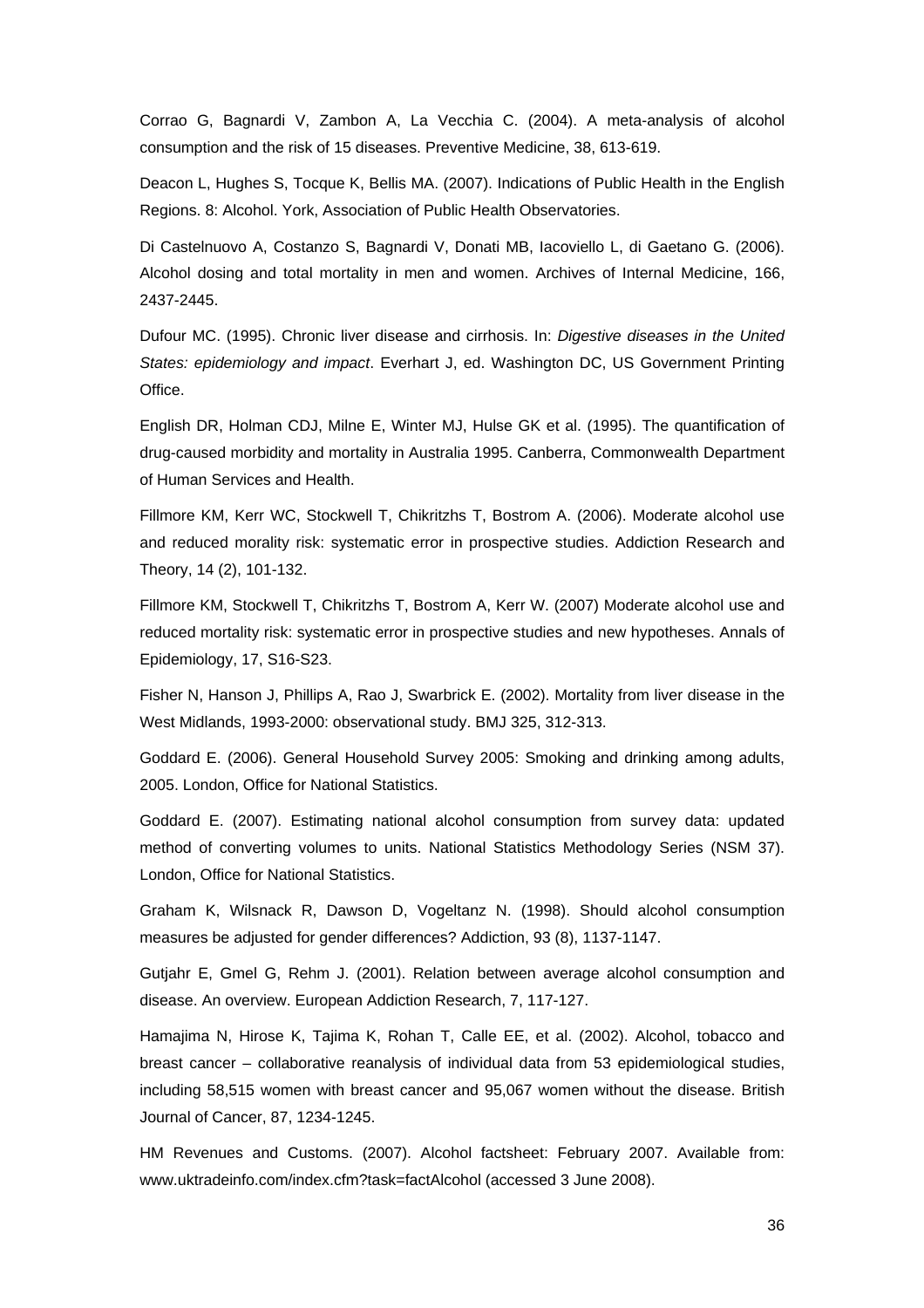Jackson R, Broad J, Connor J, Wells S. (2005). Alcohol and ischaemic heart disease: probably no free lunch. Lancet, 366, 1911-1912.

Koppes LLJ, Dekker JM, Hendriks HFJ, Bouter LM, Heine RJ. (2005). Moderate alcohol consumption lowers the risk of type 2 diabetes. Diabetes Care, 28 (3), 719-725.

Leone M, Tonini C, Bogliun G, Monaco F, Mutani R, et al. (2002) .Chronic alcohol use and first symptomatic epileptic seizures. Journal of Neurology, Neurosurgery and Psychiatry, 73, 495-499.

Lloyd-Jones DM, Martin DO, Larson MG, Levy D. (1998). Accuracy of death certificates for coding coronary heart disease as the cause of death. Annals of Internal Medicine, 129 (12), 1020-1026.

McElduff P, Dobson AJ. (1997) How much alcohol and how often? Population based casecontrol study of alcohol consumption and risk of a major coronary event. BMJ, 314, 1159.

Naimi TS, Brown DW, Brewer RD, Giles WH, Mensah G et al. (2005) Cardiovascular risk factors and confounders among nondrinking and moderate-drinking US adults. American Journal of Preventive Medicine, 28(4), 369-373.

North West Public Health Observatory. (2007). Local Alcohol Profiles for England [online]. Available from: www.nwph.net/alcohol/lape (accessed 3 June 2008).

North West Public Health Observatory. (2008). Hospital admissions for alcohol-related harm: technical Information and Definition for National Indicator Set NI39, Vital Signs Indicator VSC26 and Public Service Agreement Indicator 25.2.. Available from: www.nwph.net/alcohol/lape [In preparation].

Poikolainen K, Reunala T, Karvonen J. (1994). Smoking, alcohol and life events related to psoriasis among women. British Journal of Dermatology, 130 (4), 473-477.

Poikolainen K, Reunala T, Karvonen J, Lauharanta J, Kärkkäinen P. (1990). Alcohol intake: a risk factor for psoriasis in young and middle aged men? BMJ, 300, 780-783.

Poikolainen K, Paljarvi T, Makela P. (2007) .Alcohol and the preventive paradox: serious harms and drinking patterns. Addiction, 102, 571-578.

Rehm J, Patra J, Popova S. (2006). Alcohol-attributable mortality and potential years of life lost in Canada 2001: implications for prevention and policy. Addiction, 101, 373-384.

Rehm J, Room R, Graham K, Monteiro M, Gmel G, Sempros CT. (2003). The relationship of average volume of alcohol consumption and patterns of drinking to burden of disease: an overview. Addiction, 98, 1209-1228.

Rehm J, Room R, Monteiro M, Gmel G, Graham K, et al. (2004). Alcohol use. In: *Comparative quantification of health risks global and regional burden of disease attributable to selected major risk factors.* Ezzati M, Lopez AD, Rodgers A, Murray CJL, eds. Geneva, World Health Organisation.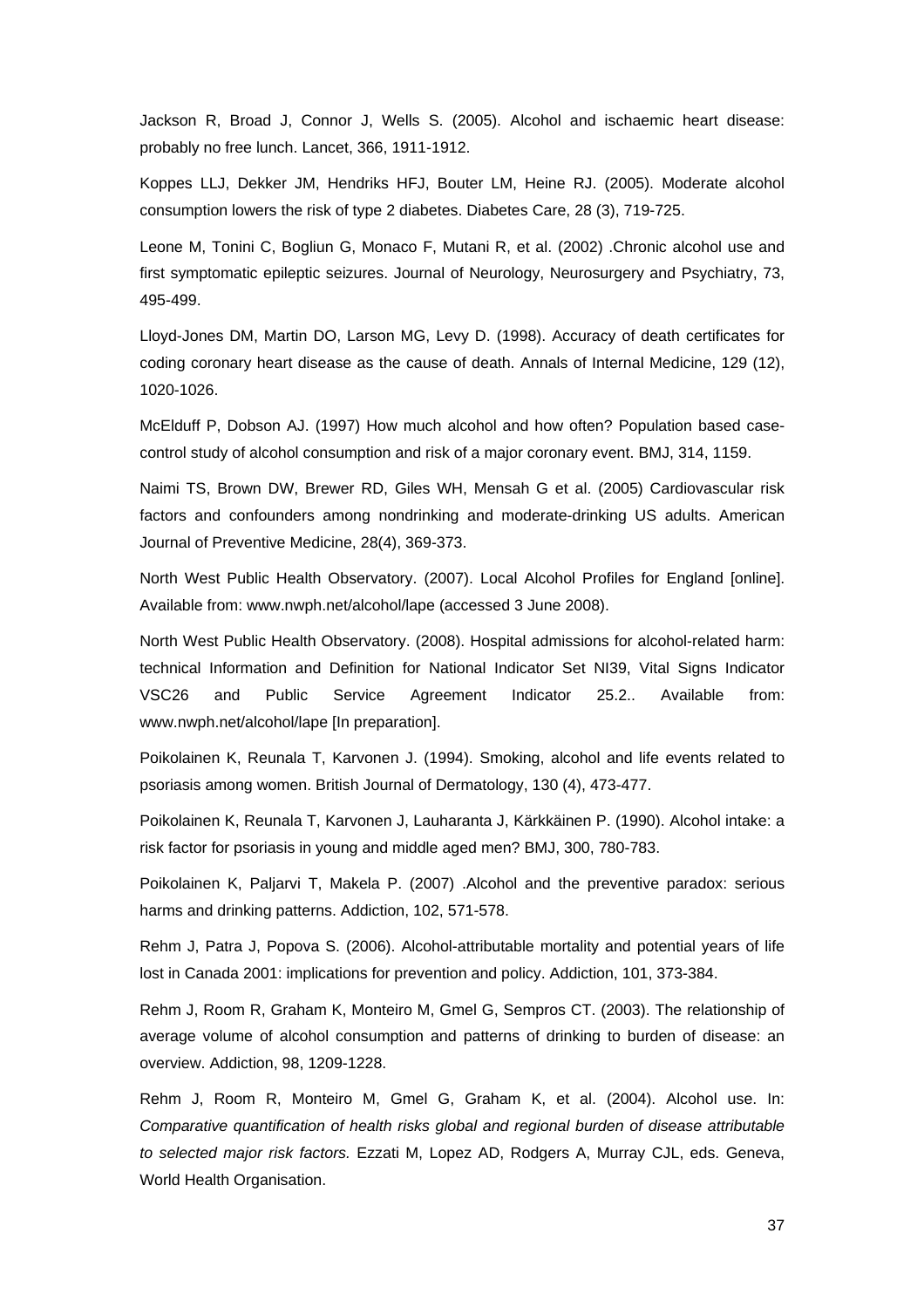Ridolfo B, Stevenson C. (2001). The quantification of drug-caused mortality and morbidity in Australia 1998. Canberra, Australian Institute of Health and Welfare.

Schultz J, Rice D, Parker D. (1990). Alcohol-attributable mortality and years of potential life lost – United States 1987. Morbidity and Mortality Weekly Report, 39, 173-178.

Shaper AG, Wannamethee G, Walker M. (1988). Alcohol and mortality in British men: explaining the U-shaped curve. Lancet, 2, 1267-1273.

Single E, Robson L, Xie X, Rehm J. (1996). The cost of substance abuse in Canada. Ottawa, Canadian Centre on Substance Abuse.

World Health Organisation. (2000). International guide for monitoring alcohol consumption and related harm. Geneva, World Health Organisation.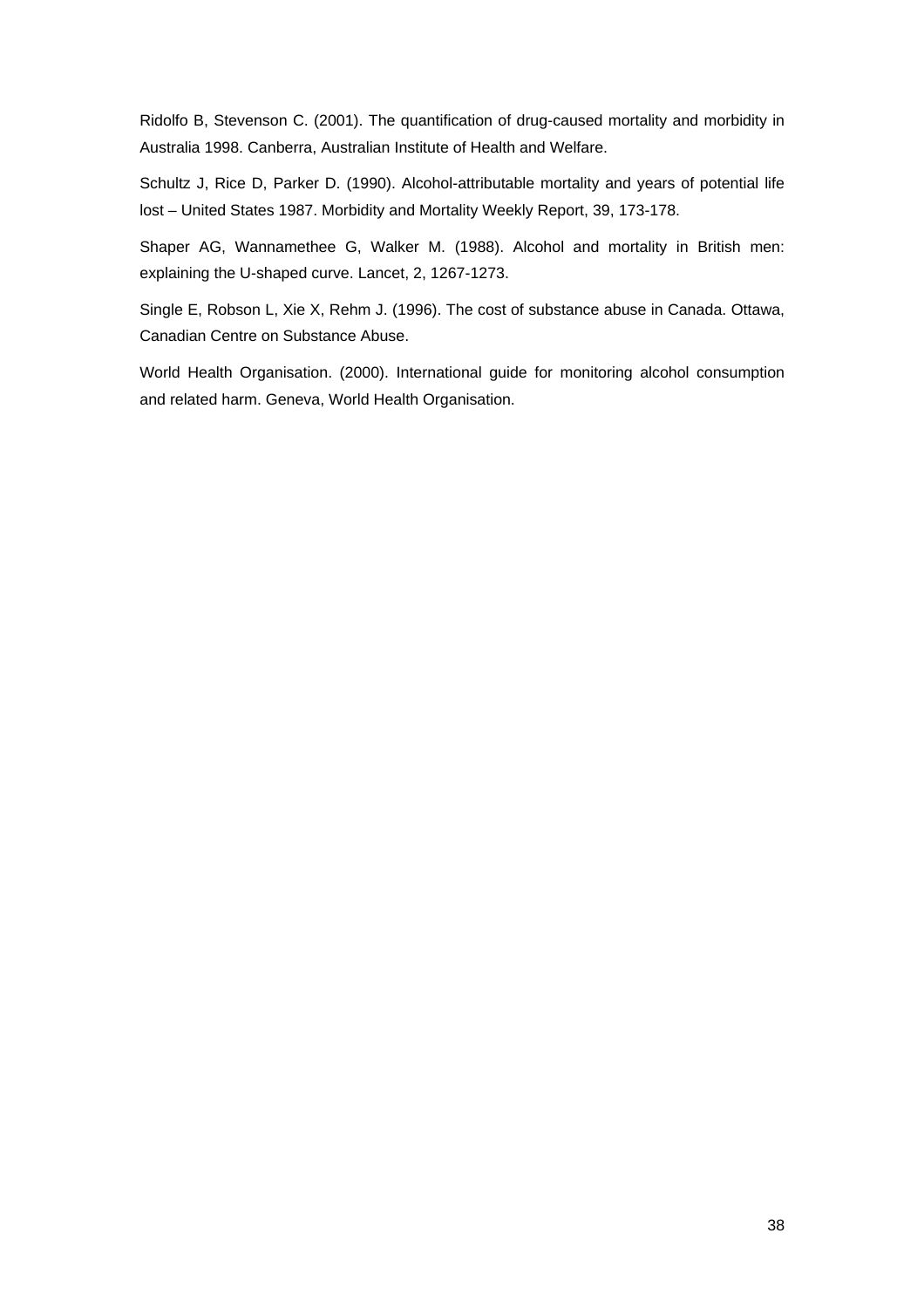#### **Appendix 1. Calculation of alcohol consumption by age and sex**

- Measures with uplifted alcohol content are:
	- a. wine original units  $* 2$ ;
	- b. strong beer original units \* 1.3;
	- c. normal beer original units \* 1.2.
- Measures left as per original are: alcopops, sherry & spirits.
- The GHS records units consumed per week. These were converted into grammes per day by multiplying by 8 (grammes per unit) and dividing by 7 (days per week).
- To calculate AAFs alcohol consumption was graded into categories across all age-groups: 0 g, 1-19 g, 20-39 g, 40-74 g, 75+ g (grammes per day)<sup>8</sup>.
- The mean number of grammes consumed in these categories was not altered significantly using the new methods.
- Using the 2005 mid-year population estimates and the above estimates, the total number of adults in England estimated to consume alcohol at these levels (grammes per day) is shown in Table 14.

| Age            | 0g        | $1-19g$    | $20-39$ g | 40-74 g   | $75+g$      | <b>Total</b> |
|----------------|-----------|------------|-----------|-----------|-------------|--------------|
| <b>Males</b>   |           |            |           |           |             |              |
| 16-24          | 545,579   | 1,312,670  | 619,416   | 299,453   | 237,922     | 3,015,040    |
| 25-34          | 595,079   | 1,405,722  | 692,234   | 443,273   | 209,492     | 3,345,800    |
| 35-44          | 478,117   | 1,761,787  | 883,791   | 567,945   | 173,861     | 3,865,500    |
| 45-54          | 393,142   | 1,358,612  | 700,701   | 460,002   | 267,443     | 3,179,900    |
| 55-64          | 398,640   | 1,287,915  | 559,040   | 459,970   | 169,835     | 2,875,400    |
| 65-74          | 399,287   | 980,069    | 333,496   | 197,375   | 81,672      | 1,991,900    |
| $75+$          | 422,216   | 735,545    | 191,108   | 111,109   | 22,222      | 1,482,200    |
| Total          | 3,261,195 | 8,896,184  | 3,926,745 | 2,548,502 | 1, 123, 115 | 19,755,740   |
| <b>Females</b> |           |            |           |           |             |              |
| 16-24          | 690,130   | 1,483,614  | 470,089   | 150,028   | 100,019     | 2,893,880    |
| 25-34          | 803,202   | 1,884,338  | 458,973   | 160,640   | 48,447      | 3,355,600    |
| 35-44          | 904,397   | 2,161,730  | 590,677   | 191,173   | 58,823      | 3,906,800    |
| 45-54          | 826,111   | 1,709,857  | 463,487   | 196,922   | 38,424      | 3,234,800    |
| 55-64          | 901,266   | 1,526,448  | 362,788   | 155,155   | 31,944      | 2,977,600    |
| 65-74          | 956,157   | 1,015,369  | 171,056   | 37,281    | 19,737      | 2,199,600    |
| $75+$          | 1,246,997 | 986,342    | 115,518   | 29,620    | 5,924       | 2,384,400    |
| Total          | 6,325,481 | 10,791,724 | 2,622,264 | 923,261   | 289,950     | 20,952,680   |

**Table 14. Number of adults consuming alcohol by age and sex in England** 

*Source: NWPHO from General Household Survey 2005 and ONS* 

 $8$  People consuming less than 0.5 g/day are classified as zero

l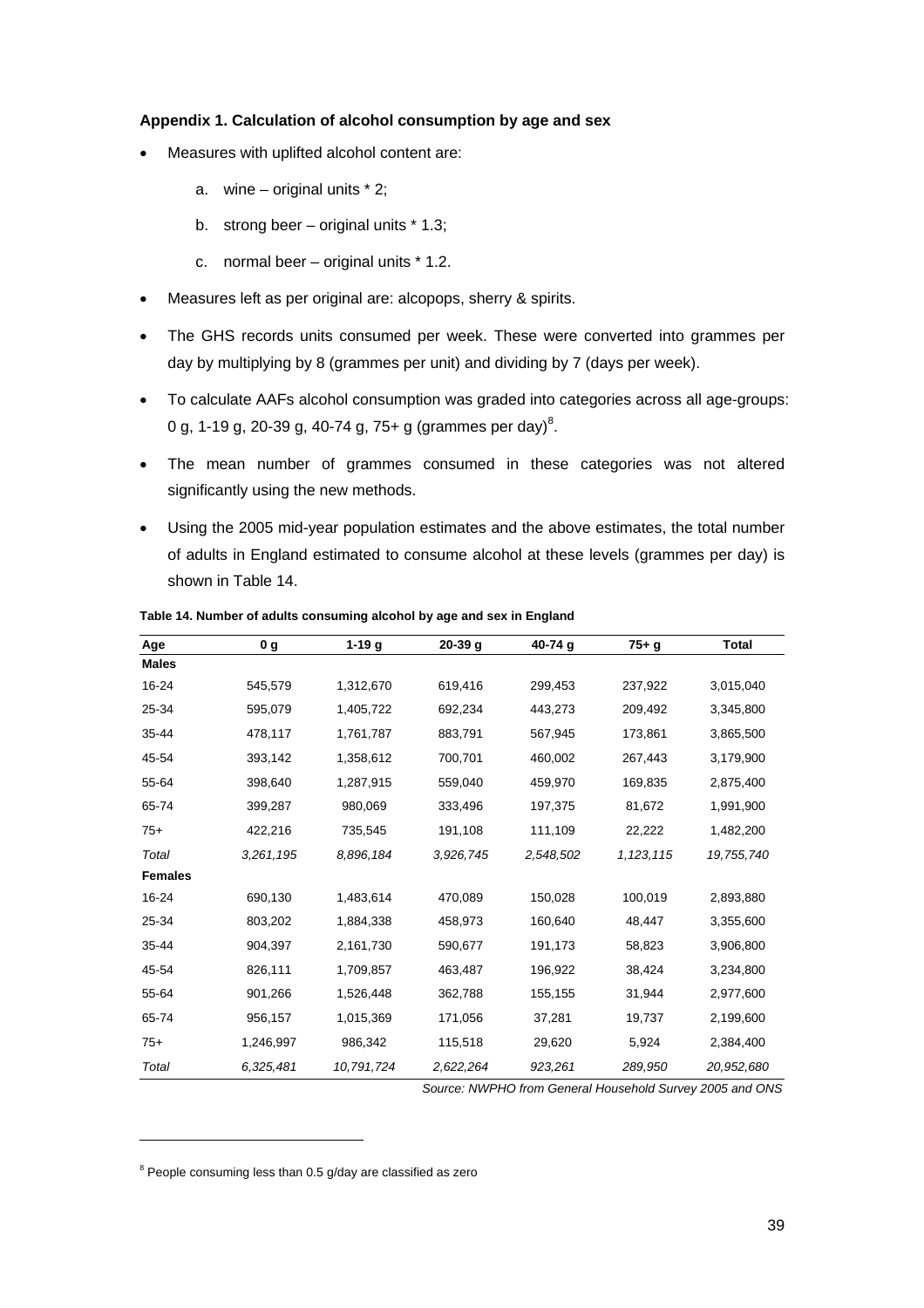## **Appendix 2. Detailed tables**

### **Table 15. Mortality data for England in 2005**

|                                                            |                          | Number of deaths (2005) |                |                |                |                |              |                |                |             |                |                |                |             |                |
|------------------------------------------------------------|--------------------------|-------------------------|----------------|----------------|----------------|----------------|--------------|----------------|----------------|-------------|----------------|----------------|----------------|-------------|----------------|
| Disease/Related health problem                             | <b>ICD-10</b>            | $16 - 24$               |                |                | 25-34          |                | $35 - 44$    |                | 45-54          |             | 55-64          |                | 65-74          | $75+$       |                |
|                                                            |                          | Μ                       | F              | М              | F              | Μ              | F            | М              | F              | М           |                | Μ              | F              | M           |                |
| Alcohol-induced pseudo-Cushing's syndrome                  | E24.4                    | $\overline{0}$          | $\pmb{0}$      | $\mathbf{0}$   | $\mathbf 0$    | $\mathbf{0}$   | $\mathbf 0$  | $\mathbf{0}$   | $\mathbf 0$    | $\mathbf 0$ | $\mathbf{0}$   | $\mathbf{0}$   | $\Omega$       | $\mathbf 0$ | $\mathbf 0$    |
| Mental and behavioural disorders due to use of<br>alcohol  | F10                      | $\overline{7}$          | 0              | 33             | 10             | 71             | 26           | 126            | 47             | 105         | 37             | 39             | 10             | 19          | 9              |
| Degeneration of nervous system due to alcohol              | G31.2                    | 0                       | $\mathbf 0$    | 0              | 0              | 0              | 0            | $\mathbf{1}$   | -1             | 0           | $\Omega$       | 2              | $\mathbf 1$    | -1          | 0              |
| Alcoholic polyneuropathy                                   | G62.1                    | 0                       | $\mathbf 0$    | $\mathbf 0$    | 0              | $\mathbf 0$    | $\mathbf 0$  | $\mathbf 0$    | $\mathbf 0$    | $\Omega$    | 0              | $\mathbf 0$    | $\mathbf 0$    | 0           | $\mathbf 0$    |
| Alcoholic myopathy                                         | G72.1                    | $\Omega$                | $\mathbf 0$    | $\mathbf 0$    | 0              | $\Omega$       | $\Omega$     | $\mathbf 0$    | $\Omega$       | $\Omega$    | $\Omega$       | -1             | $\mathbf 0$    | 0           | $\mathbf 0$    |
| Alcoholic cardiomyopathy                                   | 142.6                    | $\Omega$                | $\mathbf 0$    | 2              | 0              | 9              | 3            | 15             | 5              | 20          | $\overline{2}$ | 5              | 4              | 8           | $\overline{2}$ |
| Alcoholic gastritis                                        | K29.2                    | $\Omega$                | $\mathbf 0$    | $\mathbf 0$    | $\mathbf 0$    | $\mathbf 0$    | $\mathbf 0$  | $\mathbf 0$    | $\mathbf 0$    | $\mathbf 0$ | 1              | $\mathbf 0$    | $\mathbf 0$    | $\mathbf 0$ | $\mathbf 0$    |
| Alcoholic liver disease                                    | <b>K70</b>               | 3                       | 6              | 61             | 41             | 382            | 208          | 827            | 427            | 802         | 362            | 388            | 167            | 139         | 61             |
| Alcohol-induced chronic pancreatitis                       | K86.0                    | -1                      | $\Omega$       | 4              | 0              | $\overline{7}$ | $\mathbf{1}$ | 18             | $\sqrt{2}$     | 11          | $\overline{2}$ | $\overline{c}$ | 3              | $\mathbf 0$ | 1              |
| Ethanol                                                    | T51.0                    | $\Omega$                | $\mathbf 0$    | $\mathbf 0$    | 0              | $\Omega$       | $\Omega$     | $\mathbf 0$    | $\Omega$       | $\Omega$    | $\Omega$       | $\mathbf 0$    | $\mathbf 0$    | 0           | $\Omega$       |
| Methanol                                                   | T <sub>51.1</sub>        | $\Omega$                | $\mathbf 0$    | 0              | 0              | $\Omega$       | 0            | $\mathbf 0$    | $\Omega$       | 0           | $\Omega$       | 0              | 0              | 0           | $\mathbf 0$    |
| Toxic effect of alcohol, unspecified                       | T51.9                    | $\Omega$                | $\mathbf 0$    | $\mathbf 0$    | $\Omega$       | $\mathbf 0$    | 0            | $\mathbf 0$    | $\mathbf 0$    | $\Omega$    | $\Omega$       | $\mathbf 0$    | $\mathbf 0$    | 0           | $\mathbf 0$    |
| Accidental poisoning by and exposure to alcohol            | X45                      | 6                       | -1             | 12             | 8              | 36             | 18           | 27             | 14             | 14          | 8              | 5              | $\overline{2}$ | $\mathbf 0$ | $\mathbf 0$    |
| Malignant neoplasms of lip, oral cavity and<br>pharynx     | C00-C14                  | 3                       | $\overline{2}$ | 3              | $\overline{1}$ | 37             | 11           | 157            | 42             | 283         | 100            | 252            | 114            | 254         | 247            |
| Malignant neoplasm of oesophagus                           | C <sub>15</sub>          | $\overline{2}$          | $\mathbf 0$    | 6              | $\mathbf 1$    | 57             | 15           | 262            | 85             | 875         | 246            | 1,116          | 411            | 1,667       | 1,318          |
| Malignant neoplasm of colon                                | C <sub>18</sub>          | 5                       | 3              | 12             | 15             | 39             | 58           | 197            | 130            | 563         | 470            | 1,216          | 894            | 2,227       | 2,618          |
| Malignant neoplasm of rectum                               | C <sub>20</sub>          | 1                       | $\overline{1}$ | 5              | $\overline{1}$ | 9              | 13           | 41             | 66             | 108         | 138            | 198            | 287            | 245         | 884            |
| Malignant neoplasm of liver and intrahepatic bile<br>ducts | C <sub>22</sub>          | 5                       | 5              | 10             | 5              | 24             | 17           | 106            | 45             | 241         | 109            | 424            | 227            | 553         | 515            |
| Malignant neoplasm of larynx                               | C32                      | 0                       | 0              | $\mathbf 1$    | $\Omega$       | 5              | 2            | 41             | 15             | 109         | 14             | 142            | 30             | 183         | 66             |
| Malignant neoplasm of breast                               | C <sub>50</sub>          | 0                       | $\overline{2}$ | 0              | 70             | 0              | 552          | 5              | 1,149          | 11          | 1,969          | 23             | 1,960          | 39          | 4,595          |
| Epilepsy                                                   | G40-G41                  | 53                      | 28             | 74             | 55             | 113            | 46           | 97             | 48             | 65          | 53             | 65             | 39             | 98          | 138            |
| Hypertensive diseases                                      | $110 - 115$              | $\Omega$                | -1             | 11             | 6              | 41             | 10           | 85             | 38             | 177         | 91             | 290            | 224            | 846         | 1,642          |
| Cardiac arrhythmias                                        | 147-148                  | 0                       | $\mathbf 0$    | $\overline{2}$ | 0              | 0              | $\mathbf 0$  | 6              | 4              | 20          | 13             | 91             | 96             | 705         | 1,766          |
| <b>Heart failure</b>                                       | 150-151                  | 12                      | 5              | 18             | 8              | 47             | 25           | 77             | 51             | 217         | 104            | 500            | 423            | 3,389       | 6,103          |
| Haemorrhagic stroke                                        | 160-162, 169.0-<br>169.2 | 13                      | 13             | 45             | 33             | 157            | 144          | 312            | 319            | 491         | 473            | 666            | 733            | 1,306       | 2,294          |
| Ischaemic stroke                                           | 163-166, 169.3,<br>169.4 | -1                      | $\overline{4}$ | 9              | 16             | 48             | 23           | 139            | 88             | 542         | 286            | 1,789          | 1,406          | 8,444       | 16,973         |
| Oesophageal varices                                        | 185                      | $\Omega$                | $\mathbf 0$    | 2              | 0              | 1              | 1            | $\overline{2}$ | $\overline{1}$ | 8           | 2              | 5              | $\overline{2}$ | 3           | $\overline{7}$ |
| Gastro-oesophageal laceration-haemorrhage<br>syndrome      | K22.6                    | $\Omega$                | $\mathbf 0$    | 0              | 0              | 2              | $\mathbf 1$  | $\mathbf{1}$   | -1             | 2           | 0              | $\overline{2}$ | 4              | 11          | 11             |
| Unspecified liver cirrhosis                                | K73, K74                 | $\overline{2}$          | $\Omega$       | $\overline{7}$ | $\overline{7}$ | 86             | 41           | 165            | 70             | 232         | 121            | 211            | 188            | 196         | 287            |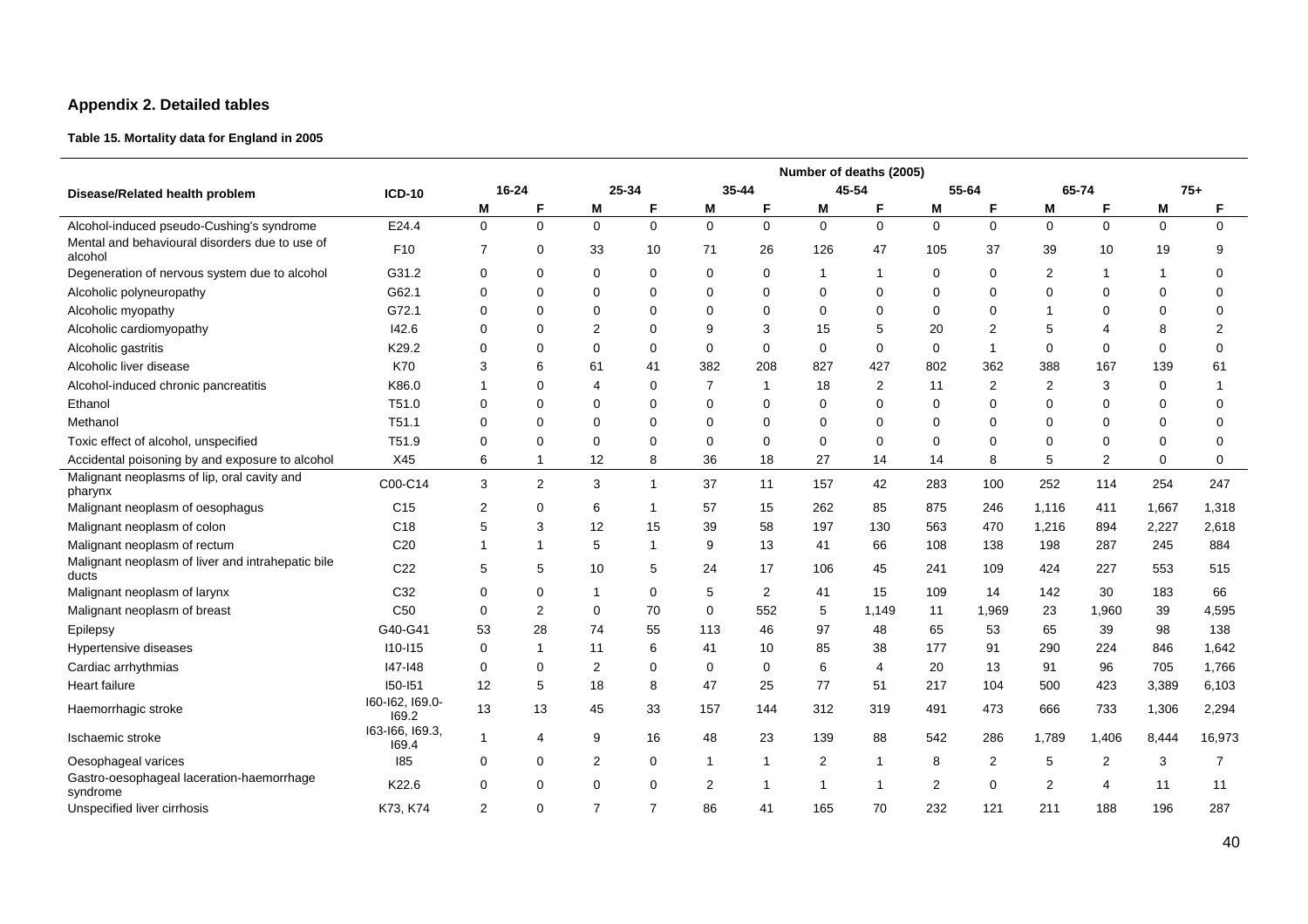|                                                    |                        |                |                |                |                 |     |             | Number of deaths (2005) |          |                |       |                |       |                |          |
|----------------------------------------------------|------------------------|----------------|----------------|----------------|-----------------|-----|-------------|-------------------------|----------|----------------|-------|----------------|-------|----------------|----------|
| Disease/Related health problem                     | <b>ICD-10</b>          |                | $16 - 24$      |                | 25-34           |     | 35-44       | 45-54                   |          |                | 55-64 | 65-74          |       |                | $75+$    |
|                                                    |                        | Μ              | F              | M              | F               | M   | F           | м                       | F        | M              | F.    | Μ              | F     | M              | F        |
| Acute and chronic pancreatitis                     | K85, K86.1             | 2              | $\overline{2}$ | 9              | $5\overline{)}$ | 26  | 10          | 52                      | 21       | 71             | 30    | 89             | 90    | 191            | 350      |
| Psoriasis                                          | L40 excluding<br>L40.5 | $\Omega$       | $\mathbf 0$    | $\Omega$       | 0               |     | $\mathbf 0$ |                         | 0        | 2              |       | $\overline{2}$ | 0     |                | 3        |
| Spontaneous abortion                               | O03                    | 0              | 0              | 0              |                 | 0   | 0           | $\mathbf 0$             | 0        | 0              | 0     | 0              | 0     | 0              | 0        |
| Road traffic accidents                             | Ş                      | 494            | 102            | 336            | 58              | 301 | 55          | 143                     | 40       | 113            | 43    | 70             | 48    | 102            | 83       |
| Pedestrian traffic accidents                       | §δ                     | 49             | 16             | 26             | 5               | 30  | 12          | 34                      | 16       | 33             | 16    | 31             | 19    | 89             | 61       |
| Water transport accidents                          | V90-V94                | 3              | $\Omega$       | $\overline{2}$ |                 | 3   | 0           | $\overline{2}$          | $\Omega$ | 6              |       |                | 0     |                | $\Omega$ |
| Air and space transport accidents                  | V95-V97                |                | 0              |                | $\Omega$        | 5   | 1           | $\overline{7}$          | 2        | 5              |       | 2              | 0     | $\Omega$       | 0        |
| Falls                                              | W00-W19                | 20             | 5              | 38             | 10              | 91  | 29          | 108                     | 53       | 175            | 82    | 241            | 123   | 754            | 1,130    |
| Work/machine injuries                              | W24-W31                |                | $\overline{2}$ | 2              | $\Omega$        |     | $\mathbf 0$ | 5                       | $\Omega$ | 5              |       | $\mathbf 0$    |       | $\overline{2}$ | $\Omega$ |
| Firearm injuries                                   | W32-W34                | $\mathbf 0$    | 0              | $\Omega$       |                 | 0   | 0           | 0                       | $\Omega$ |                |       | 0              | 0     | $\Omega$       | $\Omega$ |
| Drowning                                           | W65-W74                | 25             | 0              | 16             |                 | 19  |             | 21                      | 10       | 18             |       | 12             | 6     | 10             | 6        |
| Inhalation of gastric contents                     | W78-W79                | $\overline{4}$ | 0              | 6              |                 | 17  | 5           | 15                      | 15       | 27             |       | 25             | 13    | 50             | 81       |
| Fire injuries                                      | X00-X09                | $\overline{4}$ | 2              | 15             | 8               | 22  | 9           | $\overline{7}$          | 13       | 24             |       | 18             | 16    | 30             | 45       |
| Accidental excessive cold                          | X31                    | 2              |                |                | $\Omega$        | 4   | 0           | 4                       |          | 5              | 5     | 6              | 3     | 12             | 31       |
| Intentional self-harm/Event of undetermined intent | X60-X84, Y10-<br>Y34   | 421            | 135            | 726            | 213             | 926 | 278         | 685                     | 263      | 457            | 193   | 248            | 107   | 258            | 140      |
| Assault                                            | X85-Y09                | 19             | 4              | 25             | 4               | 9   | 5           | 11                      | 5        | $\overline{7}$ | 5     | $\overline{2}$ | 0     |                |          |
| Diabetes mellitus                                  | E <sub>11</sub>        | $\mathbf 0$    | 0              | 0              |                 | 6   | 0           | 12                      | 5        | 35             | 18    | 121            | 86    | 371            | 530      |
| Ischaemic heart disease                            | <b>I20-I25</b>         | 10             |                | 77             | 17              | 704 | 146         | 2,242                   | 477      | 5,626          | 1,525 | 10,618         | 4,643 | 26,342         | 29,367   |
| Cholelithiasis                                     | K80                    | 0              | $\Omega$       | $\Omega$       |                 |     | 0           | 5                       | 5        | 14             | 16    | 36             | 39    | 119            | 262      |

§ V12-V14 (.3 -.9), V19.4-V19.6, V19.9, V20-V28 (.3 -.9), V29-V79 (.4 -.9), V80.3-V80.5, V81.1, V82.1, V82.9, V83.0-V86 (.0 -.3), V87.0-V87.9, V89.2, V89.3, V89.9 §§ V02-V04 (.1, .9), V06.1, V09.2, V09.3

*Source: NWPHO from the Office for National Statistics*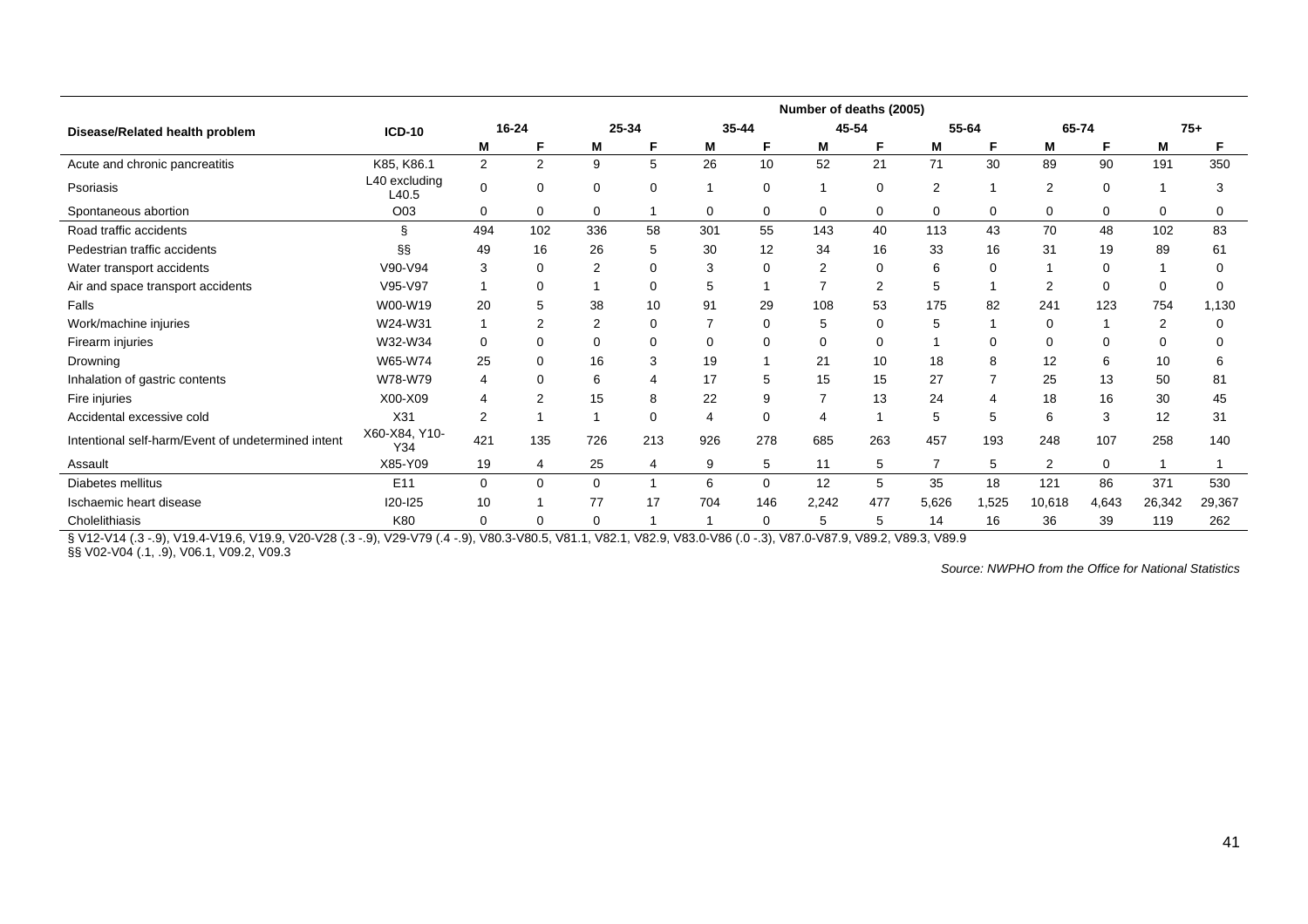#### **Table 16. Number of person-specific hospital admissions**

|                                                            |                          |          |             |                |                          |                |             | Number of person-specific hospital admissions |                |             |              |          |                |                         |                |
|------------------------------------------------------------|--------------------------|----------|-------------|----------------|--------------------------|----------------|-------------|-----------------------------------------------|----------------|-------------|--------------|----------|----------------|-------------------------|----------------|
| Disease/Related health problem                             | <b>ICD-10</b>            | 16-24    |             | 25-34          |                          | $35 - 44$      |             | 45-54                                         |                |             | 55-64        |          | 65-74          |                         | $75+$          |
|                                                            |                          | M        | F           | M              | F                        | M              | F           | M                                             | F              | Μ           | F            | M        | F              | M                       | F              |
| Alcohol-induced pseudo-Cushing's syndrome                  | E24.4                    | 0        | $\mathbf 0$ | $\mathbf 0$    | $\mathbf 0$              | $\Omega$       | $\mathbf 0$ | $\mathbf 0$                                   | $\mathbf 0$    | $\mathbf 0$ | $\mathbf 0$  | $\Omega$ | $\mathbf 0$    | $\mathbf 0$             | $\mathbf 0$    |
| Mental and behavioural disorders due to use of             | F <sub>10</sub>          |          |             |                |                          |                |             |                                               |                |             |              |          |                |                         |                |
| alcohol<br>Degeneration of nervous system due to alcohol   | G31.2                    | 7,164    | 3,242       | 9,554          | 3,595                    | 15,396         | 6,075       | 14,527                                        | 5,819          | 11,606      | 3,823        | 6,527    | 1,972          | 3,452                   | 1,630          |
| Alcoholic polyneuropathy                                   | G62.1                    | $\Omega$ | 0           | -1             | -1                       | 30             | 15          | 71                                            | 29             | 64          | 26           | 42       | 11             | 24                      | 10             |
|                                                            | G72.1                    | $\Omega$ | $\Omega$    | 6              | $\overline{\mathcal{A}}$ | 9              | Δ           | 25                                            | 15             | 33          | 8            | 20       | 5              | 11                      | 6              |
| Alcoholic myopathy                                         |                          | $\Omega$ | $\Omega$    | 0              | $\Omega$                 | $\overline{2}$ | -1          | 8                                             | $\overline{1}$ | 10          | $\mathbf{1}$ | 5        | $\overline{1}$ | 4                       | $\mathbf{1}$   |
| Alcoholic cardiomyopathy                                   | 1426                     | $\Omega$ | $\Omega$    | $\overline{7}$ | $\mathbf 0$              | 46             | 6           | 119                                           | 9              | 159         | 11           | 103      | 3              | 37                      | 9              |
| Alcoholic gastritis                                        | K29.2                    | 65       | 30          | 91             | 19                       | 128            | 39          | 97                                            | 28             | 55          | 17           | 30       | 9              | 14                      | 3              |
| Alcoholic liver disease                                    | K70                      | 18       | 10          | 233            | 167                      | 1,229          | 675         | 2,316                                         | 1,139          | 2,590       | 1,091        | 1.467    | 657            | 522                     | 267            |
| Alcohol-induced chronic pancreatitis                       | K86.0                    | 39       | 12          | 155            | 32                       | 331            | 80          | 261                                           | 72             | 146         | 30           | 52       | 17             | 18                      | 3              |
| Ethanol                                                    | T51.0                    | 1,550    | 2,452       | 1,700          | 1,959                    | 1,639          | 2,321       | 839                                           | 1,239          | 340         | 385          | 96       | 105            | 46                      | 43             |
| Methanol                                                   | T51.1                    | 1        | 3           | 3              | 1                        | $\overline{2}$ | 4           | $\overline{4}$                                | 3              | $\mathbf 1$ | $\mathbf 0$  | $\Omega$ | $\mathbf 0$    | $\overline{1}$          | $\overline{2}$ |
| Toxic effect of alcohol, unspecified                       | T519                     | 54       | 80          | 53             | 63                       | 79             | 76          | 36                                            | 40             | 13          | 20           | 3        | 5              | $\overline{\mathbf{c}}$ | $\overline{1}$ |
| Accidental poisoning by and exposure to alcohol            | X45                      | 79       | 77          | 55             | 48                       | 53             | 54          | 34                                            | 29             | 13          | 13           | 9        | $\overline{2}$ | 5                       | $\overline{7}$ |
| Malignant neoplasms of lip, oral cavity and<br>pharynx     | C00-C14                  | 21       | 21          | 54             | 55                       | 208            | 137         | 742                                           | 321            | 1,119       | 498          | 896      | 496            | 703                     | 598            |
| Malignant neoplasm of oesophagus                           | C <sub>15</sub>          | 3        | 3           | 20             | 5                        | 149            | 62          | 651                                           | 218            | 1,832       | 603          | 2,366    | 921            | 2,656                   | 1,925          |
| Malignant neoplasm of colon                                | C <sub>18</sub>          | 29       | 17          | 81             | 71                       | 279            | 272         | 779                                           | 753            | 2,456       | 1,905        | 4,206    | 3,164          | 5,230                   | 5,430          |
| Malignant neoplasm of rectum                               | C <sub>20</sub>          | 5        | 8           | 29             | 40                       | 151            | 142         | 646                                           | 386            | 1,836       | 888          | 2,712    | 1,295          | 2,531                   | 1,895          |
| Malignant neoplasm of liver and intrahepatic bile<br>ducts | C <sub>22</sub>          | 14       | 10          | 18             | 13                       | 51             | 31          | 118                                           | 85             | 298         | 183          | 461      | 296            | 549                     | 490            |
| Malignant neoplasm of larynx                               | C32                      | $\Omega$ | $\mathbf 0$ | 5              | $\overline{2}$           | 45             | 17          | 226                                           | 61             | 681         | 123          | 665      | 125            | 637                     | 162            |
| Malignant neoplasm of breast                               | C <sub>50</sub>          | $\Omega$ | 32          | $\Omega$       | 827                      | $\Omega$       | 4,987       | $\mathbf 0$                                   | 8,979          | 0           | 10,229       | $\Omega$ | 7,093          | $\mathbf 0$             | 5,277          |
| Epilepsy                                                   | G40-G41                  | 2,843    | 3,641       | 3,398          | 4,662                    | 4,415          | 5,044       | 4,300                                         | 4,546          | 4,677       | 4,655        | 4,835    | 4,375          | 5,873                   | 7,065          |
| Hypertensive diseases                                      | $110 - 115$              | 597      | 726         | 2,957          | 3,122                    | 13,018         | 12,467      | 33,865                                        | 32,168         | 69,561      | 65,259       | 92,519   | 96,392         | 94,466                  | 146,992        |
| Cardiac arrhythmias                                        | 147-148                  | 621      | 729         | 1,320          | 1,276                    | 3,339          | 2,023       | 6,977                                         | 3,668          | 18,884      | 9,919        | 36,610   | 25,077         | 68,005                  | 87,037         |
| Heart failure                                              | I50-I51                  | 175      | 119         | 247            | 203                      | 407            | 278         | 634                                           | 432            | 1,161       | 856          | 1,915    | 1,652          | 4,964                   | 7,224          |
| Haemorrhagic stroke                                        | 160-162, 169.0-<br>169.2 | 115      | 95          | 233            | 184                      | 508            | 542         | 868                                           | 871            | 1,161       | 1,047        | 1,467    | 1,306          | 2,197                   | 2,952          |
| Ischaemic stroke                                           | 163-166, 169.3,<br>169.4 | 52       | 62          | 164            | 200                      | 610            | 506         | 1,697                                         | 1,070          | 4,444       | 2,385        | 7,673    | 5,406          | 12,386                  | 17,418         |
| Oesophageal varices                                        | 185                      | 48       | 34          | 70             | 49                       | 176            | 95          | 369                                           | 176            | 455         | 287          | 393      | 329            | 275                     | 267            |
| Gastro-oesophageal laceration-haemorrhage<br>syndrome      | K22.6                    | 308      | 255         | 311            | 172                      | 261            | 127         | 133                                           | 91             | 177         | 118          | 239      | 153            | 353                     | 328            |
| Unspecified liver cirrhosis                                | K73, K74                 | 70       | 75          | 142            | 130                      | 610            | 327         | 783                                           | 567            | 881         | 986          | 675      | 1,252          | 658                     | 1,164          |
| Acute and chronic pancreatitis                             | K86.1, K85               | 232      | 497         | 591            | 812                      | 1.177          | 1.086       | 1.350                                         | 1.177          | 1,550       | 1.494        | 1,478    | 1.521          | 1,625                   | 2,234          |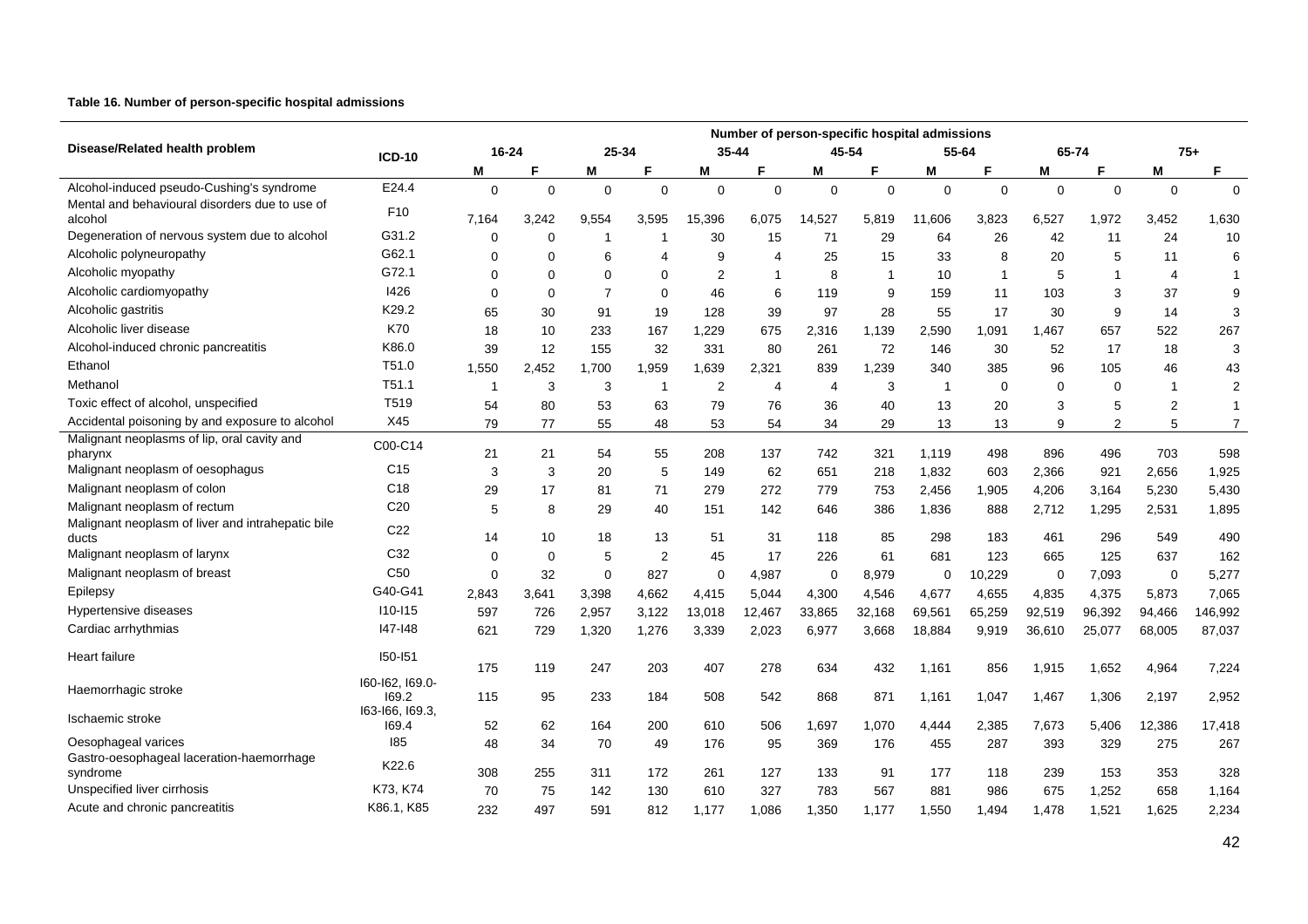|                                                                                                                    |                        |          |             |       |                |       |        | Number of person-specific hospital admissions |                |          |        |          |                |                |          |
|--------------------------------------------------------------------------------------------------------------------|------------------------|----------|-------------|-------|----------------|-------|--------|-----------------------------------------------|----------------|----------|--------|----------|----------------|----------------|----------|
| Disease/Related health problem                                                                                     | <b>ICD-10</b>          | 16-24    |             | 25-34 |                | 35-44 |        | 45-54                                         |                | 55-64    |        | 65-74    |                |                | $75+$    |
|                                                                                                                    |                        | M        |             | м     |                | М     | F      | М                                             | F              | М        | F      | M        | F              | M              |          |
| Psoriasis                                                                                                          | L40 excluding<br>L40.5 | 142      | 315         | 298   | 443            | 514   | 439    | 514                                           | 396            | 517      | 436    | 327      | 294            | 247            | 319      |
| Spontaneous abortion                                                                                               | O <sub>03</sub>        | $\Omega$ | 9,496       | 2     | 17,174         | 3     | 10,977 | 0                                             | 327            | $\Omega$ | 4      | $\Omega$ |                | 0              | 93       |
| Road traffic accidents                                                                                             | §                      | 5,051    | 1,892       | 3,098 | 1,348          | 2,906 | 972    | .736                                          | 730            | 1.217    | 648    | 589      | 505            | 638            | 733      |
| Pedestrian traffic accidents                                                                                       | ާ                      | 94       | 53          | 84    | 36             | 76    | 34     | 52                                            | 34             | 39       | 55     | 28       | 34             | 58             | 78       |
| Water transport accidents                                                                                          | V90-V94                | 31       | 9           | 47    | 11             | 56    | 14     | 28                                            | 12             | 33       | 11     | 11       | 12             | $\overline{7}$ | 11       |
| Air and space transport accidents                                                                                  | V95-V97                | 5        |             | 18    | 6              | 32    | 3      | 18                                            | $\overline{2}$ | 10       | 2      |          |                | 0              | $\Omega$ |
| Falls                                                                                                              | W00-W19                | 8,752    | 4,258       | 7,586 | 5,071          | 7,582 | 5,520  | 6,694                                         | 6,600          | 8,016    | 11,303 | 10,993   | 19,646         | 38,526         | 110,695  |
| Work/machine injuries                                                                                              | W24-W31                | 4.642    | 1.128       | 4,289 | 1.020          | 3.708 | 939    | 2,247                                         | 577            | 1.549    | 337    | 640      | 183            | 280            | 160      |
| Firearm injuries                                                                                                   | W32-W34                | 282      | 27          | 114   | 10             | 78    | 15     | 47                                            | 4              | 27       | 5      | 12       | $\mathbf 0$    | 5              |          |
| Drowning                                                                                                           | W65-W74                | 12       | 8           | 5     | 4              | 10    | 8      | 10                                            | 4              | 11       | 6      | 9        | $\overline{4}$ | 11             | 12       |
| Inhalation of gastric contents/Inhalation and<br>ingestion of food causing obstruction of the<br>respiratory tract | W78-W79                | 35       | 19          | 40    | 34             | 59    | 47     | 60                                            | 48             | 85       | 74     | 148      | 91             | 323            | 391      |
| Fire injuries                                                                                                      | X00-X09                | 300      | 81          | 240   | 83             | 202   | 88     | 140                                           | 64             | 104      | 60     | 92       | 60             | 113            | 166      |
| Accidental excessive cold                                                                                          | X <sub>31</sub>        | 7        | $\mathbf 0$ | 2     | $\overline{2}$ | 8     |        | 8                                             | $\overline{2}$ | 13       | 3      | 13       | 13             | 56             | 106      |
| Intentional self-harm                                                                                              | X60-X84, Y10-<br>Y33   | 4,792    | 9,332       | 4,690 | 5,690          | 4,214 | 5,726  | 2,169                                         | 3,170          | 1.101    | 1.467  | 532      | 759            | 637            | 897      |
| Assault                                                                                                            | X85-Y09                | 11.169   | 1.782       | 7,062 | 1,378          | 4,744 | 995    | 1,976                                         | 414            | 684      | 154    | 237      | 96             | 145            | 221      |
| Diabetes mellitus                                                                                                  | E <sub>11</sub>        | 265      | 305         | 942   | 1,102          | 3,370 | 3,288  | 7,253                                         | 5,887          | 12,539   | 8,802  | 17,290   | 12,488         | 17,768         | 17,932   |
| Ischaemic heart disease                                                                                            | $120 - 125$            | 112      | 60          | 727   | 265            | 4,754 | 1,742  | 13,264                                        | 5,336          | 25,464   | 10,801 | 29,833   | 16,068         | 32,581         | 29,885   |
| Cholelithiasis                                                                                                     | K80                    | 215      | 2,896       | 904   | 6,775          | 2,266 | 9,257  | 3,270                                         | 9,118          | 4,827    | 10,805 | 6,540    | 9,689          | 8,243          | 13,509   |

§ V12-V14 (.3 -.9), V19.4-V19.6, V19.9, V20-V28 (.3 -.9), V29-V79 (.4 -.9), V80.3-V80.5, V81.1, V82.1, V82.9, V83.0-V86 (.0 -.3), V87.0-V87.9, V89.2, V89.3, V89.9

§§ V02-V04 (.1, .9), V06.1, V09.2, V09.3

*Source: NWPHO from Hospital Episode Statistics (HES) for 2005/06*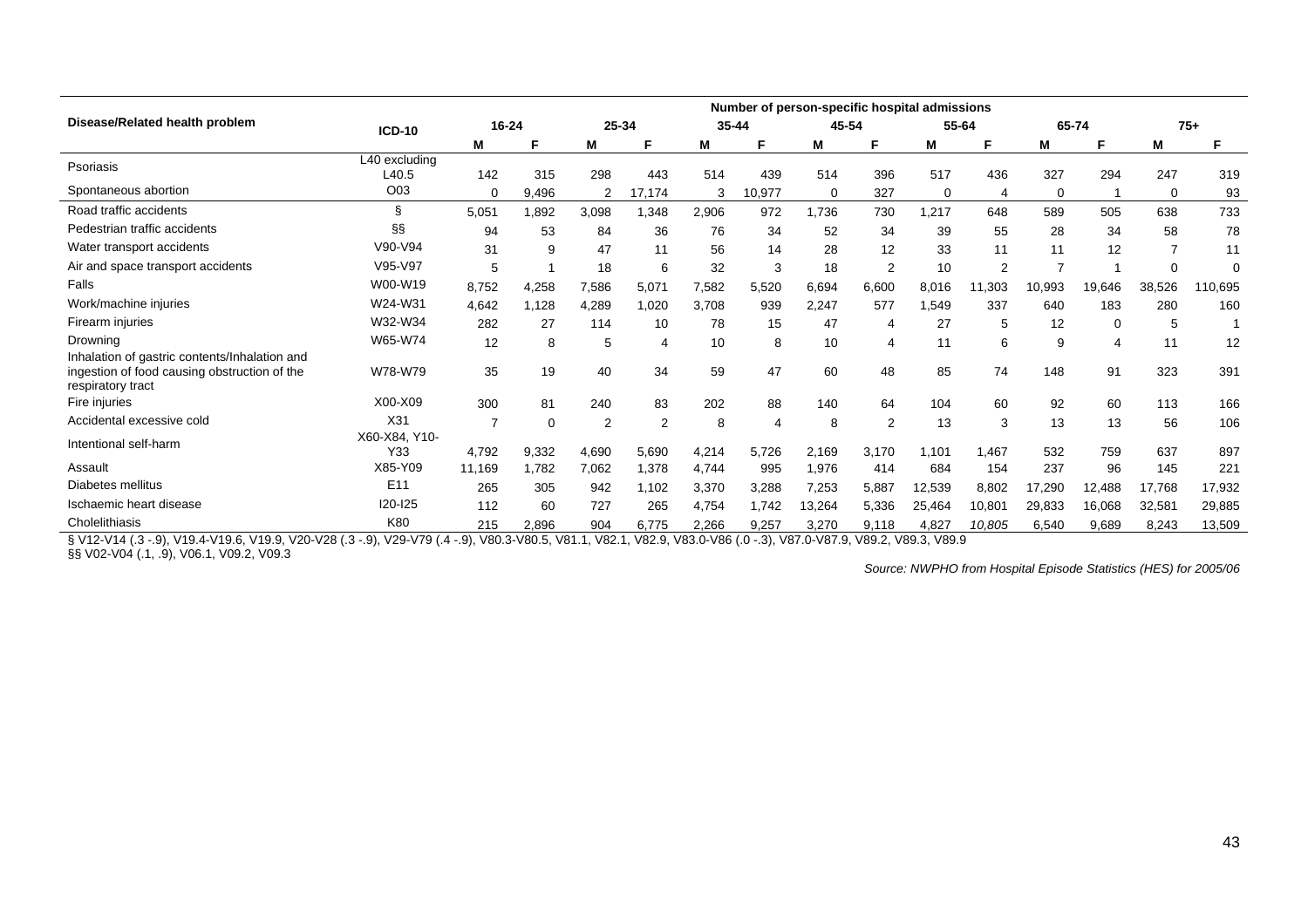#### **Table 17. Alcohol-attributable fractions by age and sex**

|                                                         |                          |      |       |      |         |           |         |       | Alcohol attributable fraction (%) |      |         |      |         |         |         |
|---------------------------------------------------------|--------------------------|------|-------|------|---------|-----------|---------|-------|-----------------------------------|------|---------|------|---------|---------|---------|
| Disease/Related health problem                          | <b>ICD-10</b>            |      | 16-24 |      | 25-34   | $35 - 44$ |         | 45-54 |                                   |      | 55-64   |      | 65-74   | $75+$   |         |
|                                                         |                          | M    | F     | M    | F       | Μ         | F       | M     | F                                 | M    | F       | M    | F       | M       | F       |
| Alcohol-induced pseudo-Cushing's syndrome               | E24.4                    | 1.00 | 1.00  | 1.00 | 1.00    | 1.00      | 1.00    | 1.00  | 1.00                              | 1.00 | 1.00    | 1.00 | 1.00    | 1.00    | 1.00    |
| Mental and behavioural disorders due to use of alcohol  | F <sub>10</sub>          | 1.00 | 1.00  | 1.00 | 1.00    | 1.00      | 1.00    | 1.00  | 1.00                              | 1.00 | 1.00    | 1.00 | 1.00    | 1.00    | 1.00    |
| Degeneration of nervous system due to alcohol           | G31.2                    | 1.00 | 1.00  | 1.00 | 1.00    | 1.00      | 1.00    | 1.00  | 1.00                              | 1.00 | 1.00    | 1.00 | 1.00    | 1.00    | 1.00    |
| Alcoholic polyneuropathy                                | G62.1                    | 1.00 | 1.00  | 1.00 | 1.00    | 1.00      | 1.00    | 1.00  | 1.00                              | 1.00 | 1.00    | 1.00 | 1.00    | 1.00    | 1.00    |
| Alcoholic myopathy                                      | G72.1                    | 1.00 | 1.00  | 1.00 | 1.00    | 1.00      | 1.00    | 1.00  | 1.00                              | 1.00 | 1.00    | 1.00 | 1.00    | 1.00    | 1.00    |
| Alcoholic cardiomyopathy                                | 142.6                    | 1.00 | 1.00  | 1.00 | 1.00    | 1.00      | 1.00    | 1.00  | 1.00                              | 1.00 | 1.00    | 1.00 | 1.00    | 1.00    | 1.00    |
| Alcoholic gastritis                                     | K29.2                    | 1.00 | 1.00  | 1.00 | 1.00    | 1.00      | 1.00    | 1.00  | 1.00                              | 1.00 | 1.00    | 1.00 | 1.00    | 1.00    | 1.00    |
| Alcoholic liver disease                                 | K70                      | 1.00 | 1.00  | 1.00 | 1.00    | 1.00      | 1.00    | 1.00  | 1.00                              | 1.00 | 1.00    | 1.00 | 1.00    | 1.00    | 1.00    |
| Chronic pancreatitis (alcohol induced)                  | K86.0                    | 1.00 | 1.00  | 1.00 | 1.00    | 1.00      | 1.00    | 1.00  | 1.00                              | 1.00 | 1.00    | 1.00 | 1.00    | 1.00    | 1.00    |
| Ethanol poisoning                                       | T51.0                    | 1.00 | 1.00  | 1.00 | 1.00    | 1.00      | 1.00    | 1.00  | 1.00                              | 1.00 | 1.00    | 1.00 | 1.00    | 1.00    | 1.00    |
| Methanol poisoning                                      | T <sub>51.1</sub>        | 1.00 | 1.00  | 1.00 | 1.00    | 1.00      | 1.00    | 1.00  | 1.00                              | 1.00 | 1.00    | 1.00 | 1.00    | 1.00    | 1.00    |
| Toxic effect of alcohol, unspecified                    | T51.9                    | 1.00 | 1.00  | 1.00 | 1.00    | 1.00      | 1.00    | 1.00  | 1.00                              | 1.00 | 1.00    | 1.00 | 1.00    | 1.00    | 1.00    |
| Accidental poisoning by and exposure to alcohol         | X45                      | 1.00 | 1.00  | 1.00 | 1.00    | 1.00      | 1.00    | 1.00  | 1.00                              | 1.00 | 1.00    | 1.00 | 1.00    | 1.00    | 1.00    |
| Malignant neoplasm of lip, oral cavity and pharynx      | C00-C14                  | 0.50 | 0.40  | 0.50 | 0.35    | 0.49      | 0.36    | 0.53  | 0.35                              | 0.50 | 0.33    | 0.44 | 0.26    | 0.36    | 0.20    |
| Malignant neoplasm of oesophagus                        | C <sub>15</sub>          | 0.32 | 0.23  | 0.31 | 0.20    | 0.30      | 0.20    | 0.34  | 0.20                              | 0.32 | 0.18    | 0.26 | 0.14    | 0.20    | 0.10    |
| Malignant neoplasm of colon                             | C <sub>18</sub>          | 0.05 | 0.03  | 0.05 | 0.03    | 0.04      | 0.03    | 0.05  | 0.03                              | 0.05 | 0.03    | 0.04 | 0.02    | 0.03    | 0.01    |
| Malignant neoplasm of rectum                            | C <sub>20</sub>          | 0.08 | 0.06  | 0.08 | 0.05    | 0.08      | 0.05    | 0.09  | 0.05                              | 0.08 | 0.05    | 0.07 | 0.03    | 0.05    | 0.03    |
| Malignant neoplasm of liver and intrahepatic bile ducts | C <sub>22</sub>          | 0.16 | 0.11  | 0.15 | 0.10    | 0.15      | 0.10    | 0.17  | 0.10                              | 0.16 | 0.09    | 0.13 | 0.07    | 0.10    | 0.05    |
| Malignant neoplasm of larynx                            | C <sub>32</sub>          | 0.34 | 0.25  | 0.33 | 0.21    | 0.32      | 0.22    | 0.36  | 0.21                              | 0.34 | 0.20    | 0.28 | 0.15    | 0.22    | 0.11    |
| Malignant neoplasm of breast                            | C <sub>50</sub>          | 0.00 | 0.09  | 0.00 | 0.08    | 0.00      | 0.09    | 0.00  | 0.09                              | 0.00 | 0.08    | 0.00 | 0.06    | 0.00    | 0.04    |
| Epilepsy and Status epilepticus                         | G40-G41                  | 0.56 | 0.64  | 0.58 | 0.59    | 0.58      | 0.61    | 0.61  | 0.61                              | 0.61 | 0.57    | 0.51 | 0.45    | 0.42    | 0.35    |
| Hypertensive diseases                                   | $110 - 115$              | 0.34 | 0.24  | 0.33 | 0.19    | 0.32      | 0.20    | 0.37  | 0.20                              | 0.34 | 0.18    | 0.27 | 0.13    | 0.20    | 0.09    |
| Cardiac arrhythmias                                     | 147-148                  | 0.35 | 0.36  | 0.36 | 0.35    | 0.37      | 0.35    | 0.38  | 0.35                              | 0.37 | 0.33    | 0.34 | 0.27    | 0.30    | 0.22    |
| Heart failure                                           | 150-151                  | 0.00 | 0.00  | 0.00 | 0.00    | 0.00      | 0.00    | 0.00  | 0.00                              | 0.00 | 0.00    | 0.00 | 0.00    | 0.00    | 0.00    |
| Haemorrhagic stroke                                     | 160-162, 169.0-<br>169.2 | 0.31 | 0.20  | 0.30 | 0.15    | 0.27      | 0.15    | 0.34  | 0.15                              | 0.30 | 0.13    | 0.24 | 0.10    | 0.16    | 0.06    |
| Ischaemic stroke                                        | 163-166, 169.3,<br>169.4 | 0.16 | 0.03  | 0.13 | $-0.04$ | 0.08      | $-0.04$ | 0.18  | $-0.04$                           | 0.12 | $-0.05$ | 0.06 | $-0.05$ | $-0.02$ | $-0.06$ |
| Oesophageal varices                                     | 185                      | 0.77 | 0.67  | 0.76 | 0.59    | 0.74      | 0.60    | 0.79  | 0.59                              | 0.77 | 0.57    | 0.71 | 0.48    | 0.61    | 0.38    |
| Gastro-oesophageal laceration-haemorrhage<br>syndrome   | K22.6                    | 0.47 | 0.47  | 0.47 | 0.47    | 0.47      | 0.47    | 0.47  | 0.47                              | 0.47 | 0.47    | 0.47 | 0.47    | 0.47    | 0.47    |
| Liver cirrhosis                                         | K73, K74                 | 0.77 | 0.67  | 0.76 | 0.59    | 0.74      | 0.60    | 0.79  | 0.59                              | 0.77 | 0.57    | 0.71 | 0.48    | 0.61    | 0.38    |
| Acute and chronic pancreatitis                          | K85, K86.1               | 0.27 | 0.19  | 0.27 | 0.16    | 0.26      | 0.16    | 0.30  | 0.16                              | 0.27 | 0.14    | 0.22 | 0.10    | 0.16    | 0.07    |
| Psoriasis                                               | L40 excludina<br>L40.5   | 0.34 | 0.33  | 0.34 | 0.33    | 0.35      | 0.33    | 0.36  | 0.32                              | 0.35 | 0.31    | 0.33 | 0.26    | 0.30    | 0.22    |
| Spontaneous abortion                                    | O03                      | 0.00 | 0.23  | 0.00 | 0.21    | 0.00      | 0.22    | 0.00  | 0.21                              | 0.00 | 0.20    | 0.00 | 0.15    | 0.00    | 0.12    |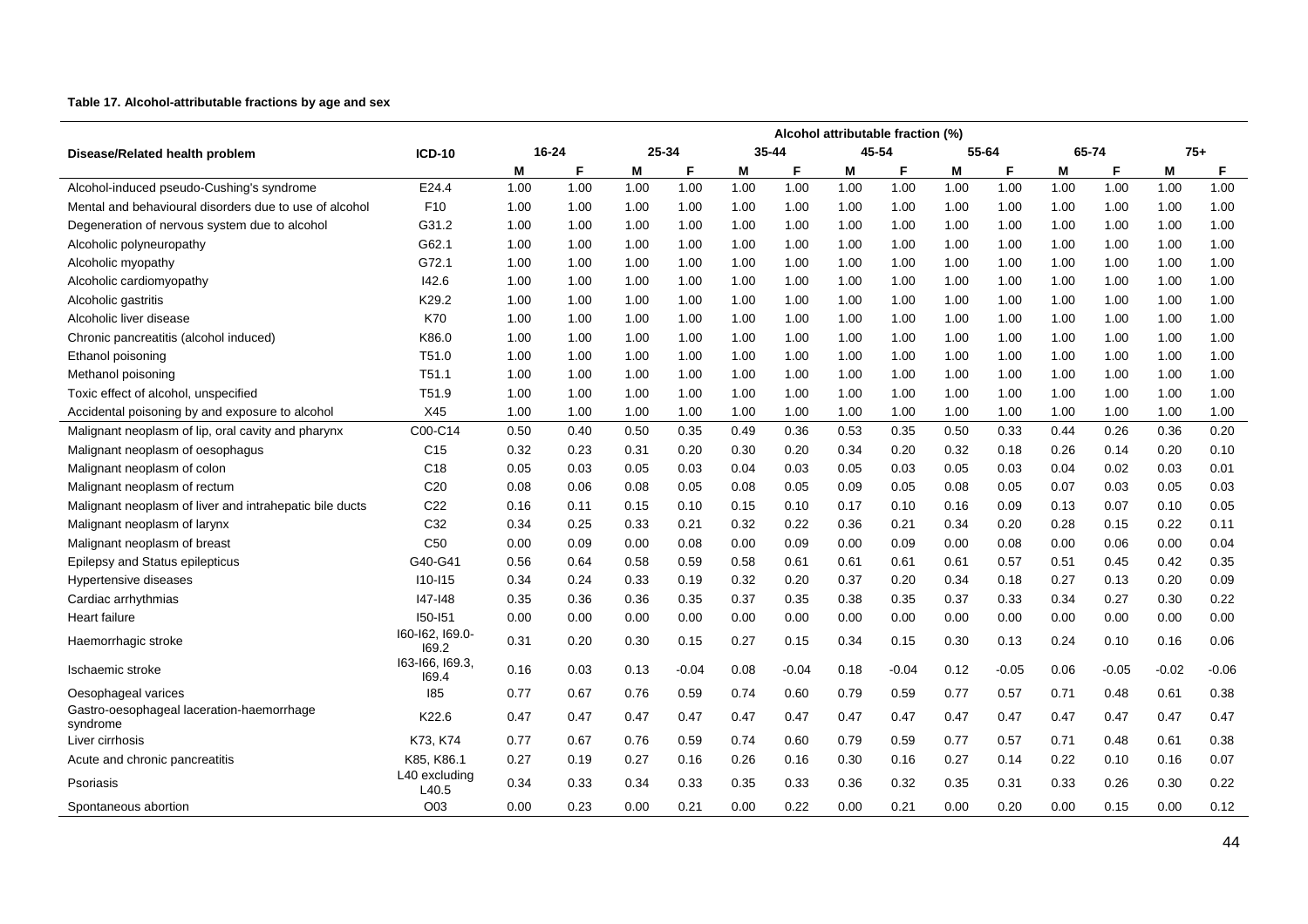|                                                    |                    |                 |         |           |         |         |         |           |         | Alcohol attributable fraction (%) |         |         |         |         |         |         |
|----------------------------------------------------|--------------------|-----------------|---------|-----------|---------|---------|---------|-----------|---------|-----------------------------------|---------|---------|---------|---------|---------|---------|
| Disease/Related health problem                     |                    | <b>ICD-10</b>   |         | $16 - 24$ |         | 25-34   |         | $35 - 44$ | 45-54   |                                   |         | 55-64   | 65-74   |         | $75+$   |         |
|                                                    |                    |                 | M       | F         | M       | Е       | M       | F         | M       | F                                 | M       | F       | M       | F       | М       | F       |
| Road traffic accidents                             | Death              | Ş               | 0.37    | 0.18      | 0.37    | 0.18    | 0.37    | 0.18      | 0.37    | 0.18                              | 0.09    | 0.00    | 0.09    | 0.00    | 0.09    | 0.00    |
|                                                    | Hospital admission |                 | 0.21    | 0.09      | 0.33    | 0.15    | 0.24    | 0.12      | 0.24    | 0.12                              | 0.09    | 0.03    | 0.09    | 0.03    | 0.09    | 0.03    |
| Pedestrian traffic accidents                       | Death              | ާ               | 0.69    | 0.50      | 0.58    | 0.22    | 0.51    | 0.42      | 0.51    | 0.42                              | 0.16    | 0.06    | 0.16    | 0.06    | 0.16    | 0.06    |
|                                                    | Hospital admission |                 | 0.35    | 0.16      | 0.45    | 0.19    | 0.46    | 0.21      | 0.46    | 0.21                              | 0.23    | 0.03    | 0.23    | 0.03    | 0.23    | 0.03    |
| Water transport accidents                          |                    | V90-V94         | 0.20    | 0.20      | 0.20    | 0.20    | 0.20    | 0.20      | 0.20    | 0.20                              | 0.20    | 0.20    | 0.20    | 0.20    | 0.20    | 0.20    |
| Air/space transport accidents                      |                    | V95-V97         | 0.16    | 0.16      | 0.16    | 0.16    | 0.16    | 0.16      | 0.16    | 0.16                              | 0.16    | 0.16    | 0.16    | 0.16    | 0.16    | 0.16    |
| Fall injuries                                      |                    | W00-W19         | 0.22    | 0.14      | 0.22    | 0.14    | 0.22    | 0.14      | 0.22    | 0.14                              | 0.22    | 0.14    | 0.12    | 0.04    | 0.12    | 0.04    |
| Work/machine injuries                              |                    | W24-W31         | 0.07    | 0.07      | 0.07    | 0.07    | 0.07    | 0.07      | 0.07    | 0.07                              | 0.07    | 0.07    | 0.07    | 0.07    | 0.07    | 0.07    |
| Firearm injuries                                   |                    | W32-W34         | 0.25    | 0.25      | 0.25    | 0.25    | 0.25    | 0.25      | 0.25    | 0.25                              | 0.25    | 0.25    | 0.25    | 0.25    | 0.25    | 0.25    |
| Drowning                                           |                    | W65-W74         | 0.34    | 0.34      | 0.34    | 0.34    | 0.34    | 0.34      | 0.34    | 0.34                              | 0.34    | 0.34    | 0.34    | 0.34    | 0.34    | 0.34    |
| Inhalation of gastric contents                     |                    | W78             | 0.25    | 0.25      | 0.25    | 0.25    | 0.25    | 0.25      | 0.25    | 0.25                              | 0.25    | 0.25    | 0.25    | 0.25    | 0.25    | 0.25    |
| Fire injuries                                      |                    | X00-X09         | 0.38    | 0.38      | 0.38    | 0.38    | 0.38    | 0.38      | 0.38    | 0.38                              | 0.38    | 0.38    | 0.38    | 0.38    | 0.38    | 0.38    |
| Accidental excessive cold                          |                    | X31             | 0.25    | 0.25      | 0.25    | 0.25    | 0.25    | 0.25      | 0.25    | 0.25                              | 0.25    | 0.25    | 0.25    | 0.25    | 0.25    | 0.25    |
| Intentional self-harm/Event of undetermined intent |                    | X60-X84         | 0.34    | 0.35      | 0.34    | 0.33    | 0.35    | 0.34      | 0.37    | 0.34                              | 0.36    | 0.32    | 0.31    | 0.25    | 0.27    | 0.20    |
| Assault                                            |                    | X85-Y09         | 0.27    | 0.27      | 0.27    | 0.27    | 0.27    | 0.27      | 0.27    | 0.27                              | 0.27    | 0.27    | 0.27    | 0.27    | 0.27    | 0.27    |
| Diabetes mellitus                                  |                    | E <sub>11</sub> | $-0.08$ | $-0.05$   | $-0.09$ | $-0.06$ | $-0.09$ | $-0.06$   | $-0.10$ | $-0.05$                           | $-0.10$ | $-0.05$ | $-0.06$ | $-0.05$ | $-0.04$ | $-0.04$ |
| Ischaemic heart disease                            |                    | I20-I25         | $-0.07$ | $-0.06$   | $-0.08$ | $-0.09$ | $-0.10$ | $-0.09$   | $-0.07$ | $-0.09$                           | $-0.09$ | $-0.08$ | $-0.10$ | $-0.08$ | $-0.11$ | $-0.07$ |
| Cholelithiasis                                     |                    | K80             | $-0.23$ | $-0.23$   | $-0.23$ | $-0.21$ | $-0.24$ | $-0.22$   | $-0.26$ | $-0.22$                           | $-0.24$ | $-0.19$ | $-0.21$ | $-0.14$ | $-0.17$ | $-0.11$ |

§ V12-V14 (.3 -.9), V19.4-V19.6, V19.9, V20-V28 (.3 -.9), V29-V79 (.4 -.9), V80.3-V80.5, V81.1, V82.1, V82.9, V83.0-V86 (.0 -.3), V87.0-V87.9, V89.2, V89.3, V89.9

§§ V02-V04 (.1, .9), V06.1, V09.2, V09.3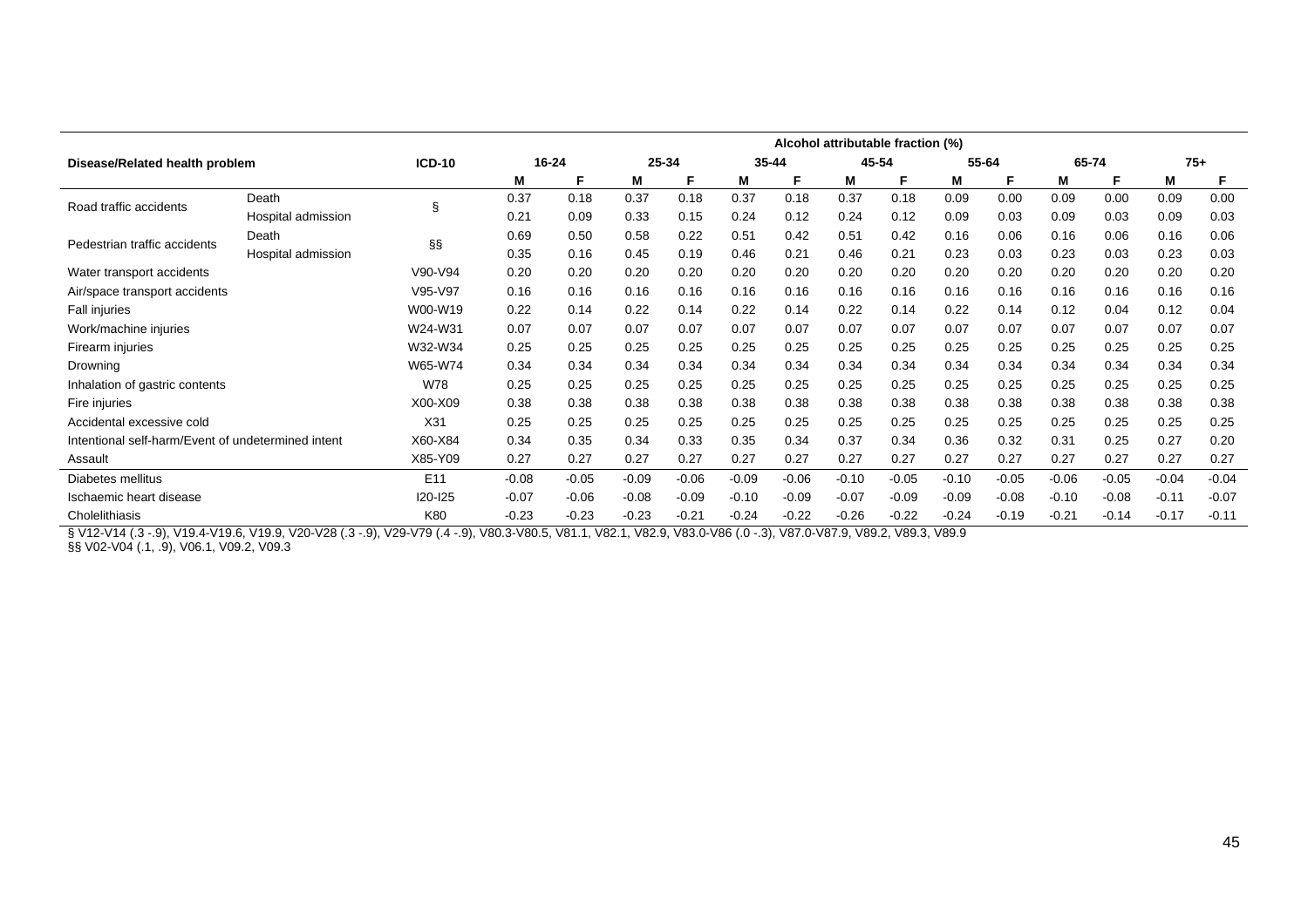#### **Table 18. Alcohol-attributable deaths**

|                                                            |                             |                     |         |                |                         |                |             |                |              |             |                |                |                | Number of alcohol-attributable deaths (2005) |                         |                |                |              |              |
|------------------------------------------------------------|-----------------------------|---------------------|---------|----------------|-------------------------|----------------|-------------|----------------|--------------|-------------|----------------|----------------|----------------|----------------------------------------------|-------------------------|----------------|----------------|--------------|--------------|
| Disease/Related health problem                             | <b>ICD-10</b>               | <b>Overall AAF%</b> |         |                | 16-24                   |                | 25-34       |                | 35-44        |             | 45-54          |                | 55-64          | 65-74                                        |                         |                | $75+$          |              | Total        |
|                                                            |                             | М                   |         | M              | F                       | M              | F           | M              | F            | M           | F              | M              | F              | M                                            | F                       | M              | F              | M            | F            |
| Alcohol-induced pseudo-Cushing's<br>syndrome               | E24.4                       | 1.00                | 1.00    | $\mathbf 0$    | 0                       | $\mathbf 0$    | 0           | 0              | $\mathbf 0$  | $\mathbf 0$ | $\mathbf 0$    | $\mathbf 0$    | $\mathbf 0$    | $\mathbf 0$                                  | $\mathbf 0$             | $\mathbf 0$    | $\mathbf 0$    | $\mathbf 0$  | $\mathbf 0$  |
| Mental and behavioural disorders due to<br>use of alcohol  | F <sub>10</sub>             | 1.00                | 1.00    | $\overline{7}$ | 0                       | 33             | 10          | 71             | 26           | 126         | 47             | 105            | 37             | 39                                           | 10                      | 19             | 9              | 400          | 139          |
| Degeneration of nervous system due to<br>alcohol           | G31.2                       | 1.00                | 1.00    | 0              | $\Omega$                | 0              | 0           | 0              | 0            | -1          | $\mathbf 1$    | 0              | 0              | 2                                            | -1                      | -1             | $\Omega$       | 4            | 2            |
| Alcoholic polyneuropathy                                   | G62.1                       | 1.00                | 1.00    | 0              | 0                       | 0              | 0           | 0              | 0            | 0           | $\Omega$       | $\mathbf 0$    | $\Omega$       | $\Omega$                                     | $\Omega$                | $\Omega$       | $\Omega$       | 0            | 0            |
| Alcoholic myopathy                                         | G72.1                       | 1.00                | 1.00    | 0              | 0                       | $\mathbf 0$    | 0           | 0              | $\Omega$     | $\Omega$    | $\Omega$       | 0              | $\Omega$       | $\mathbf 1$                                  | $\Omega$                | $\Omega$       | $\Omega$       | $\mathbf{1}$ | $\Omega$     |
| Alcoholic cardiomyopathy                                   | 142.6                       | 1.00                | 1.00    | 0              | 0                       | $\overline{2}$ | $\mathbf 0$ | 9              | 3            | 15          | 5              | 20             | $\overline{2}$ | 5                                            | $\overline{\mathbf{4}}$ | 8              | $\overline{2}$ | 59           | 16           |
| Alcoholic gastritis                                        | K29.2                       | 1.00                | 1.00    | 0              | 0                       | 0              | $\mathbf 0$ | $\mathbf 0$    | $\mathbf 0$  | $\mathbf 0$ | $\mathbf 0$    | $\mathbf 0$    | $\mathbf{1}$   | 0                                            | 0                       | 0              | 0              | $\mathbf 0$  | $\mathbf{1}$ |
| Alcoholic liver disease                                    | <b>K70</b>                  | 1.00                | 1.00    | 3              | 6                       | 61             | 41          | 382            | 208          | 827         | 427            | 802            | 362            | 388                                          | 167                     | 139            | 61             | 2,602        | 1,272        |
| Chronic pancreatitis (alcohol induced)                     | K86.0                       | 1.00                | 1.00    | 1              | 0                       | $\overline{4}$ | 0           | $\overline{7}$ | $\mathbf 1$  | 18          | 2              | 11             | 2              | 2                                            | 3                       | $\Omega$       | -1             | 43           | 9            |
| Ethanol poisoning                                          | T51.0                       | 1.00                | 1.00    | 0              | 0                       | 0              | $\mathbf 0$ | 0              | $\mathbf 0$  | $\mathbf 0$ | $\mathbf 0$    | 0              | $\mathbf 0$    | $\mathbf 0$                                  | $\mathbf 0$             | $\Omega$       | $\Omega$       | $\mathbf 0$  | $\mathbf 0$  |
| Methanol poisoning                                         | T <sub>51.1</sub>           | 1.00                | 1.00    | 0              | 0                       | $\mathbf 0$    | 0           | 0              | 0            | $\mathbf 0$ | $\mathbf 0$    | 0              | $\Omega$       | 0                                            | 0                       | $\Omega$       | $\Omega$       | $\mathbf 0$  | 0            |
| Toxic effect of alcohol, unspecified                       | T51.9                       | 1.00                | 1.00    | 0              | 0                       | $\mathbf 0$    | $\Omega$    | 0              | $\Omega$     | 0           | $\Omega$       | 0              | $\Omega$       | $\Omega$                                     | $\Omega$                | $\Omega$       | $\Omega$       | $\mathbf 0$  | $\mathbf 0$  |
| Accidental poisoning by and exposure to<br>alcohol         | X45                         | 1.00                | 1.00    | 6              | -1                      | 12             | 8           | 36             | 18           | 27          | 14             | 14             | 8              | 5                                            | 2                       | 0              | 0              | 100          | 51           |
| Malignant neoplasm of lip, oral cavity<br>and pharynx      | C00-C14                     | 0.45                | 0.26    | $\overline{2}$ | $\overline{\mathbf{1}}$ | $\overline{1}$ | $\mathbf 0$ | 18             | 4            | 84          | 15             | 143            | 33             | 111                                          | 30                      | 92             | 50             | 450          | 133          |
| Malignant neoplasm of oesophagus                           | C <sub>15</sub>             | 0.26                | 0.12    | 1              | 0                       | $\overline{2}$ | $\mathbf 0$ | 17             | 3            | 90          | 17             | 278            | 45             | 295                                          | 57                      | 339            | 137            | 1,021        | 258          |
| Malignant neoplasm of colon                                | C <sub>18</sub>             | 0.03                | 0.02    | $\Omega$       | 0                       | $\mathbf{1}$   | $\mathbf 0$ | $\overline{2}$ | 2            | 10          | $\overline{4}$ | 26             | 12             | 46                                           | 17                      | 64             | 37             | 149          | 72           |
| Malignant neoplasm of rectum                               | C <sub>20</sub>             | 0.07                | 0.03    | 0              | 0                       | 0              | $\mathbf 0$ | $\mathbf{1}$   | $\mathbf{1}$ | 4           | 3              | 9              | 6              | 14                                           | 10                      | 13             | 22             | 40           | 43           |
| Malignant neoplasm of liver and<br>intrahepatic bile ducts | C <sub>22</sub>             | 0.13                | 0.06    | 1              | 1                       | $\overline{2}$ | $\Omega$    | 4              | 2            | 18          | 5              | 39             | 10             | 56                                           | 15                      | 56             | 27             | 175          | 60           |
| Malignant neoplasm of larynx                               | C32                         | 0.28                | 0.14    | 0              | 0                       | 0              | 0           | $\overline{c}$ | 0            | 15          | 3              | 37             | 3              | 40                                           | 4                       | 40             | $\overline{7}$ | 134          | 18           |
| Malignant neoplasm of breast                               | C <sub>50</sub>             | <b>NA</b>           | 0.06    | 0              | $\Omega$                | 0              | 6           | 0              | 48           | $\mathbf 0$ | 99             | 0              | 154            | 0                                            | 109                     | 0              | 194            | 0            | 610          |
| Epilepsy and Status epilepticus                            | G40-G41                     | 0.55                | 0.50    | 29             | 18                      | 43             | 33          | 65             | 28           | 59          | 29             | 39             | 30             | 33                                           | 17                      | 41             | 48             | 311          | 203          |
| Hypertensive diseases                                      | $110 - 115$                 | 0.25                | 0.10    | 0              | 0                       | $\overline{4}$ | 1           | 13             | 2            | 31          | $\overline{7}$ | 59             | 16             | 80                                           | 29                      | 173            | 153            | 359          | 210          |
| Cardiac arrhythmias                                        | 147-148                     | 0.31                | 0.23    | $\Omega$       | 0                       | $\overline{1}$ | $\mathbf 0$ | 0              | $\mathbf 0$  | 2           | $\mathbf{1}$   | $\overline{7}$ | 4              | 31                                           | 26                      | 212            | 396            | 253          | 427          |
| Heart failure                                              | 150-151                     | 0.004               | 0.002   | 0              | 0                       | 0              | $\mathbf 0$ | 0              | 0            | 0           | $\mathbf 0$    | $\overline{1}$ | 0              | $\overline{2}$                               | $\mathbf{1}$            | 14             | 12             | 17           | 13           |
| Haemorrhagic stroke                                        | 160-162.<br>169.0-169.2     | 0.23                | 0.09    | 4              | 3                       | 13             | 5           | 43             | 22           | 106         | 47             | 147            | 64             | 158                                          | 70                      | 207            | 141            | 679          | 351          |
| Ischaemic stroke                                           | 163-166,<br>I69.3,<br>169.4 | $-0.0002$           | $-0.06$ | $\Omega$       | 0                       |                | -1          | 4              | -1           | 25          | -4             | 66             | $-13$          | 108                                          | -65                     | $-208$         | $-1,047$       | -3           | 1,130        |
| Oesophageal varices                                        | 185                         | 0.73                | 0.46    | 0              | $\mathbf 0$             | $\overline{2}$ | $\Omega$    |                |              | 2           |                | 6              |                | $\overline{4}$                               |                         | $\overline{2}$ | 3              | 15           | 6            |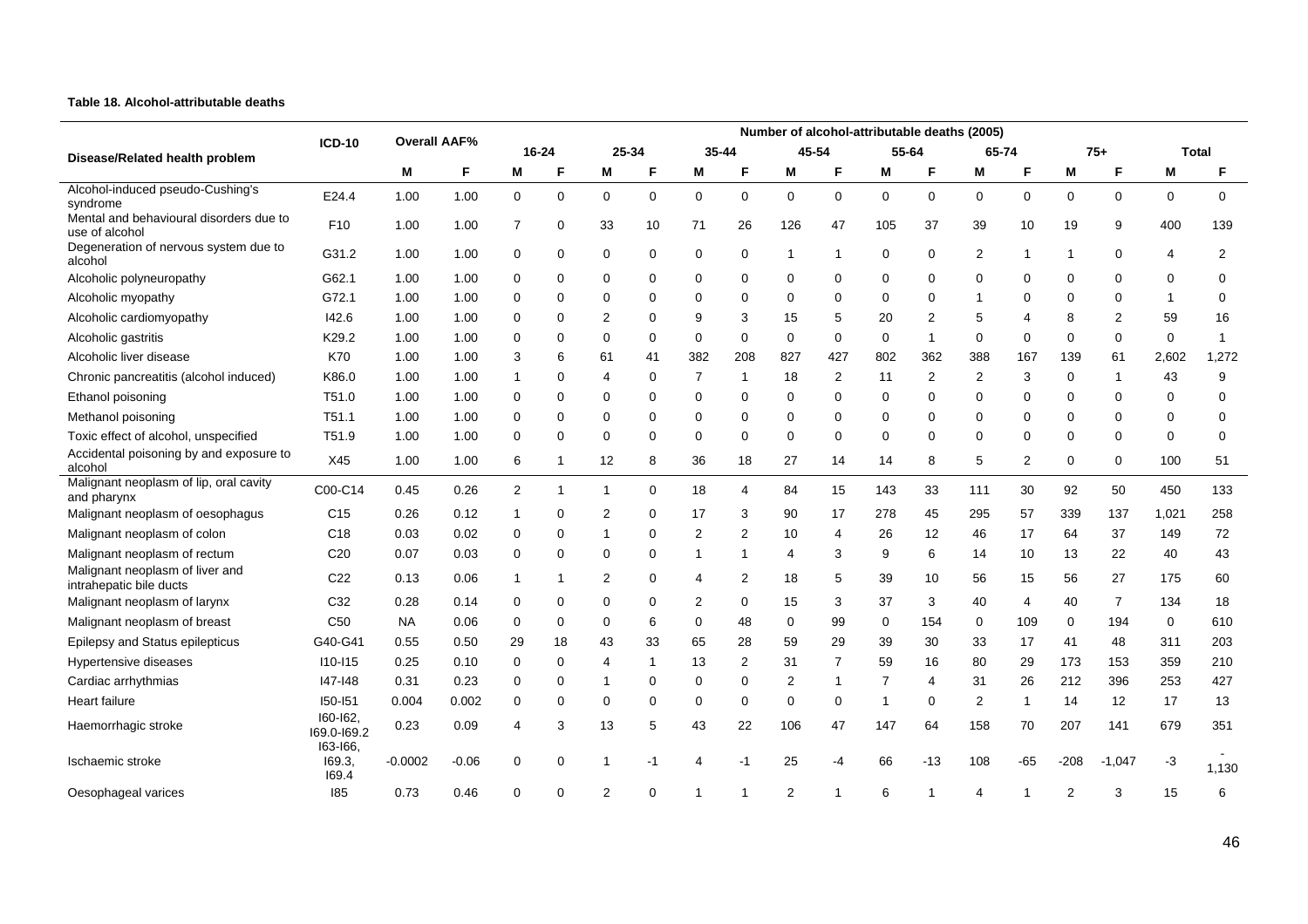|                                                                                                                                                                                                                |                      |           |                     |                |             |                |                |                |             |                         |                |                |                | Number of alcohol-attributable deaths (2005) |        |          |             |                |          |
|----------------------------------------------------------------------------------------------------------------------------------------------------------------------------------------------------------------|----------------------|-----------|---------------------|----------------|-------------|----------------|----------------|----------------|-------------|-------------------------|----------------|----------------|----------------|----------------------------------------------|--------|----------|-------------|----------------|----------|
| Disease/Related health problem                                                                                                                                                                                 | <b>ICD-10</b>        |           | <b>Overall AAF%</b> |                | $16 - 24$   | 25-34          |                | $35 - 44$      |             | 45-54                   |                | 55-64          |                | 65-74                                        |        |          | $75+$       | <b>Total</b>   |          |
|                                                                                                                                                                                                                |                      | М         | F                   | М              | F           | М              | F              | M              | F           | М                       | F              | М              | F              | M                                            | F      | M        | F           | M              | F        |
| Gastro-oesophageal laceration-<br>haemorrhage syndrome                                                                                                                                                         | K22.6                | 0.47      | 0.47                | 0              | 0           | $\mathbf 0$    | 0              | $\mathbf{1}$   | $\mathbf 0$ | 0                       | 0              | 1              | 0              |                                              | 2      | 5        | 5           | 8              | 8        |
| Unspecified liver cirrhosis                                                                                                                                                                                    | K73, K74             | 0.72      | 0.47                | $\overline{2}$ | 0           | 5              | $\overline{4}$ | 64             | 25          | 131                     | 41             | 178            | 69             | 150                                          | 90     | 119      | 109         | 649            | 338      |
| Acute and chronic pancreatitis                                                                                                                                                                                 | K85,<br>K86.1<br>L40 | 0.22      | 0.09                | 1              | 0           | 2              |                | $\overline{7}$ | 2           | 15                      | 3              | 19             | 4              | 20                                           | 9      | 31       | 26          | 96             | 46       |
| Psoriasis                                                                                                                                                                                                      | excluding<br>L405    | 0.34      | 0.24                | 0              | $\mathbf 0$ | $\mathbf 0$    | $\Omega$       | $\mathbf 0$    | $\mathbf 0$ | 0                       | $\Omega$       |                | 0              |                                              | 0      | 0        |             | 2              |          |
| Spontaneous abortion                                                                                                                                                                                           | O03                  | <b>NA</b> | 0.21                | 0              | 0           | 0              | 0              | 0              | 0           | 0                       | 0              | 0              | 0              | 0                                            | 0      | 0        | 0           | 0              | 0        |
| Road traffic accidents (driver/rider)                                                                                                                                                                          | ş                    | 0.32      | 0.11                | 185            | 19          | 126            | 11             | 113            | 10          | 53                      | $\overline{7}$ | 10             | 0              | 6                                            | 0      | 9        | 0           | 502            | 47       |
| Pedestrian traffic accidents                                                                                                                                                                                   | §§                   | 0.36      | 0.18                | 34             | 8           | 15             | -1             | 15             | 5           | 17                      |                | 5              |                | 5                                            |        | 14       | 4           | 106            | 27       |
| Water transport accidents                                                                                                                                                                                      | V90-V94              | 0.20      | 0.00                |                | $\Omega$    | 0              | $\Omega$       | 1              | $\mathbf 0$ | $\Omega$                | $\Omega$       |                | 0              | 0                                            | 0      | 0        | $\Omega$    | $\overline{4}$ | 0        |
| Air/space transport accidents                                                                                                                                                                                  | V95-V97              | 0.16      | 0.16                | 0              | $\Omega$    | 0              | $\Omega$       | $\mathbf 1$    | $\mathbf 0$ | $\overline{1}$          | $\Omega$       | 1              | 0              | 0                                            | 0      | 0        | 0           | 3              |          |
| <b>Fall injuries</b>                                                                                                                                                                                           | W00-W19              | 0.15      | 0.05                | 4              |             | 8              |                | 20             | 4           | 24                      | 7              | 39             | 11             | 29                                           | 5      | 90       | 45          | 214            | 75       |
| Work/machine injuries                                                                                                                                                                                          | W24-W31              | 0.07      | 0.07                | $\Omega$       | $\Omega$    | 0              | $\Omega$       | 0              | $\Omega$    | $\Omega$                | $\Omega$       | $\Omega$       | 0              | 0                                            | 0      | 0        | 0           | 2              | 0        |
| Firearm injuries                                                                                                                                                                                               | W32-W34              | 0.25      | 0.00                | 0              | 0           | 0              | $\Omega$       | 0              | 0           | 0                       | $\Omega$       | 0              | 0              | 0                                            | 0      | $\Omega$ | 0           | 0              | $\Omega$ |
| Drowning                                                                                                                                                                                                       | W65-W74              | 0.34      | 0.34                | 9              | 0           | 5              |                | 6              | $\Omega$    | 7                       | 3              | 6              | 3              | 4                                            | 2      | 3        | 2           | 41             | 12       |
| Inhalation of gastric contents                                                                                                                                                                                 | W78                  | 0.25      | 0.25                |                | $\Omega$    | 2              |                | 4              |             | $\overline{\mathbf{4}}$ | $\overline{4}$ |                | $\overline{2}$ | 6                                            | 3      | 13       | 20          | 36             | 31       |
| Fire injuries                                                                                                                                                                                                  | X00-X09              | 0.38      | 0.38                | 2              |             | 6              | 3              | 8              | 3           | 3                       | 5              | 9              | 2              | 7                                            | 6      | 11       | 17          | 46             | 37       |
| Accidental excessive cold                                                                                                                                                                                      | X31                  | 0.25      | 0.25                | 1              | $\mathbf 0$ | 0              | $\Omega$       | 1              | $\mathbf 0$ |                         | $\Omega$       |                |                | $\overline{2}$                               |        | 3        | 8           | 9              | 10       |
| Intentional self-harm/Event of<br>undetermined intent                                                                                                                                                          | X60-X84              | 0.34      | 0.31                | 142            | 48          | 249            | 71             | 323            | 95          | 251                     | 89             | 164            | 61             | 78                                           | 26     | 70       | 28          | 1,276          | 418      |
| Assault                                                                                                                                                                                                        | X85-Y09              | 0.27      | 0.27                | 5              | 1           | $\overline{7}$ | $\mathbf 1$    | $\overline{2}$ | $\mathbf 1$ | 3                       | $\mathbf 1$    | $\overline{2}$ |                | 1                                            | 0      | 0        | $\mathbf 0$ | 20             | 6        |
| Diabetes mellitus                                                                                                                                                                                              | E11                  | $-0.05$   | $-0.04$             | $\Omega$       | $\mathbf 0$ | $\mathbf 0$    | $\Omega$       | $-1$           | $\mathbf 0$ | $-1$                    | $\Omega$       | -4             | $-1$           | -8                                           | -4     | $-16$    | $-21$       | $-29$          | $-26$    |
| Ischaemic heart disease                                                                                                                                                                                        | $120 - 125$          | $-0.04$   | $-0.01$             | -1             | $\Omega$    | -6             | $-2$           | $-73$          | $-13$       | $-162$                  | $-42$          | $-491$         | $-128$         | $-1,082$                                     | $-350$ | 0        | $\Omega$    | $-1,815$       | $-535$   |
| Cholelithiasis                                                                                                                                                                                                 | K80                  | $-0.19$   | $-0.12$             | 0              | $\mathbf 0$ | 0              | $\Omega$       | 0              | $\mathbf 0$ | -1                      | -1             | -3             | -3             | $-7$                                         | -5     | $-20$    | $-28$       | $-32$          | $-38$    |
| § V12-V14 (.3 - 9), V19.4-V19.6, V19.9, V20-V28 (.3 - 9), V29-V79 (.4 - 9), V80.3-V80.5, V81.1, V82.1, V82.9, V83.0-V86 (.0 - 3), V87.0-V87.9, V89.2, V89.3, V89.9<br>§§ V02-V04 (.1, .9), V06.1, V09.2, V09.3 |                      |           |                     |                |             |                |                |                |             |                         |                |                |                |                                              |        |          |             |                |          |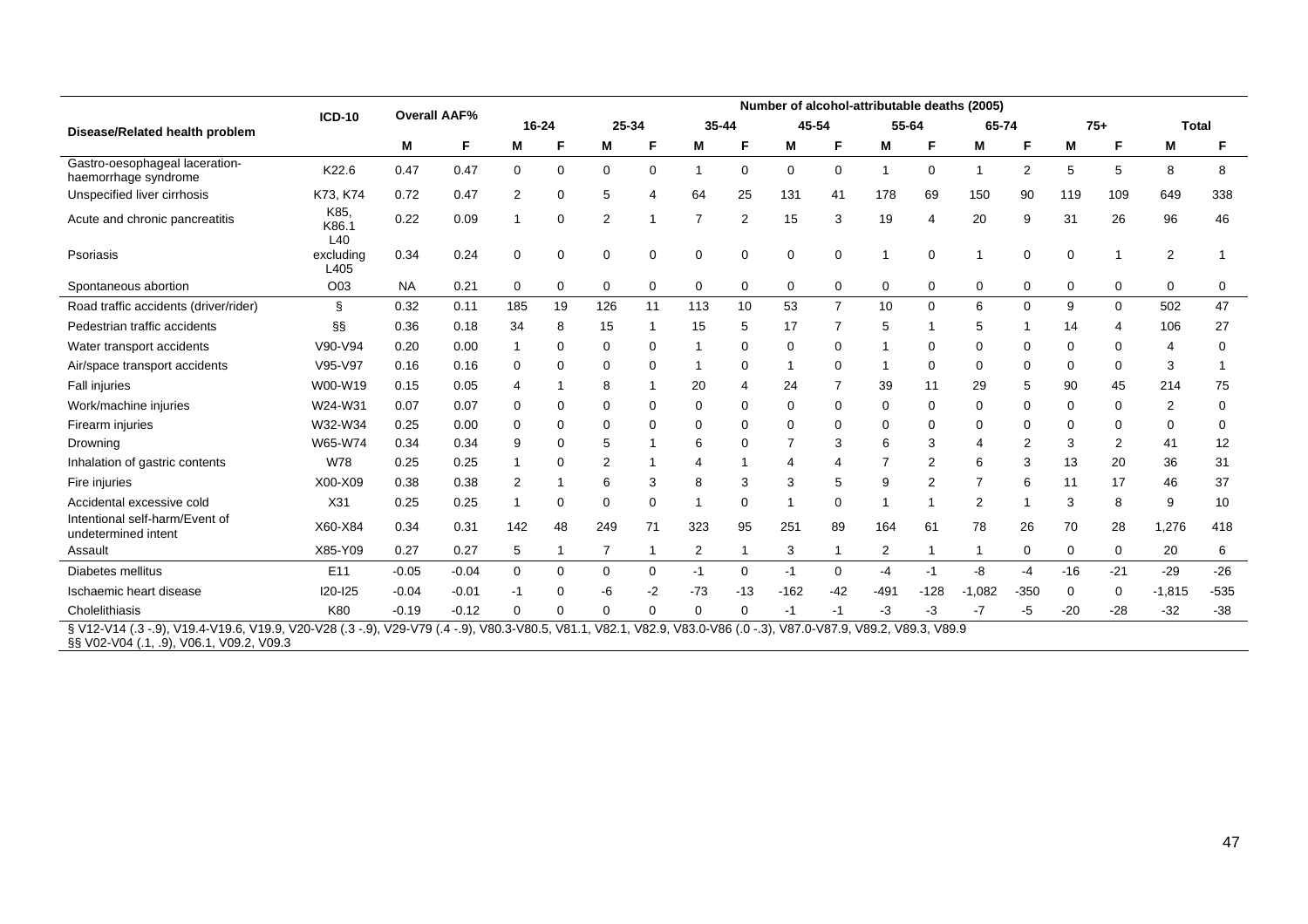#### **Table 19. Alcohol-attributable person-specific hospital admissions**

|                                                            |                             |           |                     | Number of alcohol-attributable person-specific hospital admissions (April 2005 to March 2006) |                |                |                |                |                |             |                |                |                |             |                |                |                  |             |              |
|------------------------------------------------------------|-----------------------------|-----------|---------------------|-----------------------------------------------------------------------------------------------|----------------|----------------|----------------|----------------|----------------|-------------|----------------|----------------|----------------|-------------|----------------|----------------|------------------|-------------|--------------|
| Disease/Related health problem                             | <b>ICD-10</b>               |           | <b>Overall AAF%</b> |                                                                                               | 16-24          |                | 25-34          |                | 35-44          |             | 45-54          |                | 55-64          |             | 65-74          |                | $75+$            |             | <b>Total</b> |
|                                                            |                             | М         | F.                  | М                                                                                             | F              | M              | F              | M              | F              | M           | F.             | M              | F              | M           | F              | M              | F                | M           | F            |
| Alcohol-induced pseudo-Cushing's<br>syndrome               | E24.4                       | 1.00      | 1.00                | $\mathbf 0$                                                                                   | $\Omega$       | $\mathbf 0$    | $\mathbf 0$    | $\mathbf 0$    | 0              | $\mathbf 0$ | $\mathbf 0$    | 0              | $\mathbf 0$    | $\mathbf 0$ | $\mathbf 0$    | $\mathbf 0$    | $\boldsymbol{0}$ | $\mathbf 0$ | $\mathbf 0$  |
| Mental and behavioural disorders<br>due to use of alcohol  | F <sub>10</sub>             | 1.00      | 1.00                | 7.164                                                                                         | 3,242          | 9,554          | 3,595          | 15,396         | 6,075          | 14,527      | 5,819          | 11,606         | 3,823          | 6,527       | 1,972          | 3,452          | 1,630            | 68,226      | 26,156       |
| Degeneration of nervous system<br>due to alcohol           | G31.2                       | 1.00      | 1.00                | 0                                                                                             | $\Omega$       | $\overline{1}$ | $\overline{1}$ | 30             | 15             | 71          | 29             | 64             | 26             | 42          | 11             | 24             | 10               | 232         | 92           |
| Alcoholic polyneuropathy                                   | G62.1                       | 1.00      | 1.00                | 0                                                                                             | $\Omega$       | 6              | $\overline{4}$ | 9              | 4              | 25          | 15             | 33             | 8              | 20          | 5              | 11             | 6                | 104         | 42           |
| Alcoholic myopathy                                         | G72.1                       | 1.00      | 1.00                | $\Omega$                                                                                      | $\Omega$       | $\Omega$       | $\Omega$       | $\overline{2}$ | $\mathbf{1}$   | 8           | $\mathbf{1}$   | 10             | $\overline{1}$ | 5           | -1             | $\overline{4}$ | $\mathbf{1}$     | 29          | 5            |
| Alcoholic cardiomyopathy                                   | 142.6                       | 1.00      | 1.00                | 0                                                                                             | $\Omega$       | $\overline{7}$ | 0              | 46             | 6              | 119         | 9              | 159            | 11             | 103         | 3              | 37             | 9                | 471         | 38           |
| Alcoholic gastritis                                        | K29.2                       | 1.00      | 1.00                | 65                                                                                            | 30             | 91             | 19             | 128            | 39             | 97          | 28             | 55             | 17             | 30          | 9              | 14             | 3                | 480         | 145          |
| Alcoholic liver disease                                    | K70                         | 1.00      | 1.00                | 18                                                                                            | 10             | 233            | 167            | 1,229          | 675            | 2,316       | 1,139          | 2,590          | 1.091          | 1.467       | 657            | 522            | 267              | 8,375       | 4,006        |
| Alcohol-induced chronic<br>pancreatitis                    | K86.0                       | 1.00      | 1.00                | 39                                                                                            | 12             | 155            | 32             | 331            | 80             | 261         | 72             | 146            | 30             | 52          | 17             | 18             | 3                | 1,002       | 246          |
| Ethanol                                                    | T51.0                       | 1.00      | 1.00                | 1,550                                                                                         | 2,452          | 1,700          | 1,959          | 1,639          | 2,321          | 839         | 1,239          | 340            | 385            | 96          | 105            | 46             | 43               | 6,210       | 8,504        |
| Methanol                                                   | T <sub>51.1</sub>           | 1.00      | 1.00                | $\mathbf 1$                                                                                   | 3              | 3              | $\overline{1}$ | $\overline{2}$ | 4              | 4           | 3              | $\overline{1}$ | $\Omega$       | $\Omega$    | $\mathbf 0$    | $\mathbf{1}$   | 2                | 12          | 13           |
| Toxic effect of alcohol, unspecified                       | T51.9                       | 1.00      | 1.00                | 54                                                                                            | 80             | 53             | 63             | 79             | 76             | 36          | 40             | 13             | 20             | 3           | 5              | $\overline{2}$ | $\mathbf{1}$     | 240         | 285          |
| Accidental poisoning by and<br>exposure to alcohol         | X45                         | 1.00      | 1.00                | 79                                                                                            | 77             | 55             | 48             | 53             | 54             | 34          | 29             | 13             | 13             | 9           | $\overline{2}$ | 5              | $\overline{7}$   | 248         | 230          |
| Malignant neoplasms of lip, oral<br>cavity and pharynx     | C00-C14                     | 0.47      | 0.28                | 11                                                                                            | 8              | 27             | 19             | 101            | 49             | 395         | 113            | 565            | 165            | 395         | 129            | 254            | 122              | 1,746       | 605          |
| Malignant neoplasm of<br>oesophagus                        | C <sub>15</sub>             | 0.26      | 0.13                |                                                                                               |                | 6              | $\overline{1}$ | 45             | 12             | 223         | 43             | 581            | 111            | 625         | 127            | 541            | 200              | 2,023       | 494          |
| Malignant neoplasm of colon                                | C <sub>18</sub>             | 0.04      | 0.02                | 1                                                                                             |                | $\overline{4}$ | 2              | 13             | 8              | 40          | 21             | 115            | 49             | 159         | 59             | 150            | 77               | 481         | 217          |
| Malignant neoplasm of rectum                               | C <sub>20</sub>             | 0.07      | 0.03                | 0                                                                                             | $\Omega$       | $\overline{2}$ | 2              | 12             | $\overline{7}$ | 60          | 20             | 156            | 41             | 185         | 44             | 131            | 48               | 546         | 162          |
| Malignant neoplasm of liver and<br>intrahepatic bile ducts | C <sub>22</sub>             | 0.13      | 0.07                | 2                                                                                             |                | 3              | $\overline{1}$ | 8              | 3              | 20          | 9              | 48             | 17             | 61          | 20             | 56             | 25               | 198         | 77           |
| Malignant neoplasm of larynx                               | C32                         | 0.29      | 0.16                | $\Omega$                                                                                      | $\Omega$       | $\overline{2}$ | $\Omega$       | 14             | 4              | 82          | 13             | 231            | 24             | 189         | 19             | 140            | 18               | 658         | 79           |
| Malignant neoplasm of breast                               | C <sub>50</sub>             | <b>NA</b> | 0.07                | $\mathbf 0$                                                                                   | 3              | 0              | 69             | $\mathbf 0$    | 430            | $\mathbf 0$ | 771            | 0              | 800            | $\mathbf 0$ | 394            | $\mathbf 0$    | 223              | $\mathbf 0$ | 2,690        |
| Epilepsy                                                   | G40-G41                     | 0.54      | 0.53                | 1,581                                                                                         | 2,314          | 1,966          | 2,757          | 2,558          | 3,062          | 2,636       | 2,760          | 2,832          | 2,669          | 2,460       | 1,960          | 2,459          | 2,469            | 16,493      | 17,990       |
| Hypertensive diseases                                      | $110 - 115$                 | 0.28      | 0.13                | 201                                                                                           | 173            | 971            | 602            | 4,119          | 2,476          | 12,368      | 6,303          | 23,317         | 11,755         | 25,438      | 12,593         | 19,292         | 13,699           | 85,706      | 47,601       |
| Cardiac arrhythmias                                        | 147-148                     | 0.33      | 0.25                | 219                                                                                           | 264            | 474            | 443            | 1,232          | 715            | 2,649       | 1,279          | 7,058          | 3,258          | 12,337      | 6,686          | 20,431         | 19,495           | 44,401      | 32,139       |
| Heart failure                                              | 150-151                     | 0.004     | 0.002               | $\mathbf{1}$                                                                                  | $\Omega$       | $\overline{1}$ | $\mathbf 0$    | $\overline{2}$ | $\mathbf{1}$   | 3           | $\overline{1}$ | 5              | $\overline{2}$ | 8           | 3              | 20             | 14               | 38          | 22           |
| Haemorrhagic stroke                                        | 160-162,<br>169.0-169.2     | 0.24      | 0.10                | 36                                                                                            | 19             | 69             | 27             | 138            | 81             | 294         | 128            | 348            | 141            | 348         | 125            | 349            | 182              | 1,583       | 703          |
| Ischaemic stroke                                           | 163-166,<br>169.3,<br>169.4 | 0.04      | $-0.06$             | 9                                                                                             | $\overline{2}$ | 22             | -9             | 48             | $-21$          | 308         | -48            | 544            | $-108$         | 465         | $-248$         | $-305$         | $-1,075$         | 1,090       | $-1,506$     |
| Oesophageal varices                                        | 185                         | 0.73      | 0.51                | 37                                                                                            | 23             | 53             | 29             | 131            | 57             | 293         | 104            | 349            | 163            | 279         | 158            | 168            | 101              | 1,310       | 635          |
| Gastro-oesophageal laceration-<br>haemorrhage syndrome     | K22.6                       | 0.47      | 0.47                | 145                                                                                           | 120            | 146            | 81             | 123            | 60             | 63          | 43             | 83             | 55             | 112         | 72             | 166            | 154              | 838         | 585          |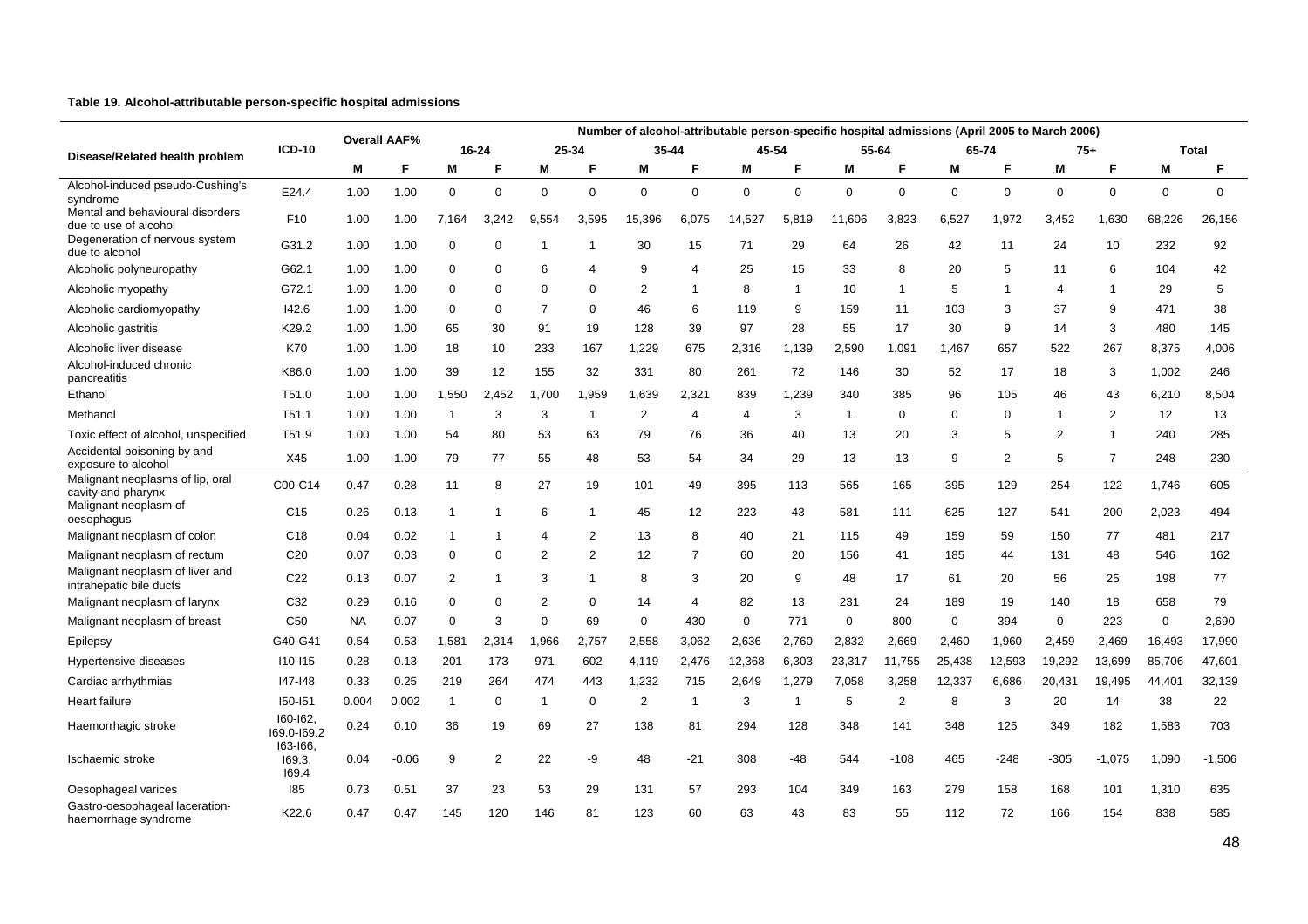|                                                                                                                                                                                                                |                           |           | <b>Overall AAF%</b> |                |                |                |          |        | Number of alcohol-attributable person-specific hospital admissions (April 2005 to March 2006) |                |          |          |                |                |                          |          |                |          |                |
|----------------------------------------------------------------------------------------------------------------------------------------------------------------------------------------------------------------|---------------------------|-----------|---------------------|----------------|----------------|----------------|----------|--------|-----------------------------------------------------------------------------------------------|----------------|----------|----------|----------------|----------------|--------------------------|----------|----------------|----------|----------------|
| Disease/Related health problem                                                                                                                                                                                 | <b>ICD-10</b>             |           |                     |                | 16-24          |                | 25-34    |        | 35-44                                                                                         |                | 45-54    | 55-64    |                |                | 65-74                    |          | $75+$          |          | <b>Total</b>   |
|                                                                                                                                                                                                                |                           | M         | Е                   | M              | F              | M              | F        | M      | F                                                                                             | М              | F        | M        | F              | M              | F                        | М        | F              | М        | F              |
| Unspecified liver cirrhosis                                                                                                                                                                                    | K73, K74                  | 0.73      | 0.50                | 54             | 50             | 108            | 77       | 454    | 196                                                                                           | 622            | 336      | 675      | 561            | 479            | 600                      | 401      | 441            | 2,793    | 2,261          |
| Acute and chronic pancreatitis                                                                                                                                                                                 | K86.1, K85                | 0.24      | 0.13                | 63             | 95             | 157            | 126      | 303    | 174                                                                                           | 402            | 186      | 423      | 216            | 327            | 158                      | 267      | 167            | 1,943    | 1,122          |
| Psoriasis                                                                                                                                                                                                      | L40<br>excluding<br>L40.5 | 0.34      | 0.30                | 49             | 105            | 102            | 144      | 180    | 144                                                                                           | 185            | 128      | 181      | 135            | 108            | 76                       | 74       | 71             | 878      | 803            |
| Spontaneous abortion                                                                                                                                                                                           | O03                       | <b>NA</b> | 0.22                | 0              | 2,156          | 0              | 3,603    | 0      | 2,374                                                                                         | 0              | 70       | 0        |                | 0              | $\mathbf 0$              | 0        | 11             | 0        | 8,214          |
| Road traffic accidents (driver/rider)                                                                                                                                                                          | ş                         | 0.22      | 0.09                | 1,035          | 178            | 1,013          | 202      | 697    | 121                                                                                           | 417            | 91       | 114      | 16             | 55             | 13                       | 60       | 18             | 3,392    | 638            |
| Pedestrian traffic accidents                                                                                                                                                                                   | ŞŞ                        | 0.37      | 0.11                | 33             | 8              | 38             | 7        | 35     | $\overline{7}$                                                                                | 24             | 7        | 9        | $\overline{2}$ | 6              | $\overline{\phantom{a}}$ | 13       | 2              | 158      | 35             |
| Water transport accidents                                                                                                                                                                                      | V90-V94                   | 0.20      | 0.20                | 6              | $\overline{2}$ | 9              | 2        | 11     | 3                                                                                             | 6              | 2        |          | $\overline{2}$ | $\overline{2}$ | $\overline{2}$           |          | 2              | 43       | 16             |
| Air and space transport accidents                                                                                                                                                                              | V95-V97                   | 0.16      | 0.16                |                | $\Omega$       | 3              |          | 5      | 0                                                                                             | 3              | 0        | 2        | $\Omega$       |                | $\Omega$                 | $\Omega$ | $\mathbf 0$    | 14       | $\overline{2}$ |
| Falls                                                                                                                                                                                                          | W00-W19                   | 0.16      | 0.06                | 1,925          | 596            | 1,669          | 710      | 1.668  | 773                                                                                           | 1.473          | 924      | 1.764    | 1.582          | 1,319          | 786                      | 4.623    | 4,428          | 14,441   | 9,799          |
| Work/machine injuries                                                                                                                                                                                          | W24-W31                   | 0.07      | 0.07                | 325            | 79             | 300            | 71       | 260    | 66                                                                                            | 157            | 40       | 108      | 24             | 45             | 13                       | 20       | 11             | 1,215    | 304            |
| Firearm injuries                                                                                                                                                                                               | W32-W34                   | 0.25      | 0.25                | 71             | 7              | 29             | 3        | 20     | 4                                                                                             | 12             | 1        | 7        |                | 3              | 0                        |          | $\mathbf 0$    | 141      | 16             |
| Drowning                                                                                                                                                                                                       | W65-W74                   | 0.34      | 0.34                | $\overline{4}$ | 3              | $\overline{2}$ | -1       | 3      | 3                                                                                             | 3              | -1       | 4        | $\overline{2}$ | 3              | $\overline{\phantom{a}}$ | 4        | $\overline{4}$ | 23       | 16             |
| Inhalation of gastric<br>contents/Inhalation and ingestion<br>of food causing obstruction of the<br>respiratory tract                                                                                          | W78-W79                   | 0.25      | 0.25                | 9              | 5              | 10             | 9        | 15     | 12                                                                                            | 15             | 12       | 21       | 19             | 37             | 23                       | 81       | 98             | 188      | 176            |
| Fire injuries                                                                                                                                                                                                  | X00-X09                   | 0.38      | 0.38                | 114            | 31             | 91             | 32       | 77     | 33                                                                                            | 53             | 24       | 40       | 23             | 35             | 23                       | 43       | 63             | 453      | 229            |
| Accidental excessive cold                                                                                                                                                                                      | X31                       | 0.25      | 0.25                | 2              | 0              | 1              | 1        | 2      |                                                                                               | $\overline{2}$ | 1        | 3        |                | 3              | 3                        | 14       | 27             | 27       | 33             |
| Intentional self-harm                                                                                                                                                                                          | X60-X84.<br>Y10-Y33       | 0.34      | 0.34                | 1,613          | 3,310          | 1,606          | 1,896    | 1,471  | 1,953                                                                                         | 795            | 1,072    | 394      | 464            | 167            | 187                      | 173      | 180            | 6,217    | 9,064          |
| Assault                                                                                                                                                                                                        | X85-Y09                   | 0.27      | 0.27                | 3,016          | 481            | 1,907          | 372      | 1,281  | 269                                                                                           | 534            | 112      | 185      | 42             | 64             | 26                       | 39       | 60             | 7,025    | 1,361          |
| Diabetes mellitus                                                                                                                                                                                              | E11                       | $-0.07$   | $-0.05$             | $-20$          | $-16$          | $-82$          | $-64$    | $-302$ | $-193$                                                                                        | $-731$         | $-319$   | $-1,258$ | $-451$         | $-1,108$       | $-571$                   | $-790$   | $-697$         | $-4,290$ | $-2,311$       |
| Ischaemic heart disease                                                                                                                                                                                        | $120 - 125$               | $-0.06$   | $-0.04$             | -8             | -4             | $-59$          | $-24$    | $-495$ | $-159$                                                                                        | $-957$         | $-467$   | $-2,224$ | $-908$         | $-3,039$       | $-1,212$                 | $\Omega$ | 0              | $-6,782$ | $-2,773$       |
| Cholelithiasis                                                                                                                                                                                                 | K80                       | $-0.21$   | $-0.18$             | $-49$          | $-667$         | $-207$         | $-1.447$ | $-541$ | $-2,030$                                                                                      | $-843$         | $-1,967$ | $-1.179$ | $-2,102$       | $-1,347$       | $-1,335$                 | $-1,387$ | $-1,457$       | $-5,553$ | $-11,007$      |
| § V12-V14 (.3 -.9), V19.4-V19.6, V19.9, V20-V28 (.3 -.9), V29-V79 (.4 -.9), V80.3-V80.5, V81.1, V82.1, V82.9, V83.0-V86 (.0 -.3), V87.0-V87.9, V89.2, V89.3, V89.9<br>§§ V02-V04 (.1, .9), V06.1, V09.2, V09.3 |                           |           |                     |                |                |                |          |        |                                                                                               |                |          |          |                |                |                          |          |                |          |                |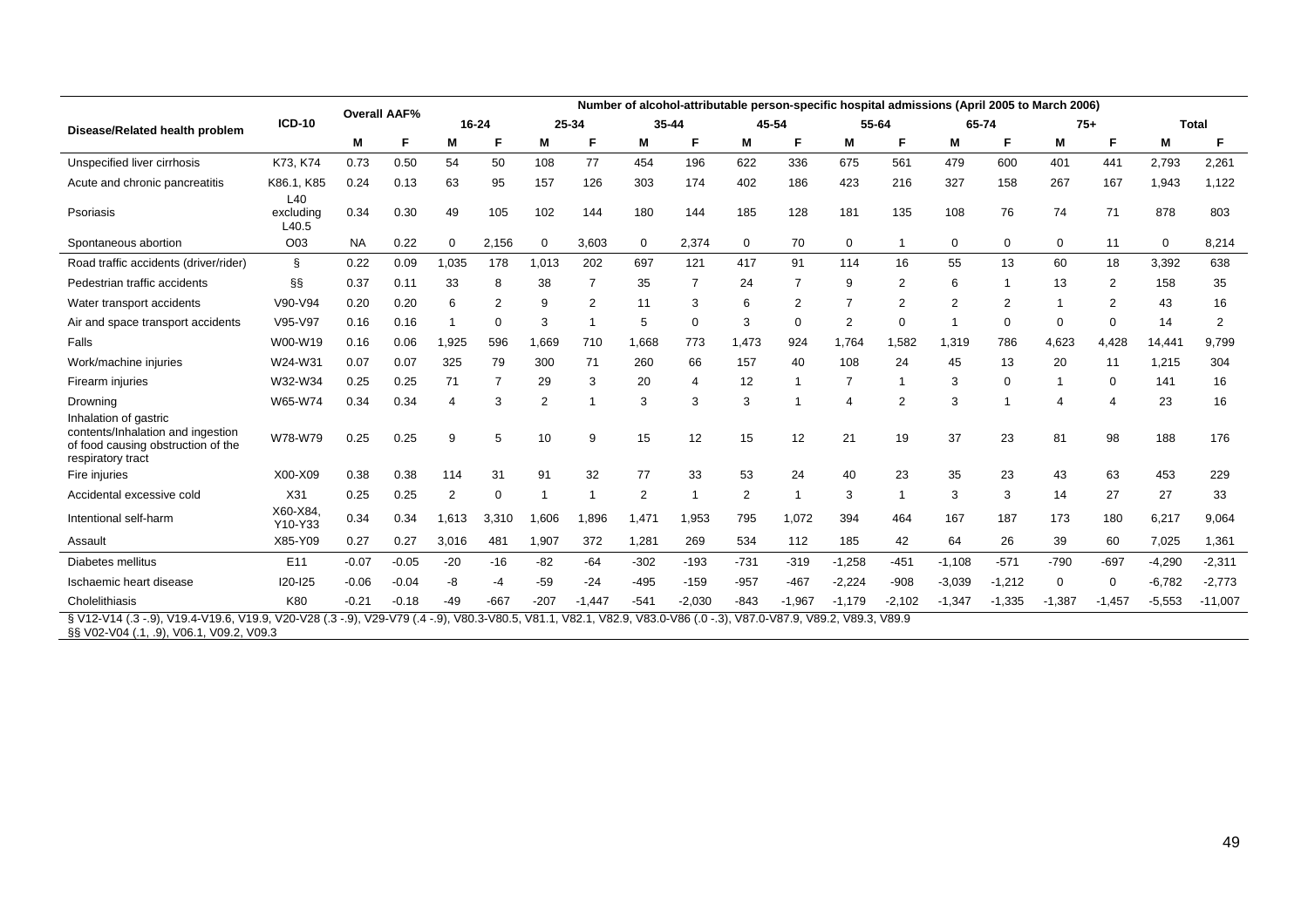## **Appendix 3. Previous alcohol-attributable fractions**

### **Table 20. AAFs used by the Strategy Unit/Cabinet Office (2003)**

| <b>Disorder</b>                        | <b>ICD-9 Codes</b>    | AF (Lowest) | <b>AF (Highest)</b> | <b>AF</b> | <b>AF</b>      | <b>AF</b>      | <b>AF (Women</b> |
|----------------------------------------|-----------------------|-------------|---------------------|-----------|----------------|----------------|------------------|
|                                        |                       |             |                     | (Men L)   | (Men H)        | (Women L)      | H)               |
| <b>Alcoholic Psychosis</b>             | 291                   |             |                     |           |                |                |                  |
| Alcohol Dependence                     | 303                   |             |                     |           |                |                |                  |
| Alcohol Abuse                          | 305.0                 |             |                     |           |                |                |                  |
| Alcoholic Polyneuropathy               | 357.5                 |             |                     |           |                |                |                  |
| Alcoholic Cardiomyopathy               | 425.5                 |             |                     |           |                |                |                  |
| <b>Alcohol Gastritis</b>               | 535.3                 |             |                     |           |                |                |                  |
| <b>Alcoholic Liver Cirrhosis</b>       | 571.0-571.3           |             |                     |           |                |                |                  |
| <b>Ethanol Toxicity</b>                | 980                   |             |                     |           |                |                |                  |
| <b>Methanol Toxicity</b>               | 980.1                 |             |                     |           |                |                |                  |
| Alcohol Bev Poisoning                  | E860.0                |             |                     |           |                | -1             |                  |
| Other Ethanol Poisoning                | E860.1-E860.2         |             | $\mathbf{1}$        |           | $\overline{1}$ | $\overline{1}$ | 1                |
|                                        | 011-012               | 0.25        | 0.25                |           |                |                |                  |
| Respiratory tuberculosis<br>Lip Cancer | 140                   | 0.5         | 0.5                 |           |                |                |                  |
|                                        | 141-143-146, 148, 149 | 0.08        | 0.5                 | 0.21      | 0.29           | 0.08           | 0.15             |
| Oropharyngeal Cancer                   |                       |             |                     |           |                |                |                  |
| Oesophageal Cancer                     | 150                   | 0.06        | 0.75                | 0.14      | 0.38           | 0.06           | 0.22             |
| Stomach Cancer                         | 151                   | 0.2         | 0.2                 |           |                |                |                  |
| <b>Colorectal Cancer</b>               | 153,154               | 0.2         | 0.2                 |           |                |                |                  |
| Liver Cancer                           | 155                   | 0.12        | 0.29                | 0.18      | 0.29           | 0.12           | 0.16             |
| Laryngeal Cancer                       | 161                   | 0.26        | 0.5                 | 0.41      |                | 0.26           |                  |
| <b>Female Breast Cancer</b>            | 174                   | 0.03        | 0.04                |           |                | 0.03           | 0.04             |
| <b>Diabetes</b>                        | 250                   | 0.05        | 0.05                |           |                |                |                  |
| Epilepsy                               | 345                   | 0.15        | 0.15                | 0.15      |                | 0.15           |                  |
| Hypertension                           | 401-405               | 0.01        | 0.11                | 0.05      | 0.11           | 0.01           | 0.06             |
| <b>Ischaemic Heart Disease</b>         | 410-414               | 0.005       | 0.005               | 0.005     |                | 0.005          |                  |
| Supra ventricular cardiac Arrhythmias  | 427.0, 427.2, 427.3   | 0.05        | 0.26                | 0.08      | 0.26           | 0.05           | 0.13             |
| Heart Failure                          | 428-429               | 0.004       | 0.002               | 0.004     |                | 0.002          |                  |
| <b>Stroke</b>                          | 430-438               | 0.001       | 0.16                | 0.023     | 0.14           | 0.001          | 0.16             |
| Oesophageal Varices                    | 456.0-456.2           | 0.217       | 0.54                | 0.388     | 0.54           | 0.217          | 0.43             |
| Pneumonia and influenza                | 480-487               | 0.05        | 0.05                |           |                |                |                  |
| Gastro-Oesophageal                     | 530.7                 | 0.1         | 0.47                | 0.1       | 0.47           | 0.1            | 0.47             |
| Peptic Ulcer                           | 531-534               | 0.1         | 0.1                 |           |                |                |                  |
| <b>Unspecified Cirrhosis</b>           | 571.5-571.9           | 0.43        | 0.54                | 0.5       | 0.54           | 0.43           | 0.54             |
| Cholelithiasis                         | 574                   | $-0.05$     | $-0.02$             | $-0.05$   |                | $-0.02$        |                  |
| <b>Acute Pancreatitis</b>              | 577                   | 0.24        | 0.42                | 0.24      |                | 0.24           |                  |
| <b>Chronic Pancreatitis</b>            | 577.1                 | 0.6         | 0.84                | 0.84      | 0.84           |                |                  |
| Sponteneous Abortion                   | 634                   | 0.04        | 0.2                 |           |                | 0.04           | 0.2              |
| Low Birthweight                        | 656.5                 | 764,        | 765                 | $-0.02$   | $-0.02$        |                |                  |
| Psoriasis                              | 696.1                 | 0.01        | 0.03                | 0.03      |                | 0.01           |                  |
| Road Injuries                          | E810-E819             | 0.18        | 0.43                | 0.37      | 0.43           | 0.18           | 0.43             |
| <b>Other Road Accidents</b>            | E826,E829             | 0.2         | 0.2                 | 0.2       |                | 0.2            |                  |
| <b>Water Transport Accidents</b>       | E839-E838             | 0.2         | 0.2                 | 0.2       |                | 0.2            |                  |
| Air/Space Transport Accidents          | E840-E845             | 0.2         | 0.2                 | 0.2       |                | 0.2            |                  |
| <b>Fall Injuries</b>                   | E880-E888             | 0.152       | 0.35                | 0.238     | 0.34           | 0.152          | 0.34             |
| Fire Injuries                          | E890-E899             | 0.375       | 0.45                | 0.375     | 0.44           | 0.375          | 0.44             |
|                                        |                       |             |                     |           |                |                |                  |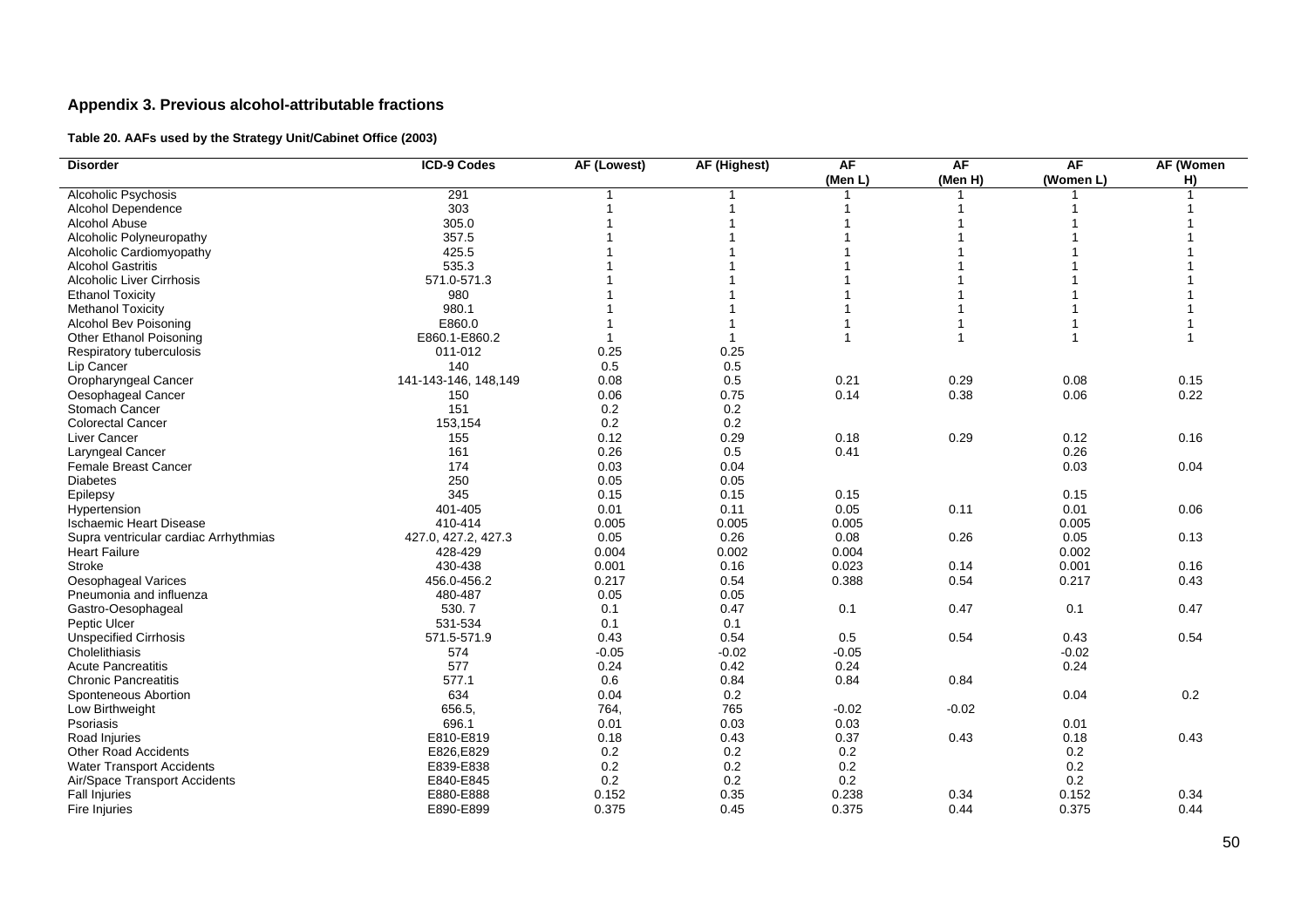| <b>Disorder</b>                | <b>ICD-9 Codes</b> | AF (Lowest) | AF (Highest)                                                                                                     | AF.     | AF      | AF.       | AF (Women |
|--------------------------------|--------------------|-------------|------------------------------------------------------------------------------------------------------------------|---------|---------|-----------|-----------|
|                                |                    |             |                                                                                                                  | (Men L) | (Men H) | (Women L) |           |
| Accidental Excessive Cold      | E901               | 0.25        | 0.25                                                                                                             | 0.25    |         | 0.25      |           |
| Drowning                       | E910               | 0.227       | 0.38                                                                                                             | 0.299   | 0.34    | 0.227     | 0.34      |
| Aspiration                     | E911               | 0.25        |                                                                                                                  | 0.25    |         | 0.25      |           |
| Work/Machine Injuries          | E919-E920          | 0.07        | 0.25                                                                                                             | 0.07    |         | 0.07      |           |
| <b>Accidents with Firearms</b> | E922               | 0.25        | 0.25                                                                                                             | 0.25    |         | 0.25      |           |
| Suicide                        | E950-E959          | 0.16        | 0.41                                                                                                             | 0.272   | 0.41    | 0.16      | 0.168     |
| Assault                        | E960,65,66,68,69   | 0.27        | 0.47                                                                                                             | 0.27    | 0.47    | 0.27      | 0.47      |
| Child Abuse                    | E967               | 0.16        | 0.16                                                                                                             | 0.16    |         | 0.16      |           |
| <b>All-Cause Mortality</b>     | All of the above   | 0.034       | 0.07                                                                                                             | 0.034   | 0.07    | 0.034     | 0.04      |
|                                |                    |             | Adapted from the International Guide for monitoring alcohol consumption and related harm (2000) published by WHO |         |         |           |           |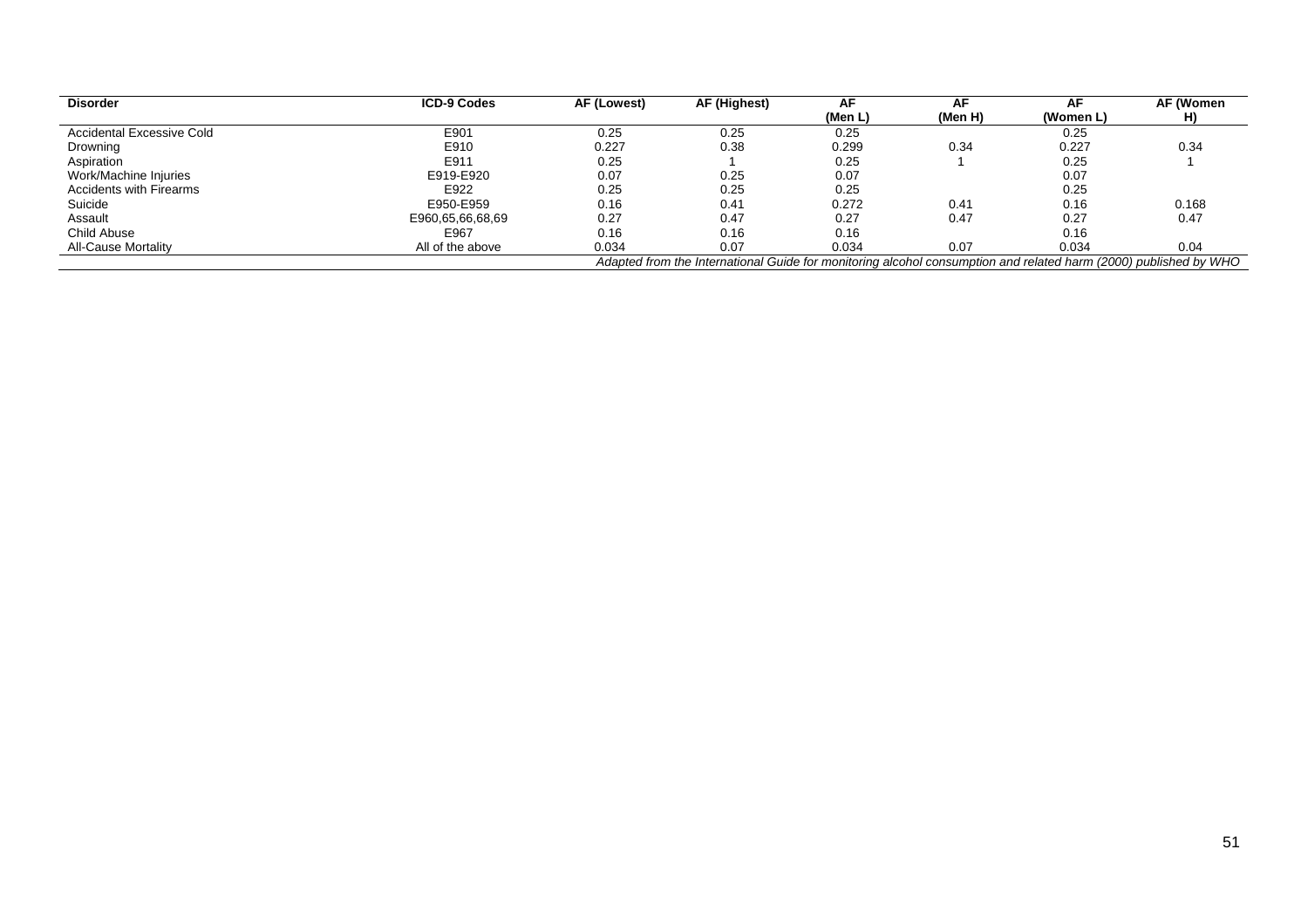**Table 21. AAFs used to calculate the national indicator for alcohol, NI 39 (provisional figures produced in November 2007\*)** 

| Disease/Related health problem                             | $ICD-10$                |              |                |              |                |              |                         |                | Alcohol attributable fraction (%) |              |                |                |             |              |                |
|------------------------------------------------------------|-------------------------|--------------|----------------|--------------|----------------|--------------|-------------------------|----------------|-----------------------------------|--------------|----------------|----------------|-------------|--------------|----------------|
|                                                            |                         |              | 16-24          | 25-34        |                |              | 35-44                   |                | 45-54                             |              | 55-64          |                | 65-74       | $75+$        |                |
|                                                            |                         | М            | F              | M            | F              | М            | E                       | M              | F                                 | M            | F              | М              | F           | M            | F              |
| Alcohol-induced pseudo-Cushing's<br>syndrome               | E24.4                   | $\mathbf{1}$ | $\mathbf 1$    | $\mathbf{1}$ | $\overline{1}$ | $\mathbf{1}$ | $\overline{1}$          | $\overline{1}$ | $\overline{1}$                    | $\mathbf{1}$ | $\mathbf 1$    | $\overline{1}$ | 1           | $\mathbf{1}$ | -1             |
| Mental and behavioural disorders due to use<br>of alcohol  | F <sub>10</sub>         | $\mathbf 1$  | -1             | -1           | $\overline{1}$ |              | -1                      | 1              | 1                                 |              | $\overline{1}$ | $\overline{1}$ | 1           | 1            | -1             |
| Degeneration of nervous system due to<br>alcohol           | G31.2                   | $\mathbf{1}$ | $\mathbf 1$    | -1           | $\overline{1}$ |              | -1                      | -1             | 1                                 |              | -1             | -1             | 1           | 1            |                |
| Alcoholic polyneuropathy                                   | G62.1                   | 1            |                |              |                |              |                         |                |                                   |              |                |                |             |              |                |
| Alcoholic myopathy                                         | G72.1                   | 1            |                |              |                |              | $\overline{1}$          |                |                                   |              |                |                |             |              |                |
| Alcoholic cardiomyopathy                                   | 142.6                   | 1            |                |              | $\overline{1}$ |              |                         |                | $\overline{\mathbf{1}}$           |              |                |                |             |              |                |
| Alcoholic gastritis                                        | K29.2                   | 1            |                |              |                |              |                         |                |                                   |              |                |                |             |              |                |
| Chronic pancreatitis (alcohol induced)                     | K86.0                   | 1            |                |              |                |              |                         |                |                                   |              |                |                |             |              |                |
| Ethanol poisoning                                          | T51.0                   | 1            |                |              |                |              |                         |                |                                   |              |                |                |             |              |                |
| Methanol poisoning                                         | T51.1                   | 1            |                |              |                |              | -1                      |                |                                   |              |                |                |             |              |                |
| Toxic effect of alcohol, unspecified                       | T <sub>51.9</sub>       | $\mathbf{1}$ | $\overline{1}$ |              |                |              | $\overline{\mathbf{1}}$ |                | $\overline{1}$                    |              | 1              |                |             |              | 1              |
| Accidental poisoning by and exposure to<br>alcohol         | X45                     | $\mathbf{1}$ | $\mathbf 1$    | -1           | $\overline{1}$ |              | -1                      | $\mathbf 1$    | 1                                 | 1            | -1             | $\overline{1}$ | 1           | 1            | $\overline{1}$ |
| Malignant neoplasm of lip, oral cavity and<br>pharynx      | C00-C14                 | 0.54         | 0.35           | 0.54         | 0.33           | 0.53         | 0.33                    | 0.57           | 0.34                              | 0.55         | 0.31           | 0.5            | 0.24        | 0.44         | 0.2            |
| Malignant neoplasm of oesophagus                           | C <sub>15</sub>         | 0.35         | 0.2            | 0.35         | 0.18           | 0.34         | 0.18                    | 0.38           | 0.18                              | 0.36         | 0.17           | 0.31           | 0.13        | 0.26         | 0.1            |
| Malignant neoplasm of stomach                              | C <sub>16</sub>         | 0.08         | 0.04           | 0.08         | 0.04           | 0.08         | 0.04                    | 0.09           | 0.04                              | 0.08         | 0.03           | 0.07           | 0.02        | 0.06         | 0.02           |
| Malignant neoplasm of colon                                | C18                     | 0.06         | 0.03           | 0.05         | 0.03           | 0.06         | 0.03                    | 0.06           | 0.03                              | 0.06         | 0.02           | 0.05           | 0.02        | 0.04         | 0.01           |
| Malignant neoplasm of rectum                               | C <sub>20</sub>         | 0.1          | 0.05           | 0.1          | 0.05           | 0.1          | 0.05                    | 0.11           | 0.05                              | 0.1          | 0.04           | 0.09           | 0.03        | 0.07         | 0.03           |
| Malignant neoplasm of liver and intrahepatic<br>bile ducts | C <sub>22</sub>         | 0.18         | 0.1            | 0.18         | 0.09           | 0.18         | 0.09                    | 0.2            | 0.09                              | 0.19         | 0.08           | 0.17           | 0.06        | 0.14         | 0.05           |
| Malignant neoplasm of larynx                               | C32                     | 0.38         | 0.21           | 0.37         | 0.2            | 0.36         | 0.2                     | 0.4            | 0.2                               | 0.38         | 0.19           | 0.33           | 0.14        | 0.28         | 0.11           |
| Malignant neoplasm of breast                               | C <sub>50</sub>         | <b>NA</b>    | 0.13           | <b>NA</b>    | 0.12           | <b>NA</b>    | 0.12                    | <b>NA</b>      | 0.12                              | <b>NA</b>    | 0.11           | <b>NA</b>      | 0.08        | <b>NA</b>    | 0.07           |
| Epilepsy and Status epilepticus                            | G40-G41                 | 0.56         | 0.64           | 0.58         | 0.59           | 0.58         | 0.61                    | 0.61           | 0.61                              | 0.61         | 0.57           | 0.51           | 0.45        | 0.42         | 0.35           |
| Hypertensive diseases                                      | <b>I10-I15</b>          | 0.39         | 0.19           | 0.38         | 0.17           | 0.37         | 0.18                    | 0.41           | 0.18                              | 0.39         | 0.16           | 0.34           | 0.12        | 0.28         | 0.09           |
| Cardiac arrhythmias                                        | 147-148                 | 0.35         | 0.36           | 0.36         | 0.35           | 0.37         | 0.35                    | 0.38           | 0.35                              | 0.37         | 0.33           | 0.34           | 0.27        | 0.3          | 0.22           |
| Heart failure                                              | I50-I51                 | 0            | $\mathbf 0$    | $\mathbf 0$  | $\mathbf 0$    | $\mathbf 0$  | $\mathbf 0$             | $\mathbf 0$    | $\mathbf 0$                       | $\mathbf 0$  | $\mathbf 0$    | $\mathbf 0$    | $\mathbf 0$ | 0            | $\mathbf 0$    |
| Haemorrhagic stroke                                        | 160-162,<br>169.0-169.2 | 0.33         | 0.13           | 0.32         | 0.12           | 0.29         | 0.12                    | 0.36           | 0.12                              | 0.32         | 0.11           | 0.26           | 0.07        | 0.19         | 0.06           |
| Ischaemic stroke                                           | 163-166,<br>169.3-169.4 | 0.18         | $-0.03$        | 0.15         | $-0.03$        | 0.1          | $-0.03$                 | 0.2            | $-0.03$                           | 0.14         | $-0.03$        | 0.08           | $-0.03$     | 0            | $-0.02$        |
| Oesophageal varices                                        | 185                     | 0.79         | 0.57           | 0.78         | 0.54           | 0.77         | 0.55                    | 0.81           | 0.55                              | 0.79         | 0.53           | 0.74           | 0.43        | 0.67         | 0.37           |
| Gastro-oesophageal laceration-haemorrhage<br>syndrome      | K22.6                   | 0.47         | 0.47           | 0.47         | 0.47           | 0.47         | 0.47                    | 0.47           | 0.47                              | 0.47         | 0.47           | 0.47           | 0.47        | 0.47         | 0.47           |
| Liver cirrhosis                                            | K70, K74                | 0.79         | 0.57           | 0.78         | 0.54           | 0.77         | 0.55                    | 0.81           | 0.55                              | 0.79         | 0.53           | 0.74           | 0.43        | 0.67         | 0.37           |
| Acute and chronic pancreatitis                             | K85, K86.1<br>L40       | 0.32         | 0.16           | 0.31         | 0.14           | 0.31         | 0.14                    | 0.34           | 0.15                              | 0.32         | 0.13           | 0.28           | 0.09        | 0.23         | 0.07           |
| Psoriasis                                                  | excluding<br>L405       | 0.34         | 0.33           | 0.34         | 0.33           | 0.35         | 0.33                    | 0.36           | 0.32                              | 0.35         | 0.31           | 0.33           | 0.26        | 0.3          | 0.22           |
| Spontaneous abortion                                       | O03                     | <b>NA</b>    | 0.23           | <b>NA</b>    | 0.21           | <b>NA</b>    | 0.22                    | <b>NA</b>      | 0.21                              | NA.          | 0.2            | <b>NA</b>      | 0.15        | <b>NA</b>    | 0.12           |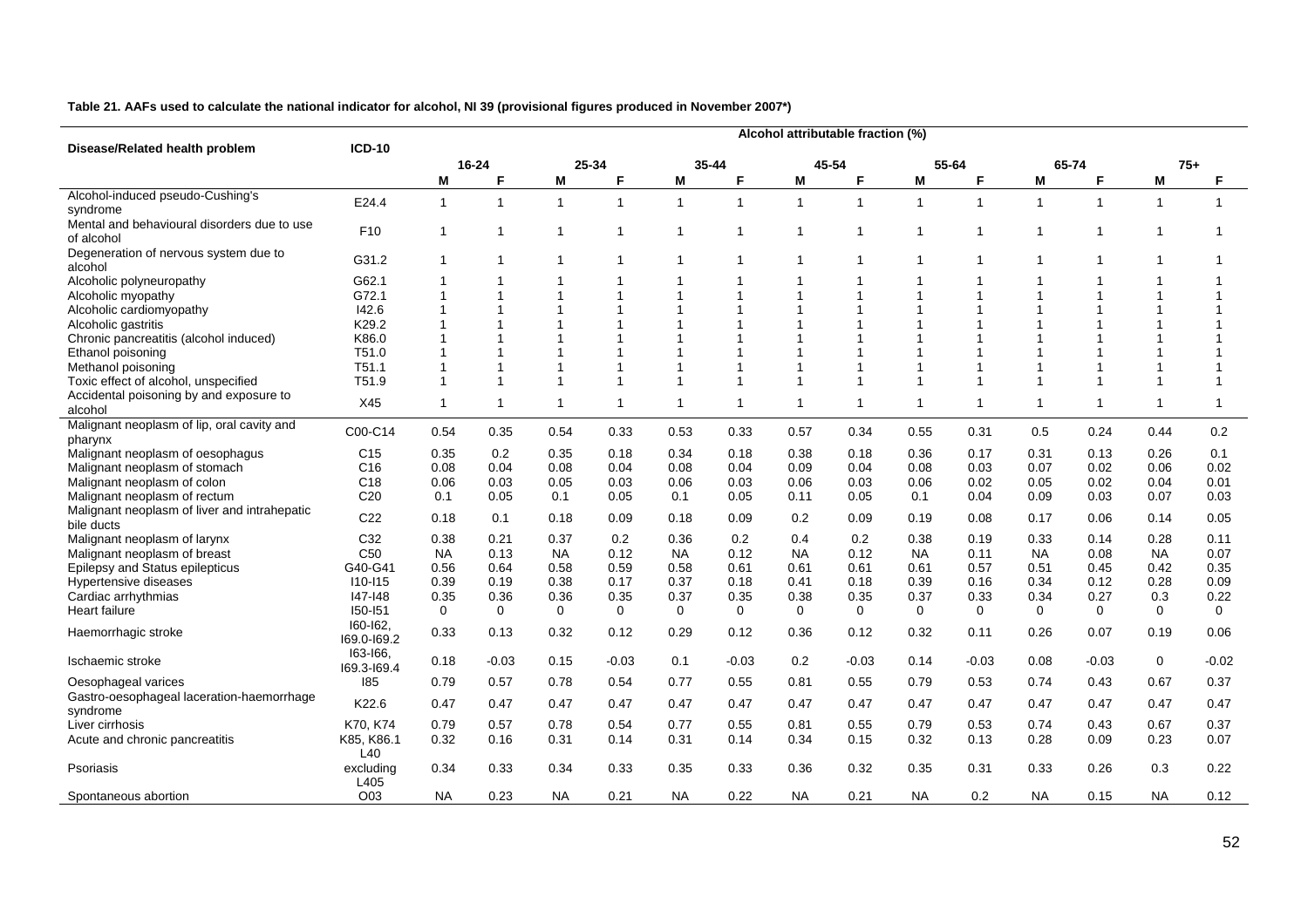|                                               |                                                                                                                                                                       | Alcohol attributable fraction (%) |      |       |      |           |      |       |      |       |      |       |      |      |          |
|-----------------------------------------------|-----------------------------------------------------------------------------------------------------------------------------------------------------------------------|-----------------------------------|------|-------|------|-----------|------|-------|------|-------|------|-------|------|------|----------|
| Disease/Related health problem                | $ICD-10$                                                                                                                                                              | 16-24                             |      | 25-34 |      | $35 - 44$ |      | 45-54 |      | 55-64 |      | 65-74 |      | 75+  |          |
|                                               |                                                                                                                                                                       | M                                 |      | М     |      | M         |      | M     | F    | М     |      | M     |      | M    |          |
| Road traffic accidents (driver/rider)         |                                                                                                                                                                       | 0.37                              | 0.18 | 0.37  | 0.18 | 0.37      | 0.18 | 0.37  | 0.18 | 0.09  | 0    | 0.09  | 0    | 0.09 | $\Omega$ |
| Pedestrian traffic accidents                  | ާ                                                                                                                                                                     | 0.69                              | 0.5  | 0.58  | 0.22 | 0.51      | 0.42 | 0.51  | 0.42 | 0.16  | 0.06 | 0.16  | 0.06 | 0.16 | 0.06     |
| Water transport accidents                     | V90-V94                                                                                                                                                               | 0.2                               | 0.2  | 0.2   | 0.2  | 0.2       | 0.2  | 0.2   | 0.2  | 0.2   | 0.2  | 0.2   | 0.2  | 0.2  | 0.2      |
| Air/space transport accidents                 | V95-V97                                                                                                                                                               | 0.16                              | 0.16 | 0.16  | 0.16 | 0.16      | 0.16 | 0.16  | 0.16 | 0.16  | 0.16 | 0.16  | 0.16 | 0.16 | 0.16     |
| <b>Fall injuries</b>                          | W00-W19                                                                                                                                                               | 0.22                              | 0.14 | 0.22  | 0.14 | 0.22      | 0.14 | 0.22  | 0.14 | 0.22  | 0.14 | 0.12  | 0.04 | 0.12 | 0.04     |
| Work/machine injuries                         | W24-W31                                                                                                                                                               | 0.07                              | 0.07 | 0.07  | 0.07 | 0.07      | 0.07 | 0.07  | 0.07 | 0.07  | 0.07 | 0.07  | 0.07 | 0.07 | 0.07     |
| Firearm injuries                              | W32-W34                                                                                                                                                               | 0.25                              | 0.25 | 0.25  | 0.25 | 0.25      | 0.25 | 0.25  | 0.25 | 0.25  | 0.25 | 0.25  | 0.25 | 0.25 | 0.25     |
| Drowning                                      | W65-W74                                                                                                                                                               | 0.34                              | 0.34 | 0.34  | 0.34 | 0.34      | 0.34 | 0.34  | 0.34 | 0.34  | 0.34 | 0.34  | 0.34 | 0.34 | 0.34     |
| Inhalation of gastric contents/Inhalation and |                                                                                                                                                                       |                                   |      |       |      |           |      |       |      |       |      |       |      |      |          |
| ingestion of food causing obstruction of the  | W78-W79                                                                                                                                                               | 0.25                              | 0.25 | 0.25  | 0.25 | 0.25      | 0.25 | 0.25  | 0.25 | 0.25  | 0.25 | 0.25  | 0.25 | 0.25 | 0.25     |
| respiratory tract                             |                                                                                                                                                                       |                                   |      |       |      |           |      |       |      |       |      |       |      |      |          |
| Fire injuries                                 | X00-X09                                                                                                                                                               | 0.38                              | 0.38 | 0.38  | 0.38 | 0.38      | 0.38 | 0.38  | 0.38 | 0.38  | 0.38 | 0.38  | 0.38 | 0.38 | 0.38     |
| Accidental excessive cold                     | X31                                                                                                                                                                   | 0.25                              | 0.25 | 0.25  | 0.25 | 0.25      | 0.25 | 0.25  | 0.25 | 0.25  | 0.25 | 0.25  | 0.25 | 0.25 | 0.25     |
| Intentional self-harm/Event of undetermined   | X60-X84.                                                                                                                                                              | 0.34                              | 0.35 | 0.34  | 0.33 | 0.35      | 0.34 | 0.37  | 0.34 | 0.36  | 0.32 | 0.31  | 0.25 | 0.27 | 0.2      |
| intent                                        | Y10-Y33                                                                                                                                                               |                                   |      |       |      |           |      |       |      |       |      |       |      |      |          |
| Assault                                       | X85-Y09                                                                                                                                                               | 0.27                              | 0.27 | 0.27  | 0.27 | 0.27      | 0.27 | 0.27  | 0.27 | 0.27  | 0.27 | 0.27  | 0.27 | 0.27 | 0.27     |
|                                               | V80.3-V80.5, V81.1, V82.1, V82.9, V83.0-V86 (.0 -.3), V87.0-V87.9, V89.2, V89.3, V89.9<br>§ V12-V14 (.3 -.9), V19.4-V19.6, V19.9, V20-V28 (.3 -.9), V29-V79 (.4 -.9), |                                   |      |       |      |           |      |       |      |       |      |       |      |      |          |
| §§ V02-V04 (.1, .9), V06.1, V09.2, V09.3      |                                                                                                                                                                       |                                   |      |       |      |           |      |       |      |       |      |       |      |      |          |

\* These AAFs were generated in November 2007 for the calculation of the *Hospital admissions for alcohol-related harm* national indictors since the final AAFs in the current report were not available in time to incorporate into the indicator from the outset. See the technical guidance on the construction of the indicator for more details<sup>9</sup>.

**<sup>9</sup>** Hospital admissions for alcohol-related harm: technical information and definition for National Indicator Set NI39, Vital Signs Indicator VSC26 and Public Service Agreement Indicator 25.2. www.nwph.net/alcohol/lape